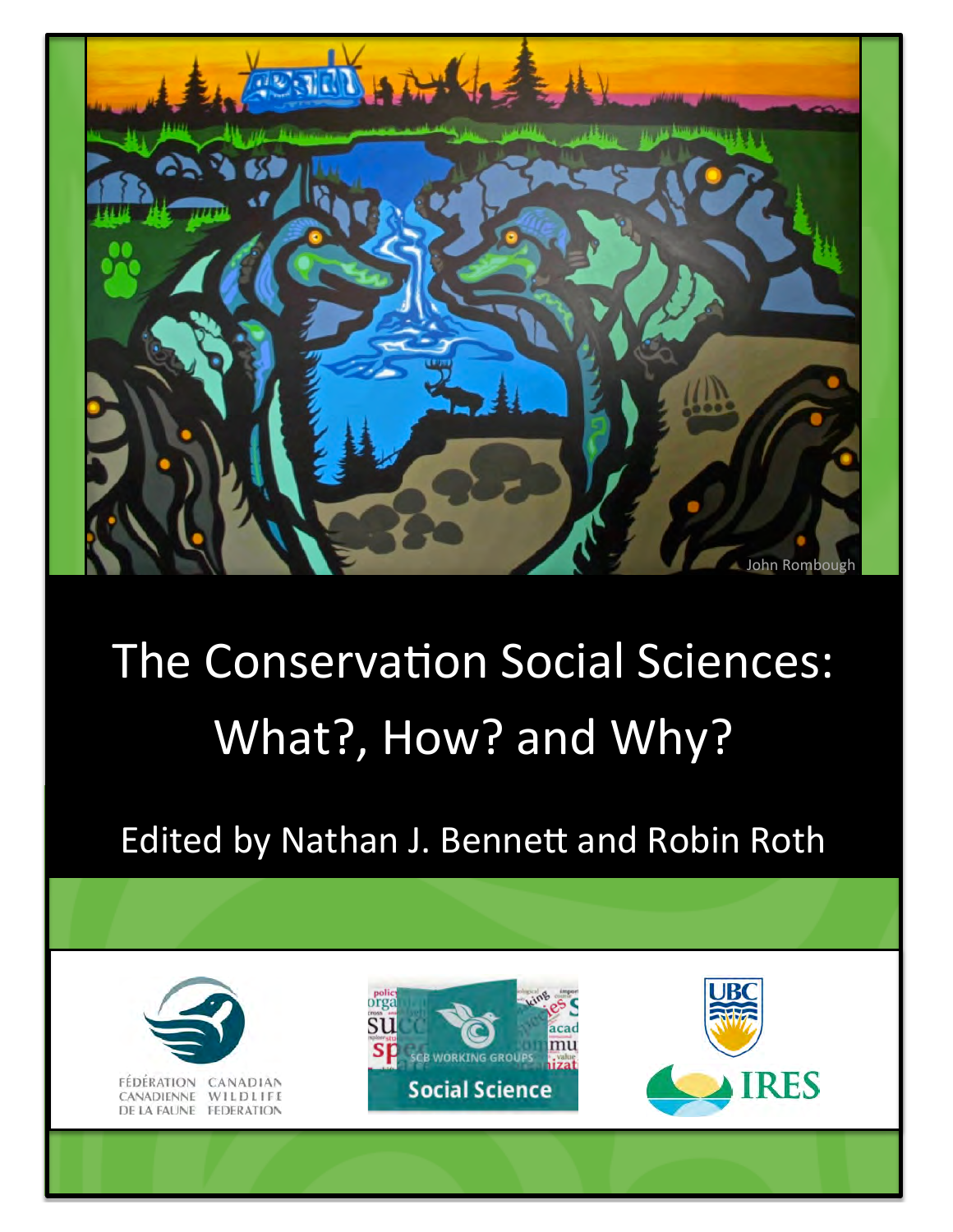# **The Conservation Social Sciences: What?, How? and Why?**

A report for conservation organizations, foundations, practitioners, agencies and researchers

### **Edited by Nathan J. Bennett and Robin Roth**

*With%contributions%from%Michael%Barkusky,%Nathan%J.%Bennett,%Kai%M.%A.%Chan,%Douglas%A.%Clark,% Georgina%Cullman,%Alia%M.%Dietsch,%Graham%Epstein,%Sarah%C.%Klain,%Michael%J.%Manfredo,% Michael%Paul Nelson,%Robin%Roth,%Richard%Stedman,%Tara%L.%Teel,%Rebecca%E.%W.%Thomas,%John%A.% Vucetich%and%Carina%Wyborn*

Citation: Bennett, N. J. & Roth, R. (eds.) (2015). The Conservation Social Sciences: What?, How? and Why? Vancouver, BC: Canadian Wildlife Federation and Institute for Resources, Environment and Sustainability, University of British Columbia.



Creative Commons License - This publication may be reproduced in whole or in part and in any form for educational or nonprofit purposes without the permission of the copyright holders provided that due acknowledgement of

the source is given. This publication may not be copied, or distributed electronically, for resale or other commercial purpose.

#### Layout: Sarah Klain

Cover graphics: This painting from the wall of artist John Rombough's house shows Tse-kue Theda ("The old lady of the falls"), which is a sacred site and cultural landscape for the Lutsel K'e Dene First Nation in the protected area called Thaidene Nene ("The land of our ancestors"). Used with permission of the artist.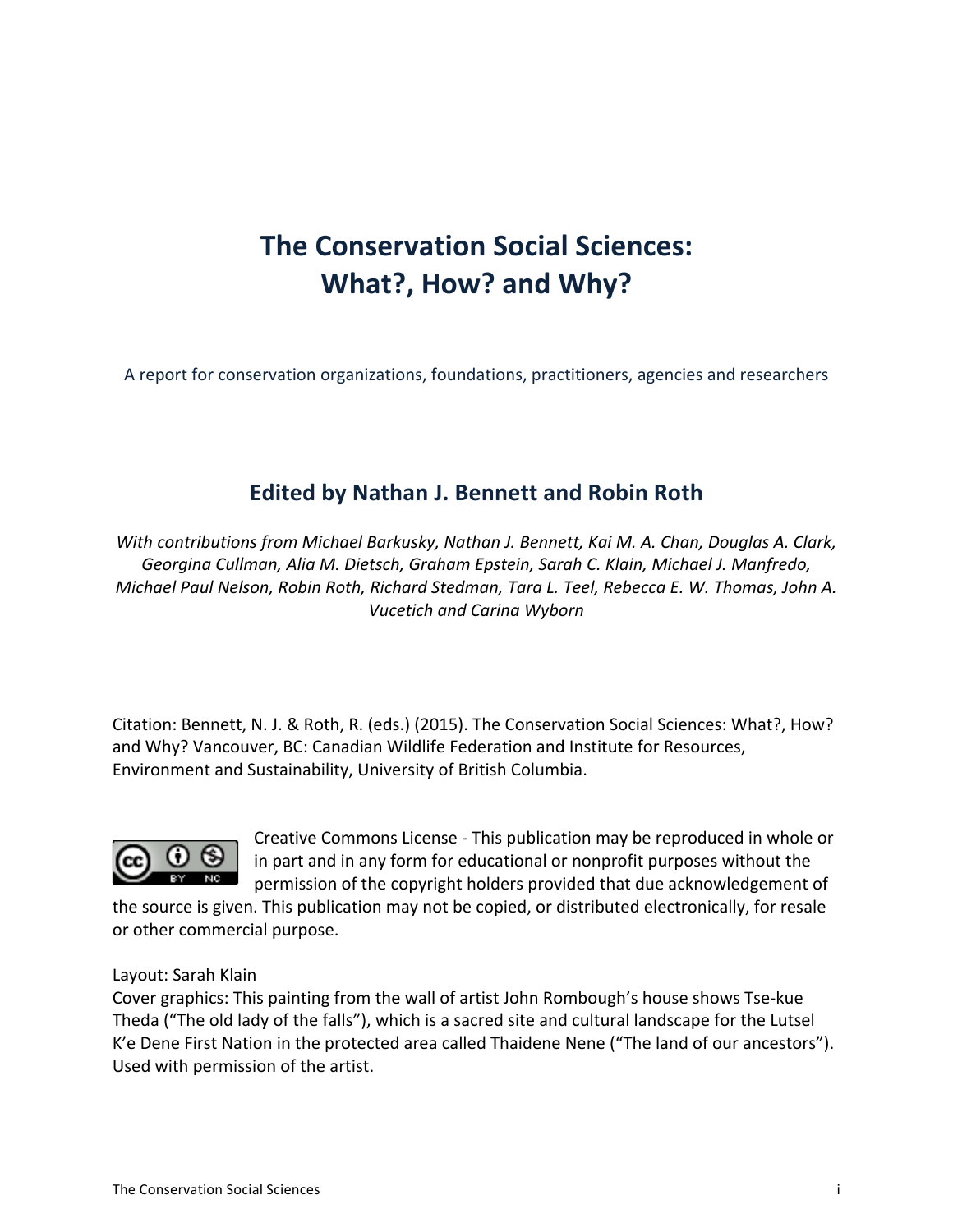"Conservation problems are social and economic, not scientific, yet biologists have traditionally been expected to solve them" - Schaller, 1992

"Conservation actions are ultimately human behaviors, and it is vital to understand how social factors (e.g., markets, cultural beliefs and values, laws and policies, demographic change) shape human interactions with the environment and choices to exploit or conserve biodiversity" - Fox et al, 2006

"..close involvement of social researchers with their expertise, theories and methods, into conservation biology is a prerequisite for progress in the field" - de Snoo et al, 2012

"One of the anomalies of modern ecology is that it is the creation of two groups, each of which seems barely aware of the existence of the other. The one studies the human community, almost as if it were a separate entity, and calls its findings sociology, economics, and history. The other studies the plant and animal community (and) comfortably relegates the hodgepodge of politics to "the liberal arts." The inevitable fusion of these two lines of thought will perhaps constitute the outstanding advance of the present century." - Aldo Leopold, 1935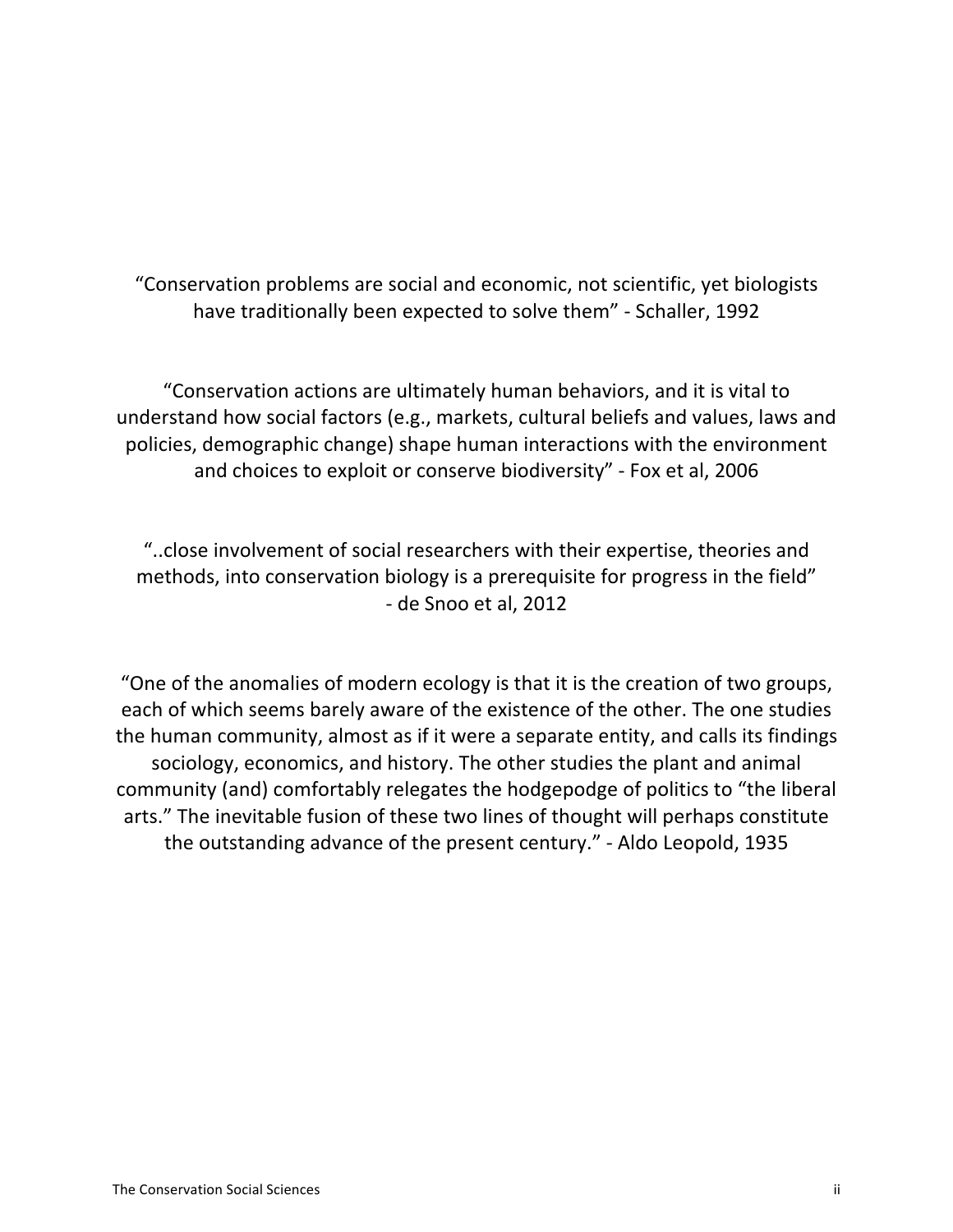### **Executive Summary**

Each of the fields of conservation social science has made and can make a unique contribution to understanding the relationship between humans and nature and to improving conservation outcomes. Conservation scientists, practitioners and organizations recognize the importance of the conservation social sciences and are increasingly engaging in and funding conservation social science research. Yet conservation organizations and funders often lack a clear understanding of the breadth of the conservation social sciences, the types of questions that each field of conservation social science poses, the methods used by disciplinary specialists, or the potential contribution of each field of conservation social science to improving conservation practice and outcomes. Limited social science capacity and knowledge within conservation organizations may also mean that conservation practitioners and organizations looking to fund conservation social science research do not know where or how to begin defining a social science research agenda.

This report presents a series of papers that were given as part of a workshop titled "The conservation social sciences: Clarifying 'what?', "how?' and 'why?' to inform conservation practice" that occurred at the North American Congress for Conservation Biology in Missoula, Montana in July 2014. The workshop brought together specialists from the breadth of the conservation social sciences to define the contributions of their disciplines and fields to conservation through exploring the 'what?', 'how?' and 'why?' of each area of expertise. The resultant report aims to stimulate dialogue among conservation organizations, foundations, agencies, practitioners and researchers about the role of the conservation social sciences. It is intended to build capacity, promote knowledge and foster engagement with conservation social sciences in order to improve conservation practice and outcomes.

The first chapter of the report introduces the conservation social sciences. The body of the report provides succinct synopses of the different conservation social sciences by specialists in Psychology, Economics, Sociology, Anthropology, Political Science and Governance, Human Dimensions, Political Ecology, Ethics, Education and Communication, Conservation and Development, and Science and Technology Studies. The concluding chapter a) provides a broad overview of the topics explored, questions asked, methods used and contributions made by each field of conservation social science and b) presents a process by which conservation organizations or funders can define and prioritize a conservation social science research agenda. We propose five steps to guide organizations wishing to better employ the conservation social sciences: 1) Recognize and overcome organizational barriers to incorporating conservation social sciences and build support for and understanding of the conservation social sciences; 2) Identify the conservation problem(s) that the organization aims to address and highlight their social dimensions; 3) Partner with social scientist(s) to frame key topics, questions and approach; 4) Brainstorm key topics for investigation or research questions and prioritize them to establish a conservation social science agenda; and 5) Partner with, contract or hire conservation social scientist(s) to carry out the work.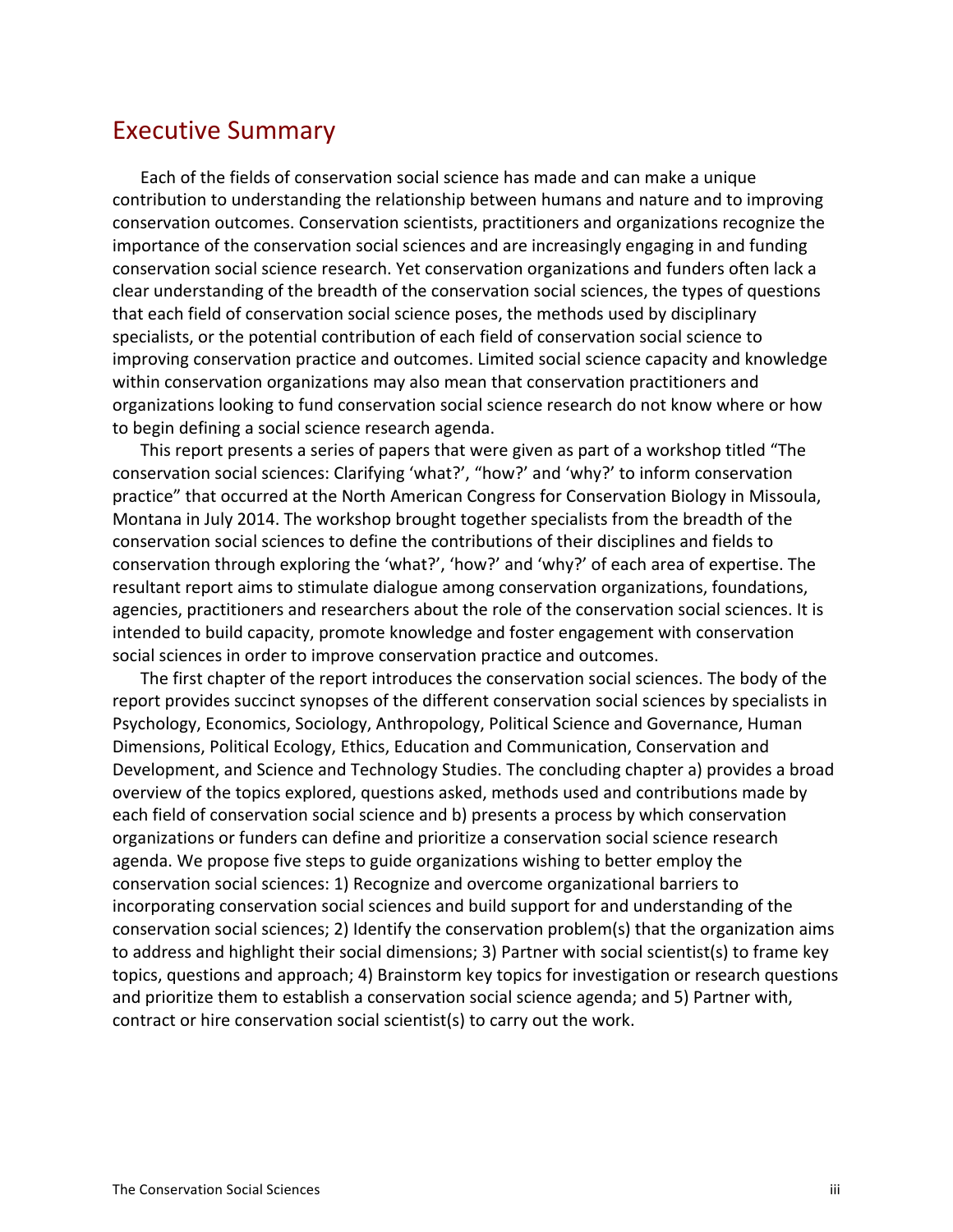### About the Canadian Wildlife Federation

The Canadian Wildlife Federation is dedicated to conserving Canada's wildlife and wild spaces on behalf of all Canadians. The Canadian Wildlife Federation uses a balanced approach to conservation that involves public education, scientific research and co-operation with government and other environmental organizations. The Canadian Wildlife Federation engages groups and individuals through educational, action-oriented programs and initiatives.



### About the Social Science Working Group

Comprised of conservation scientists and practitioners from around the world, the Society for Conservation Biology's Social Science Working Group (SSWG) is committed to strengthening conservation social science and improves the integration of this science into conservation practice. The SSWG organizes opportunities for information exchange, dialogue and debate to develop the capacity of conservation practitioners to apply conservation social science.

### Acknowledgements

The authors would like to acknowledge financial support for this workshop and report from the Canadian Wildlife Federation (CWF) and logistical support from the Social Science Working Group of the Society for Conservation Biology (SSWG SCB). The editors are grateful for funding from the Social Science and Humanities Research Council of Canada (SSHRC) and in-kind support from the Institute for Resources, Environment and Sustainability (IRES) at the University of British Columbia (UBC). We are appreciative of the contributions of presenters and attendees of the workshop at the North American Congress for Conservation Biology in Missoula, Montana in July 2014. The appearance of this report was greatly improved with the assistance of Sarah C. Klain and the artwork of John Rombough.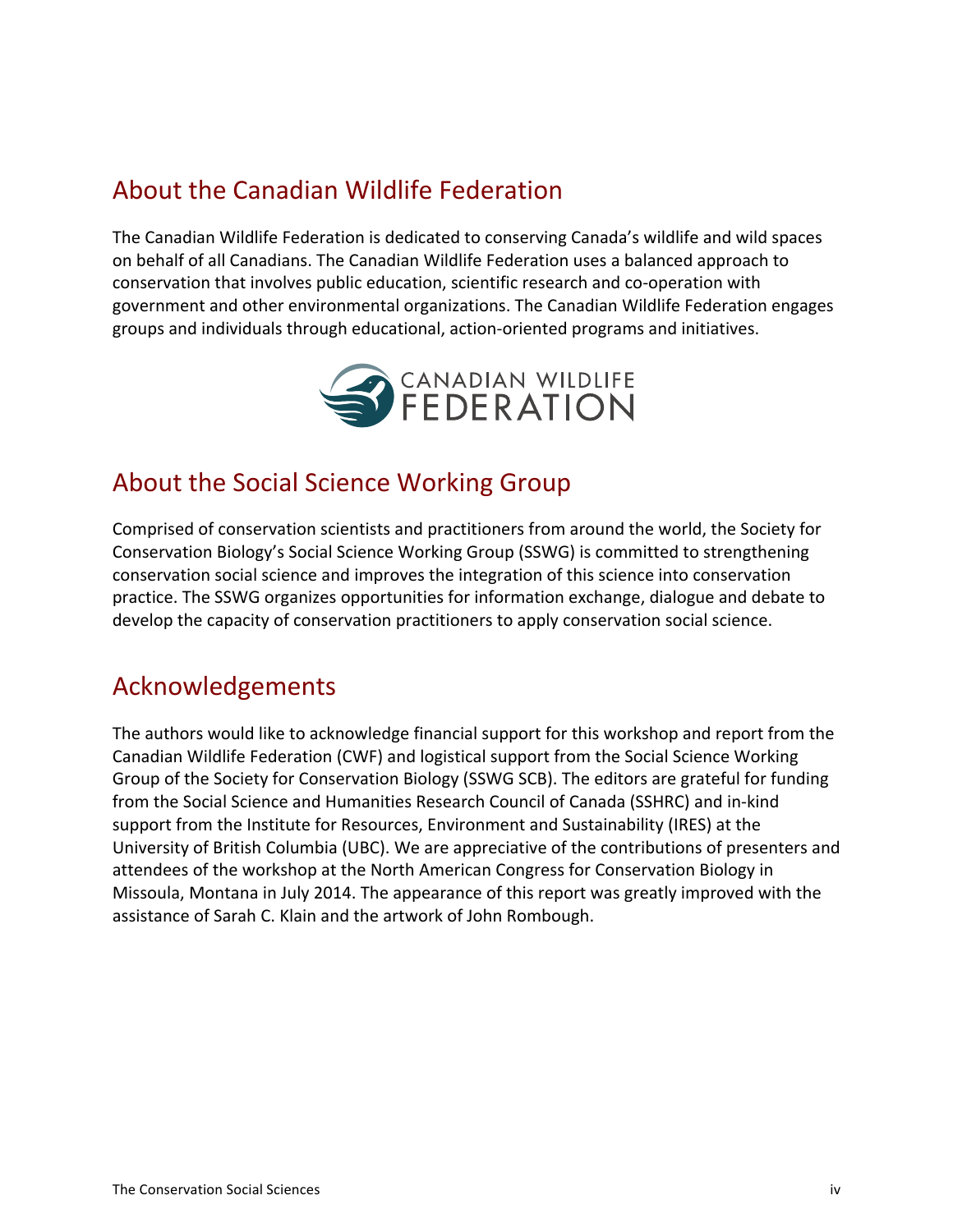# **Contributors**

**Michael Barkusky**, Consultant, Instructor, Ecological Economics, Pacific Institute for Ecological Economics, Treasurer, Canadian Society for Ecological Economics, michael\_barkusky@telus.net

**Nathan J Bennett**, Postdoctoral Fellow, Institute for Resources, Environment and Sustainability, University of British Columbia, nathan.bennett@ubc.ca and http://nathanbennett.ca

Kai M. A. Chan, Associate Professor and Canada Research Chari, Institute for Resources, Environment and Sustainability, University of British Columbia, kaichan@ires.ubc.ca

**Douglas A. Clark**, School of Environment and Sustainability, University of Saskatchewan, d.clark@usask.ca

**Georgina Cullman**, Postdoctoral Fellow, Center for Biodiversity and Conservation, American Museum of Natural History, New York, gcullman@amnh.org

Alia M. Dietsch, Assistant Professor, School of Environment and Natural Resources, The Ohio State University, Columbus, dietsch.29@osu.edu

**Graham Epstein**, The Vincent and Elinor Ostrom Workshop in Political Theory and Policy Analysis, Bloomington, Indiana University, gepstein@umail.iu.edu

**Sarah C. Klain**, PhD Student, Institute for Resources, Environment and Sustainability, University of British Columbia, s.klain.ubc@gmail.com

**Michael J. Manfredo**, Professor & Chair, Department of Human Dimensions of Natural Resources, Colorado State University, michael.manfredo@colostate.edu

**Michael Paul Nelson**, Ruth H. Spaniol Chair of Renewable Resources, Professor of Environmental Ethics and Philosophy, Department of Forest Ecosystems and Society, Oregon State University, mpnelson@oregonstate.edu

**Robin Roth**, Associate Professor, Department of Geography, York University, rothr@yorku.ca

**Richard Stedman**, Associate Professor and Director, Human Dimensions Research Unit, Department of Natural Resources, rcs6@cornell.edu

**Tara L. Teel,** Associate Professor & President of the Social Science Working Group of the Society for Conservation Biology, Department of Human Dimensions of Natural Resources, Colorado State University, tara.teel@colostate.edu

**Rebecca E. W. Thomas**, PhD Candidate, Department of Human Dimensions of Natural Resources, Colorado State University, rebecca.wagner.thomas@gmail.com

**John A. Vucetich**, Associate Professor, School of Forest Resources and Environmental Science, Michigan Technological University, javuceti@mtu.edu

**Carina Wyborn**, Research Lead, Place-Based Conservation, Luc Hoffmann Institute, WWF International, cwyborn@wwfint.org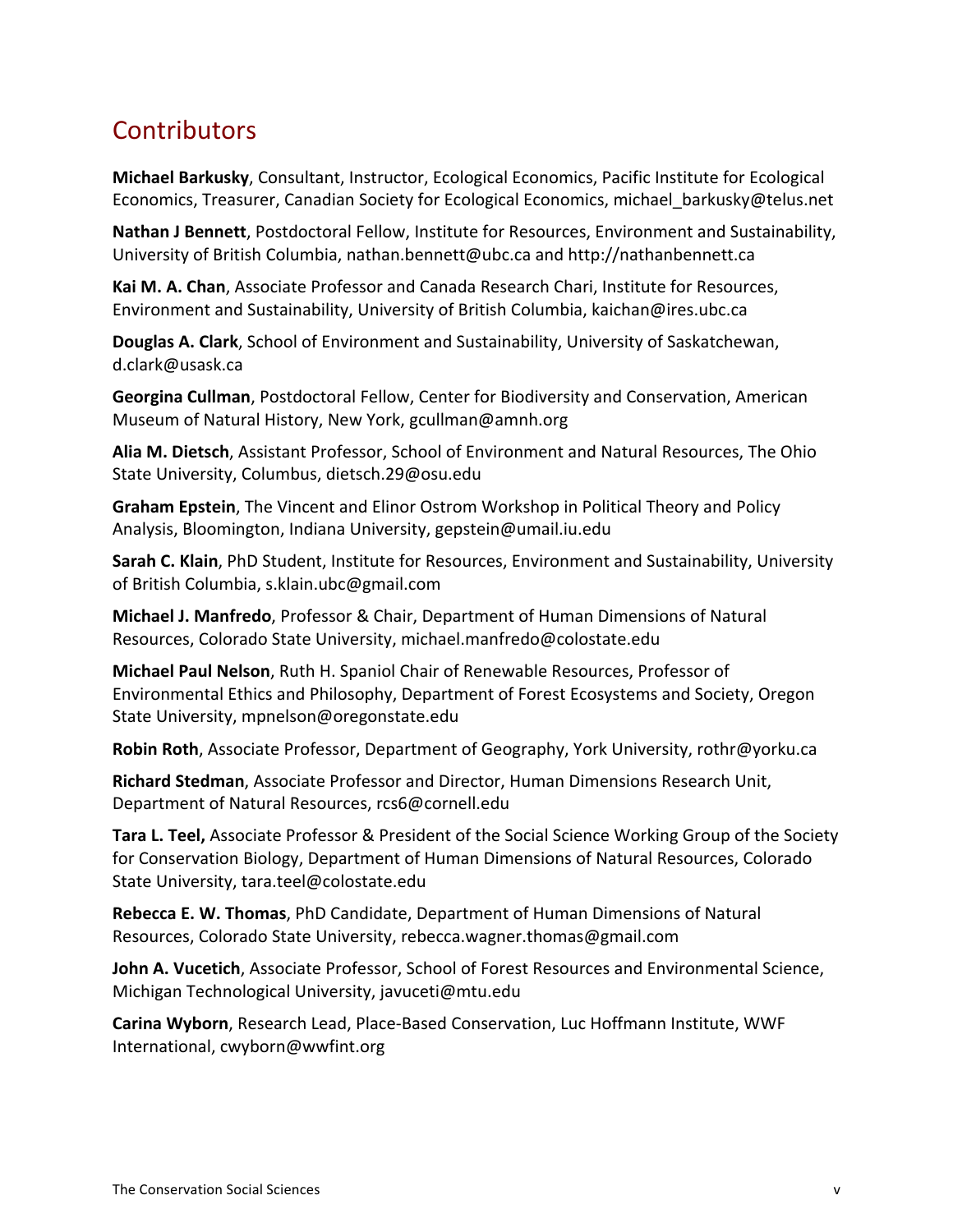# **Table of Contents**

| 1. | Introducing the Conservation Social Sciences - Nathan J. Bennett & Robin Roth 1                                                                                                                                                                                                                  |
|----|--------------------------------------------------------------------------------------------------------------------------------------------------------------------------------------------------------------------------------------------------------------------------------------------------|
| 2. | A Primer on Environmental Anthropology for Conservation Biologists - Georgina Cullman  7                                                                                                                                                                                                         |
| З. |                                                                                                                                                                                                                                                                                                  |
| 4. | Ecological Economics and Its Potential Role in Conservation - Kai M. A. Chan, Michael Barkusky &                                                                                                                                                                                                 |
| 5. | A (Social) Psychology Approach in Conservation - Tara L. Teel, Alia M. Dietsch & Michael J.                                                                                                                                                                                                      |
| 6. | Political Science, Environmental Governance and Conservation - Graham Epstein  26                                                                                                                                                                                                                |
| 7. | Conservation Ethics as a Conservation Social Science - Michael Paul Nelson & John A. Vucetich 31                                                                                                                                                                                                 |
| 8. | Beyond 'the Gap': Connecting Conservation Science with Policy and Practice - Carina Wyborn 35                                                                                                                                                                                                    |
| 9. | Informing Conservation Practice Through Environmental Education: The "What", "How" and                                                                                                                                                                                                           |
|    | 10. Win-Win or Trade-Offs?: The Study of Conservation and Development at Local, National and                                                                                                                                                                                                     |
|    | 11. Conservation of What for Whom?: A Political Ecological Approach to Conservation - Robin Roth 50                                                                                                                                                                                              |
|    | 12. Human Dimensions and the Evolution of Interdisciplinary Approaches in Conservation Social                                                                                                                                                                                                    |
|    | 13. The Conservation Social Sciences: An Overview and A Process for Setting a Research Agenda -<br>Nathan J. Bennett, Robin Roth, Sarah Klain, Kai M. A. Chan, Douglas A. Clark, Georgina Cullman,<br>Graham Epstein, Michael Paul Nelson, Richard Stedman, Tara L. Teel, Rebecca E. W. Thomas & |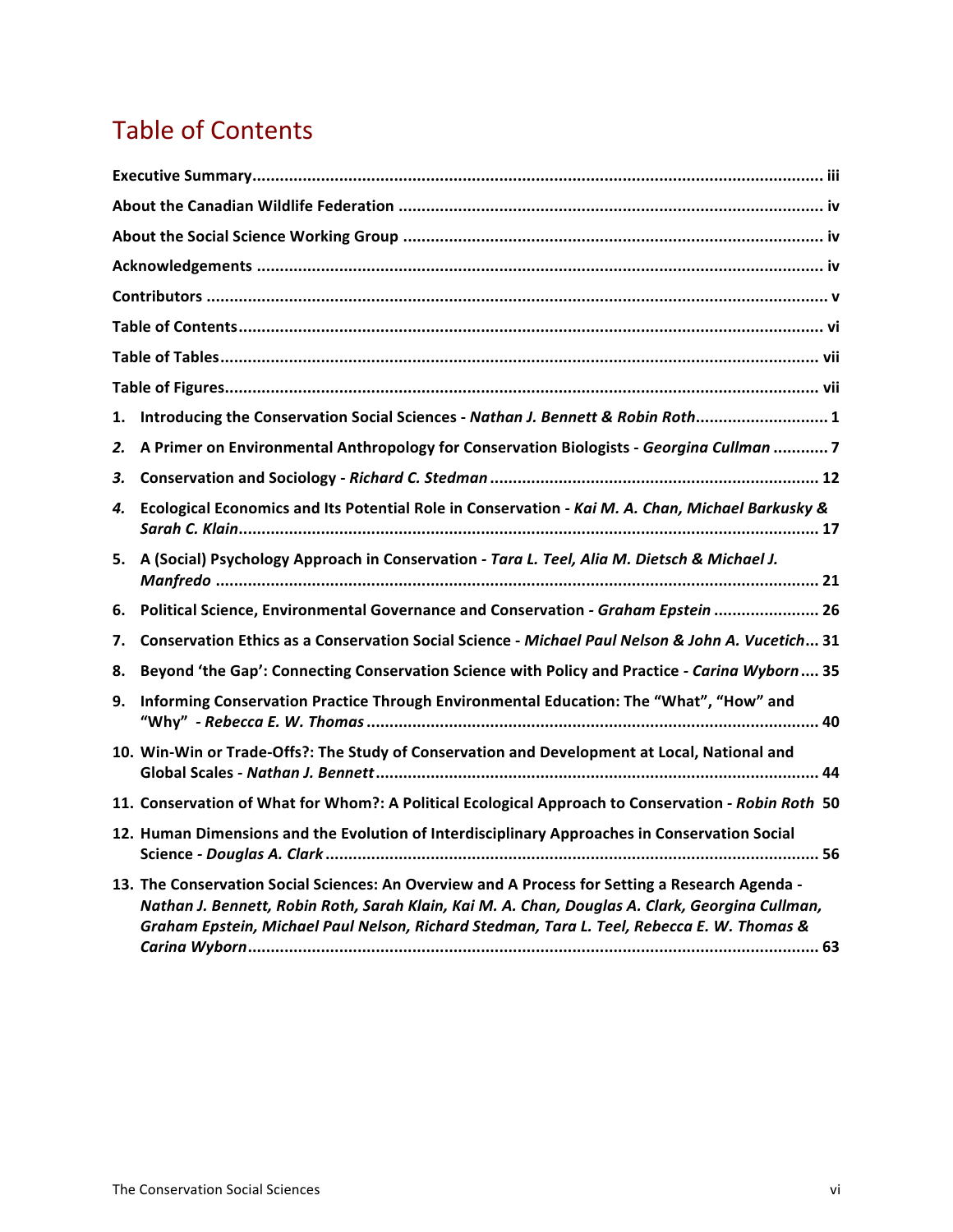# **Table of Tables**

| Table 1.1 - Speakers who presented on different fields of conservation social science 5         |
|-------------------------------------------------------------------------------------------------|
| Table 12.1 - Approaches to environmental management that demonstrate convergent                 |
|                                                                                                 |
| Table 13.2 - Conservation problems (as defined by locus, scale, groups and topics) and relevant |
| Table 13.3 - Explanation of social science methods applicable to conservation issues 75         |

# Table of Figures

|--|--|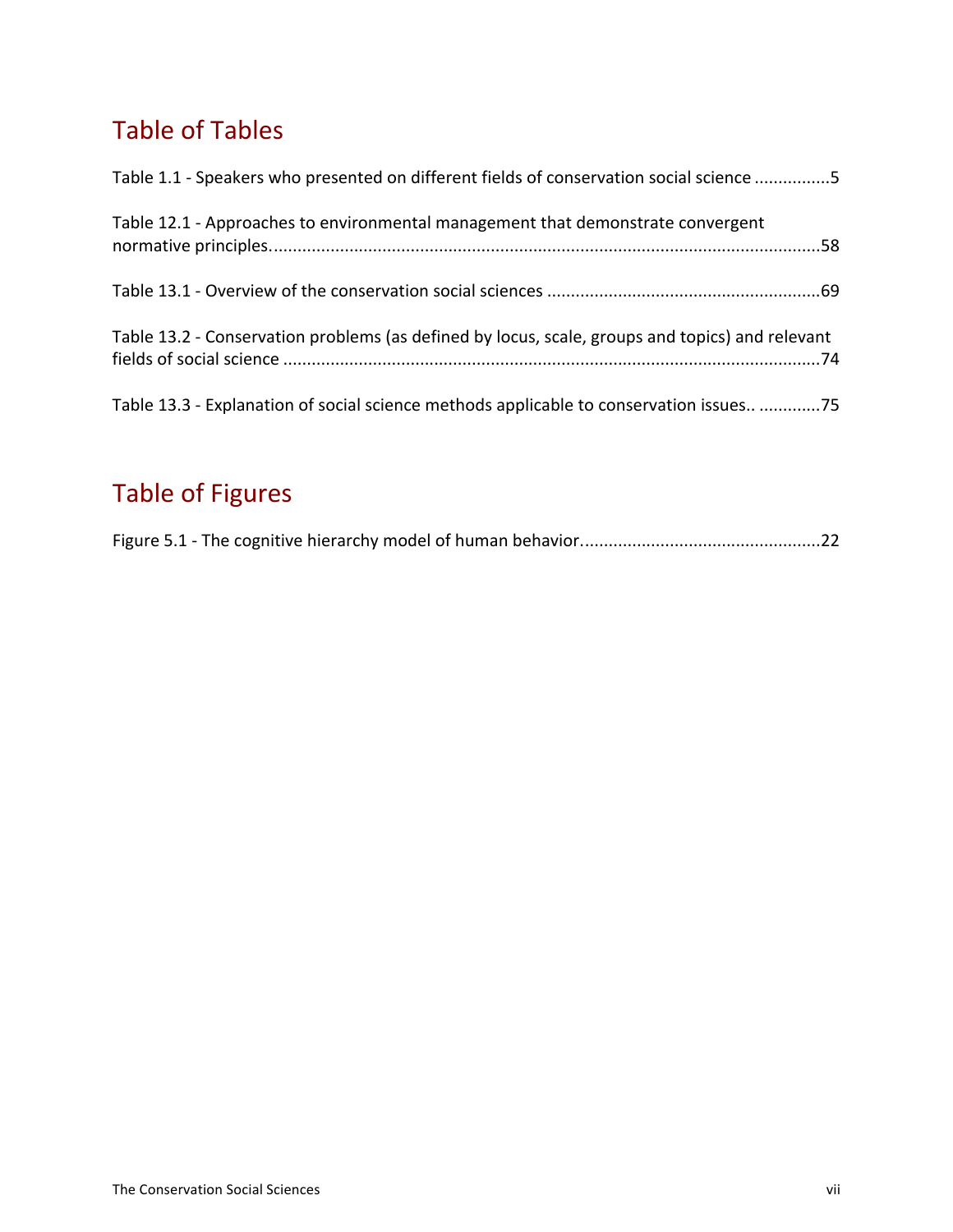### 1. Introducing the Conservation Social Sciences S *Nathan%J.%Bennett%& Robin%Roth*

#### Conservation and the social sciences

Conservation research has traditionally been dominated by natural scientists, who, with their methods and tools, have made important discoveries and contributions to conservation knowledge, policies, programs and practice. However, it is broadly recognized that natural science alone cannot solve conservation problems (Chan et al., 2007; Kareiva & Marvier, 2012). For example, Schaller (1992) argues that "Conservation problems are social and economic, not scientific, yet biologists have traditionally been expected to solve them." Conservation frequently occurs in spaces dominated by human uses "...thereby necessitating attention to human values, practices and ambitions" (Wilkie, Adams, & Redford, 2008; Welch-Devine & Campbell, 2010, p. 339). It is also well understood that the social sciences have an important role to play in understanding and overcoming conservation challenges: "close involvement of social researchers with their expertise, theories and methods, into conservation biology is a prerequisite for progress in the field" (de Snoo et al., 2013, p. 5). Over the last few decades, there has been increasing engagement with and development of the conservation social sciences (Mascia et al., 2003). The Social Science Working Group (SSWG) of the Society for Conservation Biology (SCB) was formed in 2003 with representation from nearly 50 countries around the world, it became the second largest group of all sections and working groups within the SCB by 2011. There are an increasing number of conservation social science publications, many conservation organizations have hired social scientists, numerous environmental management bodies have formed social science working groups and foundations are increasingly seeking to fund conservation social science work. Yet, overall, the social sciences have remained somewhat sidelined in conservation work and their role is often misunderstood by conservation organizations, practitioners, researchers and funders. This ultimately means that many of the potential contributions of the social sciences to improving conservation policies and practice are lost.

#### Challenges to engaging with the conservation social sciences

There are a number of reasons why social sciences may be less integrated into the mandates of conservation organizations and why natural and social scientists often find it challenging to work together in interdisciplinary teams (Christie, 2011; Fox et al., 2006; Moon & Blackman, 2014; Welch-Devine & Campbell, 2010). These barriers can be summarized as follows:

Philosophy or Ontology – Natural and social scientists may have different theories of how the world works which may lead to distinct understandings of the connections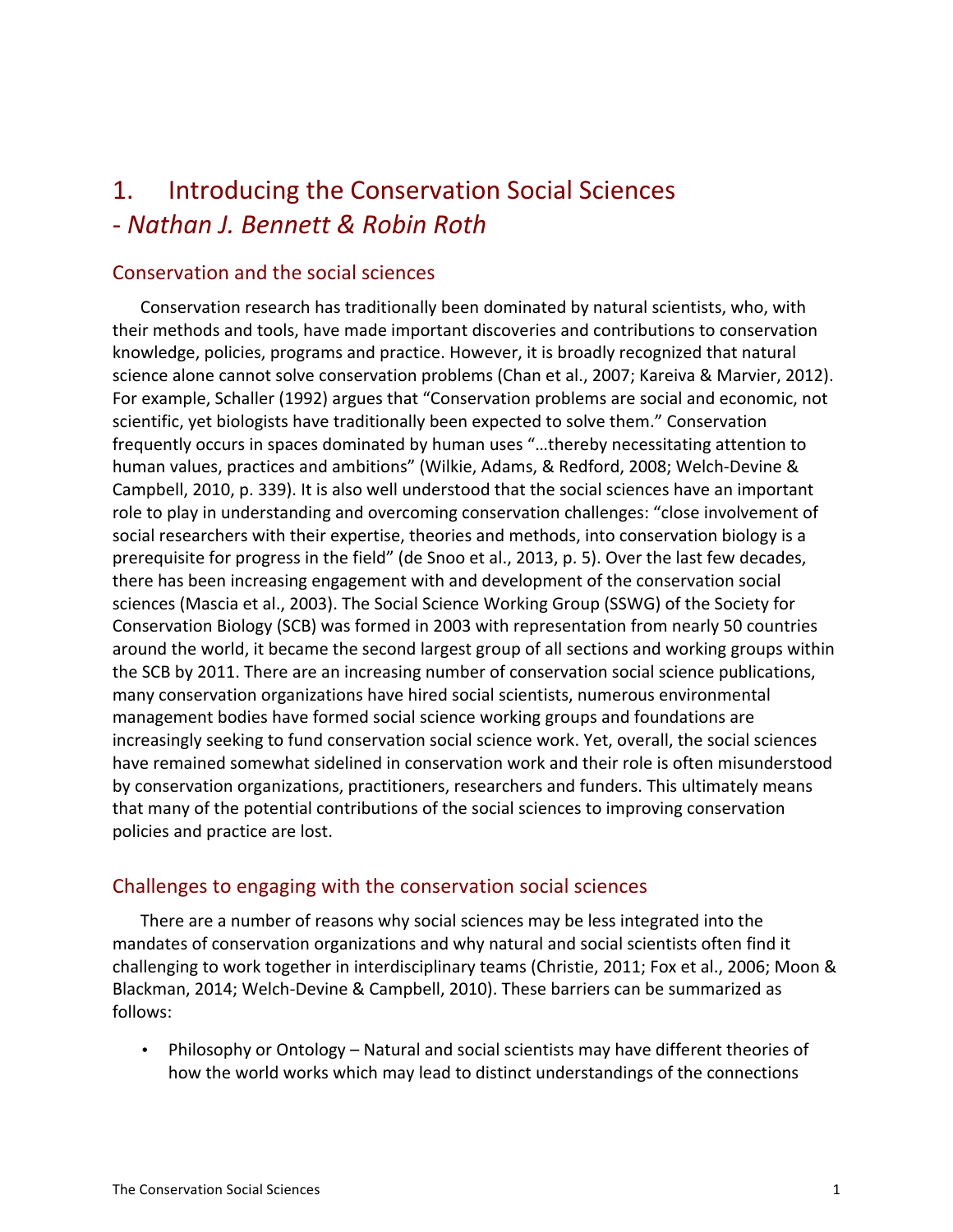between nature and humans. This can lead to quite different ways of thinking about a problem or of approaching research.

- Epistemology Natural and social scientists may view the nature and scope of knowledge differently, particularly what constitutes acceptable methods and valid data.
- Training and experience The different disciplines and fields of conservation social science require specialist training to understand theories and methods and experience in their application and analysis.
- Language and theories Conservation social scientists engage with discipline specific language and different theories to understand topics under study, which can be inaccessible to non-specialists.
- Practice Social scientists often interact with nature and with humans in different ways than natural scientists. For example, social scientists might study human actions to understand impacts on the environment whereas natural scientists would study the environment.
- Tools and methods Conservation social scientists use different tools and methods, including ethnography, interviews, surveys, focus groups, arts-based methods and participatory methods.
- Organizational Culture Conservation organizations or funders may have an organizational culture that primarily employs, understands or values either natural or social sciences.
- Capacity Limited social science capacity within conservation organizations may mean that conservation practitioners and organizations looking to fund conservation social sciences do not know where or how to begin engaging with social sciences.
- Knowledge Conservation organizations and funders may lack a clear understanding of the breadth of the conservation social sciences, the types of questions that each field of conservation social science poses, the methods used by disciplinary specialists, or the potential contribution of each field of conservation social science to improving conservation practice and outcomes.
- Labels and Traditions There are different labels that refer to somewhat distinct but overlapping traditions: "conservation social science", "environmental social science", "human dimensions of conservation" and "human dimensions of natural resource management." Those trained in one tradition may not be familiar with other traditions that have a similar emphasis. Furthermore, those trained in a specific discipline may not even be aware of applied areas of study focusing on conservation.
- Different interests Organizations and individual scientists and practitioners are often simply more interested in nature or humans and motivated by concerns for one or the other.

It is important that both conservation social scientists as well as conservation organizations aiming to engage with social scientists recognize the potential challenges and barriers to collaboration. Working to overcome potential barriers and towards a better integration of the conservation social sciences requires respect, patience, humility, openness, and time. Specific actions may also need to be taken to increase social science capacity within conservation organizations. For example, engaging with social sciences may require hiring or partnering with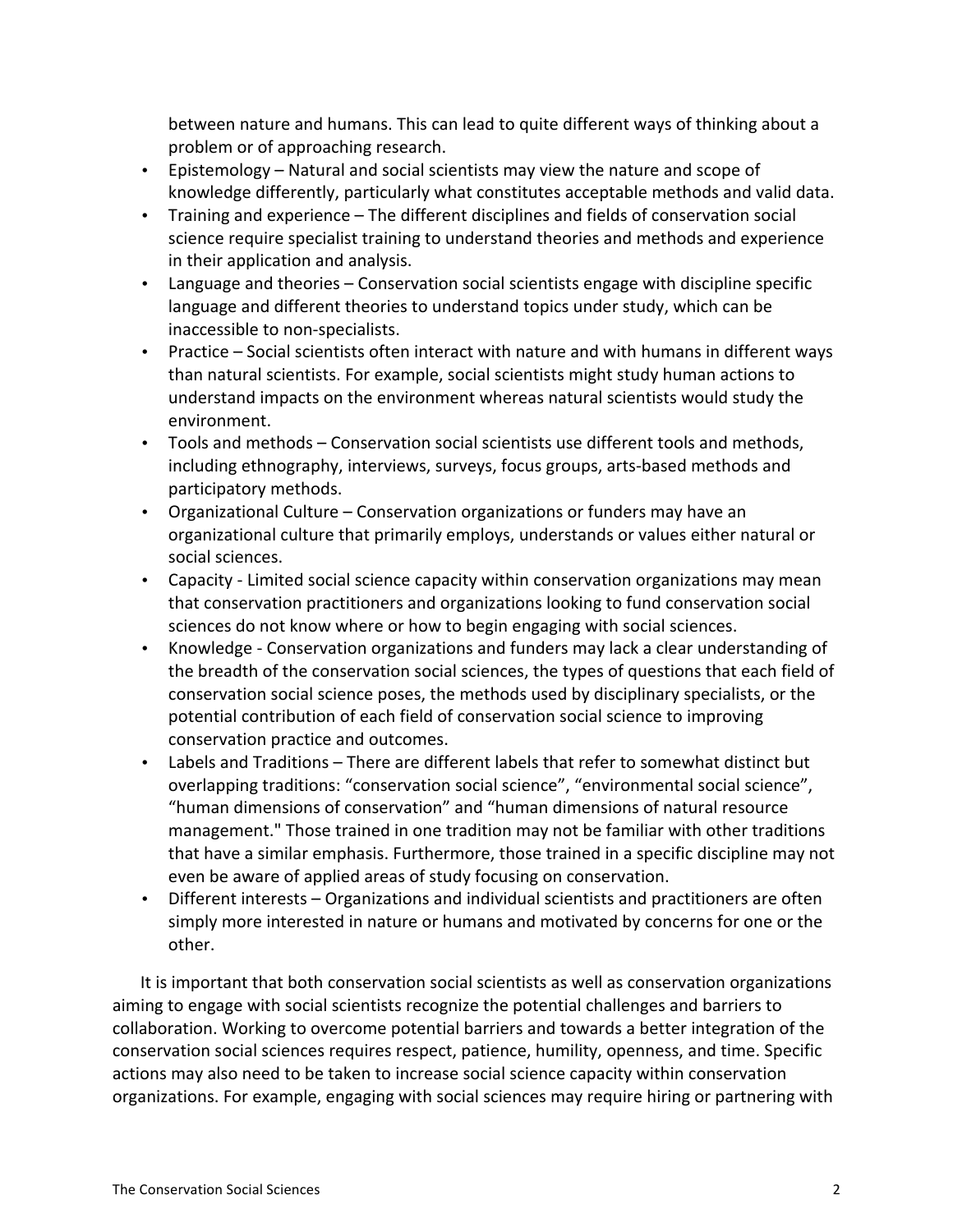trained and experienced conservation social scientists. At the very least, conservation organizations require knowledge of the what, how, and why of the different conservation social sciences.

#### Overview fields of conservation social sciences

A basic understanding of the fields of conservation social science, including their focal areas, histories, theories, methods, and contributions, is a pre-cursor for organizations aiming to engage with or fund conservation social science research. Yet, even conservation social scientists are challenged to describe what it is that our colleagues in other fields of conservation social science do and contribute. In order to address knowledge shortcomings regarding the conservation social sciences, the editors of this report convened a workshop titled "The conservation social sciences: Clarifying "what?", "how?" and "why?" to inform conservation practice" at the North American Congress for Conservation Biology in Missoula, Montana in July 2014. The workshop brought together specialists from the breadth of the conservation social sciences to define and communicate the contributions of the different disciplines to conservation through exploring the "What?", "How?" and "Why?" of each area of expertise.

So, what are the conservation social sciences? We take a broad view of the conservation social sciences that embraces the environmental humanities (Castree et al., 2014). The conservation social sciences draw on such diverse disciplines as anthropology, sociology, political science, economics, psychology, human geography, education and communication studies and law. Many disciplines have applied sub-disciplines that focus specifically on the environment or conservation – e.g., environmental anthropology, environmental sociology, environmental governance, ecological economics, conservation psychology, environmental education, environmental geography and environmental law. Interdisciplinary fields, such as science and technology studies, conservation and development, human dimensions of natural resource management, and political ecology, draw upon various social sciences or both social and natural science. Though not considered social sciences, the environmental humanities, including environmental history, environmental ethics and philosophy, eco-literary studies and eco-cultural studies, and the arts can also help us to better understand and communicate about historical, current and envisioned relationships between humans and nature.

#### Role of the conservation social sciences

Just as there is often a dichotomy between the natural and social sciences, there are a number of divergent ways of understanding the purpose and role of the social sciences in contributing to conservation. For example, there are divergent perspectives and opinions among natural scientists about whether social sciences should serve an instrumental role (e.g., communication and policy translation, facilitation of environmental management) or a noninstrumental role (e.g., understanding human values and interests, understanding human actions and impacts) (see Lowe, Whitman, & Phillipson, 2009). Many social scientists differ on whether their role is to conduct research *for conservation* or research *on conservation* (Sandbrook, Adams, Büscher, & Vira, 2013). Sandbrook et al (2013) explain that research for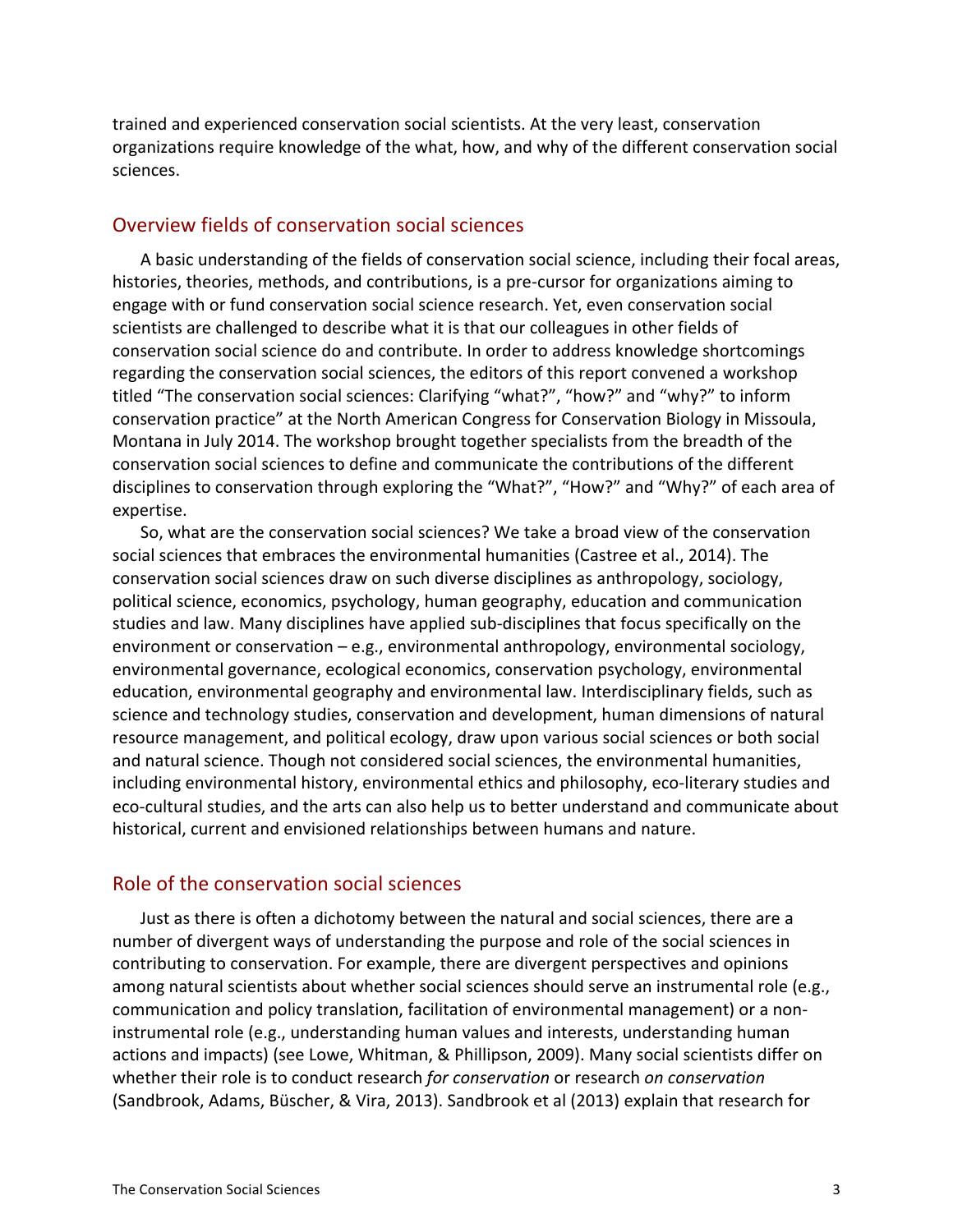conservation "is a response to the recognition that the natural science methods of conservation biology are insufficient to find solutions to complex conservation problems that have social dimensions" (p. 1488). Research on conservation "...seeks to increase understanding of the practice of conservation" (p. 1488). Potentially divergent understandings and opinions include that the conservation social sciences:

- ... should focus on basic or applied research.
- ... should contribute to theory or policy.
- ... must be descriptive or prescriptive.
- ... should be constructive or critical and disruptive.
- ... need to support management effectiveness or social equity considerations.
- ... are the purview of practitioners or academics.
- ... should employ quantitative or qualitative methods.
- ... need to be guided by normative, instrumental or non-instrumental beliefs.
- ... ought or ought not to lead to advocacy (for humans or for nature).

Of course, conservation social science is all of these things and it can serve overlapping and complementary purposes. This complexity makes it all the more important that organizations seeking to engage the social sciences have a clear idea of the type of approach that suits their needs while recognizing that engaging with all manner of and approaches to conservation social sciences can aid in improving conservation policies and practice (Redford, 2011). There is one common misperception that needs to be dispelled – social scientists are not merely meeting facilitators, public educators, behavior changers or implementers (Welch-Devine & Campbell, 2010). Conservation social scientists are data collectors and analysts who can, however, provide insights that will help to improve these processes.

#### Overview of the report

Each of the fields of conservation social science, as well as the environmental humanities and arts, has made and can make a unique contribution to understanding the relationship between humans and nature and to improving conservation practice. The body of this report provides conservation organizations, practitioners, agencies and academics with succinct overviews of different conservation social sciences by specialists in each field (Table 1.1). In conclusion, we review the conservation social sciences and propose a process by which conservation organizations or funders can define and prioritize a conservation social science research agenda.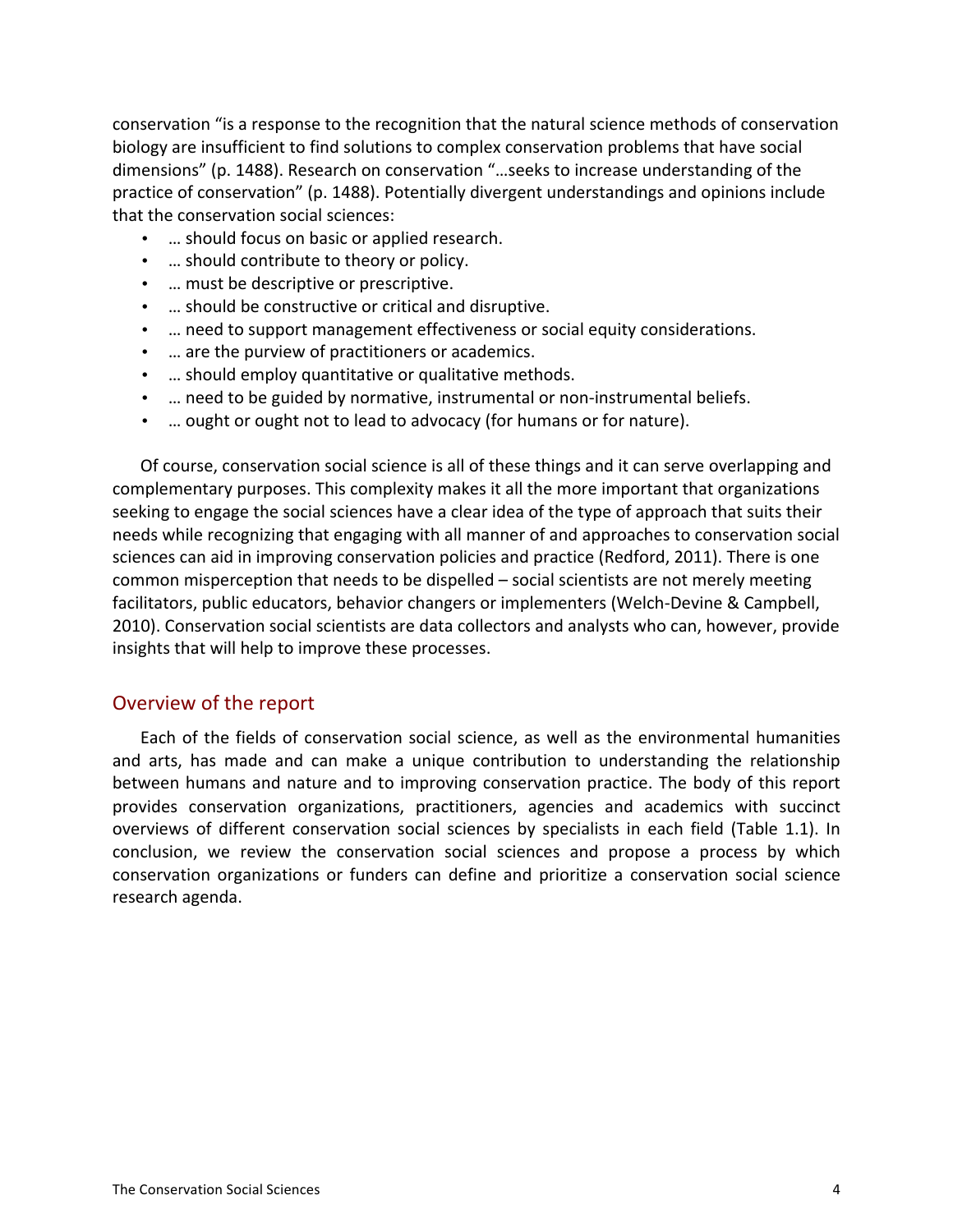| <b>Disciplines and Fields of</b>                 | <b>Speaker</b>                                           |
|--------------------------------------------------|----------------------------------------------------------|
| <b>Conservation Social Science</b>               |                                                          |
| Anthropology (Environmental Anthropology)        | Georgina Cullman (American Museum of Natural History)    |
| Sociology (Environmental Sociology)              | Richard Stedman (Cornell University)                     |
| Economics (Ecological Economics)                 | Kai Chan (University of British Columbia), Michael       |
|                                                  | Barkusky (Pacific Institute for Ecological Economics),   |
|                                                  | Sarah Klain (University of British Columbia)             |
| Psychology (Environmental Psychology)            | Tara Teel (Colorado State University), Alia Dietsch (The |
|                                                  | Ohio State University), Michael J. Manfredo (Colorado    |
|                                                  | State University)                                        |
| Political Science (Environmental Governance)     | Graham Epstein (Indiana State University)                |
| Philosophy (Environmental Ethics)                | Michael Paul Nelson (Oregon State University), John A.   |
|                                                  | Vucetich (Michigan Technological University)             |
| Science and Technology Studies                   | Carina Wyborn (University of Montana)                    |
| <b>Environmental Education and Communication</b> | Rebecca Thomas (Colorado State University)               |
| Conservation and Development                     | Nathan Bennett (University of British Columbia)          |
| <b>Political Ecology</b>                         | Robin Roth (York University)                             |
| Human Dimensions of Conservation and Natural     | Douglas Clark (University of Saskatchewan)               |
| Resource Management                              |                                                          |

\*Notably absent from the workshop and this report are summaries of human geography, environmental law, environmental history, and environmental humanities.

#### References

- Castree, N., Adams, W. M., Barry, J., Brockington, D., Büscher, B., Corbera, E., … Wynne, B. (2014). Changing the intellectual climate. *Nature Climate Change*, 4(9), 763–768. doi:10.1038/nclimate2339
- Chan, K. M. A., Pringle, R. M., Ranganathan, J., Boggs, C. L., Chan, Y. L., Ehrlich, P. R., … Macmynowski, D. P. (2007). When Agendas Collide: Human Welfare and Biological Conservation. *Conservation Biology, 21*(1), 59–68. doi:10.1111/j.1523-1739.2006.00570.x
- Christie, P. (2011). Creating space for interdisciplinary marine and coastal research: five dilemmas and suggested resolutions. *Environmental Conservation*, 38(02), 172–186. doi:10.1017/S0376892911000129
- De Snoo, G. R., Herzon, I., Staats, H., Burton, R. J. F., Schindler, S., van Dijk, J., … Musters, C. j. m. (2013). Toward effective nature conservation on farmland: making farmers matter. *Conservation Letters, 6*(1), 66–72. doi:10.1111/j.1755-263X.2012.00296.x
- Fox, H. E., Christian, C., Nordby, J. C., Pergams, O. R. W., Peterson, G. D., & Pyke, C. R. (2006). Perceived Barriers to Integrating Social Science and Conservation. *Conservation Biology*, 20(6), 1817–1820. doi:10.1111/j.1523-1739.2006.00598.x
- Kareiva, P., & Marvier, M. (2012). What Is Conservation Science? *BioScience*, 62(11), 962–969. doi:10.1525/bio.2012.62.11.5
- Lowe, P., Whitman, G., & Phillipson, J. (2009). Ecology and the social sciences. *Journal of* Applied Ecology, 46(2), 297-305. doi:10.1111/j.1365-2664.2009.01621.x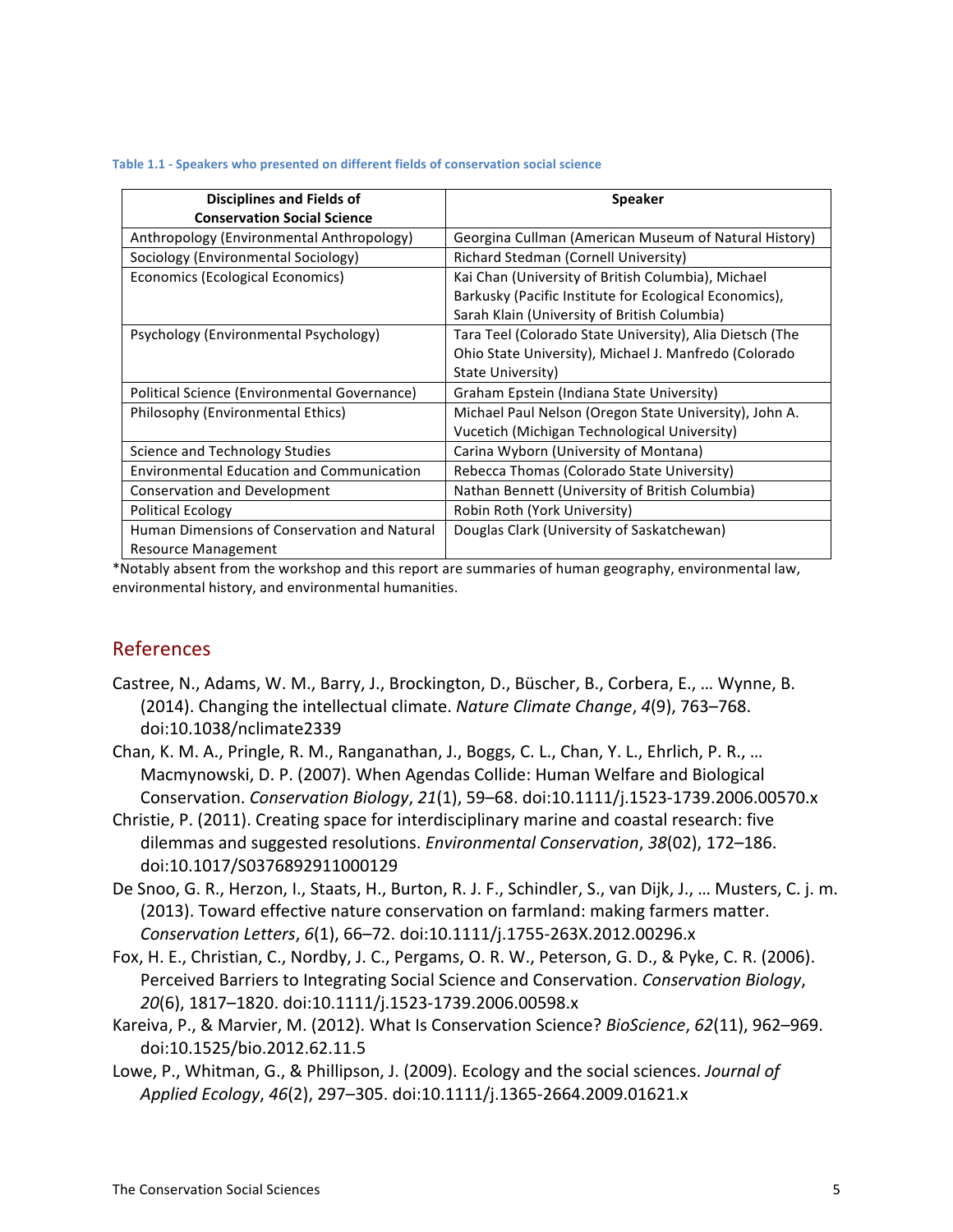- Mascia, M. B., Brosius, J. P., Dobson, T. A., Forbes, B. C., Horowitz, L., McKean, M. A., & Turner, N. J. (2003). Conservation and the Social Sciences. *Conservation Biology*, 17(3), 649–650. doi:10.1046/j.1523-1739.2003.01738.x
- Moon, K., & Blackman, D. (2014). A Guide to Understanding Social Science Research for Natural Scientists. *Conservation Biology, 28*(5), 1167–1177. doi:10.1111/cobi.12326
- Redford, K. H. (2011). Misreading the conservation landscape. *Oryx*, 45(03), 324–330. doi:10.1017/S0030605311000019
- Sandbrook, C., Adams, W. M., Büscher, B., & Vira, B. (2013). Social Research and Biodiversity Conservation.!*Conservation%Biology*,!*27*(6),!1487–1490.!doi:10.1111/cobi.12141
- Schaller, G. B. (1992). Field of dreams. *Wildlife Conservation*, *September/October*, 44–47.
- Welch-Devine, M., & Campbell, L. (2010). Sorting out roles and defining divides: Social sciences at the World Conservation Congress. *Conservation and Society*, 8(4), 339. doi:10.4103/0972-4923.78150
- Wilkie, D., Adams, W. M., & Redford, K. H. (2008). Protected areas, ecological scale, and governance: A framing paper. In K. H. Redford & C. Grippo (Eds.), *Protected areas,* governance, and scale (pp. 1–14). New York, NY: Wildlife Conservation Society.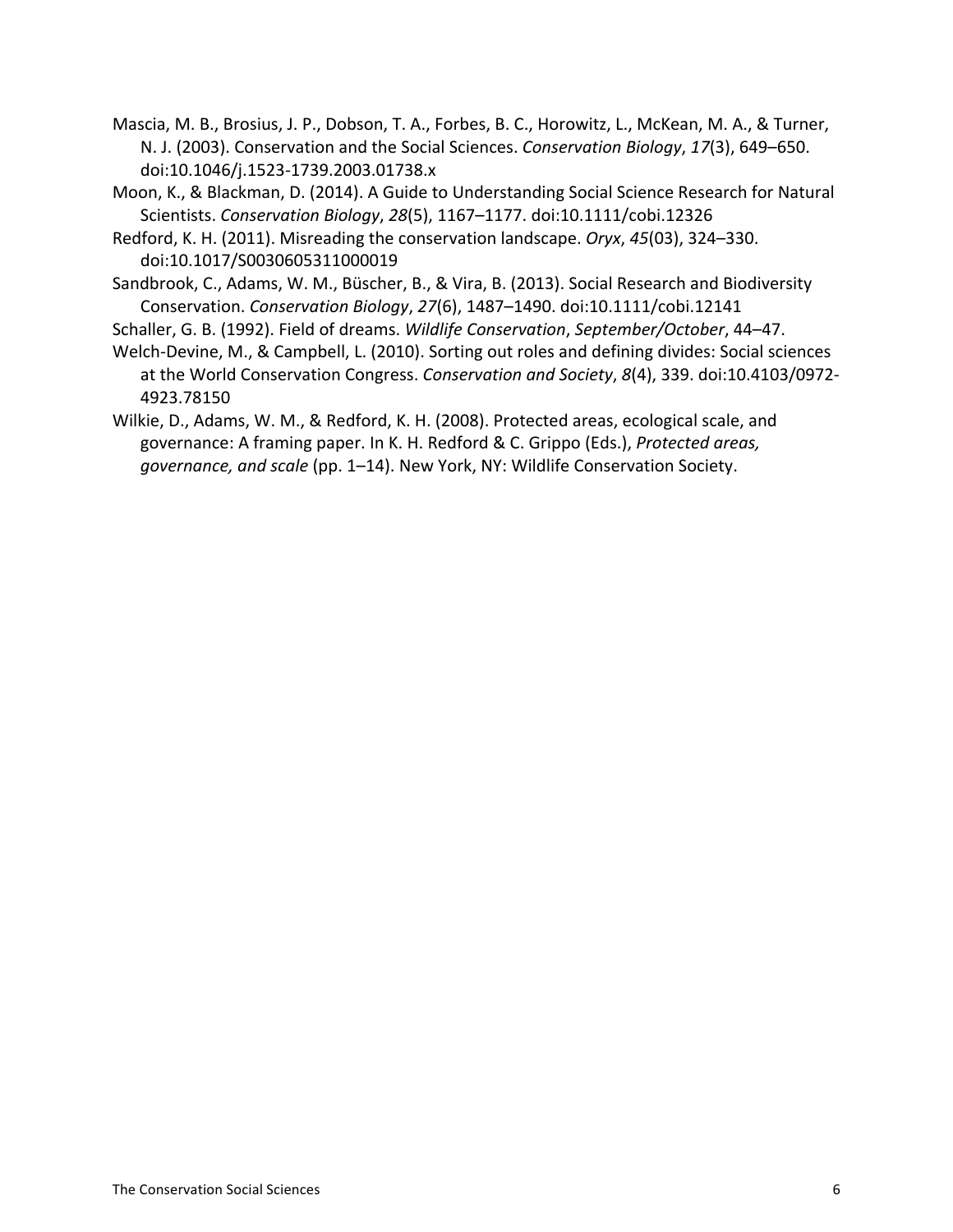# 2. A Primer on Environmental Anthropology for Conservation Biologists

### S *Georgina%Cullman*

Environmental anthropology is the study of the relationships between human societies and the physical, biotic, built, and cognitive environments. Environmental anthropology investigates how culture mediates the relationships between people and their environment. The specialty arose when anthropologists were confronted with the widespread environmental changes occurring in their study sites; thus, environmental anthropology research is often applied. Environmental anthropology encompasses the full disciplinary breadth of anthropology: biological anthropology, cultural anthropology, linguistic anthropology, and archaeology. The roots of environmental anthropology can be found in other anthropological traditions, including cultural ecology (later ecological anthropology) and cognitive anthropology. Cultural ecology, pioneered in the 1920s-30s by Julian Steward and others, explores human adaptations to the environment. John Bennett, Roy A. Rappaport, Andrew P. Vayda, and others applied a systems perspective to cultural ecology and transformed it into ecological anthropology in the 1960s-1980s (Sponsel, 2007). Cognitive anthropology examines the relationship between thought and society; for example, a cultural model from the Western tradition is the nature-culture dichotomy, in which nature and culture are separate and opposing spheres, which shapes the way that people living in Europe perceive their environment. While environmental anthropological research began much earlier, the Anthropology and Environment Society of the American Anthropological Association was founded in 1996 and in 2011 had 695 members (Anthropology & Environment Society, 2014).

To give a taste of the diversity of environmental anthropological research, I provide examples of research topics within each anthropological subfield of environmental anthropology. In archeology, the main focus has been uncovering the historical evidence of human impacts on the environment in order to help put current impacts in context. One example is work documenting the presence and distribution of archeological dark earth soils across the Amazon, pockets of enriched soils that are both evidence and product of a largescale civilization in the period 1250-1650 (Heckenberger et al., 2007). While in the popular imagination, the Amazon is a pristine environment, this archeological work shows that the current landscape is a product of past human use, which has important implications for conservation approaches in the area. Biological anthropologists have worked to advance primate conservation as well as to show the evolution of the human species in relationship to environmental change. Linguistic environmental anthropologists explore how languages reflect their speakers' biotic and physical environment. Recent work in linguistic environmental anthropology has explored and begun to explain the global distribution and co-occurrence of biological and linguistic diversity (Smith, 2001). Cultural anthropologists have revealed the complex social dynamics that can make conservation initiatives thrive or fail (see below for an example from Namibia). Cultural anthropologists have also been at the forefront of research examining issues relating to environmental justice. Ethnoecology, a concentration that lies at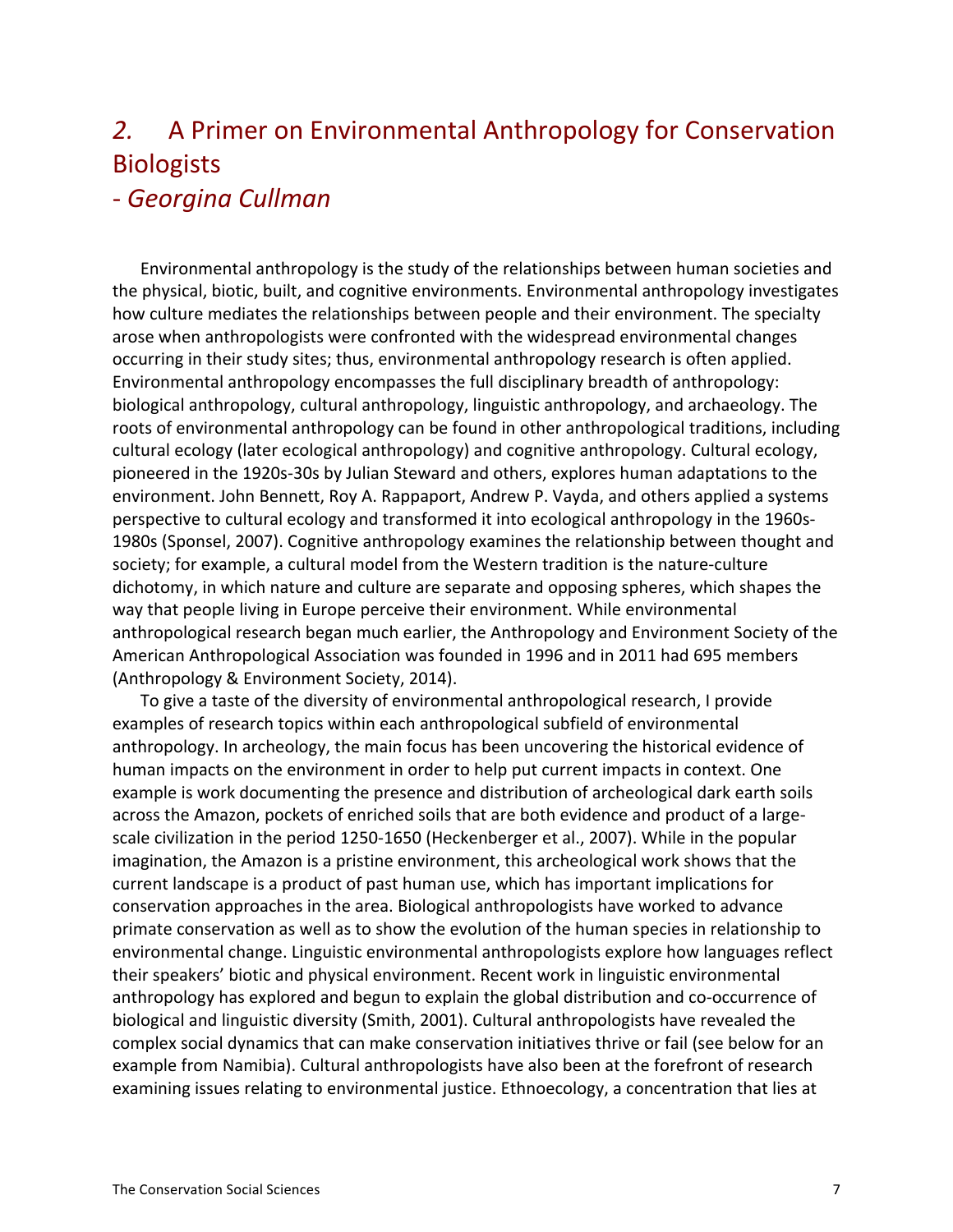the intersection of linguistic and cultural anthropology, parallels and intersects with environmental anthropology. Research in ethnoecology, with foundational work in the 1950s-60s by Brent Berlin, Harold Conklin, Charles Frake and others. focuses on how people understand, identify, and classify parts of their environment (e.g., plants, birds, or fish) (Sponsel, 2007). Political ecology is another important approach and is an academic tradition that emerges from interaction between geography and environmental anthropology (treated separately in this report).

A major method of environmental anthropology is ethnography, which includes participant observation and interviews. Historically, anthropology's scale of analysis focused on small-scale communities and the smallholder households that made up these communities but connecting local-scale dynamics with broader political and economic forces became more common starting in the 1990s. Today, multi-site ethnography is an increasingly popular methodology for portraying local-to-global connections. For instance, in her ethnography *Friction*, Anna Tsing (2007) told the story of the different impinging interests on an Indonesian rainforest to explain why some interests gain traction through the invocation of universals and advance at the expense of others – in this case, logging companies at the expense of the indigenous Meratus Dayaks – by presenting data from the rainforests of Borneo as well as from the boardroom of the Ford Foundation in New York City. Discourse analysis (Mühlhäusler and Peace, 2006) and methods from cognitive anthropology such as freelists, pile sorts, ranking and trial sorts are also used in environmental anthropology (Bernard, 2011). Many environmental anthropologists collect biophysical data themselves or collaborate with natural scientists to incorporate biophysical data in their analyses.

An ongoing tension in environmental anthropology (that also reflects tensions within the broader discipline) is the validity and appropriateness of quantitative research methods for exploring cultural phenomena relating to the environment. Given the dominance of the natural sciences and economics in environmental management and politics, some environmental anthropologists argue for wider adoption of quantitative methods to improve the reception of anthropological research findings (Charnley and Durham, 2010). Others argue that the quantitative approaches may conceal more than they reveal (Satterfield, 2013) and that the conclusions arrived at by qualitative research are unique contributions that anthropology can make to addressing environmental problems (West, 2005).

Environmental anthropologists have provided insights of value to conservation practice and policy. In particular, they have elucidated the pitfalls, for conservation initiatives, of the inappropriate application of Western paradigms (e.g., the nature-cultural dichotomy) to diverse cultural contexts (West & Brockington, 2006). Conservation practitioners may be unaware of how these paradigms affect their work, but these paradigms shade what is understood, what kinds of interventions are applied, and what goals are set for a project. For example, the understanding of nature as being restricted to pristine or unpopulated areas has been shown to be false. While there are undoubtedly many examples where people have converted natural cover and have contributed to biodiversity loss, in some places people have cultivated forests, nurtured regenerating forests, (Fairhead & Leach, 1995) and protected forests from encroachers who would cut down the forest (Nepstad et al., 2006).

Environmental anthropologists and ethnoecologists have been at the forefront of documenting and advocating for the better recognition of what is sometimes known as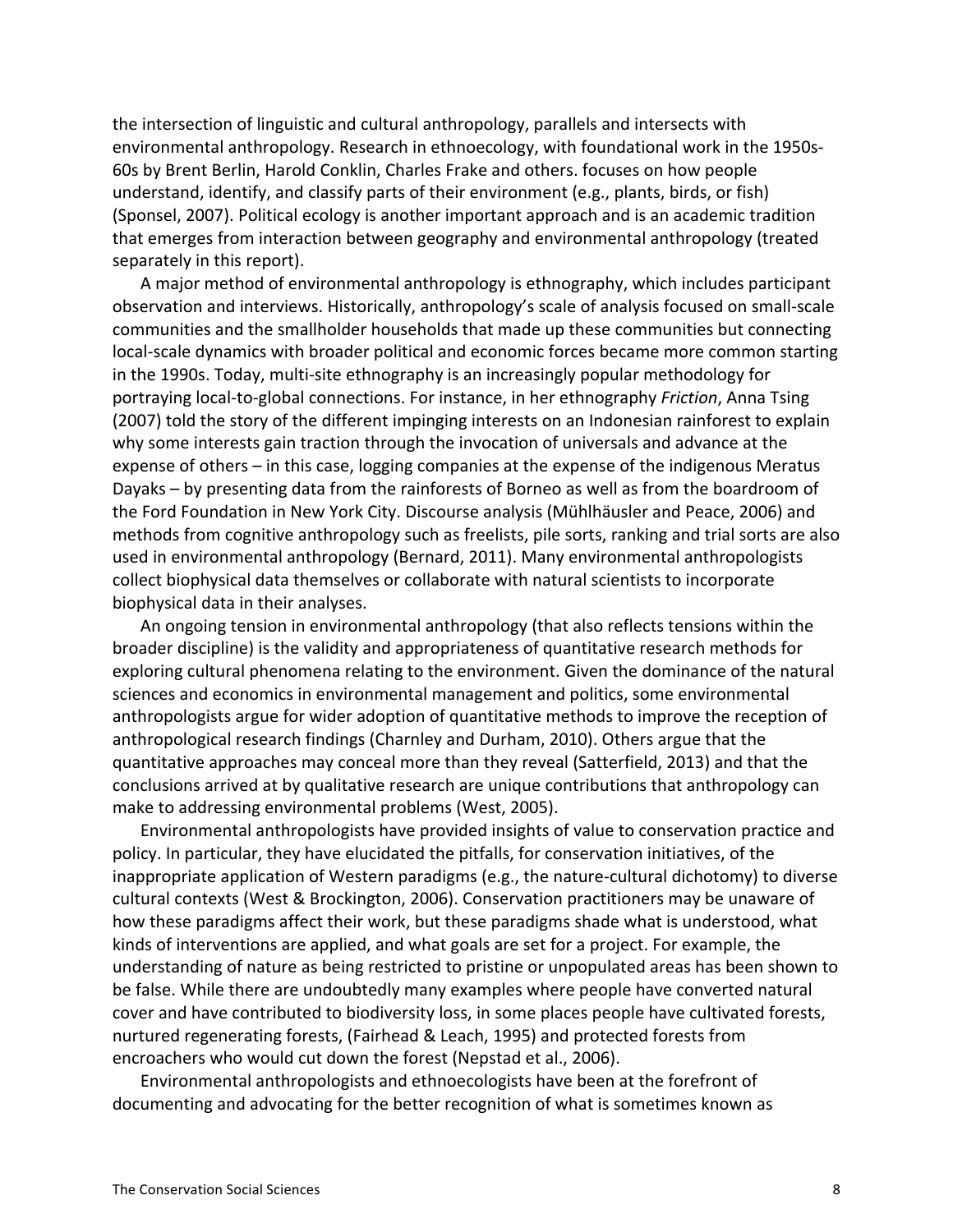traditional ecological knowledge (Davis and Wagner, 2003; Tengö et al., 2014).). They have critiqued the evaluation of indigenous knowledge systems through the lens of scientific knowledge because this process results in the loss of nuance and context. For example – the Wounaan, indigenous people living in what is now eastern Panama – have made strategic alliances with conservationists in support of their land claims. Conservationists, however, have emphasized a dualism in the landscape between forest and nonforest, a dualism that polarizes the forest as cultureless and the nonforest as natureless. This contrasts with Wounaan riveroriented, rhizomic cosmologies, which characterizes the landscape through dynamic waterways. This arborescent emphasis has material as well as symbolic consequences: water conservation is sidelined in favor of forest and tree conservation and environmental education for Wounaan children also emphasizes trees and forests (Velasquez Runk, 2009). In this case, the exclusion of traditional ecological knowledge and worldviews from a broader conservation framework has led to problematic conservation practices with long-ranging consequences for the persistence of that traditional ecological knowledge and for Wounaan wellbeing.

Another productive insight has emerged from critiquing the use of economic models to describe human interaction with the environment. While the use of these models is warranted in specific contexts, they do not work well universally – neither at all times in the developed world, nor in all parts of the globe. Good economic models do include factors beyond the narrowly utilitarian or financial when describing what motivates human behavior. At the scale of an individual conservation project, however, improperly applied economic models can serve to obscure more than they illuminate. In particular, important non-economic values are lost when aspects of the natural environment are objectified as economic resources (West, 2005; Sullivan, 2006). In describing why hunting continues in a community-based natural resource management area in Namibia despite meat handouts by the conservation agency, Sullivan writes, "in the hunt, the process and act of hunting is not reducible to the consumption of meat at the end of it, although this, of course, is important. It also is about moving bodily through a landscape, which itself is the embodiment of multilayered meanings and sources of memory" (Sullivan, 2006, p. 119).

Through its history, environmental anthropology has engaged productively – if at times contentiously – with conservation communities. For instance, conservation practitioners have contended that the critique that environmental anthropology has provided of conservation practice and ideology has been unproductively damaging. They argue that environmental anthropologists critique conservation projects but do not provide concrete suggestions about how to improve the work (Redford, 2011). In more recent years, however, there are a growing number of collaborations between conservation initiatives and environmental anthropologists with longtime research in sites of conservation concern. Increasing interdisciplinary training opportunities (e.g., University of Georgia's Integrative Conservation program was founded by environmental anthropologist J. Peter Brosius and others) has also led to better collaboration and insight between conservation practitioners and environmental anthropologists. Whether working directly in partnership with conservation practitioners or providing analysis relevant to conservation work, environmental anthropology continues to play an important and distinctive role in the social science of conservation.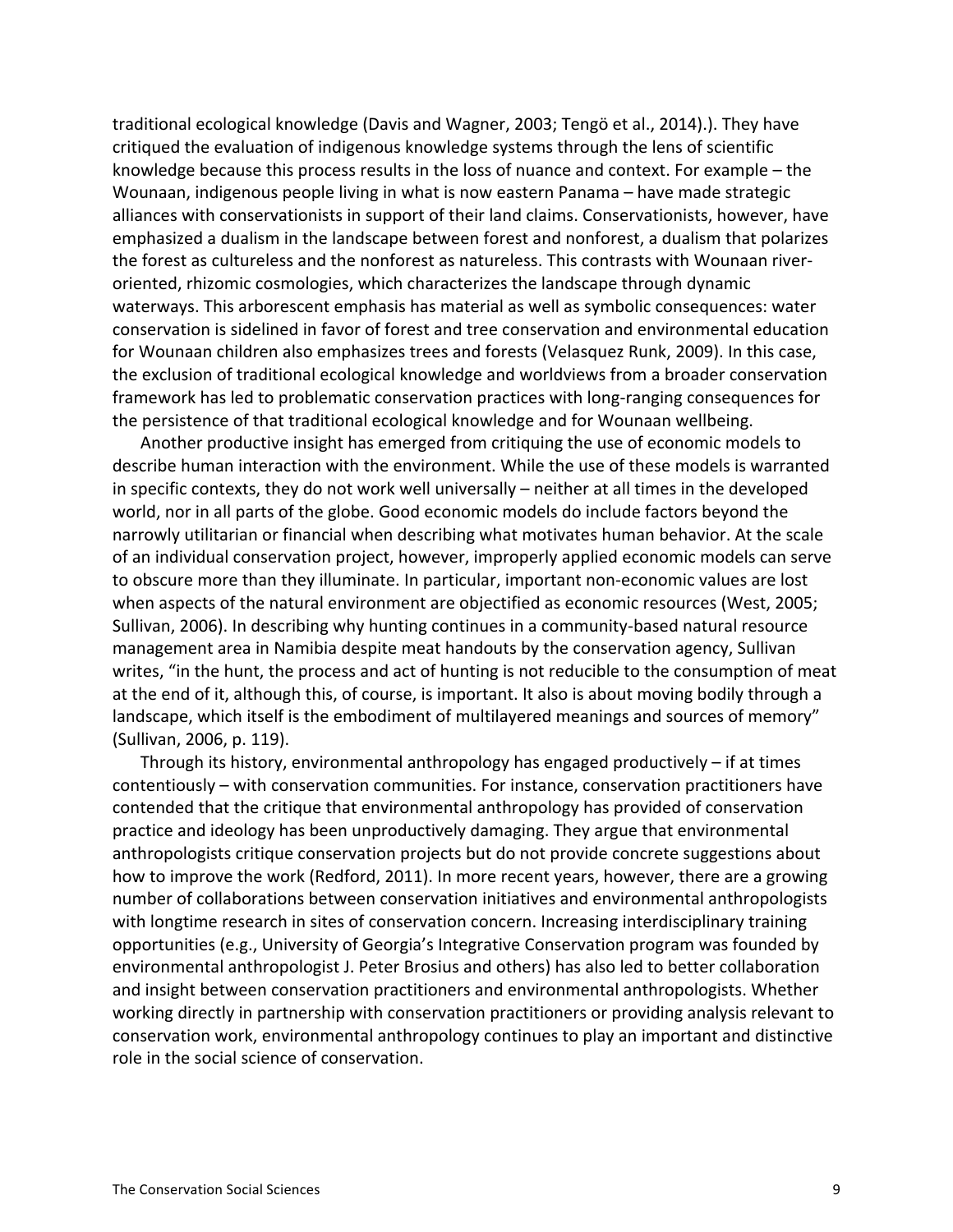#### References

- Anthropology & Environment Society. (2014). Anthropology and Environment Society. American Anthropological Association. Retrieved July 10, 2014, from http://www.aaanet.org/sections/ae/
- Bernard, H. R. (2011). *Research Methods in Anthropology: Qualitative and Quantitative* Approaches (5th ed.). Lanham, MD: AltaMira Press.
- Charnley, S., & Durham, W. H. (2010). Anthropology and Environmental Policy: What Counts? American Anthropologist, 112(3), 397-415. doi:10.1111/j.1548-1433.2010.01248.x
- Davis, A., & Wagner, J. R. (2003). Who Knows? On the Importance of Identifying "Experts" When Researching Local Ecological Knowledge. *Human Ecology*, 31(3), 463–488.
- Fairhead, J., & Leach, M. (1995). False Forest History, Complicit Social Analysis: Rethinking Some West African Environmental Narratives. *World Development*, 23(6), 1023–1035.
- Heckenberger, M. J., Russell, J. C., Toney, J. R., & Schmidt, M. J. (2007). The legacy of cultural landscapes in the Brazilian Amazon: implications for biodiversity. *Philosophical Transactions* of the Royal Society of London. Series B, Biological Sciences, 362(1478), 197–208. doi:10.1098/rstb.2006.1979
- Nepstad, D., Schwartzman, S., Bamberger, B., Santilli, M., Ray, D., Schlesinger, P., ... Rolla, A. (2006). Inhibition of Amazon Deforestation and Fire by Parks and Indigenous Lands. *Conservation Biology, 20(1), 65–73.*
- Peterson, R. B., Russell, D., West, P., & Brosius, J. P. (2010). Seeing (and Doing) Conservation Through Cultural Lenses. *Environmental Management*, 45(1), 5–18. doi:10.1007/s00267-008-9135-1
- Mühlhäusler, P., & Peace, A. (2006). Environmental Discourses. Annual Review of Anthropology, *35*(1),!457–479.!doi:10.1146/annurev.anthro.35.081705.123203
- Redford, K. H. (2011). Misreading the conservation landscape. *Oryx*, 45(03), 324–330. doi:10.1017/S0030605311000019
- Satterfield, T., Gregory, R., Klain, S., Roberts, M., & Chan, K. M. (2013). Culture, intangibles and metrics in environmental management. Journal of Environmental Management, 117, 103– 14.!doi:10.1016/j.jenvman.2012.11.033
- Smith, E. A. (2001). On the Coevolution of Cultural, Linguistic, and Biological Diversity. In L. Maffi (Ed.), *On Biocultural Diversity* (pp. 95–116). Washington, D.C.: Smithsonian Institution Press.
- Sponsel, L. (2007). Ecological anthropology. *The Encyclopedia of Earth*. Retrieved July 09, 2014, from!http://www.eoearth.org/view/article/51cbed787896bb431f692653
- Sullivan, S. (2006). The Elephant in the Room? Problematising "New" (Neoliberal) Biodiversity Conservation. Forum for Development Studies, (1), 105–134.
- Tengö, M., Brondizio, E. S., Elmqvist, T., Malmer, P., & Spierenburg, M. (2014). Connecting Diverse Knowledge Systems for Enhanced Ecosystem Governance: The Multiple Evidence Base Approach. Ambio. doi:10.1007/s13280-014-0501-3
- Tsing, A. L. (2005). *Friction: An Ethnography of Global Connection*. Princeton, NJ: Princeton University Press.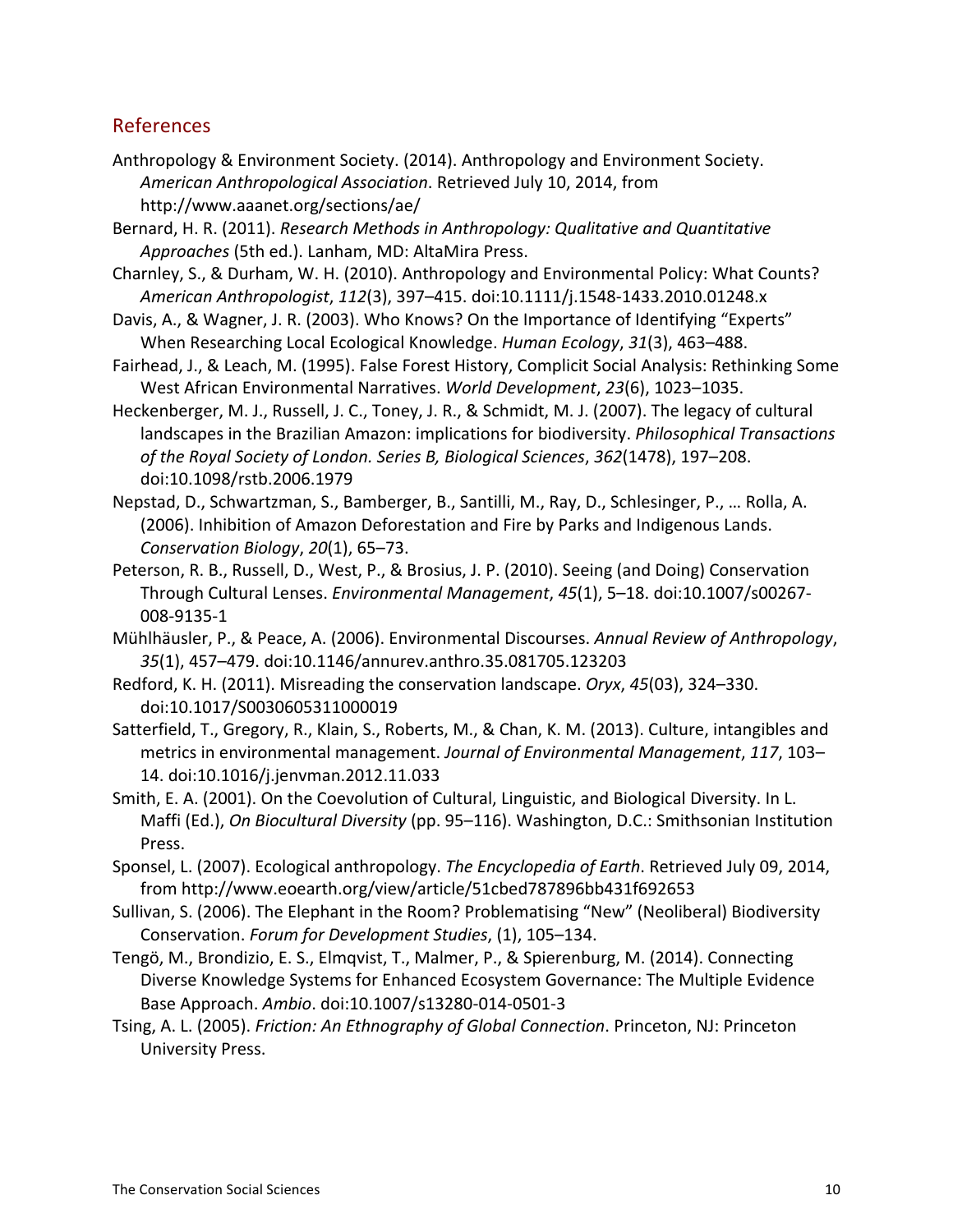- Velasquez Runk, J. (2009). Social and River Networks for the Trees: Wounaan's Riverine Rhizomic Cosmos and Arboreal Conservation. American Anthropologist, 111(4), 456–467. doi:10.1111/j.1548-1433.2009.01155.x
- West, P., & Brockington, D. (2006). An Anthropological Perspective on Some Unexpected Consequences of Protected Areas. *Conservation Biology*, 20(3), 609-616. doi:10.1111/j.1523-1739.2006.00432.x
- West, P. (2005). Translation, Value, and Space: Theorizing an Ethnographic and Engaged Environmental Anthropology. American Anthropologist, 107(4), 632–642. doi:10.1525/aa.2005.107.4.632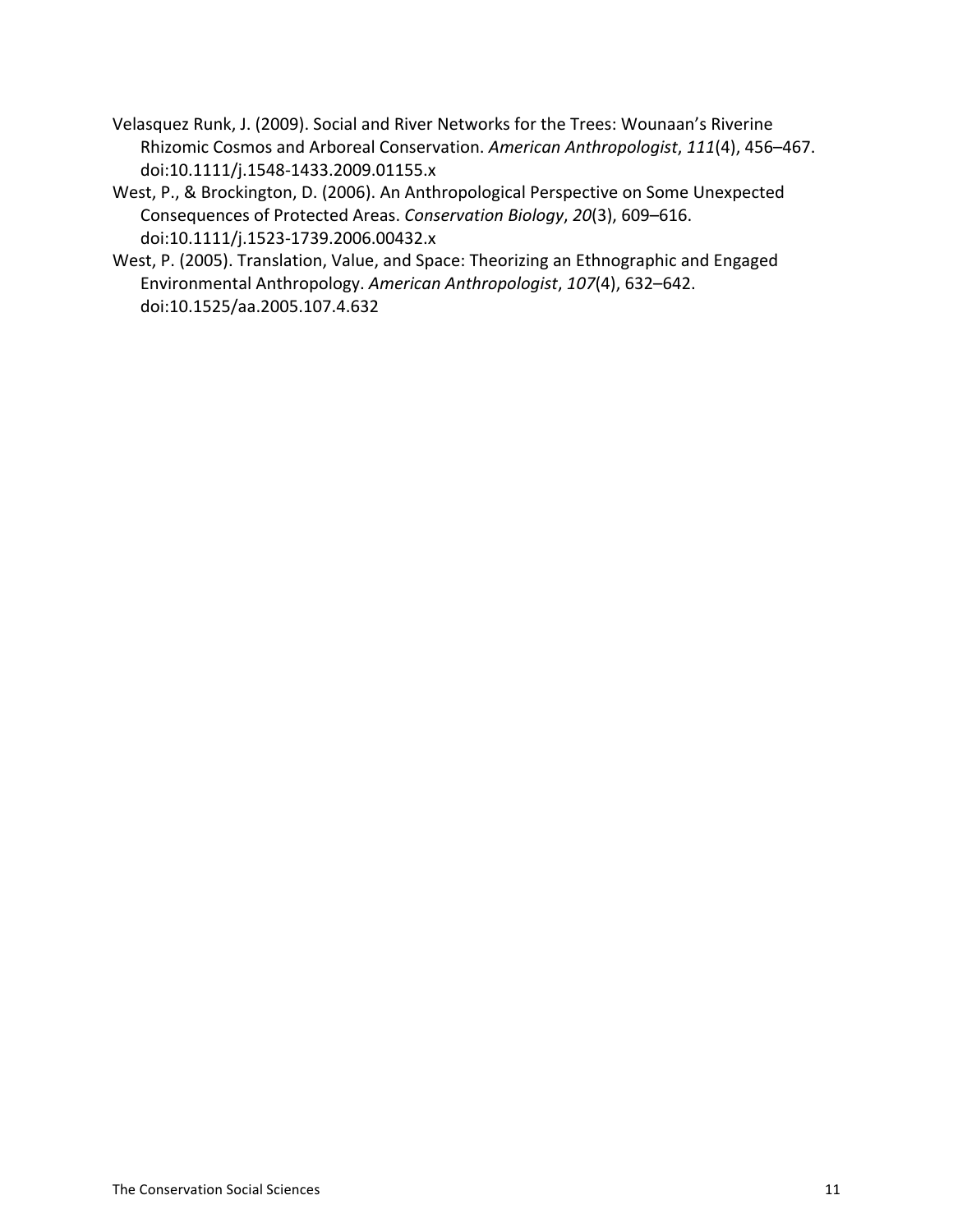### 3. Conservation and Sociology S *Richard%C.%Stedman*

#### **Prologue**

*"We%now%know%that%animal%populations%have%behavior%patterns%of%which%the%individual%animal%is%* not aware but which he nevertheless helps to execute. Thus, the rabbit is unaware of cycles, but he is the vehicle for cycles. We cannot discern these behavior patterns in the individual, or in short periods of time. The most intense scrutiny of an individual rabbit tells us nothing of cycles. *The cycle concept springs from a scrutiny of the mass through decades." - Aldo Leopold, Sand* County Almanac, 1935

#### Introduction: Definition and Perspectives

Sociology studies the cycles of rabbits (or their equivalent within human populations) rather than individual rabbits. Conservation occurs across a wide range of social contexts and structural forces; understanding the impact of context and the factors embedded therein is crucial to successful conservation efforts. Sociology stresses the social contexts in which people live, how they are influenced by society/social structure and how they in turn reshape their society (Stedman 2013). This paper presents some central tenets and tensions within sociology, briefly introduces methodological considerations, and offers a few key considerations for future work. Until quite recently, sociology as a discipline has not emphasized the relationship between social behaviors and the natural world. Environmental and natural resource sociology (Dunlap and Catton 1979) focuses on elements of the material world as driving behavior, moving away from the perspective that humans are somehow "exempt" from the laws of nature. Environmental sociology is still relatively underrepresented compared to many approaches.

As a social *science*, sociology is concerned with prediction of persistent patterns of regularity in social life (Babbie 2007). The question "how much freedom do people have to act" (and how much regularity *is* there in human behavior) is an on-going topic of discussion in the social sciences. This question involves the relationship between structure-- the enduring, orderly patterns of relationships between elements of society--and "agency" as the capacity of individuals to act. Sociology tends to emphasize social structure, while psychology and economics argue that individuals have a great deal of agency to behave as they choose. An intermediate perspective is that social structure is created through the interaction of people, and is constantly in the process of being re-negotiated (Giddens 1990). Both individual and societal level factors are at work in most issues of concern to conservation.

Sociology emphasizes social facts: values, norms, and structures *external to the individual* (Durkheim 1951). Sociology enables an awareness of the relationship between our own experience and our context. Mills (1959) distinguishes between "troubles" and "issues:"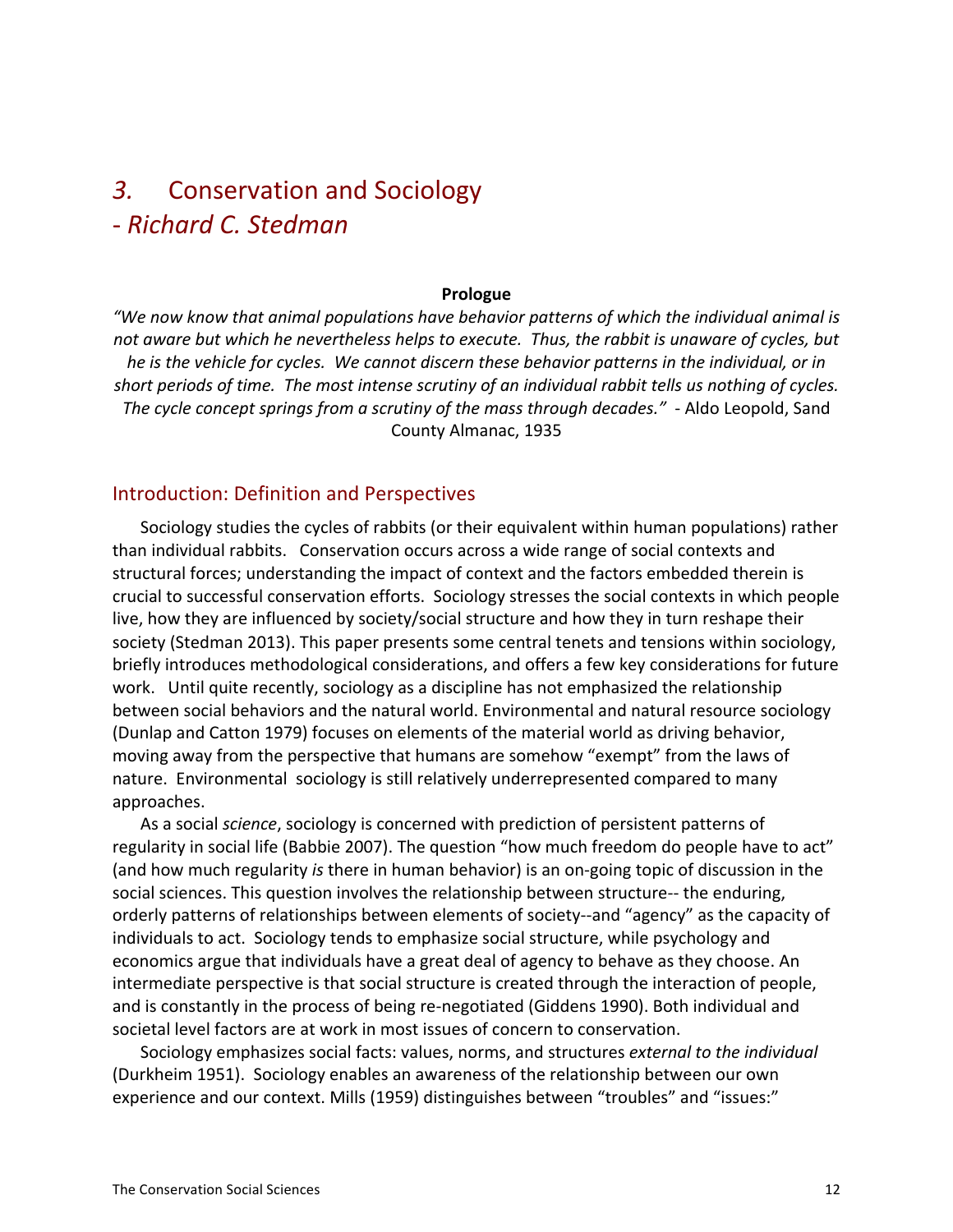troubles are the experience of an individual, issues refer to how these troubles come to be widespread. For example, in the conservation realm, a Laotian villager's decision to engage in illegal hunting can be interpreted using the "troubles versus issues" framework. One's hunting behavior can be analyzed via individual attitudes toward conservation but also, his perceived risk of getting caught, economic benefits, and many others. The *distribution* of these attitudes and where they come from invites a sociological analysis: what other economic choices are present and why? What is the legal system that creates relative risk and relative benefit? Here, the arrangement of social, ecological, and economic realities is analyzed as producing these individual attitudes and behaviors.

#### Sociological Perspectives

Three theoretical approaches underlie more specific sociological analyses that apply to conservation. *The Functionalist Perspective* emphasizes that each component helps maintain social systems that trend toward equilibrium. Here, shared values hold society together. Individuals are taught these basic values and are rewarded for "learning the rules." As rules are learned, they are reinforced, thus strengthening the social order. Much of the human dimensions work that emphasizes values, socialization, and norms, is—at least implicitly--based in the functionalist perspective. For functionalists, power is benign; the role of management is simply to define into law public goals that emerge from collective agreement. Therefore, resource management reflects the will of the people (broadly construed), rather than particular interest groups. Functionalist theories have fallen out of favor because they are less able to account for instability and conflict. In periods of acute social change, taken-for-granted rules are more likely to be challenged.

*Conflict Perspectives* suggest that social organization emerges from battles over resources. Society has winners and losers; research asks who are they and how do they emerge? Particularly influential are Weber's (1958) notion of power and Marx's treatment of class (Marx and Engels, 1986). Marx defined class via the relationship people have to the production of goods in society. He divided society into two classes: property owners and labor. This original meaning has been recast in basic monetary terms (those with more wealth are of a 'higher class' than those with less). Power is defined as the ability of individuals or groups to achieve their goals or impose their will over the wishes of another. Social organization is created as society becomes dominated by those who gain and maintain control against the will of others. For example, conservation agencies are influenced by powerful interests that provide crucial political or financial support. This puts stakeholder groups and management authorities in a very different light; resource management would not necessarily be expected to reflect the broader interests and will of society, but the interests of a particular group. Context matters. Weber believed that the use of power would become more transparent in periods of rapid social change, as consensus-based power declines. Here, organizations would either lose power or have to revert to more obvious forms of control. For example, as perspectives on conservation diversify, previously taken for granted assumptions may be questioned.

In contrast to functionalist and conflict perspectives that see the creation of social order as unfolding more or less "automatically," *Symbolic Interactionism* emphasizes people as actively creating and assigning meaning to phenomena through social interaction (Blumer 1969). Our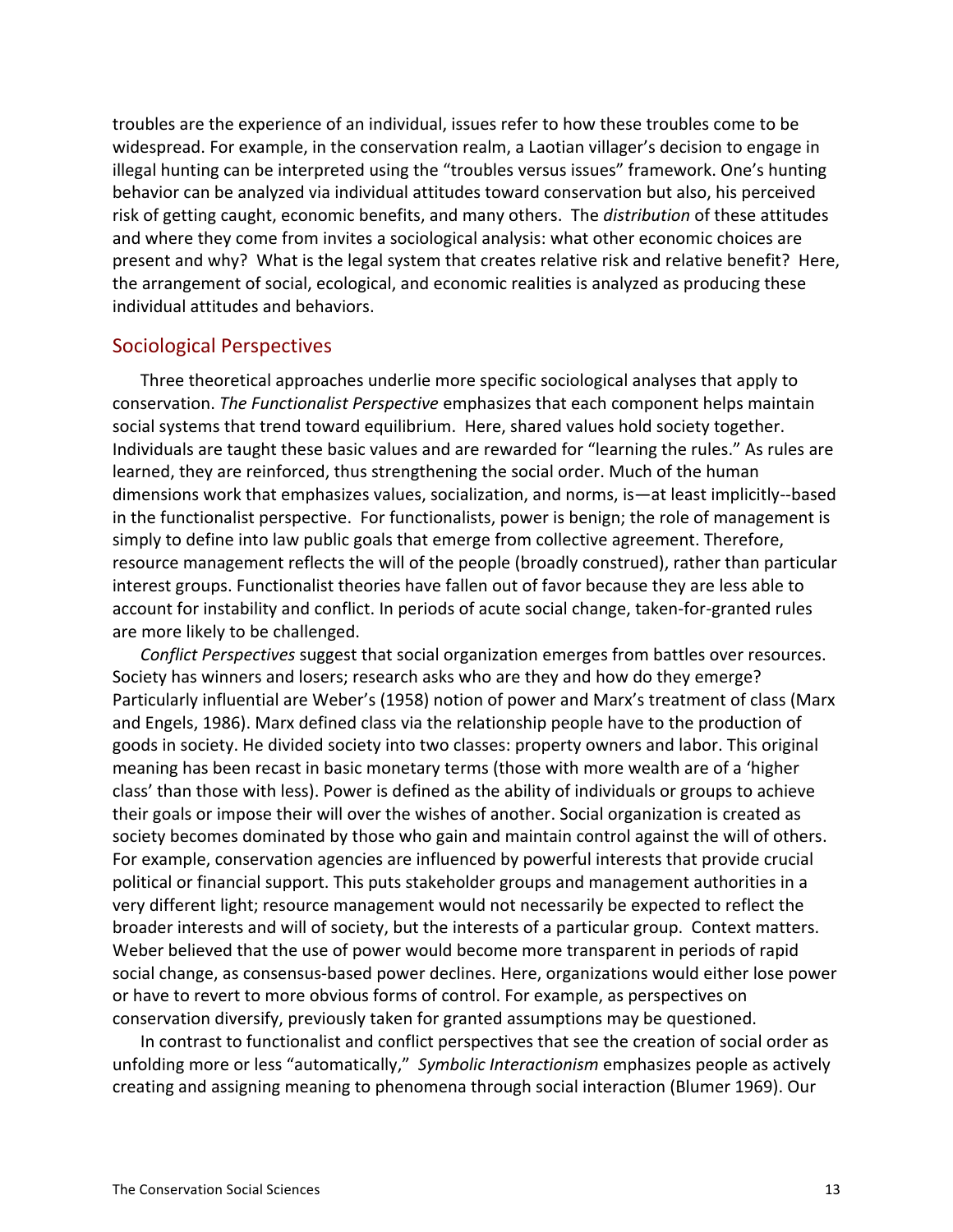behavior depends on how we define ourselves and others, and how we interpret the particular context we are in. These definitions and interpretations are shared by members of a society or cultural group, but differ between groups.

#### Sociological Methods

Sociology engages a wide array of quantitative and qualitative methods. Traditional quantitative approaches have emphasized survey methods that focus on attitudes and behaviors. Although these approaches closely align with social-psychological approaches, more sociological analyses tend to focus on how responses differ by key structural factors: place, time, respondent characteristics, etc. Secondary data analysis (i.e., through census or other sources) can reveal aggregate patterns and larger trends, but in general, such approaches are challenged by the lack of 'social monitoring' that allows researchers to look at trends over time or compare across context. Qualitative approaches such as interviews, focus groups, and participant observation are often used to reveal deeper rationales underlying behavior, but researchers should keep in mind that many people lack a sociological imagination to recognize how they are being affected by their context.

#### Changing Contexts: Considerations in Conservation

Generally, sociological perspectives argue that "context matters" and that particular behaviors – rather than being based in quasi universal "rules" – will manifest differently in different contexts. It thus becomes crucial to understand some of the key social changes occurring in the location targeted for a conservation initiative that comprise this "context". A few such trends for the United States are described below, some of which equally apply to many other locations throughout the world.

*Change and Diversification*, due to differential rates of immigration and reproduction across racial and ethnic groups, creates challenges and opportunities. These diverse populations present managers with new and different conservation understandings/traditions. This almost certainly will pose interesting opportunities for managers to develop novel programs in coming years as the configuration of stakeholder groups changes substantially, and traditional assumptions may be challenged.

*Population redistribution and urbanization.* Growth is not distributed evenly across class, region, or type of place. Growth rates are fastest among lower income groups, and migration patterns demonstrate an exodus from the Midwest and Northeast to the South and Southwest. Substantial outmigration from urban city centers and towards higher amenity rural places adjacent to these cities is another key trend. Thus, despite a de-concentration of population density, the footprints of most urban areas continue to expand. Coupled with this is a decline of more "traditional" (i.e., resource extractive) rural places. Those that are located proximate to thriving urban centers or that have amenities such as water, favorable climate, scenery, and or abundant public land – are transforming from landscapes characterized by forestry and farming to landscapes characterized by tourism or second home development. Again, challenges and opportunities to conservation are embedded in these changes. From the symbolic interactionist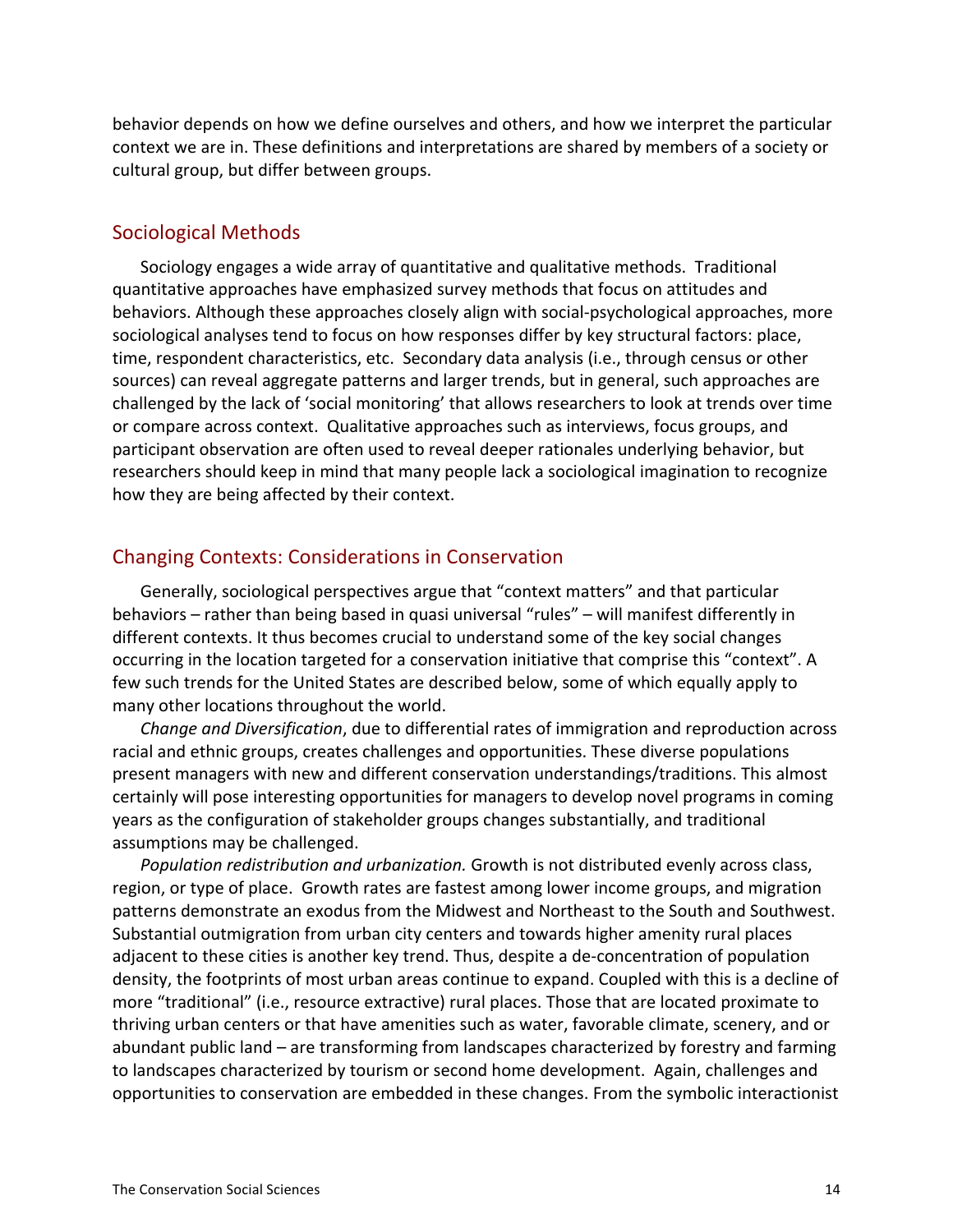perspective, new urbanites are actively negotiating and creating new meanings about nature. The power relations articulated in the conflict perspectives suggest that these newer meanings are likely to proliferate, challenging established rural norms, in places undergoing rapid change.

*Globalization.* Globalization and mobility of ideas and resources, makes conservation far more difficult, by fostering cause/effect relationships that are complex, non-linear, spatially and temporally distant, and characterized by uncertainty. Resource managers cannot have regulatory authority over these systems. As the demands of management become more complex, governmental wildlife management agencies in many states (and nations) find they have inadequate capacity. Much of this capacity to manage wildlife resources and their uses is being taken up by NGOs and other private citizen groups and/or partnerships between government and the private sector.

*Inequality*, or disparities in the distribution of assets (e.g., wealth, but also opportunity), is increasing over time, in the United States and in most other countries. The unequal distribution of resources affects conservation capacity. Conservation actions can have disproportionate impacts on certain segments of the population. Boyce (1998) suggests that greater inequality produces environmental degradation because environmental degradation entails winners and losers. Greater inequality implies greater ability of winners to impose power on losers and with greater resulting degradation that will result. This phenomenon underlies attempts at international conservation where vast inequalities exist between developed nations and the  $local systems – often in developing nations in the global south – in which they are attempting$ to practice conservation (e.g. Brechin et al. 2003).

#### **Conclusion**

This paper has briefly outlined the application of sociological theory and research to conservation. The context surrounding conservation is variegated and changing rapidly. Sociological perspectives help us to respond to the complexity of conservation by helping us to f understand myriad contextual factors that affect the behavior of individuals, groups, and institutions. It is difficult to consider fully the complex suite of factors that lie at the heart of sociological analyses. Individuals are easier to study and manage than groups. Moreover, seeing individual behavior as rooted in larger societal issues may be unsettling to conservation practitioners because the scale and complexity of intervention needed to influence social forces often are beyond the reach of their authority and expertise. Addressing these larger issues might require partnerships with other organizations—including those not identified as "conservation" organizations. Although such partnerships that are difficult to establish and maintain, interest in partnering to influence broader social phenomenon affecting conservation has been growing and will continue to grow in the future.

#### Literature Cited

Babbie, E. 2007. The practice of social research. Eleventh edition. Thomson/Wadsworth, Belmont, CA.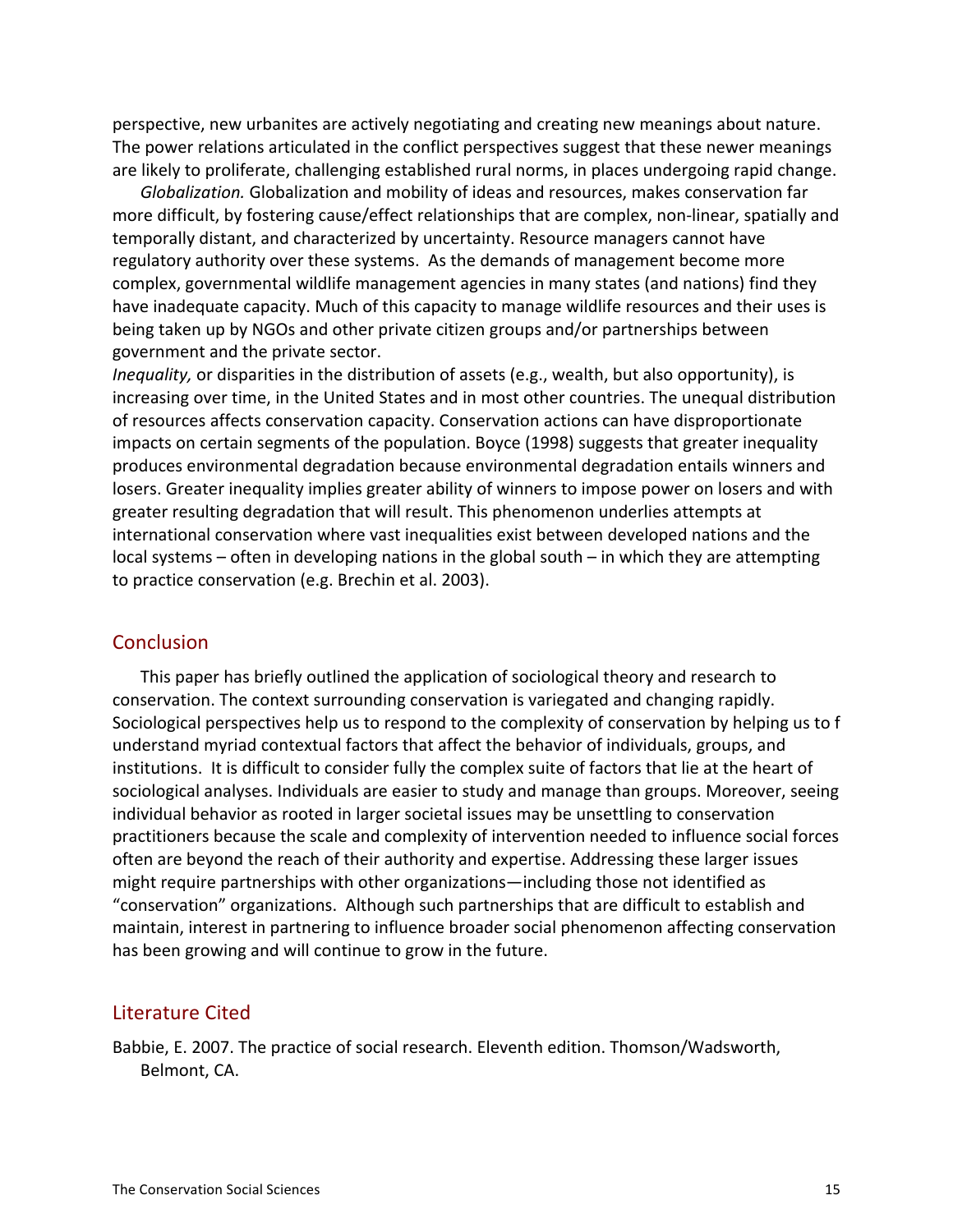Blumer, H. 1969. Symbolic interactionism: perspective and method. Prentice Hall, Englewood Cliffs, NJ.

Boyce, M. 1998. Income, inequality, and pollution: a reassessment of the environmental Kuznets Curve. Ecological Economics 25(2):147-160.

Brechin, S., P. Wilshusen, C. Fortwangler, and P. West, editors. 2003. Contested nature: promoting international biodiversity with social justice in the twenty-first century. State University Press of New York, Albany, NY.

Dunlap, R. E., & Catton, W. R. (1979). Environmental sociology. *Annual Review of Sociology*, 243-273.

Durkheim, E. 1951. Suicide: a study in sociology. Free Press, New York, NY.

Giddens, A. 1990. The consequences of modernity. Stanford University Press, Stanford, CA.

Goffman, E. 1967. The presentation of self in everyday life. Doubleday, New York, NY.

Leopold, A. 1949. A sand county almanac. Ballantine, New York, NY.

Marx, K. and F. Engels. 1986. Selected works. International Publishers, New York, NY.

Mills, C. W. 1959. The sociological imagination. Oxford, New York, NY.

Moscovici, S. 1985. Social influence and conformity. Pages 347-412 *in* G. Lindzey and E. Aaronson, editors. The handbook of social psychology. Third edition. Erlbaum, New York, NY.

Stryker, S. 1980. Symbolic interactionism: a social structural version. Benjamin/Cummings, Menlo Park, CA.

Weber, M. 1958. Max Weber: essays in sociology. Gerth, H. H., and C. W. Mills, editors and translators. Galaxy, New York, NY.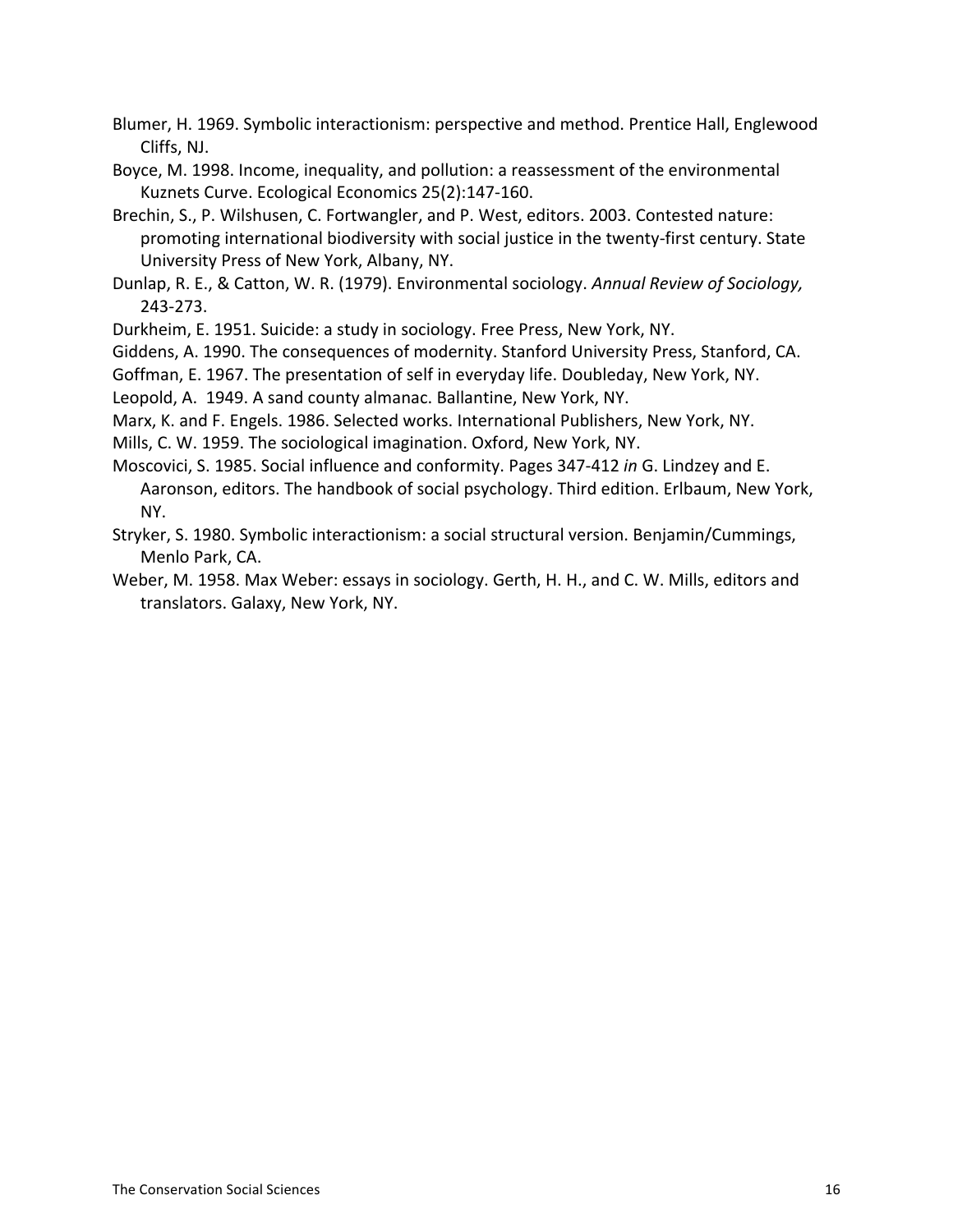# 4. Ecological Economics and Its Potential Role in Conservation

### *a Kai%M.%A.%Chan,%Michael%Barkusky%&%Sarah C. Klain*

#### Definition and History

Ecological economics ("EE") is an eclectic interdisciplinary body of scholarship that seeks to understand the interdependence of economies and ecosystems. In contrast to specialists within economics, ecological economists approach the challenge of economic analysis with a different set of assumptions and perspectives, mainly related to scale, efficiency and equity. EE is sometimes seen as an outgrowth of environmental and resource economics, with a hybrid past including ecosystem ecology. This characterization, however, would be rejected by others who trace EE back much further to various economic theorists. For example, EE draws insights from the late classical economist John Stuart Mill (Mill 1848), who also advanced self-improvement, individual freedom, and utilitarianism (a theory in normative ethics that strives to maximize net benefits including by reducing suffering).

EE is often contrasted with more 'mainstream' economics, including environmental economics (Faber, 2008; van den Bergh, 2001). EE explicitly considers the economy as a subsystem of ecosystems and so subject to certain biophysical limits, including the imperfect substitutability of human-made capital for natural capital. Human-made capital includes infrastructure, knowledge and labor such as a water filtration plant. Natural capital is the stock of environmental assets that provides a flow of ecosystem goods and services, such as a forest that filters water, provides timber and habitat for other species (van den Bergh, 2001). This imperfect substitutability is in contrast to the general substitutability often assumed either explicitly or implicitly in mainstream economic analysis. That economic growth is good is certainly *not* taken for granted. Ecological economics also has a greater concern for distributive justice, defined as a socially just distribution of goods, and temporal dynamics, especially irreversibilities associated with ecological degradation and economic development (Faber, 2008).

Modern EE was effectively born in the 1980s (although its gestation began earlier with works by Kapp, Polanyi, Mishan (1966), Georgescu-Roegen (1971), Schumacher (1973) Boulding (1978) and Daly (1977)). Ecological economists vigorously debate many important issues, including the appropriate role of valuation, which is the estimation of what something is worth, in monetary or other measures. Another debated topic is the pervasiveness of externalities, which occur when the *social* costs or benefits involved in the production or consumption of a good or service differs from the *private* costs or benefits to the producers or purchasers of a good or service. For example, air pollution from a coal plant is considered a negative externality whenever detrimental health impacts, medical costs, *etc.* occur as a result of its operations. Orchardists, in contrast, typically provide a positive externality to bee keepers since their trees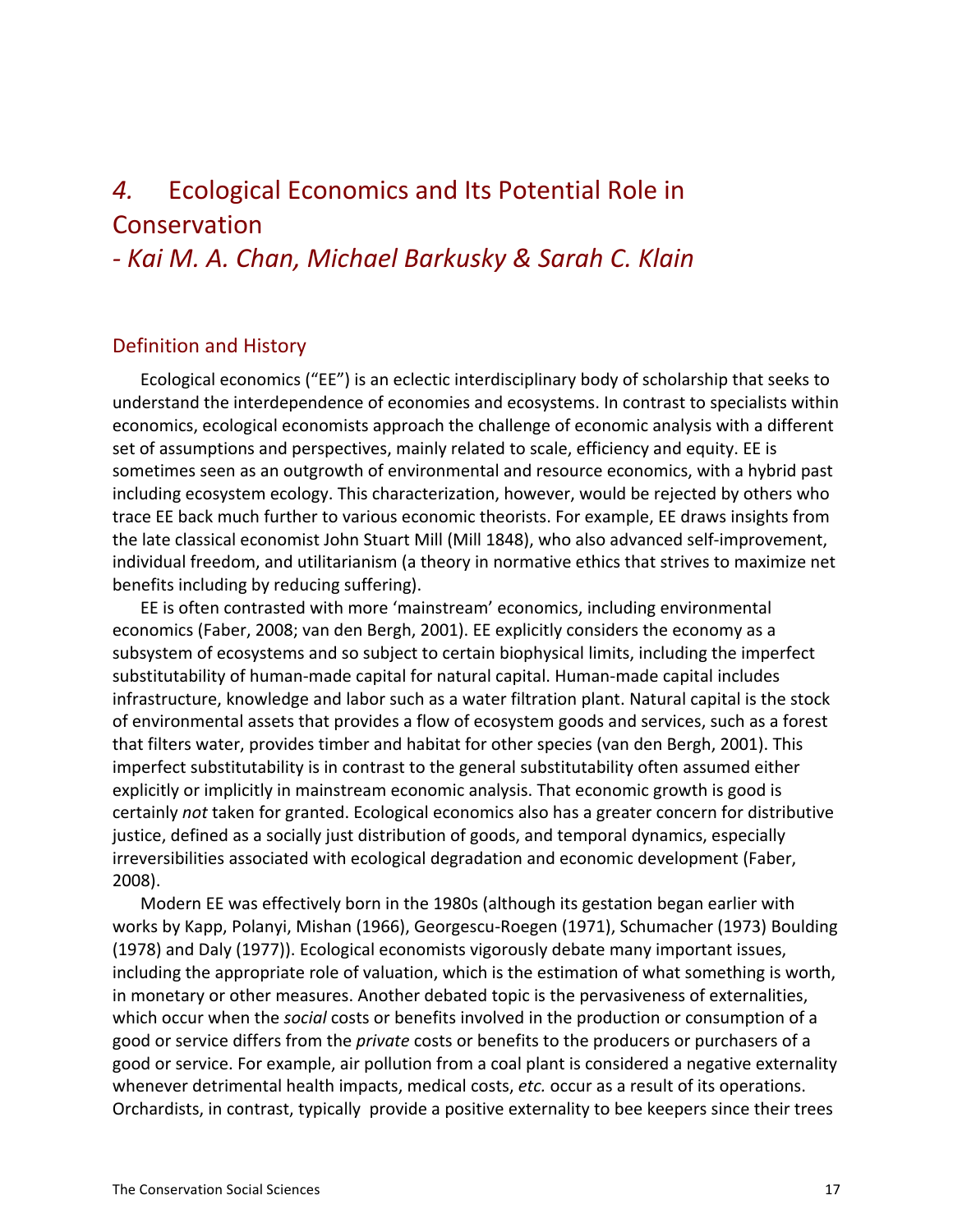provide nectar to the bees. Ecological economists debate the implications of framing these phenomena as "externalities" (i.e., conveying implicitly that things not already traded in markets ought to be incorporated into markets) as well the extent of the need for transformative changes to economic systems (Spash, 2013).

#### Focus

Ecological economists examine a range of topics at the intersection of ecosystems and economic activity. Researchers examine the human (and specifically, economic) dependency on ecosystems via the concept of 'natural capital', although the appropriateness of advancing notions of capital or valuing it in monetary terms is debated internally. Other ecological economists investigate the ways in which prosperous and just outcomes might be better achieved through ecological protection, social inclusion, and more sustainable approaches to development (e.g., renewable energy). They ask, for example, What is the contribution of ecosystems and ecosystem services to human well-being (Daily, 1997)? How ought we to account for the interests of future generations via discounting (Sumaila & Walters, 2005)? What would be an appropriate cost for a product or service given the externalities associated with its production and distribution? How might landscapes, biological populations, and ecosystems respond in an ecological-economic system? What are appropriate responses to the complexity of such systems (Norgaard, 2010)? What is the optimum scale of the economy given the reality of ecological constraints (Victor, 2008)? And generally, how to best allocate and distribute resources for efficient, just, and ecologically sustainable outcomes?

#### **Methods**

To answer such questions, ecological economists employ the methods of mainstream economics as well as other disciplines. In addition to various methods of economic valuation and economic modeling, ecological economics also includes energy accounting (including energy return on energy invested (EROEI), thermoeconomics, and exergy analysis), and various specialized forms of modeling (including bioeconomic, thermodynamic, and system dynamics). Alongside model results, acceptable evidence might include changes or differences in prices, or in stated or revealed willingness to pay.

#### **Contributions to Conservation**

Conservation can make use of ecological economics in both well-recognized and less prominent ways. Ecological economics includes making the case for protected areas and other forms of conservation, most famously (or infamously) by valuing ecosystem services (Balmford et al., 2002; Costanza et al., 1997). This can be strategic when—as so often the case conventional economic analysis leaves out important considerations. Well-cited tangible examples include demonstrating that conservation of natural vegetation in watersheds can pay off via enhanced hydropower production (Guo, Xiao, & Li, 2000) or reduced water filtration costs (Chichilnisky & Heal, 1998), and that natural habitats can "pay their way" via pollinators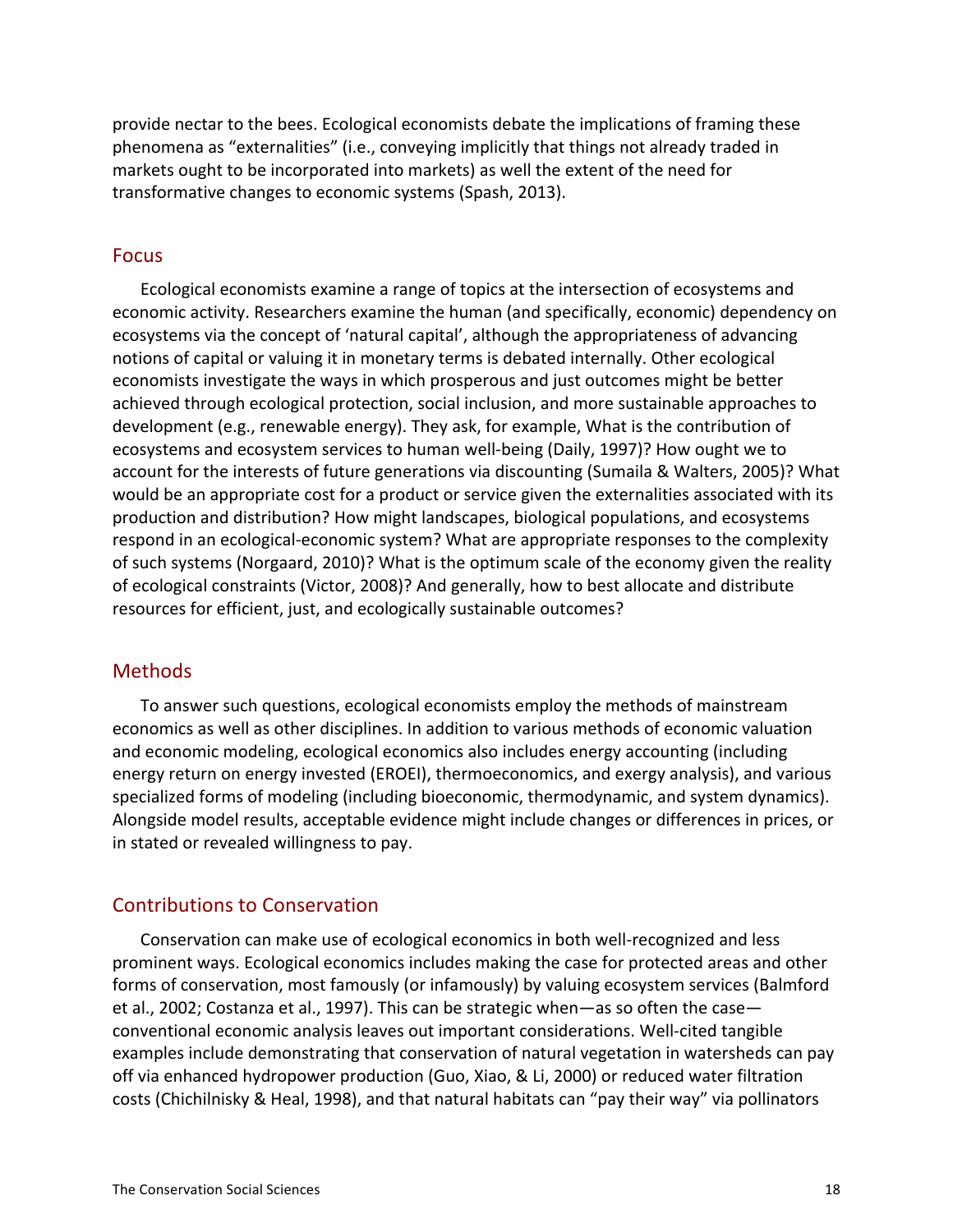enhancing coffee production (Ricketts, Daily, Ehrlich, & Michener, 2004). Ecological economics can also help identify policies, management and incentive systems (e.g., some payments for ecosystem service schemes), and developments that are more sustainable biophysically, more responsive to ecological complexity, and more conducive to long-term human well-being (Power, 2001). Ecological economic research can also strengthen arguments for ecological restoration (Loomis, Kent, Strange, Fausch, & Covich, 2000).

As a diverse field, the future challenges are myriad. The field continues to struggle to appropriately integrate the diversity of ways in which nature is important to people, particularly in decision-making contexts (Chan, Satterfield, & Goldstein, 2012). An additional challenge is the integration of biophysical and economic dynamics simultaneously into models relevant to decision-making without introducing overwhelming complexity. It will continue to strive to make the case for economic development without growth, and to assist the transition towards that goal. EE will continue to seek to understand in more general terms the conditions under which, and to what extent, human-made capital is substitutable for natural capital.

#### References

- Balmford, A., Bruner, A., Cooper, P., Costanza, R., Farber, S., Green, R. E., . . . Turner, R. K. (2002). Economic reasons for conserving wild nature. *Science, 297*(5583), 950-953.
- Boulding, K. E. (1978). *Ecodynamics: A New Theory of Societal Evolution*: SAGE Publications.
- Chan, K. M. A., Satterfield, T., & Goldstein, J. (2012). Rethinking ecosystem services to better address and navigate cultural values. *Ecological Economics, 74*, 8-18. doi: 10.1016/j.ecolecon.2011.11.011
- Chichilnisky, G., & Heal, G. (1998). Economic returns from the biosphere. *Nature, 391*(12 February), 629-630.
- Costanza, R., d'Arge, R., de Groot, R., Farber, S., Grasso, M., Hannon, B., . . . van den Belt, M. (1997). The value of the world's ecosystem services and natural capital. *Nature, 387*(15 May 1997), 253-260.
- Daily, G. C. (Ed.). (1997). *Nature's Services: Societal Dependence on Natural Ecosystems.* Washington, DC: Island Press.
- Daly, H. E. (1977). *Steady-State Economics*: Island Press.
- Faber, M. (2008). How to be an ecological economist. *Ecological Economics, 66*(1), 1-7.
- Georgescu-Roegen, N. (1971). *The Entropy Law and the Economic Process*: Harvard University Press.
- Guo, Z. W., Xiao, X. M., & Li, D. M. (2000). An assessment of ecosystem services: Water flow regulation and hydroelectric power production. *Ecological Applications, 10*(3), 925-936.
- Loomis, J., Kent, P., Strange, L., Fausch, K., & Covich, A. (2000). Measuring the total economic value of restoring ecosystem services in an impaired river basin: results from a contingent valuation survey. *Ecological Economics, 33*(1), 103-117.
- Norgaard, R. B. (2010). Ecosystem services: From eye-opening metaphor to complexity blinder. *Ecological Economics, 69*(6), 1219-1227. doi: 10.1016/j.ecolecon.2009.11.009
- Power, T. M. (2001). The contribution of economics to ecosystem preservation: Far beyond monetary valuation. In V. C. Hollowell (Ed.), *Managing Human-Dominated Ecosystems:*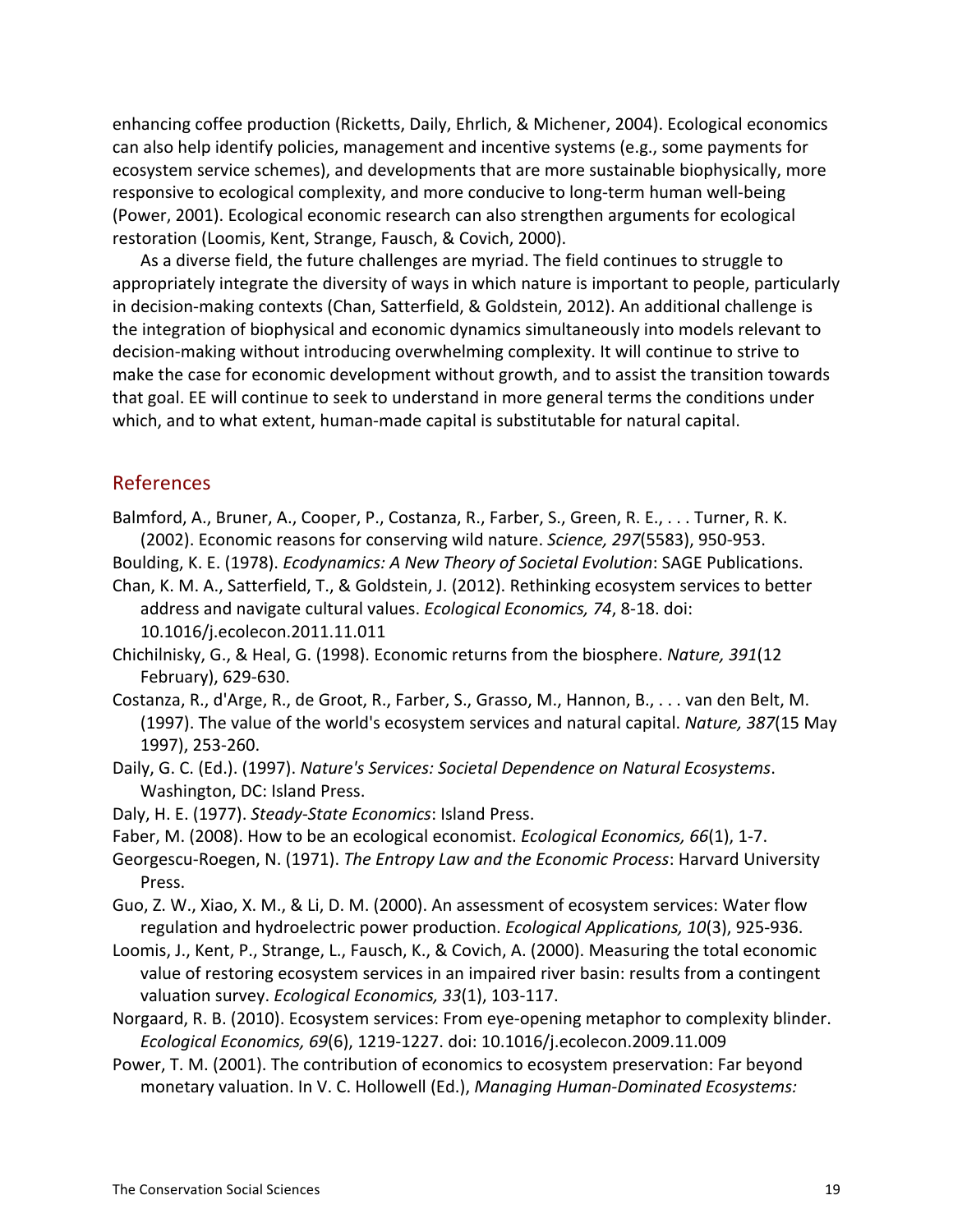proceedings of the symposium at the Missouri Botanical Garden, St. Louis, Missouri, 26-29 *March 1998* (Vol. 84, pp. 69-76). St. Louis, MO: Missouri Botanical Garden Press.

- Ricketts, T. H., Daily, G. C., Ehrlich, P. R., & Michener, C. D. (2004). Economic value of tropical forest to coffee production. *Proceedings of the National Academy of Sciences of the United States of America, 101*(34), 12579-12582.
- Schumacher, E. F. (1973). *Small Is Beautiful: A Study of Economics as if People Mattered:* Random House.
- Spash, C. L. (2013). The shallow or the deep ecological economics movement? *Ecological Economics, 93*(0), 351-362.
- Sumaila, U. R., & Walters, C. (2005). Intergenerational discounting: a new intuitive approach. *Ecological Economics, 52(2), 135-142.*
- van den Bergh, J. C. J. M. (2001). Ecological economics: themes, approaches, and differences with environmental economics. *Regional Environmental Change, 2*(1), 13-23. doi: 10.1007/s101130000020
- Victor, P. A. (2008). *Managing Without Growth: Slower by Design, Not Disaster*: Edward Elgar Publishing, Incorporated.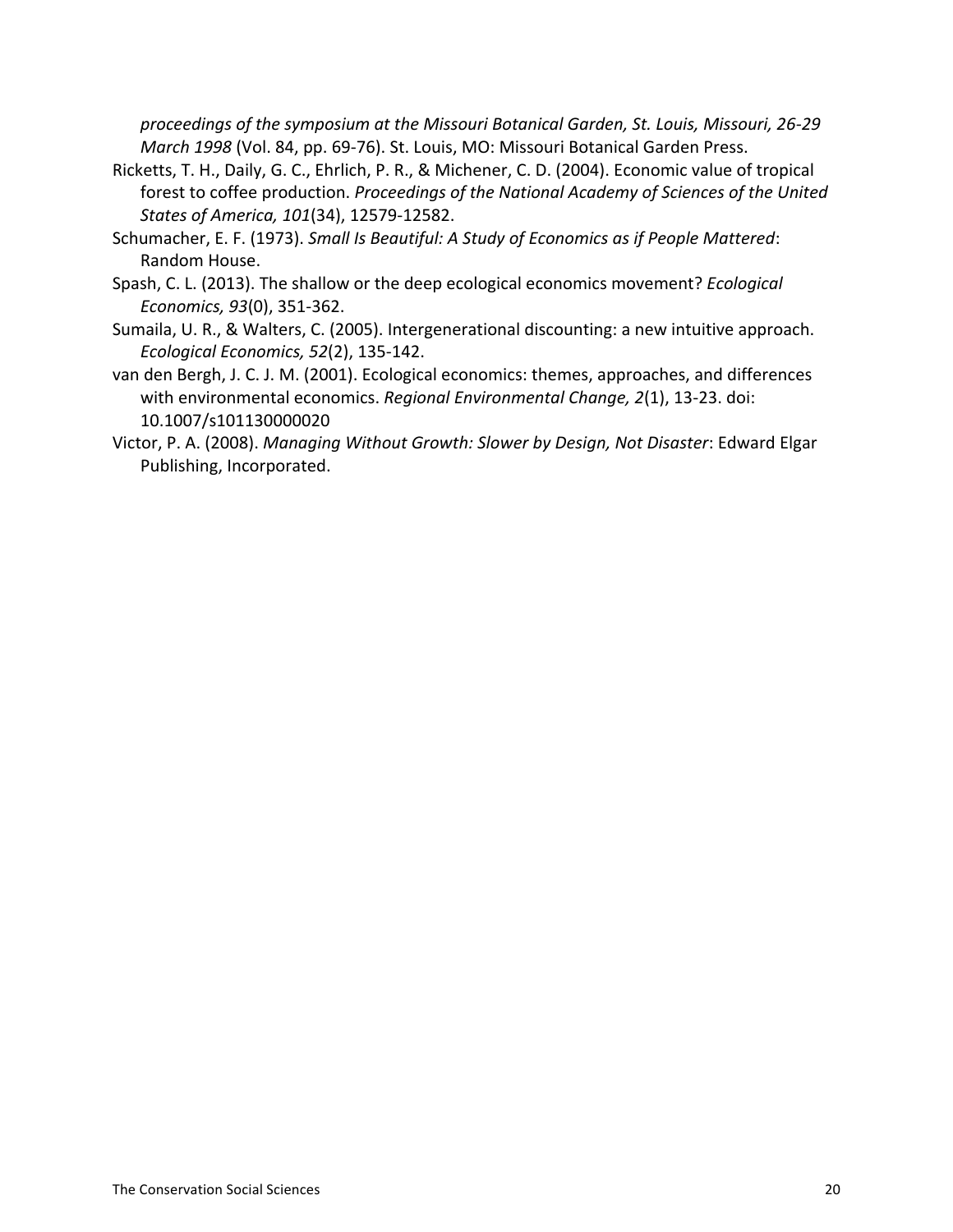# 5. A (Social) Psychology Approach in Conservation *a Tara%L.%Teel,%Alia%M.%Dietsch%& Michael%J.%Manfredo*

#### Introduction

Social psychology has made important contributions to human dimensions research, which employs concepts and methods from the social sciences to inform conservation decisionmaking (Manfredo, 2008; Vaske & Manfredo, 2012; see also Clark, this report). This subdiscipline of the broader field of psychology recognizes that humans are "social animals" who are influenced by their surroundings. The focus is on the *individual* in the context of social groups, and its application to conservation has typically centered around the following key questions:

- 1. What are people's thoughts and behaviors regarding the natural environment, and conservation issues more specifically?
- 2. Why do people think and behave the way they do in that context?

Prior research aimed at addressing these questions can be categorized into two main topical areas. First, research has examined the behavioral dimensions of *impacts* that people have on the environment. Studies in this area have focused on determining what behaviors lead to undesirable impacts, why they occur, and behavior-change strategies for minimizing those impacts. Included in this category are investigations of how values shape human relationships and interactions with the natural world as well as studies exploring the impacts of conservation and management decisions on local communities. A second body of research has explored people's *preferences* regarding a host of conservation-related topics. This would include studies on attitudes toward conservation issues, species, and management actions, preferences for services or programs (e.g., outdoor recreation opportunities, tourist experiences) that conservation organizations could provide, and broader perceptions of conservation goals.

Much of the early human dimensions work in the U.S., which had a strong social psychology emphasis, developed largely out of a concern about the impacts of outdoor recreation on natural resources. This occurred following World War II when there was a rising trend in recreation participation corresponding to economic growth and increased leisure time. Research stemming from this tradition was very applied and driven primarily by public land management agencies interested in dealing with the growing "people problems" in natural resource management (Manfredo, 2008). While this early work was mostly descriptive in nature and narrowly focused on recreation topics, the tradition has evolved to include a greater emphasis on theory and a wider array of natural resource issues. A second tradition that has played an important role in the growth of human dimensions, more globally, developed from increased attention to conservation-related topics *within* the social science disciplines. Conservation psychology, an emerging and applied sub-discipline within psychology, is one of several fields falling within this tradition that have arisen out of a need for understanding human behavior in a conservation context (Clayton & Meyers, 2009).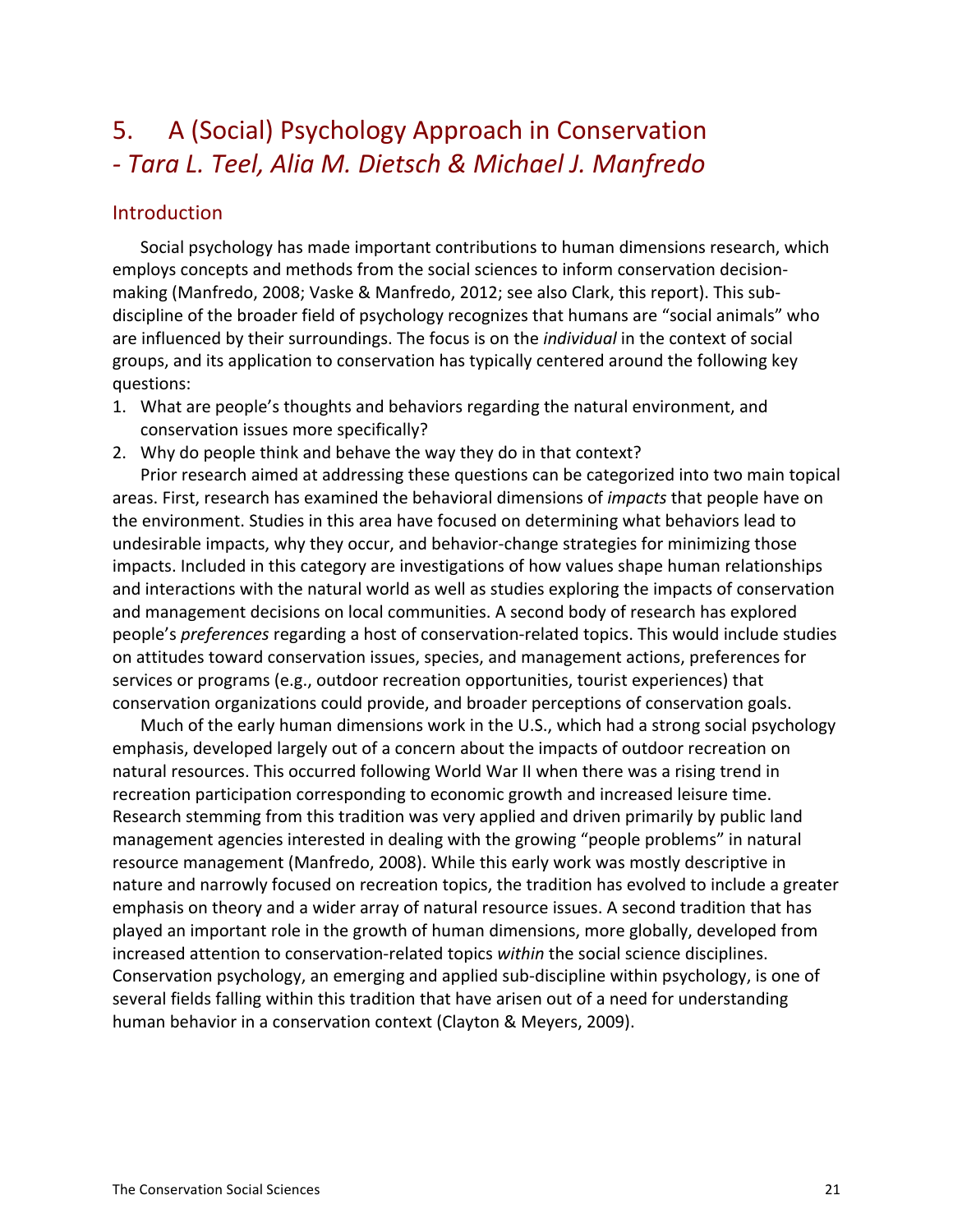#### Key!Conceptual!Domains

A commonly-applied theoretical framework, used to organize key concepts from social psychology, is the cognitive hierarchy, or value-attitude-behavior (VAB) framework (Homer & Kahle, 1988; Figure 5.1). According to this model, individual behavior is guided by a series of interrelated cognitions arranged in a hierarchical fashion, each of which is described briefly below.



Figure 5.1 - The cognitive hierarchy model of human behavior. Figure adapted from Manfredo (2008), reproduced with kind permission of Springer Science + Business Media.

*Values.* At the base of the hierarchy are values, which are foundational cognitions that shape the formation of many attitudes that form within an individual. They represent people's fundamental beliefs about how the world should be and define appropriate modes of conduct. Broad examples reflective of underlying human needs include self-expression, egalitarianism, belongingness, and being humane toward other living things. Values are slow to form, transcend specific actions and situations, and are typically limited in number compared to other types of cognitions such as attitudes (Rohan, 2000; Schwartz, 2006). Values are formed at an early age through socialization and accumulation of experience and tend to remain stable within individuals over time. While values are shown to vary more across cultures as opposed to within cultures, more specific cognitions known as *value orientations* can play an important role in explaining individual variation in conservation-related attitudes and behaviors. Value orientations consist of networks of basic beliefs that organize around values and provide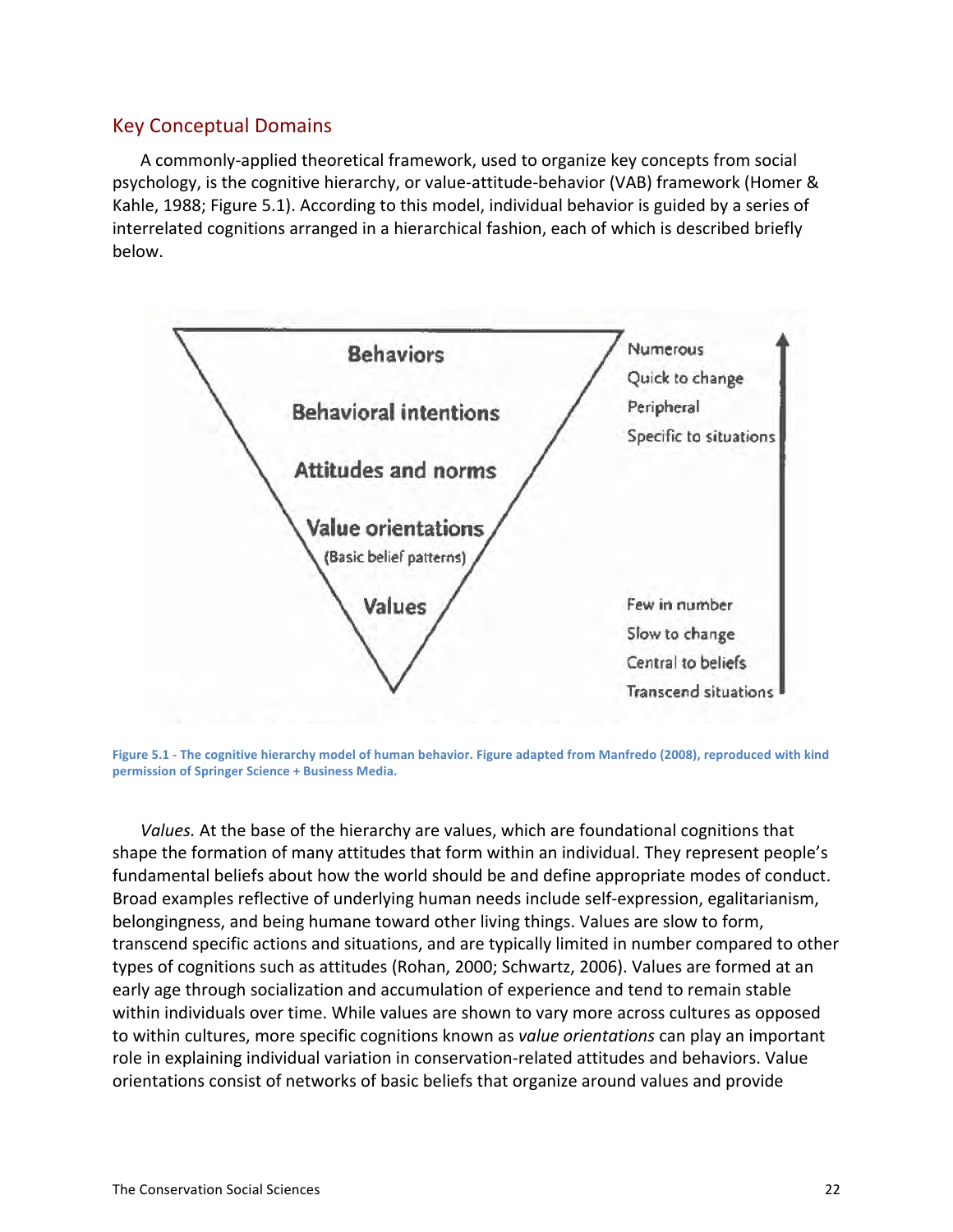contextual meaning to those values in relation a particular domain such as wildlife or the natural environment (Teel & Manfredo, 2009).

Attitudes. Attitudes are defined as the association of a positive or negative evaluation and an object (e.g., issue, entity, behavior) in memory (Eagly & Chaiken, 1993). As an example, if someone feels that hydraulic fracturing is a bad thing, he/she would be characterized as having a negative attitude toward this energy development practice. Compared to values, attitudes are the faster-forming cognitive processes of individuals that are ongoing and highly adaptive. They vary in terms of salience, importance, strength, and certainty and are often rooted in beliefs about the outcomes of a given issue or behavior (Ajzen & Fishbein, 1980). Following on the above example, it may be that the person's negative attitude stems from the belief that fracturing will have detrimental impacts on the environment. While early research raised concerns about the utility of the attitude concept, showing a lack of correspondence between attitudes and behaviors, attitude theory in social psychology has made significant advances in recent decades. Later research has revealed, for example, that certain kinds of attitudes – those that are stronger and more accessible from memory – are more likely to guide behavior; certain factors (e.g., behavioral intentions, ability to perform the behavior) may intervene between attitudes and behaviors; and that consistency is greatest when attitudes and behaviors are measured at the same level of specificity. As an example, if a conservation organization is interested in predicting levels of support among the public for a species reintroduction in an area, it would be important in attitude measurement to be clear about the specific context of the reintroduction (e.g., timing, location, purpose). As another example, studies have shown that while the public tends to be less supportive, in general, of lethal control strategies for managing wildlife in North America, there are specific contexts (e.g., occurrence of a human or pet attack) in which attitudes are more favorable. In light of these advancements, attitudes remain one of the most highly studied concepts in human dimensions research given their role in being able to understand, predict, and affect behavior as well as to simply describe how people feel about a given conservation issue (Manfredo, 2008).

*Norms.* Norms signify the social or group-level influences on individuals and are defined as beliefs about how one *ought* to behave or think. They represent ideal or prototypical thoughts or behaviors that serve to unify and ensure compliance among group members. Norms typically involve sanctions that help give "rights" to the group to control others if they deviate from expected group behaviors. Similar to attitudes, norms can vary based on the context or specifics of a given situation, and for certain behaviors, they can have a powerful influence and can also be a useful tool in behavior change attempts (Cialdini, 2003).

An important contribution of the VAB framework lies in its ability to differentiate among key concepts that may have different implications for conservation. As an illustration, the terms attitudes and values often get used interchangeably in the literature, and yet they are delineated as unique concepts in social psychology. Values are not likely to be influenced readily at an individual level, as values are formed early on in youth and stable over time. However, values can be very effective in organizing people to action if appropriately applied through "values framing" strategies in communication (Clayton, Litchfield, & Geller, 2013; McKenzie-Mohr, Lee, Schultz, & Kotler, 2012). In comparison, attitudes, which are the more immediate antecedents to behavior, are more transient and therefore easier to affect than values.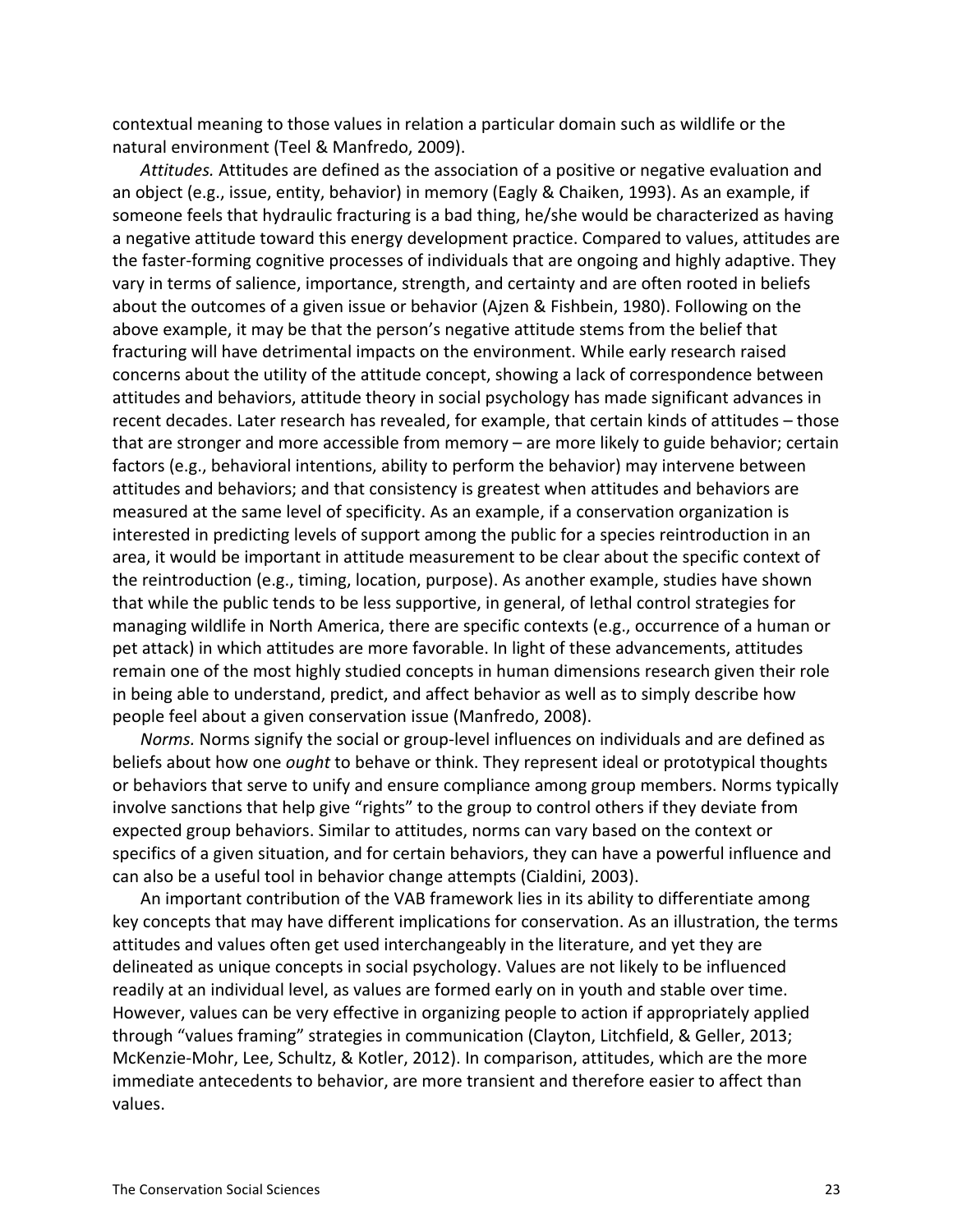Attitude-Behavior Change. Another domain of interest in social psychology with important implications for conservation is attitude-behavior change. While behavior change is often perceived as the ultimate solution to many conservation problems, developing effective communication programs to achieve this goal is extremely difficult. Research has revealed time and again that information provision alone is not enough to promote a certain way of thinking or action and that various factors can influence communication success. The extent of attitudebehavior change may depend, for example, on the channel of communication, message source, strength of arguments presented, recipients' prior knowledge, beliefs, and attitudes, and barriers to adoption of alternative behaviors. The persuasion literature in social psychology provides evidence of this complexity and offers general guidance in the form of key considerations for designing effective communication campaigns (Schultz, 2011; Wood, 2000). Lessons learned highlight the importance of understanding target audiences, which can be facilitated by social science research, and engaging people's motivation and ability to process informational messages. Tied to this area of investigation is a growing emphasis on communitybased social marketing in conservation, which has its roots in social psychology and marketing principles (McKenzie-Mohr et al., 2012).

#### Conclusions and Future Directions

As conveyed in the title of a recent article in *Conservation Biology* by Wesley Schultz (2011), "conservation means behavior", highlighting the significance of human behavior in contributing to conservation problems and the need for behavior change solutions. Psychology, and more specifically social psychology that takes into account one's social surroundings, holds the promise of addressing this need given its emphasis on understanding how and why individuals behave the way they do. To improve the utility of social psychology research in conservation in the future, there is a need for greater integration with the ecological sciences as well as other social science disciplines. In particular, research is needed that considers the individual as part of a multi-level social-ecological framework (Manfredo, Teel, Gavin, & Fulton, 2014). This would expand the focus on individual thought and behavior to include an understanding of how individuals interact with and are impacted by broader cultural and societal forces (e.g., urbanization, globalization), environmental factors, institutions and governance structures, and social networks. Another area recommended for future research is in the study of emotions. Social psychology applications have largely focused on cognitive factors such as attitudes and values, and yet emotions can also have a strong influence on behavior and play a role in behavior-change strategies (Manfredo, 2008).

#### References

Ajzen, I., & Fishbein, M. (1980). *Understanding attitudes and predicting social behavior*. Englewood Cliffs, NJ: Prentice-Hall.

Cialdini, R. B. (2003). Crafting normative messages to protect the environment. *Current Directions in Psychological Science, 12, 105-109.*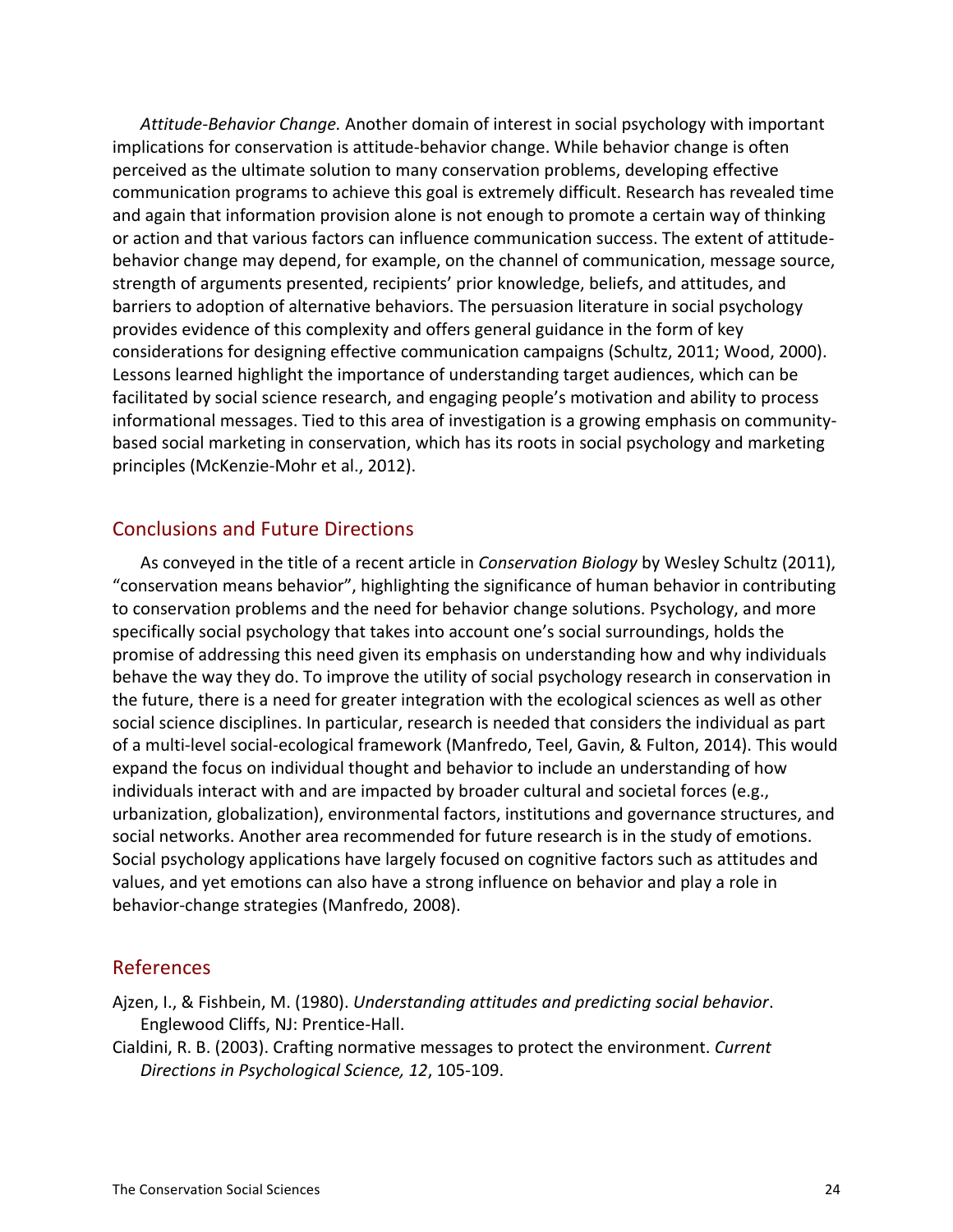Clayton, S., & Meyers, G. (2009). *Conservation psychology: Understanding and promoting* human care for nature. Hoboken, NJ: Wiley-Blackwell.

Clayton, S., Litchfield, C., & Geller, S. E. (2013). Psychological science, conservation, and environmental sustainability. Frontiers in Ecology and the Environment, 11(7), 377-382.

Eagly, A. H., & Chaiken, S. (1993). *The psychology of attitudes*. Fort Worth, TX: Harcourt Brace.

Homer, P. M., & Kahle, L. R. (1988). A structural equation test of the value-attitude-behavior hierarchy. *Journal of Personality and Social Psychology, 54, 638-646.* 

Manfredo, M. J. (2008). *Who cares about wildlife: Social science concepts for exploring human*wildlife relationships and conservation issues. New York: Springer Press.

Manfredo, M. J., Teel, T. L., Gavin, M., & Fulton, D. (2014). Considerations in representing human individuals in social-ecological models. In M. J. Manfredo, J. J. Vaske, A. Rechkemmer, & E. A. Duke (Eds.), *Understanding society and natural resources: Forging new* strands of integration across the social sciences. New York: Springer Press.

McKenzie-Mohr, D., Lee, N. R., Schultz, P. W., & Kotler, P. (2012). *Social marketing to protect the environment: What works.* Thousand Oaks, CA: Sage Publications.

Rohan, M. J. (2000). A rose by any name? The value construct. *Personality and Social Psychology Review, 4(3), 255-277.* 

Schultz, W. P. (2011). Conservation means behavior. *Conservation Biology, 25*(6), 1080-1083.

Schwartz, S. H. (2006). A theory of cultural value orientations: Explication and applications. *International Journal of Comparative Sociology, 5(2), 136-182.* 

Teel, T. L., & Manfredo, M. J. (2009). Understanding the diversity of public interests in wildlife conservation. Conservation Biology, 24(1), 128-139.

Vaske, J. J., & Manfredo, M. J. (2012). Social psychological considerations in wildlife management. In D. J. Decker, S. J. Riley, & W. F. Siemer (Eds.), *Human Dimensions of Wildlife Management* (pp. 43-57). Baltimore, MD: Johns Hopkins University Press.

Wood, W. (2000). Attitude change: Persuasion and social influence. *Annual Review of Psychology, 51, 539-570.*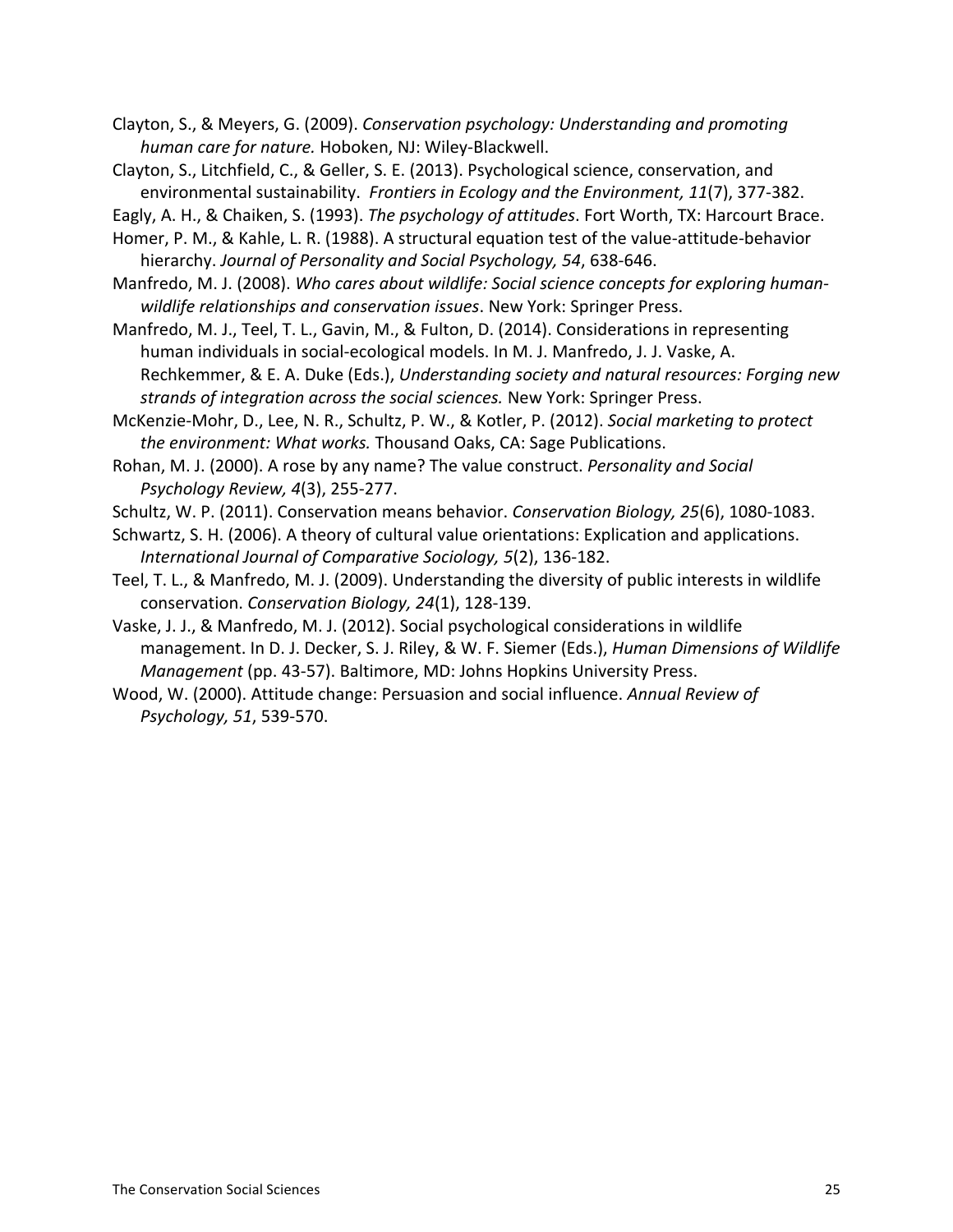# 6. Political Science, Environmental Governance and Conservation *a Graham%Epstein*

#### Introduction

The relationship between conservation and political science is organized around the topic of environmental governance. Environmental governance refers to the process by which individuals and organizations create rules and policies to influence behavior and environmental outcomes (Lemos & Agrawal, 2006). Jones, De Santo, Qiu, and Vestergaard (2013) elaborates upon this definition to suggest that governance is ultimately about the set of social, economic and legal incentives that are used to achieve conversation objectives. These incentives can range from the creation of laws that forbid undesirable activities, to education campaigns that provide knowledge connecting conservation to social and economic benefits. However, governance is clearly distinguished from approaches such as privatization, state control, and community management to recognize that conservation depends upon a complex interplay of multiple stakeholders, activities, and policies at the local, national and international level. Therefore when political scientists consider questions about conservation they begin by conceptualizing them as governance problems, and consider the ways in which environmental governance systems can be designed to increase prospects for ecological and social success.

Although political scientists have studied conservation and environmental management over many years (Berkes, 1977; Johannes, 1978), research took off rapidly with the work of Elinor Ostrom (1990) on small-scale environmental governance and Oran Young (2002) on international environmental regimes. Scale is thus one of many issues of contention for political scientists, as scholars seek to reconcile the effects of policies across levels of social and biological organization. Further debates center on the relative influence of power and how it affects prospects for meaningful policy change (Clement, 2010; Ribot, Agrawal, & Larson, 2006), how to account for social and ecological dynamics (Janssen, Anderies, & Ostrom, 2007), and the extent to which democratic values or performance criteria should be used to evaluate success (Agrawal, 2003).

#### Focus

Political science and conservation tend to intersect around two sets of questions. First many adopt a policy analysis orientation to ask questions about the performance of environmental policies. These studies typically seek to identify policies associated with desirable social and ecological outcomes. Definitions of success vary widely, to include measures of ecological performance (i.e. resource conditions, sustainability), social performance (i.e. livelihoods), and social justice (i.e. participation, equity) (Pagdee, Kim, & Daugherty, 2006). It must be noted that many political scientists would agree with the statement "that the people can be unwise but cannot be wrong" (Finer, 1941, p. 339), meaning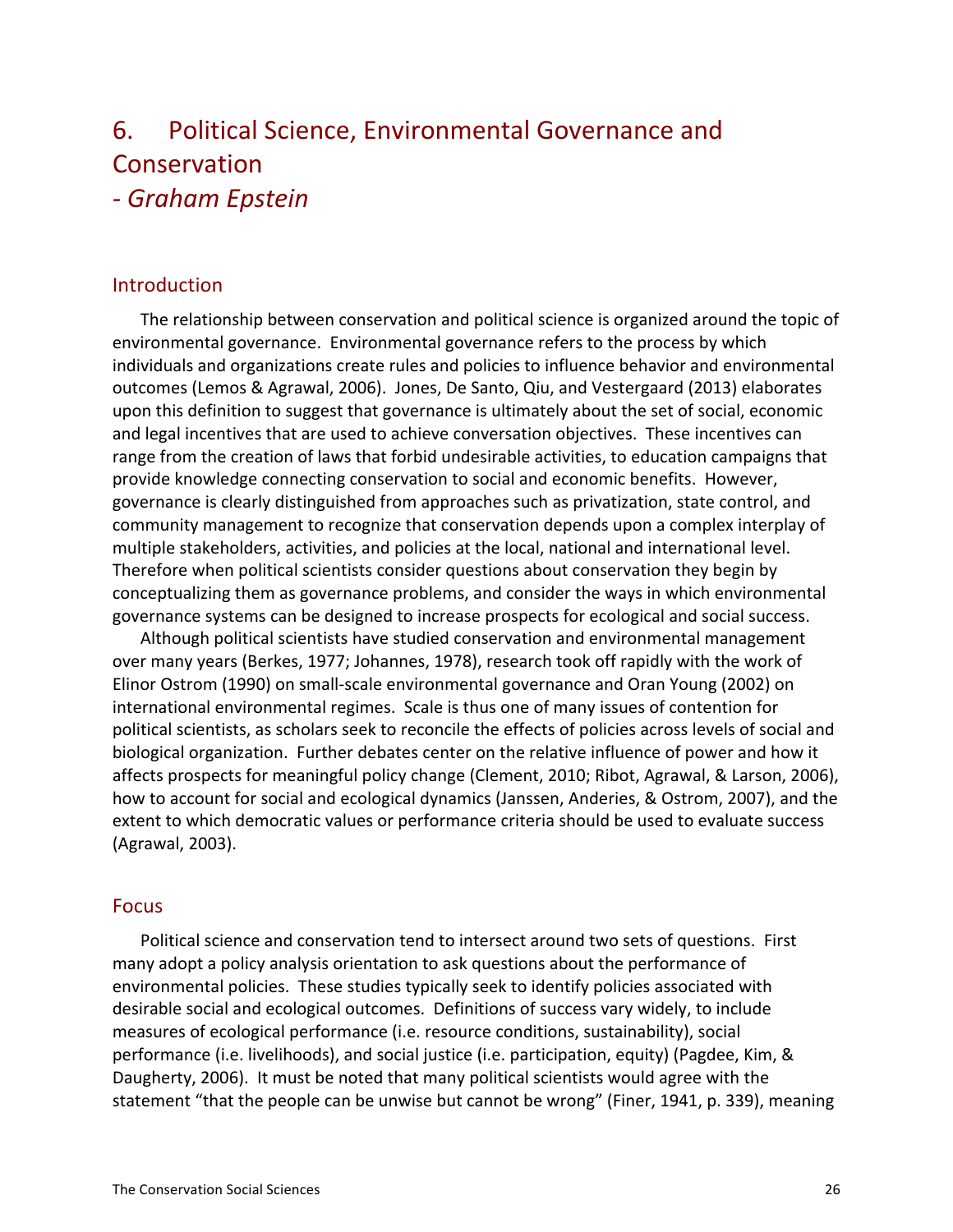that the subjective evaluations of success by local communities may be more important than researcher defined objective measures. Second many political scientists ask questions about the design and administration of environmental policies (Berkes, George, & Preston, 1991; Sen & Nielsen, 1996). For these studies, the central question is not directly about performance, but rather about the distribution of authority and responsibility between states and communities on a variety of governance activities such as rulemaking and monitoring. Once again evaluation takes place along several dimensions including the efficiency, effectiveness, equity and legitimacy of a governance system.

#### Methods!

Methodological pluralism is an important feature of the literature on environmental governance (Poteete, Janssen, & Ostrom, 2010). The methods used range widely from agentbased models, lab and field experiments, to case studies and statistical analysis to leverage their respective strengths and triangulate research findings. Experiments are used to uncover the behavioral micro-foundations of conservation, and have repeatedly demonstrated that human beings are far more cooperative than economic theory predicts provided they are given opportunities to freely communicate and build trust (Cardenas, Stranlund, & Willis, 2000; Janssen, Holahan, Lee, & Ostrom, 2010). Although experiments have become increasingly complex they remain highly abstract when compared to the rich real-world context of conservation. Thus case studies feature prominently in this literature and are used to uncover details regarding the ways in which actors interact with each other and the environment, and the formal and informal rules that govern these interactions.

Case studies have demonstrated that the effects of conservation policies vary across context and that one-size-fits-all policies are rarely successful (Basurto & Ostrom, 2009). For instance, community-based policies are less likely to be (immediately) successful in the context of large communities with competing interests (Vedeld, 2000); while state-based policies often fail when a single policy is implemented across variable social and ecological landscapes (Acheson, 2006). Notwithstanding the importance of context, statistical methods are used to assess the effects of environmental policies across multiple cases. In general, the results of a number of studies suggest that success is more likely when communities play some role in rulemaking and monitoring processes (Coleman, 2009; Persha, Agrawal, & Chhatre, 2011).

#### Contributions & Recommendations for Conservation Policy

The first generation of environmental governance scholarship refuted the inevitability of Hardin's (1968) tragedy and demonstrated the viability of community self-governance. These findings have contributed to the adoption of collaborative, participatory or community driven conservation policies around the world (Agrawal, Chhatre, & Hardin, 2008; Naughton-Treves, Holland, & Brandon, 2005). Examples include fisheries co-management in East Africa, the Caribbean and Southeast Asia (Hara & Nielsen, 2003; Pomeroy, Katon, & Harkes, 2001); decentralized forest governance in Asia, Africa and Latin America (Larson & Soto, 2008) and community-based wildlife conservation in Eastern and Southern Africa (Gibson & Marks, 1995).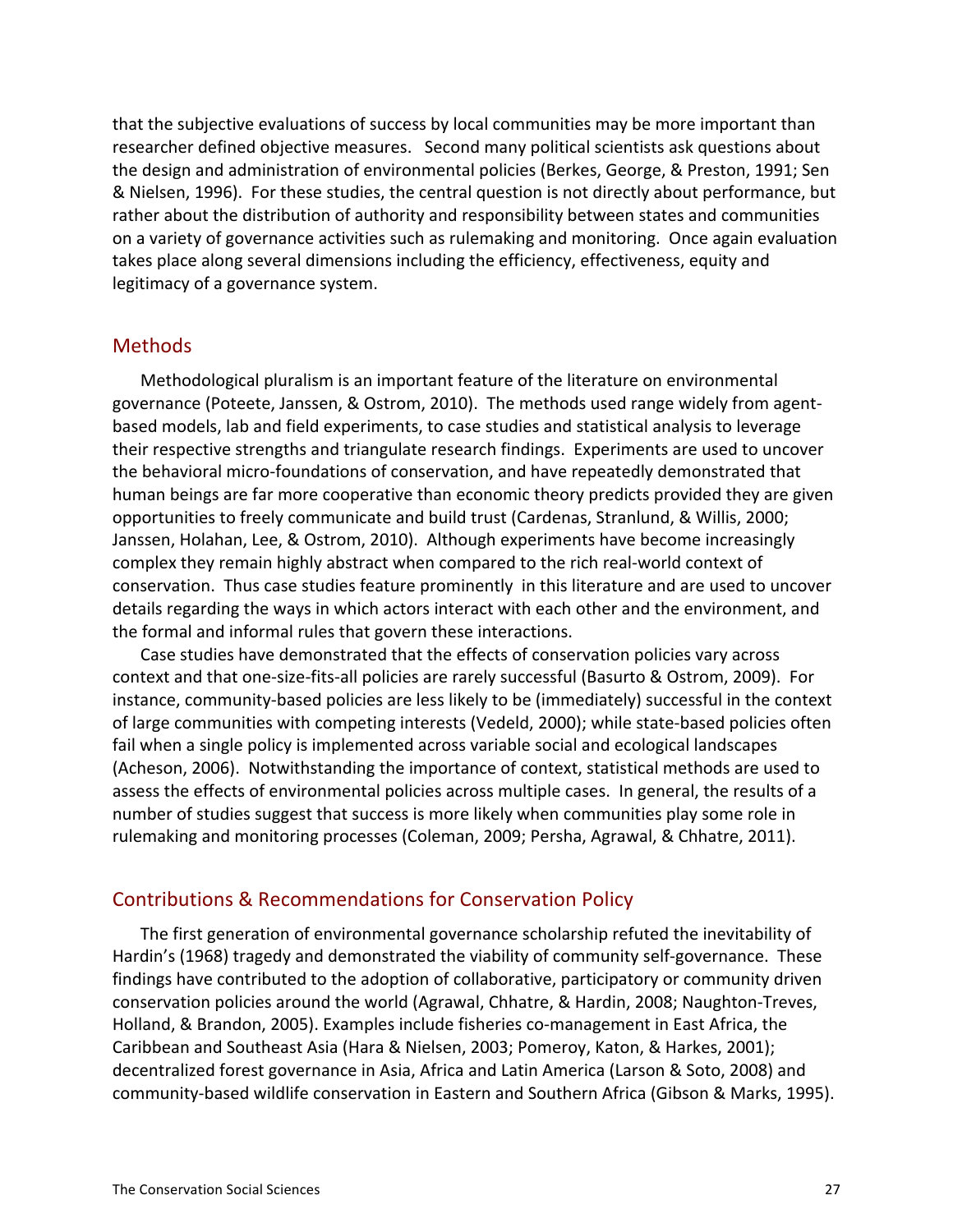Overall the effects of these policies have been mixed, with some notable successes; but also a number of cases where policies failed to achieve their intended social, ecological and democratic objectives. These failures have been linked to cultural and economic differences in groups that undermine trust and the sense of collective identity (Lam, 1998; Singleton & Taylor, 1992); a failure to to transfer real power to communities despite a rhetoric of reform (Ribot et al., 2006), and dominance by corrupt local elites (Blaikie, 2006).

The literature on environmental governance has, however, produced a wide range of knowledge to support the design and implementation of successful conservation policies. The first, and perhaps most important of which is that environmental policies perform differently when applied to different contexts or environmental problems (Acheson, 2006; Dietz, 2005). This has been labeled the 'concept of contingency' by some and stands as a direct challenge to 'one-size-fits-all' policies. Therefore many political scientists recommend that conservation programs provide opportunities for meaningful local participation or outright control to enhance the fit between policies and the social-ecological context in which they operate (Chhatre & Agrawal, 2009; Lockwood, Davidson, Curtis, Stratford, & Griffith, 2010). For instance traditional fishing communities successfully managed fisheries for many years by relying upon local knowledge to select conservation rules that regulate the timing, place or methods used to capture fish, rather than Western quota-based approach (Johannes, 1978, 2002).

Second, political scientists draw attention to the role and prominence of conditional cooperation in human society (Rustagi, Engel, & Kosfeld, 2010). In its most general sense conditional cooperation implies that individual pro-conservation behavior depends upon a belief that: (1) one's peers will conserve and (2) that conservation will yield long-term benefits. Therefore when local communities are allowed to take an active role in governance, they may indirectly motivate conservation by building a sense of community, trust and social capital (Chhatre & Agrawal, 2009; Coleman, 2009). Perceptions of net benefits can be influenced through a variety of approaches, including educating local resource users about the benefits of conservation (Jones, Qiu, & De Santo, 2013), and clearly defining eligibility to participate and benefit from conservation activities (Ostrom, 1990). Finally, although the role of local actors is often highlighted, state agencies and NGO's can increase prospects for successful conservation by providing resources for costly conservation activities, building social capital and capacity, and coordinating activities across multiple communities (Jones, Qiu, et al., 2013; Pomeroy & Berkes, 1997). For instance, Basurto and Ostrom (2009) describe the collapse of a communitybased benthic fishery in Mexico which resulted from the arrival of migrant fisherman, and a state agency that was unable or unwilling to assist local fishers in protecting their resource. Finally, in the context of global climate change evidence suggests that communities are more likely to successfully adapt to change when governance involves diverse stakeholders including local actors, governments, scientists and NGO's to leverage their unique set of resources, knowledge and capabilities to devise effective and sustainable solutions (Armitage et al., 2008).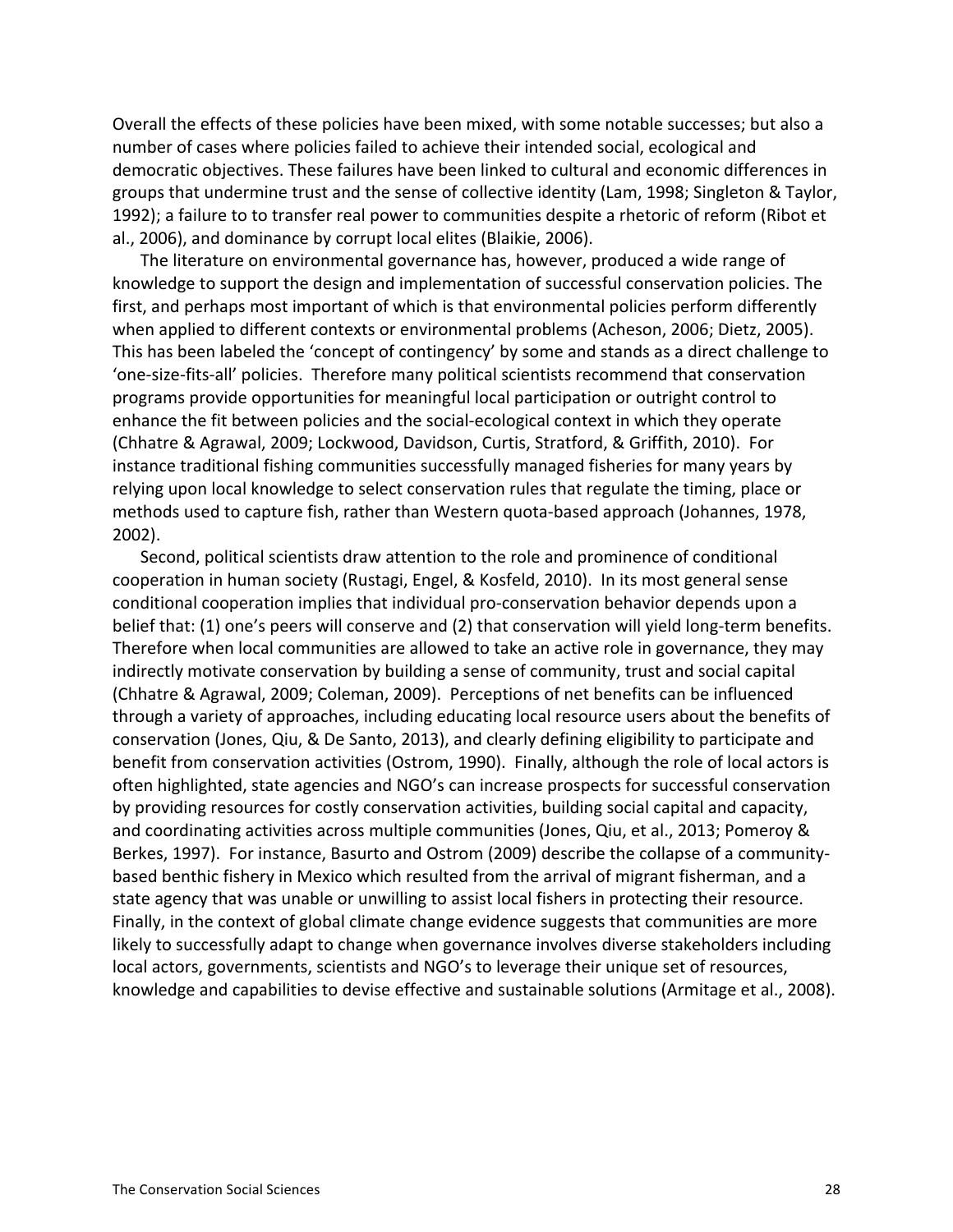### References

- Acheson, J. (2006). Institutional Failure in Resource Management. Annual Review of Anthropology, 35(1), 117-134.
- Agrawal, A. (2003). Sustainable Governance of Common-Pool Resources: Context, Methods, and Politics. Annual Review of Anthropology, 32, 243-262.
- Agrawal, A., Chhatre, A., & Hardin, R. (2008). Changing Governance of the World's Forests. *Science, 320*(5882), 1460-1462.
- Armitage, D., Plummer, R., Berkes, F., Arthur, R. I., Charles, A. T., Davidson-Hunt, I. J., Wollenberg, E. K. (2008). Adaptive co-management for social–ecological complexity. *Frontiers in Ecology and the Environment, 7(2), 95-102.*
- Basurto, X., & Ostrom, E. (2009). Beyond the Tragedy of the Commons. *Economia delle fonti di energia e dell'ambiente, 52(1), 35-60.*
- Berkes, F. (1977). Fishery resource use in a subarctic Indian community. *Human Ecology, 5*(4), 289-307.
- Berkes, F., George, P., & Preston, R. J. (1991). Co-Management: The Evolution in Theory and Practice of the Joint Administration of Living Resources. Alternatives, 18(2), 12-18.
- Blaikie, P. (2006). Is Small Really Beautiful? Community-based Natural Resource Management in Malawi and Botswana. *World Development, 34*(11), 1942-1957.
- Cardenas, J. C., Stranlund, J., & Willis, C. (2000). Local Environmental Control and Institutional Crowding-Out. World Development, 28(10), 1719-1733.
- Chhatre, A., & Agrawal, A. (2009). Trade-offs and synergies between carbon storage and livelihood benefits from forest commons. Proceedings of the National Academy of Sciences, *106*(42), 17667-17670.
- Clement, F. (2010). Analysing decentralised natural resource governance: proposition for a "politicised" institutional analysis and development framework. Policy Sciences, 43(2), 129-156.
- Coleman, E. A. (2009). Institutional factors affecting biophysical outcomes in forest management. Journal of Policy Analysis and Management, 28(1), 122-146.
- Dietz, T. (2005). The Darwinian trope in the drama of the commons: variations on some themes by the Ostroms. Journal of Economic Behavior & Organization, 57(2), 205-225.
- Finer, H. (1941). Administrative Responsibility in Democratic Government. *Public Administration Review, 1*(4), 335-350.
- Gibson, C. C., & Marks, S. A. (1995). Transforming rural hunters into conservationists: An assessment of community-based wildlife management programs in Africa. World *Development, 23*(6), 941-957.
- Hara, M., & Nielsen, J. R. (2003). Experiences with fisheries co-management in Africa The *fisheries co-management experience* (pp. 81-97): Springer.
- Hardin, G. (1968). The Tragedy of the Commons. *Science, 162*(3859), 1243-1248.
- Janssen, M. A., Anderies, J. M., & Ostrom, E. (2007). Robustness of Social-Ecological Systems to Spatial and Temporal Variability. Society & Natural Resources, 20(4), 307-322.
- Janssen, M. A., Holahan, R., Lee, A., & Ostrom, E. (2010). Lab Experiments for the Study of Social-Ecological Systems. Science, 328(5978), 613-617.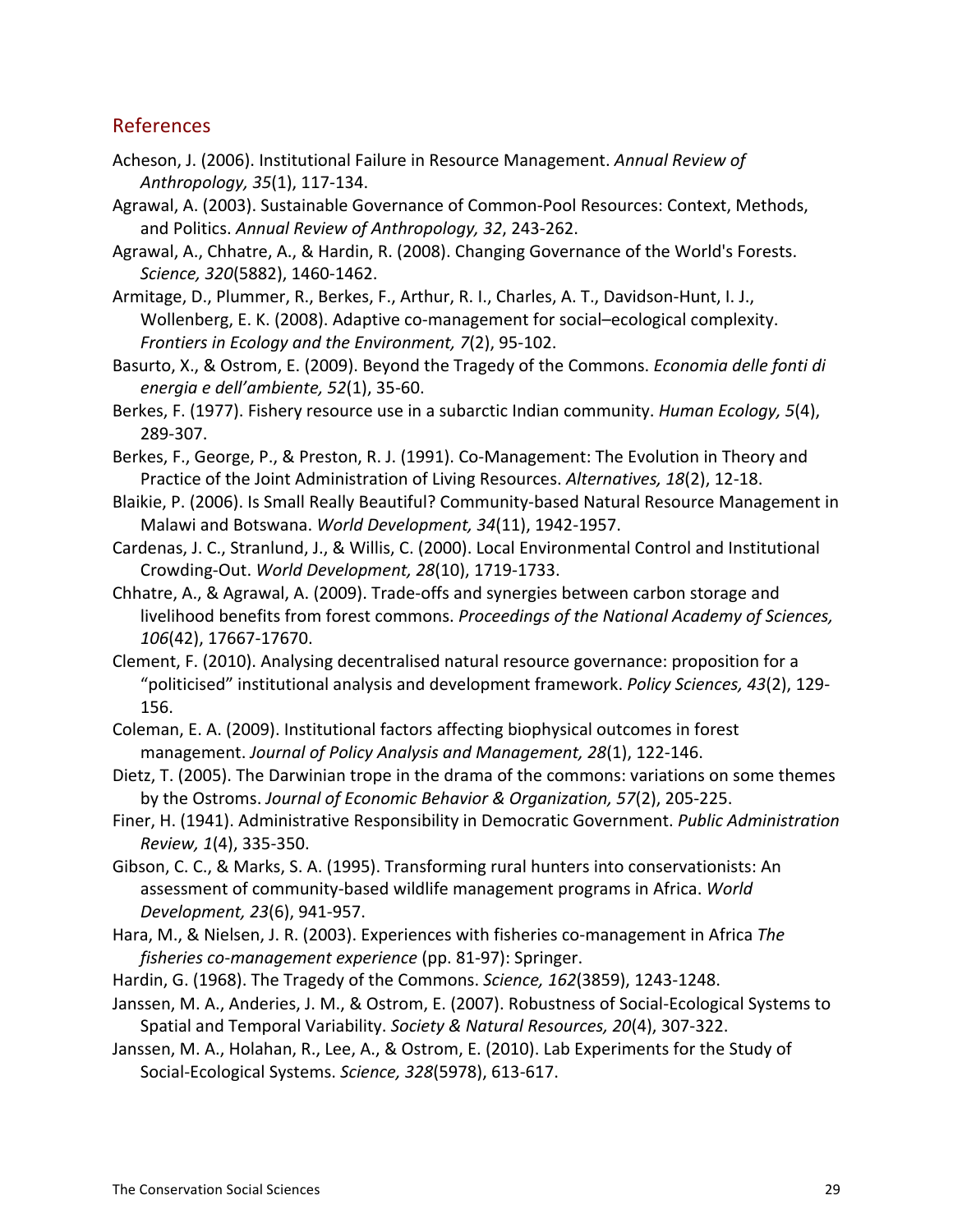Johannes, R. E. (1978). Traditional Marine Conservation Methods in Oceania and their Demise. Annual Review of Ecology and Systematics, 9, 349-364.

Johannes, R. E. (2002). The Renaissance of Community-Based Marine Resource Management in Oceania. Annual Review of Ecology and Systematics, 33, 317-340.

Jones, P., De Santo, E., Qiu, W., & Vestergaard, O. (2013). Introduction: an empirical framework for deconstructing the realities of governing marine protected areas. *Marine Policy, 41*, 1-4.

Jones, P., Qiu, W., & De Santo, E. (2013). Governing marine protected areas: social–ecological resilience through institutional diversity. *Marine Policy, 41*, 5-13.

Lam, W. F. (1998). *Governing irrigation systems in Nepal: institutions, infrastructure, and collective action*. Oakland, CA: ICS Press Institute for Contemporary Studies.

Larson, A. M., & Soto, F. (2008). Decentralization of Natural Resource Governance Regimes. Annual Review of Environment and Resources, 33(1), 213-239.

Lemos, M. C., & Agrawal, A. (2006). Environmental Governance. Annual Review of Environment and Resources, 31(1), 297-325,

Lockwood, M., Davidson, J., Curtis, A., Stratford, E., & Griffith, R. (2010). Governance Principles for Natural Resource Management. Society & Natural Resources, 23(10), 986-1001.

Naughton-Treves, L., Holland, M. B., & Brandon, K. (2005). The role of protected areas in conserving biodiversity and sustaining local livelihoods. Annual Review of Environment and *Resources, 30*(1), 219-252.

Ostrom, E. (1990). *Governing the Commons*. New York: Cambridge University Press.

Pagdee, A., Kim, Y.-s., & Daugherty, P. J. (2006). What Makes Community Forest Management Successful: A Meta-Study From Community Forests Throughout the World. Society & *Natural Resources: An International Journal, 19*(1), 33 - 52.

Persha, L., Agrawal, A., & Chhatre, A. (2011). Social and Ecological Synergy: Local Rulemaking, Forest Livelihoods, and Biodiversity Conservation. Science, 331(6024), 1606-1608.

Pomeroy, R. S., & Berkes, F. (1997). Two to tango: The role of government in fisheries comanagement. *Marine Policy, 21*(5), 465-480.

Pomeroy, R. S., Katon, B. M., & Harkes, I. (2001). Conditions affecting the success of fisheries co-management: lessons from Asia. *Marine Policy, 25*(3), 197-208. Poteete, A. R., Janssen, M. A., & Ostrom, E. (2010). *Working Together*. Princeton, NJ: Princeton University Press.

Ribot, J. C., Agrawal, A., & Larson, A. M. (2006). Recentralizing While Decentralizing: How National Governments Reappropriate Forest Resources. World Development, 34(11), 1864-1886.

Rustagi, D., Engel, S., & Kosfeld, M. (2010). Conditional Cooperation and Costly Monitoring Explain Success in Forest Commons Management. Science, 330(6006), 961-965.

Sen, S., & Nielsen, J. R. (1996). Fisheries co-management: a comparative analysis. *Marine Policy, 20*(5), 405-418.

Singleton, S., & Taylor, M. (1992). Common Property, Collective Action and Community. *Journal* of Theoretical Politics, 4(3), 309-324.

Vedeld, T. (2000). Village politics: Heterogeneity, leadership and collective action. *Journal of Development Studies, 36*(5), 105-134.

Young, O. R. (2002). *The institutional dimensions of environmental change: fit, interplay, and* scale. Cambridge, MA: MIT press.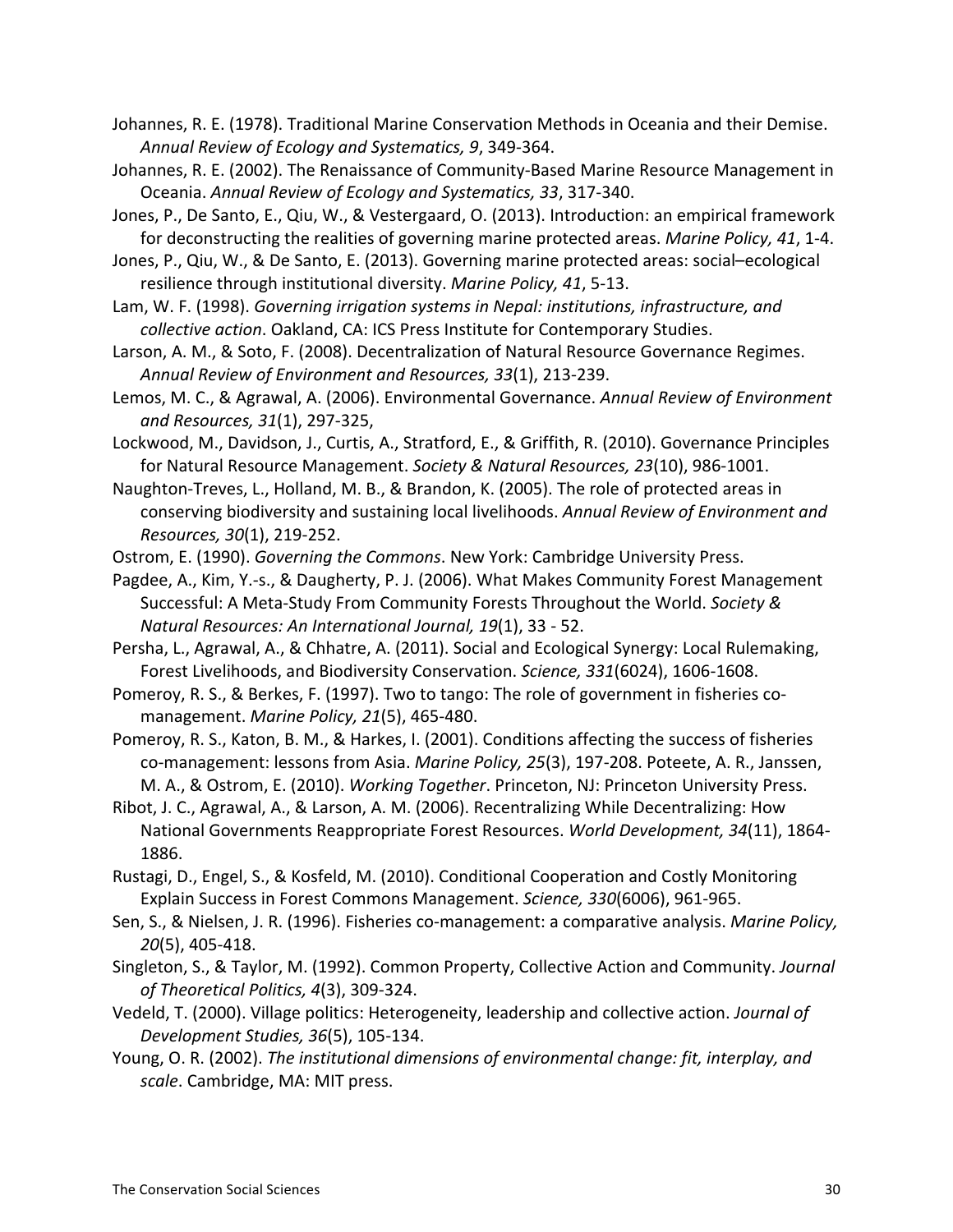### 7. Conservation Ethics as a Conservation Social Science S *Michael%Paul Nelson%&%John%A.%Vucetich*

It is useful and common to speak about the "human dimensions" of conservation, and to think of human dimensions as a multifaceted collection of academic perspectives, including for example policy, sociology, and ethics. By contrast, to think about ethics as a component of "social science" reveals a fundamental (and, we think, widespread) misunderstanding about the nature of both social science and ethics. While both modes of academic understanding are focused on values, social science is interested in describing how and why people hold and manifest the values that they do. By contrast, ethics aims to use reason to understand what values we *ought* to hold and how we *ought* to manifest those values (Vucetich and Nelson 2012). That is, social science is, like all sciences, a descriptive endeavor, while ethics is a prescriptive endeavor. The need to understand the prescriptive or ethical aspect of conservation is essential, and inherited from the fact that conservation is ultimately founded on ethical premises about how we ought to relate to nature.

While discourse in ethics is more than 2,500 years old, the subdiscipline of environmental ethics is just 40 years old. Until recently, environmental ethics has been dominated by rigorous and systematic (yet quite ethereal) conversations about theories of value. Essentially, environmental ethicists have been interested in two basic questions: what aspects of nature deserve our direct moral consideration?, and why, on what basis? Over those 40 years, environmental ethicists have developed a sophisticated taxonomy of ethical positions.

Conservation ethics might be seen as a more recent attempt to ground-truth environmental ethics, to tie environmental ethics to other environmental disciplines, and to employ the rigorous intellectual tools of environmental ethics and philosophy to real efforts to understand and solve environmental problems (Nelson and Vucetich 2012, sometimes scholars use the term "ecological ethics", see Minteer and Collins 2005).

For conservation ethics, two of the most basic modes of operation are:

First, conservation ethics employs argument analysis – a tool for natural resource decisionmaking. Argument analysis is the process of evaluating the soundness of premises and the validity of arguments that underlie any particular ethical claim. This is perhaps best explained with an example.

Consider the question of whether or not we should hunt wolves. Of the various reasons that advocates of wolf hunting have offered for why we should hunt wolves, one reason is that doing so would promote wolf conservation. One expression of the formal argument (where P=premise and C=conclusion) associated with this reason for hunting wolves is:

P1. Wolf conservation requires that a critical minimum number of citizens have positive attitudes about and behaviors toward wolves.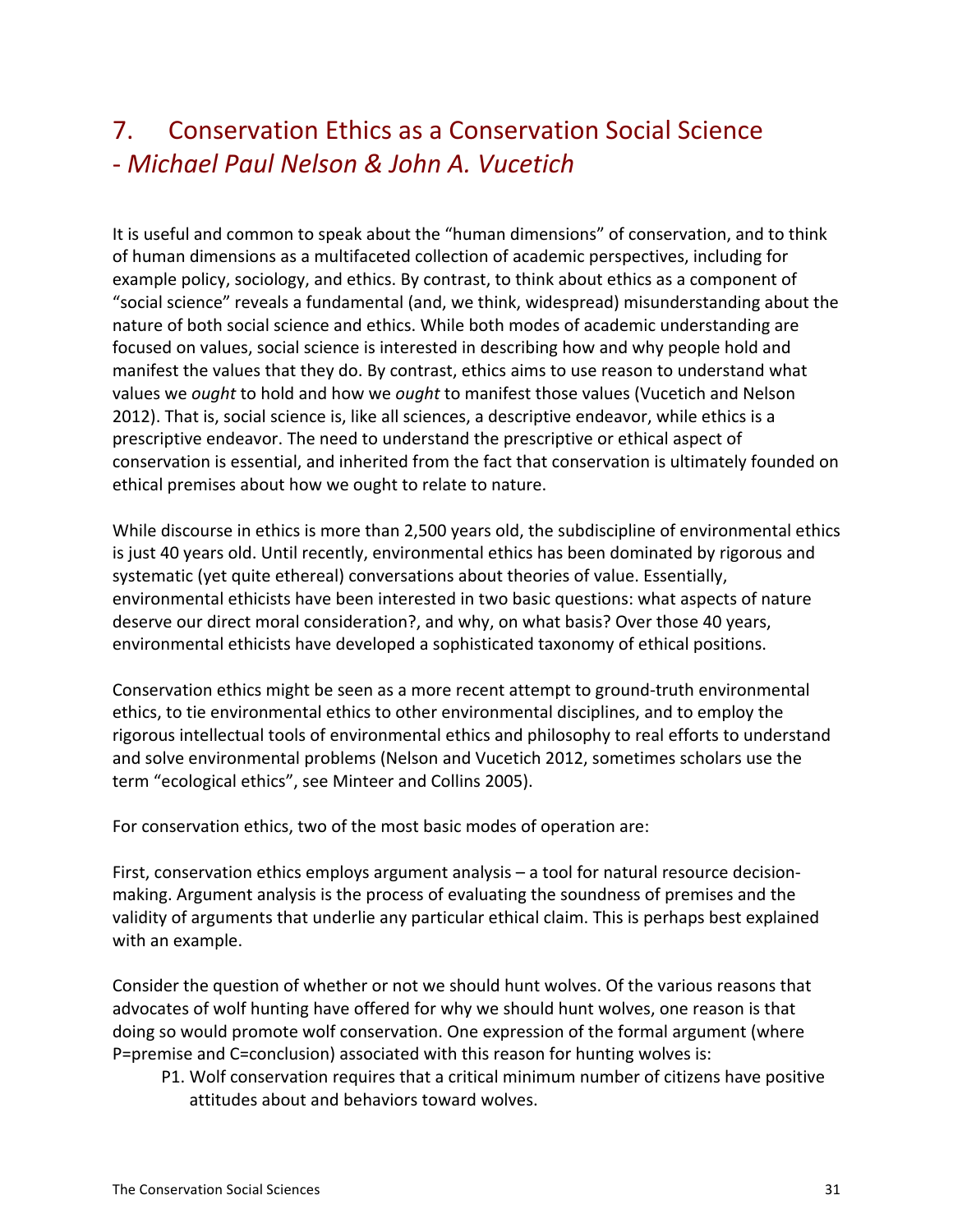- P2. Wolf hunting would positively affect attitudes and behaviors of many who hate wolves.
- P3. We ought to promote wolf conservation.
- C. Therefore, we ought to hunt wolves.

When expressed this way, it becomes clear that this general argument represents two distinct, but related, arguments – an attitudinal and a behavioral version.

The behavioral version of the argument is:

- P1. Wolf conservation requires that a critical minimum number of citizens behave favorably toward wolves, especially by not killing them.
- P2. To allow wolf hunting would prevent an otherwise inevitable public backlash against wolves that would result in rates of poaching and loss of political support that would threaten the viability of wolf populations.
- P3. We ought to promote wolf conservation.
- P4. It is wrong to kill a living creature without an adequate reason.
- P5. Conserving wolf populations is an adequate reason to kill individual wolves.
- C. Therefore, we ought to allow wolf hunting.

One might begin to critique that argument in any number of ways: by pointing out that there is no evidence to suggest that poaching has prevented wolf populations from expanding in the western Great Lakes or Northern Rockies; or by pointing out that the best available social science suggests that provisions for killing wolves do not tend to promote tolerance for wolves; or by pointing out that people who threaten to poach wolves unless wolf killing is legalized are engaged in a kind of ecological blackmail by threatening harm against individual organisms and ecosystems unless their demands to kill are met, and that those of us who advocate for this argument unwittingly abet their blackmail. If one were to effectively demonstrate that any one of the premises is inappropriate, then the conclusion is not supported by the argument. That is, the reason that is represented by the argument is irrational in the sense that the reason does not adhere to the rules of logic.

The attitudinal version of this argument is:

- P1. Wolf conservation requires a critical mass of people who respect wolves.
- P2. There is a risk of losing that critical mass.
- P3. Many people who do not respect wolves desire to hunt them.
- P4. Hunting an animal generates respect for that animal.
- C1. Allowing people to hunt wolves is necessary for wolf conservation.
- P5. We ought to promote wolf conservation.
- P6. It is wrong to kill a living creature without an adequate reason.
- P7. Conserving wolf populations is an adequate reason to kill individual wolves.
- C2. We ought to allow wolf hunting.

In this argument, C1 is a conclusion rising from P1 through P4. C1 then serves as the first premise in an argument that also includes P5, P6, P7, and C2. This argument might be critiqued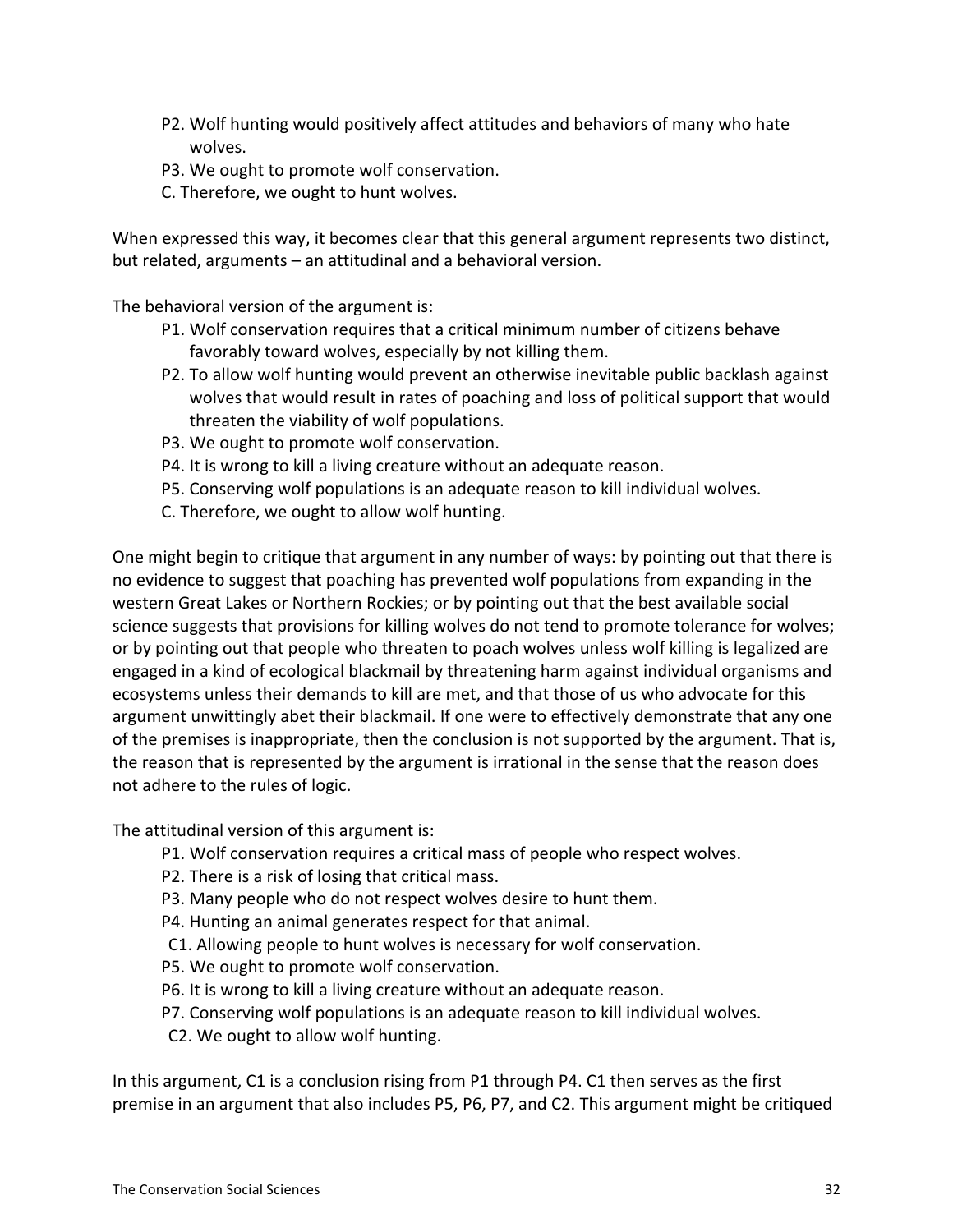in many ways – but just one example. We might point out that P4 is a perverse misinterpretation of the relationship between respect and hunting. Hunting reinforces or deepens respect for the deer because the hunter knows the deer sacrificed his life for the sustenance of the hunter. In this relationship, respect exists before the hunting; the hunting did not generate respect, *ex nihlo*. In other words, the hunter respects the deer in spite of killing him, not because she killed him. The wolf-hater's *a priori* attitude, by contrast, is hatred, not respect. Her killing the wolf is thus an exercise of hatred – she would likely celebrate the killing. Without moral concern for the wolf, the wolf's sacrifice cannot be recognized. For hunters, recognition of sacrifice is necessary for the realization of respect. Other premises in this argument could likewise be inspected and critiqued. This example is summarized from Vucetich and Nelson 2014. Another example on the topic of whether scientists should be advocates can be found in Nelson and Vucetich 2009. Given the scarcity of formal training in logical and critical thinking, the use of argument analysis as a tool for formal decision-making is nearly nonexistent. In sum, a fundamental purpose of conservation ethics is to use argument analysis as a means of evaluating the robustness and rationality (or irrationality) of claims about the values we ought to hold and manifest.

A second operational mode of conservation ethics is to synthesize knowledge from ethical theory and social sciences. For example, an environmental value orientation is a concept in social sciences that attempts to systematically categorize the ways in which humans value nature. That concept rests on a taxonomy of values that happens to bear very little relationship to the taxonomy of values that form the foundation of environmental ethics. For example, anthropocentrism and non-anthropocentrism are concepts that environmental ethicists have crafted. Social scientists have tended to assign meanings to those words that ethicists have shown to be conflations. For example, a recent analysis of basic environmental value orientations revealed that only 16% of survey questions designed to distinguish an anthropocentrist from a non-anthropocentrist were likely to accurately classify people as belonging to those two groups (Vucetich et al., forthcoming). Approaches like this have already been used to gain insight pertaining to what people think about whether we should genetically rescue an endangered population of wolves *and* why people think what they do, i.e., what is the ethical and perhaps metaphysical foundation upon which their beliefs are built (Gore et al. 2011).

Though yet unexplored in conservation ethics, there is an emerging interest in ethical thresholds. The social scientist or psychologist might help us in understanding not only what entities people associate with intrinsic value, but how strong or weak those commitments might be. The conservation ethicist would be able to apply well-developed theories in ethics to understand how we ought to handle those thresholds and dilemmas.

Finally, one should detect a relationship between the first and second operational modes of conservation ethics. A number of premises in arguments that influence environmental policy and decision-making are of themselves of an ethical/value nature. Clearly premises 4, 5 and 6 of the last argument are ethical in nature. Also, for example, consider the attention received, and the influence seemingly had, by the so-called "New Conservation" movement. The basic thesis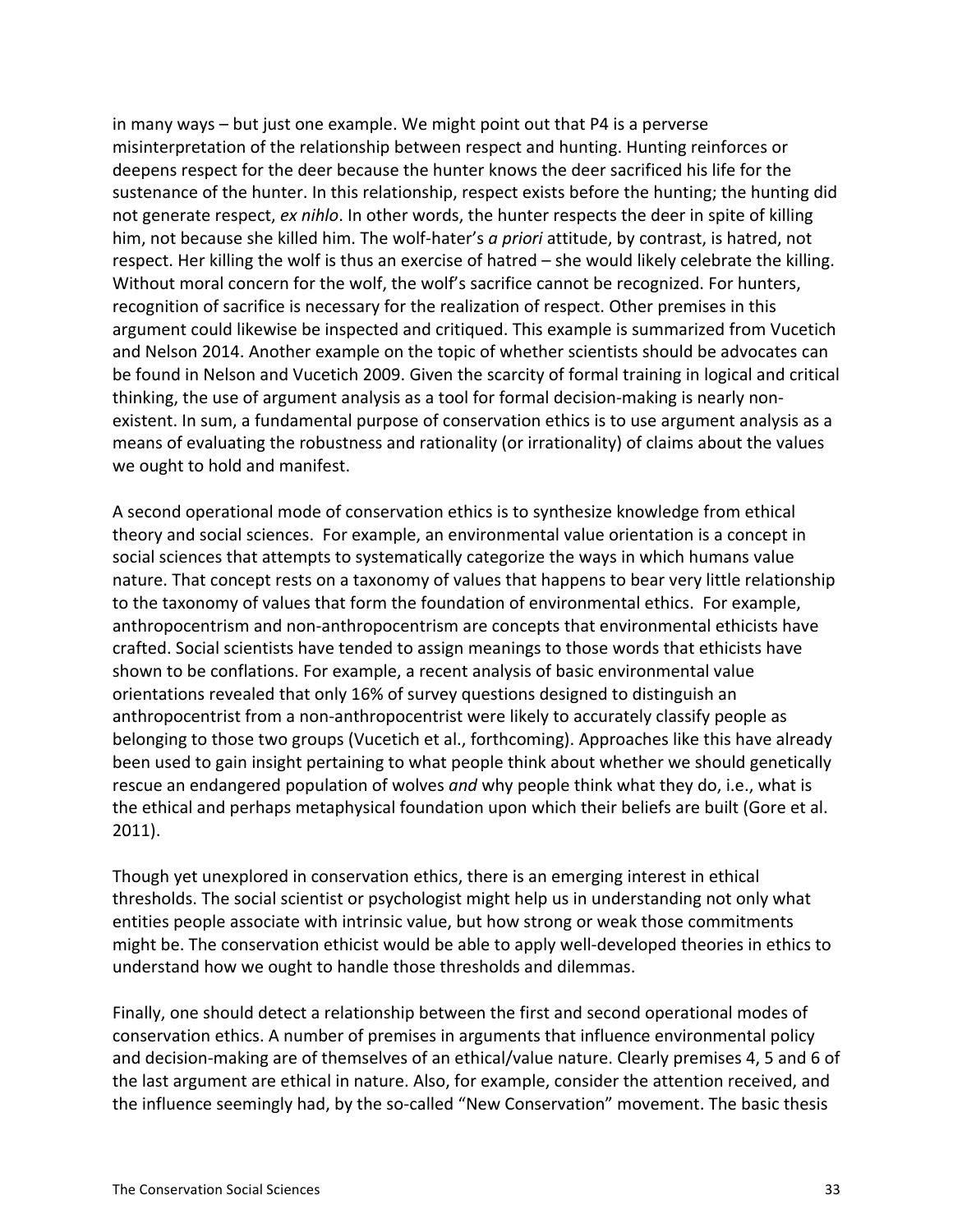of New Conservation suggest that for conservation to thrive, we need to appeal to the values that people actually hold with regard to biodiversity – which New Conservationists assume to be largely anthropocentric values. That thesis is, *prima facie* an ethical proposition. Nevertheless, it may be an ethical proposition that can be evaluated, in part, with sociological tools, such as values-orientation assessment. Conservation ethics might provide us with a unique ability to assess the merits of this position.

### References

- Gore, M.L., Nelson, M.P., Vucetich, J.A., Smith, A.S., Clark, M.A. 2011. "Exploring the ethical basis for conservation policy: the case of inbred wolves on Isle Royale, USA," Conservation *Letters*, 4:394-401.
- Vucetich, J.A., and Nelson, M.P. 2014. "Wolf Hunting and the Ethics of Predator Control," The Oxford Companion of Animal Studies, Linda Kalof, ed., Oxford University Press, in press. 2012. *Handbook of Conservation and Sustainability Ethics.* CEG Occassional Paper Series. Issue #1.
- Vucetich, J.A., Bruskotter, J.T., and Nelson, M.P. "Intrinsic Value: Axiom or Anathema?" forthcoming in *Conservation Biology*.
- Minteer, B.A., and Collins, J.P. 2005. "Why we need an 'ecological ethics'," *Frontiers in Ecology* and the Environment 3: 332–337.
- Nelson, M.P, and Vucetich, J.A. 2012. "Environmental Ethics for Wildlife Management," *Human Dimensions of Wildlife Management*. Daniel J. Decker, Shawn J. Riley, and William F. Siemer, eds., Johns Hopkins University Press: pp. 223-37.
	- 2009. "On Advocacy by Environmental Scientists: What, Whether, Why, and How" *Conservation Biology, 23/5, pp.1090-110.*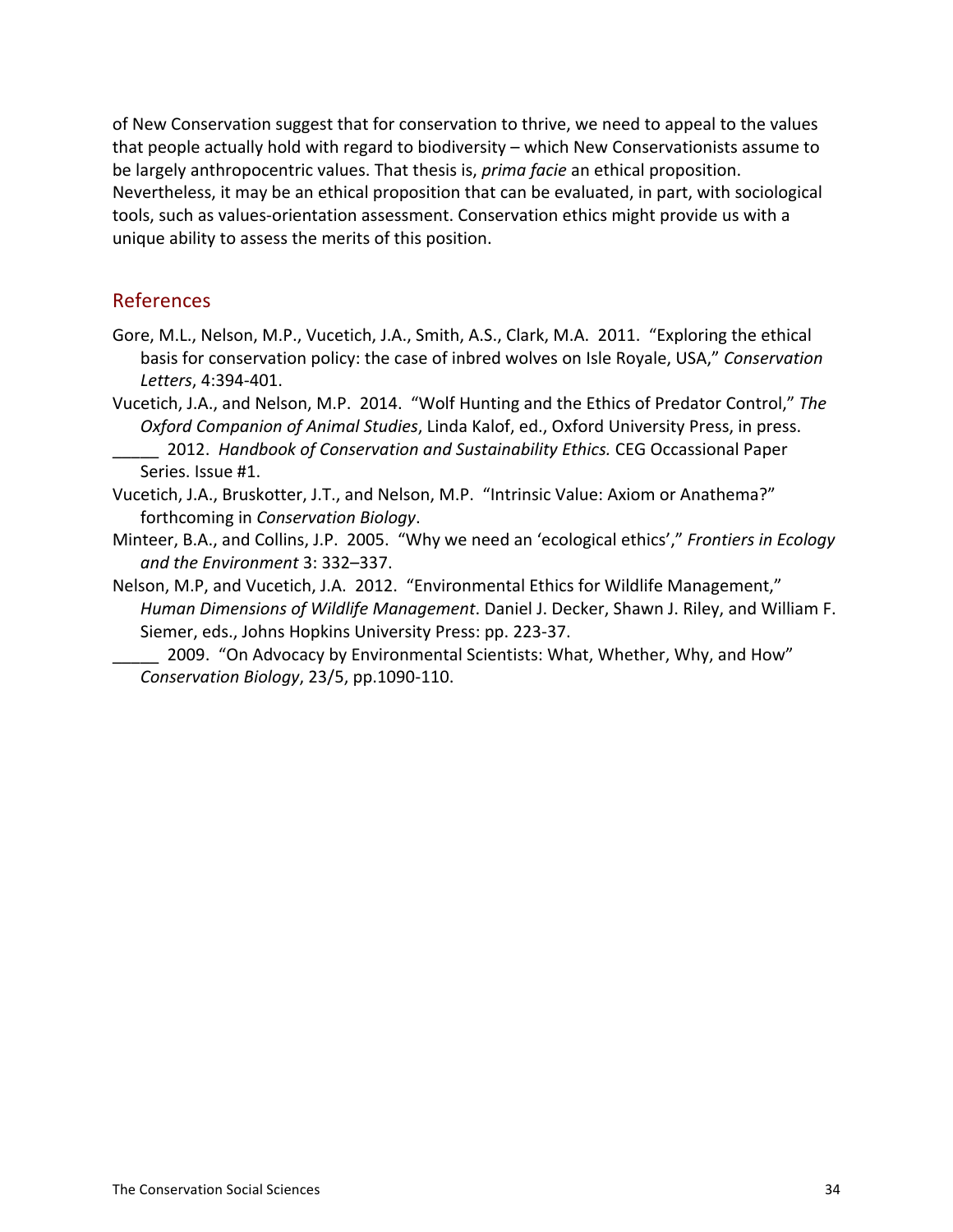# 8. Beyond 'the Gap': Connecting Conservation Science with Policy and Practice

### *a Carina%Wyborn*

Conservation biology has a mission to prevent biodiversity decline through scientifically informed conservation policy and practice. Despite many years of excellent science and some successes, lists of endangered species continue to grow. Conservation biology must now ask why and how to overcome this apparent contradiction. Science studies can help answer these questions.

Science studies focuses on the role of scientific knowledge and expertise in social and policy change. Key insights are as follows:

- 1. Research and scientific knowledge are not neutral, rather they reflect a particular time, place, and set of values (see Jasanoff and Wynne 1998);
- 2. The relationship between science, policy, and practice is not linear, 'the gap' is more aptly characterized as a complex interface of multiple competing agendas, perspectives, and types of knowledge (see van Kerkhoff and Lebel 2006);
- 3. Changing public opinion is not enough. Building effective relationships between science, policy, and practice requires changes to the institutions of democracy (Jasanoff 2012)
- 4. Knowledge is more likely to be used when it is credible, salient, and legitimate. Credibility concerns the scientific adequacy of technical evidence and arguments; salience refers to the relevance of knowledge to decision-makers needs; and legitimacy relates to perceptions of whether information is generated in fair and unbiased processes respectful of actors' divergent beliefs and values (Cash et al. 2003, Clark et al. 2011).
- 5. Connecting knowledge, policy, and practice requires dedicated resources and mechanisms to support communication between diverse actors, mediation between different perspectives, and translation of terminology into a common language (Cash et al!2006);
- 6. Co-produced knowledge, where the users of scientific knowledge are engaged from the outset, through the design and conduct of research, is more likely to be applied in policy and practice (Mansuer et al 2013).

These insights are relevant across the spectrum of conservation scientists, policy makers, practitioners, and funders. In particular, this research can show how to support more effective relationships between these groups of people to sustain lasting conservation outcomes.

Science studies began asking questions about the nature of science, how scientific knowledge is produced, and what distinguishes science from other types of knowledge. This work highlighted the broader social, intellectual, and political processes shaping the progression of scientific knowledge (Kuhn 1962). Science studies showed us that scientific knowledge is "socially constructed" – science does not discover the "truth" but rather it produces knowledge that reflects the particular time, place, and individuals involved in its development (Jasanoff 2004). While this lead to critiques of science studies as being anti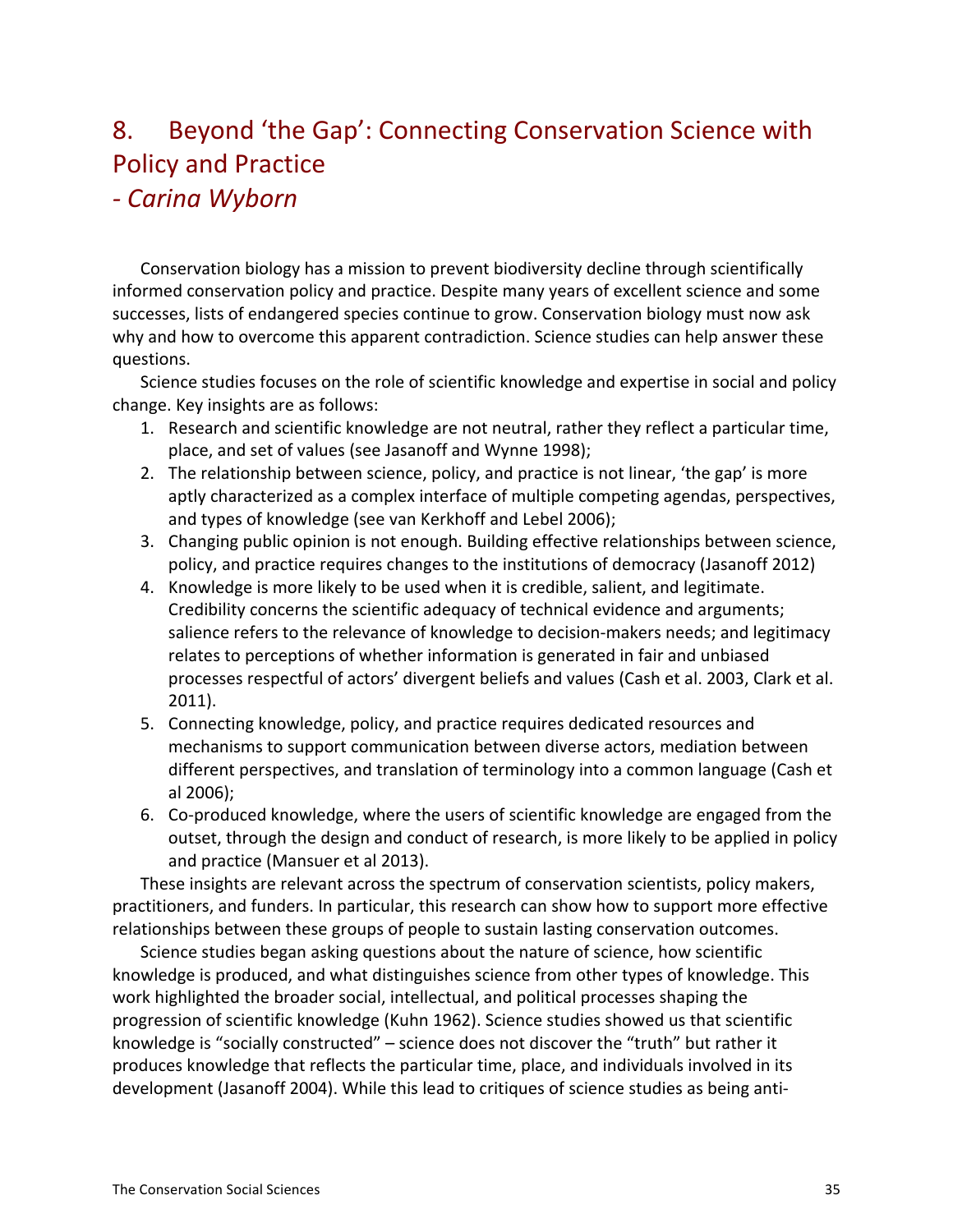science, many within the discipline argue that this critical stance is compatible with recognizing and addressing real environmental problems in the world (Forsyth 2003). Moreover, this work set the stage for a more inclusive science, which values many types of knowledge in addressing complex environmental challenges in both policy and practice.

More recently, science studies has turned to the mechanisms and processes that shape the "boundaries" between science, policy, and practice (Gieryn 1999, Clark et al. 2011). Originally focused on demarcating what is or is not science, "boundary work" shows that "the gap" between science and policy is actually a space of negotiation and communication (van Kerkhoff and Lebel 2006). This work also highlighted competing interpretations of reliable or useable knowledge, demonstrating that peer reviewed science alone is insufficient to bring about change in the world. The groundbreaking work of the Consultative Group on International Agricultural Research highlighted the variety of ways scientific knowledge can more effectively be used to change policy and practice across local to regional to global scales (Clark et al. 2011). Through global partnerships between researchers, policy makers, practitioners, community organisations and rural landholders, they have demonstrated that efforts to actively bring together these different actors lead to the creation and use of knowledge relevant to policy and practice. Boundary work provides critical insight into understanding and improving the connections between science, policy, and practice.

Science studies is a transdisicplinary endeavor that engages across diverse scientific fields while working with decision-makers, practitioners, and the public. Science studies researchers study what happens at the interface between science, policy, and practice, largely focused on what people "do" when developing and using scientific knowledge, and how scientific knowledge changes how decisions are made. The theoretical questions of science studies are largely explored through empirical case studies and historical analysis of the processes of knowledge production, policy making, and social change. For example, Clark Miller (2004) documents how the shifts from local to global climate models inspired a very different mode of global climate governance through the Intergovernmental Panel on Climate Change (IPCC). What was once a local phenomenon - weather - came to be understood as a global phenomenon – climate – in need of a global institutional response. This type of analysis illustrates the ways in which scientific framings of environmental problems create different ways of governing and managing the environment.

Empirical research in science studies utilizes diverse qualitative and quantitative social research methods. Primary data includes interviews, focus groups, ethnographic studies, quantitative surveys, while secondary data usually draws on policies, scientific studies, newspapers and other historical documents. Rich descriptive analysis and comparative case studies illustrate differences in how science is used and interpreted across cultures, countries, and contexts. Science studies scholars often focus analysis on the ways that scientific knowledge, expertise, or methods shape the relationships between people and nature in a given place. For example, Leach and Scoones (2013) combine an analysis of scientific and technical documents with interviews in case studies of carbon forestry in Ghana and Sierra Leone. Their study shows how carbon accounting methodologies, protocols and requirements shape the way in which carbon forestry projects are implemented on the ground. They conclude that despite efforts to support community-based carbon forestry, the level of expertise required to implement carbon accounting methods leads to state or private control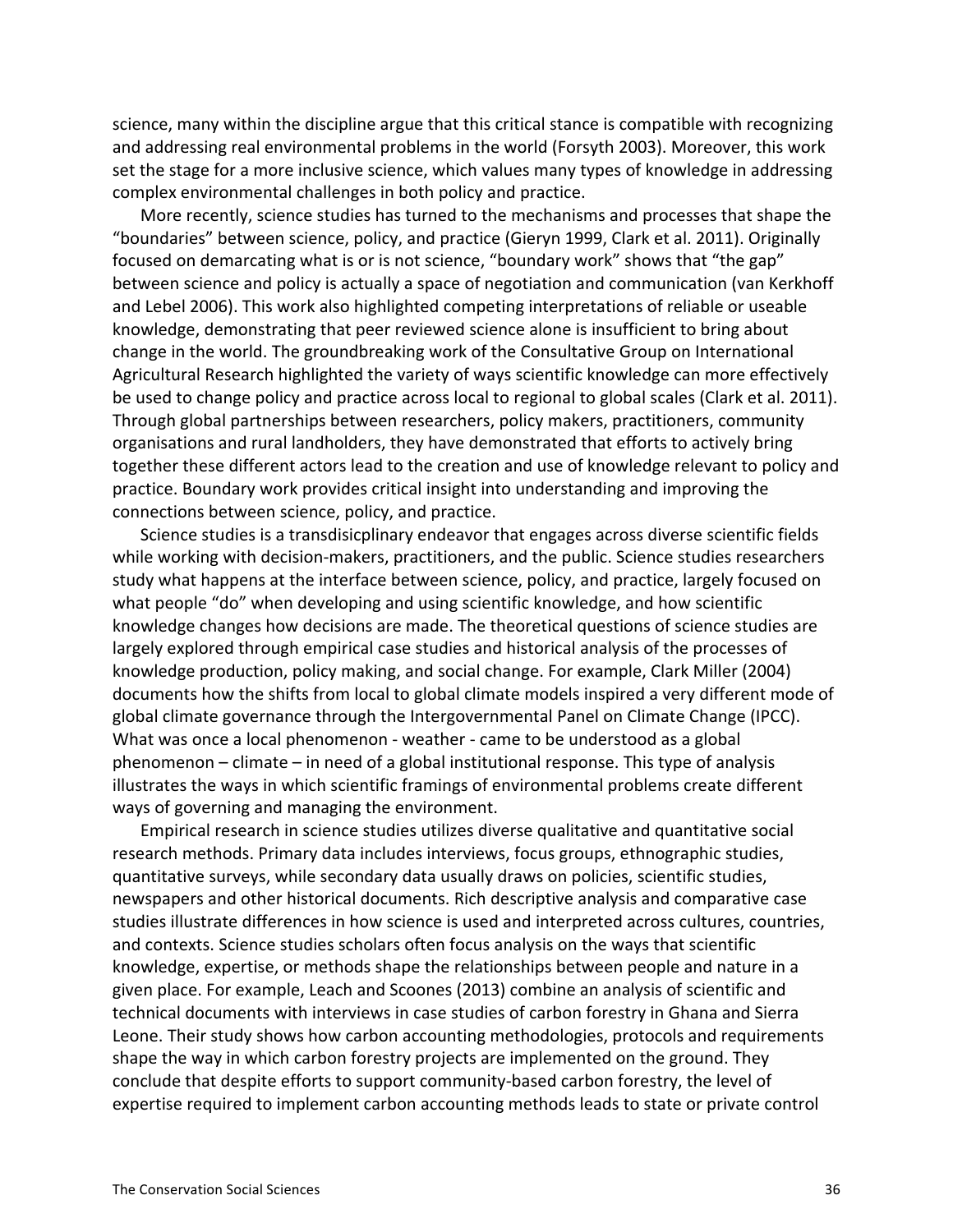because the methods require a particular level of expertise. Analysis of the social and political implications of scientific methodologies shows that approaches to modeling and measuring practices enable or constrain particular pathways for conservation and development. As such, these types of studies highlight the importance of including diverse voices in the design, implementation, and dissemination of scientific research.

The turn from theoretical questions towards ways to improve the uptake of scientific knowledge in practice brought more participatory research methods. From local to global scales, the scientific community is increasingly emphasizing the importance of "knowledge coproduction", where diverse scientific and non-scientific actors collectively design and conduct research. For example, Armitage et al (2011) examine the mechanisms to bring together local, traditional, and scientific knowledge to support co-management in the Canadian Arctic. They found the following important insights around the structure of co-management efforts to support knowledge co-production and learning:

- 1. Long-term commitment to support on-going institutions and learning;
- 2. Recognition that co-management requires continual cultivation;
- 3. Promotion of multi-layered institutional arrangements to link local actors, government officials and scientists;
- 4. Use of co-management institutions as clearing houses for information and to negotiate conflict;
- 5. Use of various modes of communication, deliberation and group interaction to encourage formal and informal relationships;
- 6. Existence of an enabling policy environment with commitment from higher order institutions;
- 7. Sensitivity to power dynamics and historical relationships that constrain trust building;
- 8. Fostering 'collective ownership' of problems through collaboration;
- 9. Recognizing crisis as windows of opportunity to rethink knowledge and learning processes for adaptation.

These types of institutional arrangements have high transaction costs however they also can provide triggers for positive social and ecological outcomes for groups negotiating the implications of environmental change (Armitage et al. 2011). Like boundary work, coproduction assumes that scientific and other types of knowledge are more likely to be used by decision-makers when they are involved in the scientific process from the outset to address the challenges they face.

There are social, political, and ethical questions at the interface of science, policy, and practice regardless of scale. Questions about how to include more diverse types of knowledge in biodiversity governance is a common area of study, with researchers working at various scales, from the Intergovernmental Platform on Biodiversity and Ecosystem Services, to protected area design and management at local or national scales. The mechanisms to connect local knowledge with global science through ethical and effective governance remain a critical area for future research. In their comparative analysis of the IPCC and IPBES, Beck et al (2014) highlight differences between the two the institutional structure of the two global expert organisations, and the ways in which these structures shaped the ability for the process to integrate diverse knowledges beyond formal academic science. Their study also highlights the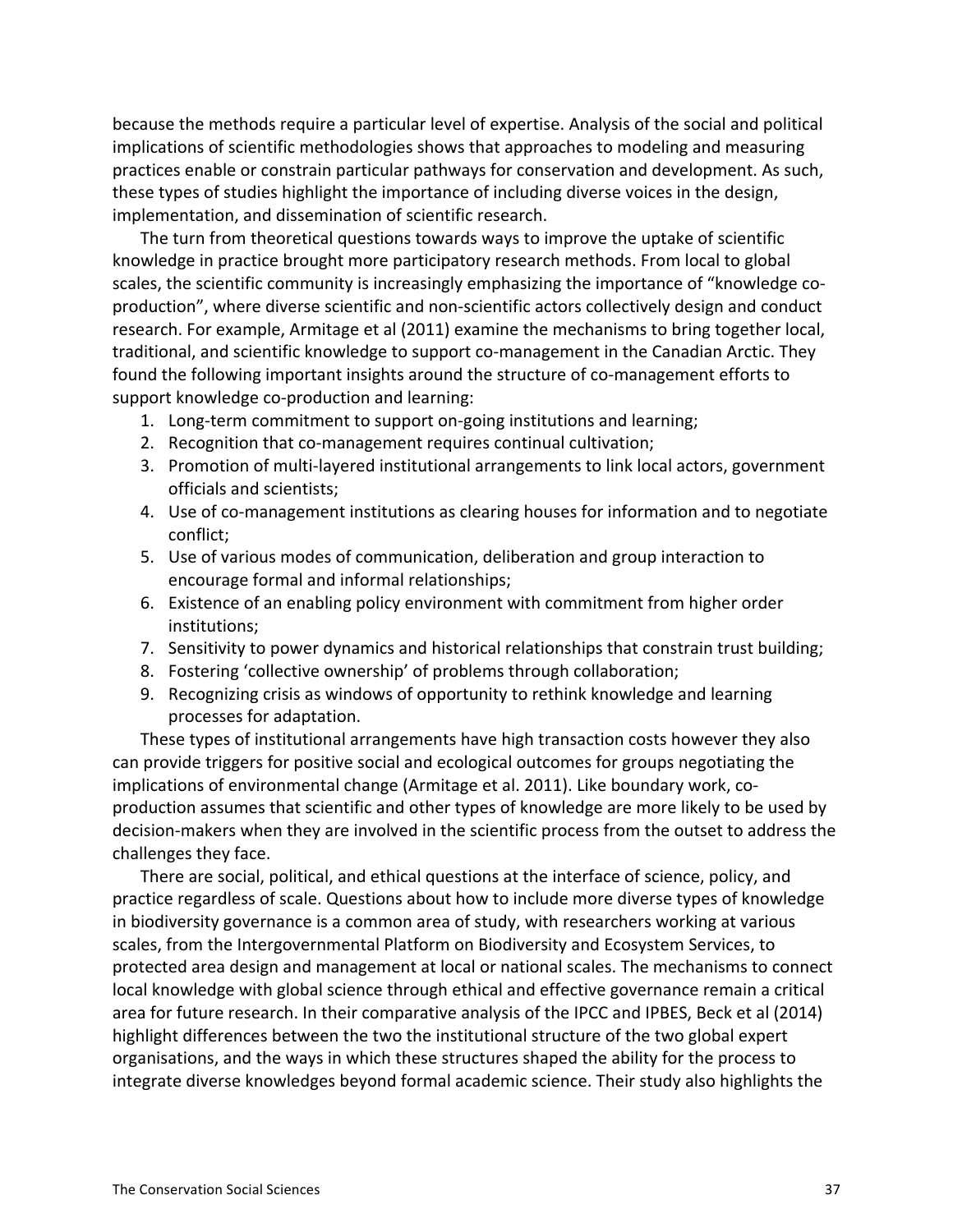importance of ongoing learning, reflectivity and institutional change to enable evolution of the governance of expertise.

The relationships between knowledge and power are foundational to science studies, leading to a large body of work focused on the role of scientific expertise within democratic decision-making processes. Swedlow (2011) examines how the concept of "old growth forests" emerged through the actions of conservation biologists and environmental lawyers to transform forest and wildlife science and management in the Pacific Northwest. Building on this analysis, Swedlow highlighted the conditions under which scientific, cultural and policy change are likely to occur. Other studies focus on the design of participatory processes that "open-up" conservation science and practice to be more inclusive of diverse perspectives. However, after many years critiquing the tight connections between knowledge and power, science studies faces an ongoing challenge in balancing critical analysis with more constructive guidance about how to reconfigure science, policy, and practice.

Conservation biology operates on the premise that science is critical to effective conservation practice. However, conservation as a science and a practice is increasingly realizing that science alone is insufficient to bring about change. As a discipline dedicated to understanding and improving the uptake of scientific knowledge in policy and practice, science studies has a lot to offer conservation biology. Like many other perspectives within the conservation social sciences, science studies offers a lens through which to value and integrate the contributions of non-academic knowledge into conservation science and practice. Science studies can inform the design of research, conservation programs, decision-making processes, and policy to be more inclusive of diverse perspectives. Through constructive critique and theoretically informed guidance, science studies can play a vital role in connecting conservation science with conservation outcomes.

#### **References**

- Armitage, D., Berkes, F., Dale, A., Kocho-Schellenberg, E., & Patton, E. (2011). Co-management and the co-production of knowledge: Learning to adapt in Canada's Arctic. *Global Environmental Change, 21(3), 995–1004.*
- Beck, S., Borie, M., Chilvers, J., & Esguerra, A. (2014). Towards a Reflexive Turn in the Governance of Global Environmental Expertise. *Gaia*, 23(2), 80–87.
- Cash, D., Clark, W., Alcock, F., Dickson, N., Eckley, N., Guston, D., … Mitchell, R. (2003). Knowledge systems for sustainable development. *PNAS*, 100(14), 8086–8091.
- Cash, D. W., Borck, J. C., & Patt, A. G. (2006). Countering the Loading-Dock Approach to Linking Science and Decision Making: Comparative Analysis of El Nino/Southern Oscillation (ENSO) Forecasting Systems. Science, Technology & Human Values, 31(4), 465–494.
- Clark, W. C., Tomich, T. P., van Noordwijk, M., Guston, D., Catacutan, D., Dickson, N. M., & McNie, E. (2011). Boundary work for sustainable development: Natural resource management at the Consultative Group on International Agricultural Research (CGIAR). *PNAS%*doi:10.1073/pnas.0900231108
- Forsyth, T. (2003). *Critical Political Ecology: The politics of environmental science*. New York: Routledge.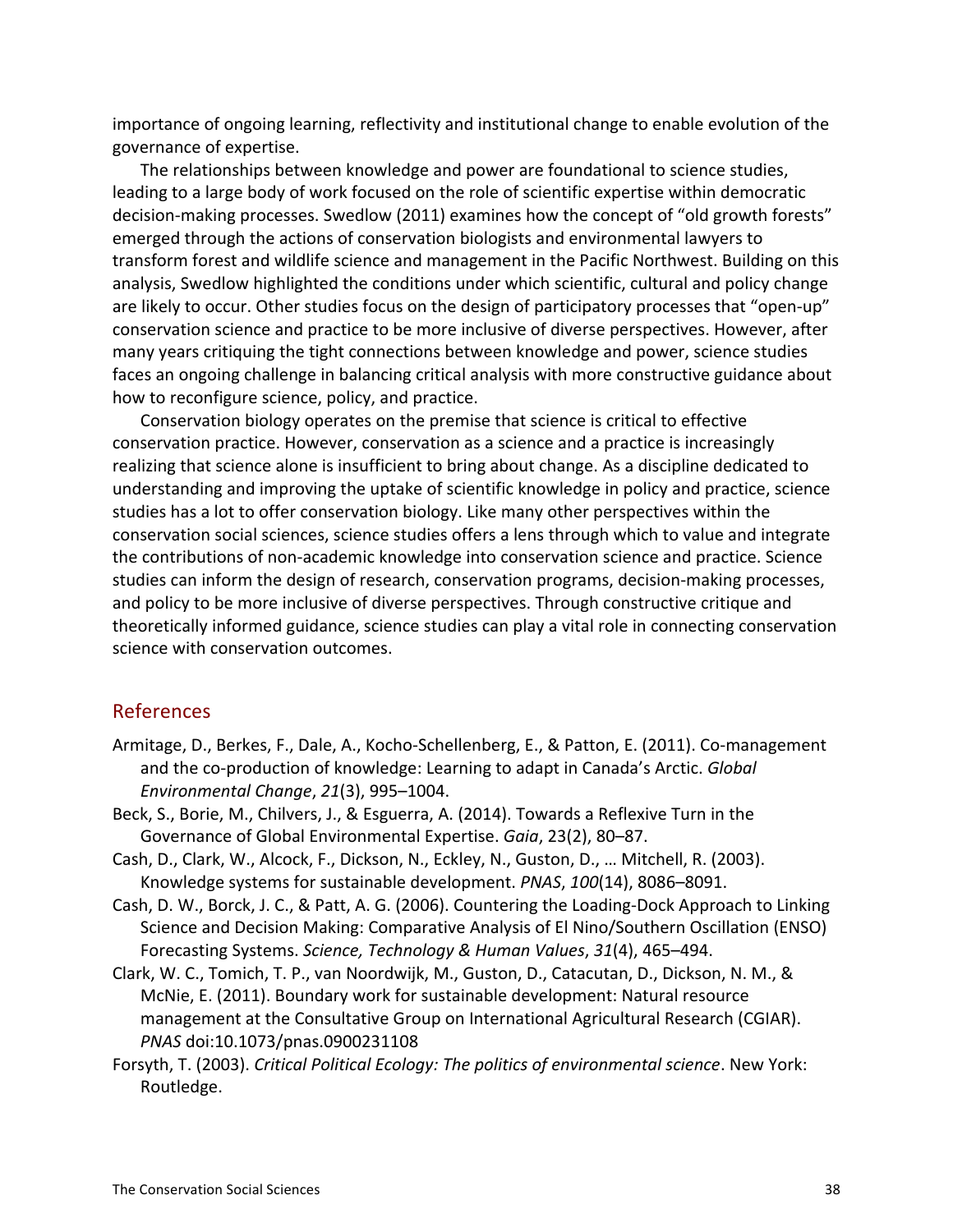Gieryn, T. F. (1999). Cultural Boundaries of Science: Credibility on the Line. Chicago: University of Chicago Press.

- Jasanoff, S., & Wynne, B. (1998). Science and decision making. In S. Rayner & E. Malone (Eds.), *Human Choice and Climate Change* (Volume One. pp. 1–87). Columbus, Ohio.
- Jasanoff, S. (2004). Ordering Knowledge, Ordering Society. In S. Jasanoff (Ed.), *States of Knowledge* (pp. 13–45). New York: Routledge.
- Kuhn, T.S. (1962). *The structure of scientific revolutions*. Chicago: University of Chicago Press.
- Mauser, W., Klepper, G., Rice, M., Schmalzbauer, B. S., Hackmann, H., Leemans, R., & Moore, H. (2013). Transdisciplinary global change research: the co-creation of knowledge for sustainability. *Current Opinion in Environmental Sustainability*, 5(3-4), 420–431.
- Miller, C. (2004). Climate science and the making of a global political order. In S. Jansnoff (Ed.), States of Knowledge (pp. 46–55). New York: Routledge.
- Swedlow, B. (2011). Cultural Coproduction of Four States of Knowledge. *Science, Technology & Human%Values*,!*37*(3),!151–179.!
- Van Kerkhoff, L., & Lebel, L. (2006). Linking Knowledge and Action for Sustainable Development. Annual Review of Environment and Resources, 31(1), 445–477.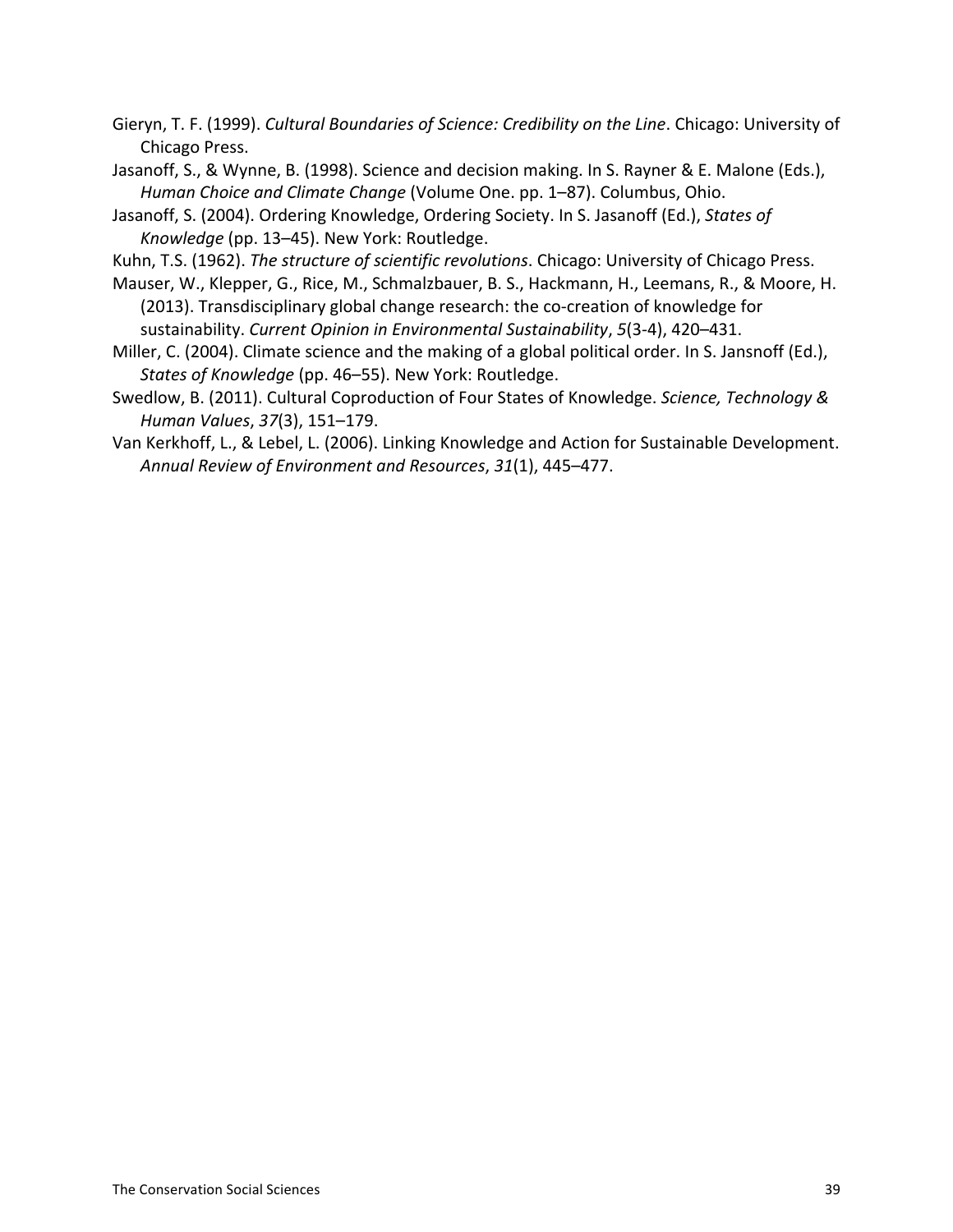### 9. Informing Conservation Practice Through Environmental Education: The "What", "How" and "Why" *a Rebecca%E.%W.%Thomas*

It is increasingly clear that changing human behavior is a necessary precursor to achieving conservation goals (Schultz, 2011). Forces of modernization such as population growth, urbanization and rising levels of income and education have contributed to a general disconnect between humans and the natural world. At the same time, learning about nature often occurs in indirect ways (e.g., through television programming) as opposed to through direct experience, particularly among children (Louv, 2008; Kellert, 2002). Because the success of conservation initiatives hinges in part upon effectively communicating with diverse and increasingly disconnected audiences in a way that leads to changes in human behavior, environmental education (EE) and communication campaigns should be grounded in a theoretical understanding of behavior change. This paper will focus broadly on the role of communication and outreach within the field of EE, beginning with a brief history of the field and working definition, followed by several primary lessons learned over the last several decades. Additionally, the methods used by researchers in this field to evaluate EE efforts will be described and an emerging framework for applying behavior change theory to conservation issues will be discussed.

The evolution of the field of EE can be traced to two founding documents. The Belgrade Charter described the goal of EE as developing "a world population that is aware of, and concerned about, the environment and its associated problems..." (UNESCO-UNEP, 1976; p. 2). Two years later, the Tbilisi Declaration built upon this definition to suggest that EE should aim to understand individuals' values and attitudes in order to facilitate effective stewardship of the natural environment through development of individual skills. In other words, EE teaches people how to think as opposed to what to think by facilitating the establishment of an ecological foundation upon which people can base decisions about their behaviors and opinions (NAAEE, 2014). Over time, these fundamental goals and definitions have undergone critique and refinement, but the basic goal of EE remains one of environmental literacy, and ultimately, behavior change in terms of making informed decisions regarding natural resource stewardship. As such, several key lessons learned have emerged from researchers in this field who have sought to understand how to more effectively generate conservation behavior change.

First, knowledge alone is unlikely to lead to behavior change. Hungerford and Volk's (1990) seminal paper on affecting behavior change through EE prompted widespread thinking on gaps in conventional wisdom that merely providing people with information would lead to changing awareness or attitudes and that this in turn would lead to environmental action. In fact, biased processing can occur when new information contradicts an individual's broader values, attitudes and self-interests (Schultz, 2011). In order to increase the likelihood that positive behavior change will result from communication strategies, messages should be linked to individual values, beliefs and attitudes (Clayton, Litchfield & Geller, 2009; Schweizer, Thompson, Teel & Bruyere, 2009) and should take into account barriers to engaging in desired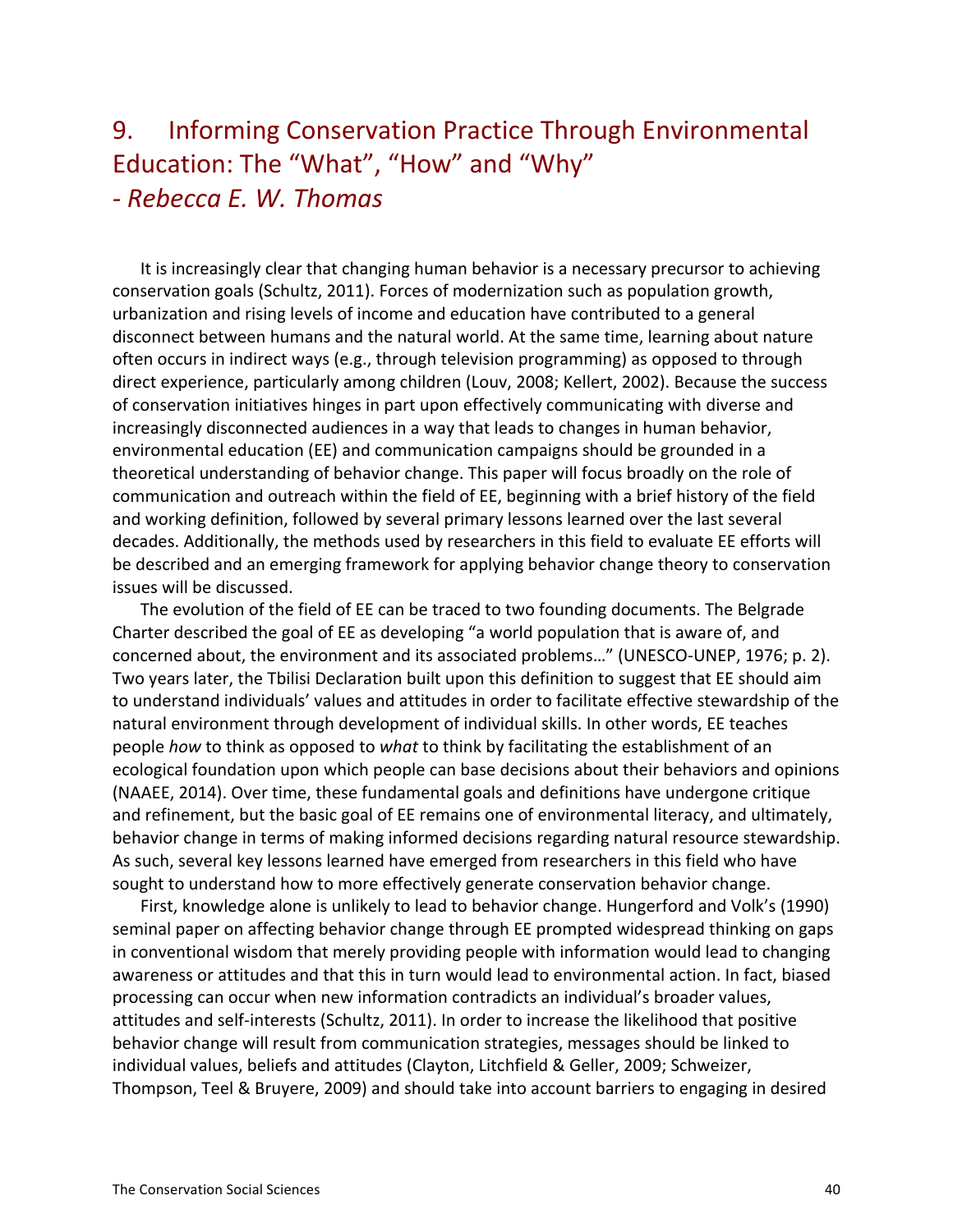behaviors (McKenzie-Mohr, 2012). This strategy recognizes that the so-called "general public" does not exist and therefore outreach and communication campaigns should incorporate tailored approaches that consider the plurality of cognitions, values, attitudes and prior experiences that might be represented across given segments of a target audience.

Secondly, doom and gloom strategies for communicating about natural resource issues are ineffective, particularly when the link between a behavior and a desired outcome is unclear due to a mismatch in scale between the issue and the action. Though these kinds of messages may serve to raise awareness about a global issue (e.g., climate change), they can discourage people from acting on that issue at a local level (Schweizer et al, 2009). In *Beyond Ecophobia*: *Reclaiming the heart in nature education, David Sobel (1996) posited that instead of* overwhelming young children, for example, with information related to environmental problems before they have the cognitive abilities to effectively process that information, the focus should instead be on nurturing a bond with the natural world. For older youth and adults, outreach and communication should involve a strong place-based component with a clear message that empowers the audience to take a specific action at a local level (Schultz, 2011; Schweizer et al, 2009; Sobel, 1996).

Finally, childhood experiences matter. Given the well-established relationship between time spent outdoors as a child and future commitment to natural resource stewardship (Chawla, 1999), a decrease in direct interaction with nature raises concerns about whether future generations will be interested in the management and conservation of natural resources. Furthermore, time spent in nature has been linked to psychological, spiritual and physical wellbeing (Louv, 2008). Research on environmental education can highlight ways to better connect an increasingly urbanized and distanced generation with nature and to explore the how technology can facilitate this connection.

Though evaluation of communication campaigns is needed to ensure that program objectives have been met, evaluation has historically been insufficiently applied in the field of EE (Heimlich, 2010). This is problematic given that the primary goal of many communication programs centers upon changing how people think about and engage with the natural environment (Hungerford & Volk, 1990). Without rigorous evaluation beyond simplistic preand post-measures, understanding broader conservation impacts of programs will be difficult. Specifically, follow-up measures conducted immediately after communication efforts take place may be inadequate to understand whether the program impact endures into the future. Establishing clear criteria for program evaluation is necessary for environmental educators who seek funding for future program support and to facilitate better collaboration between formal and informal educators (Heimlich, 2010). Situating evaluations within a larger body of theory exploring human behavior change within the context of EE is key to developing robust evaluations that can be scaled to other areas. However, because evaluations are often designed with the needs of the stakeholders in mind and used to improve upon existing programs, samples often lack internal validity (Mertens & Wilson, 2012). If EE evaluation is to be taken seriously and if we are to learn something from it, more rigor is needed (e.g., mixed methods and longitudinal data) and behavior change should be more explicitly linked with conservation outcomes.

Application of social marketing theory to conservation issues represents one approach that has achieved success in bringing about behavior change through a clear focus on metrics and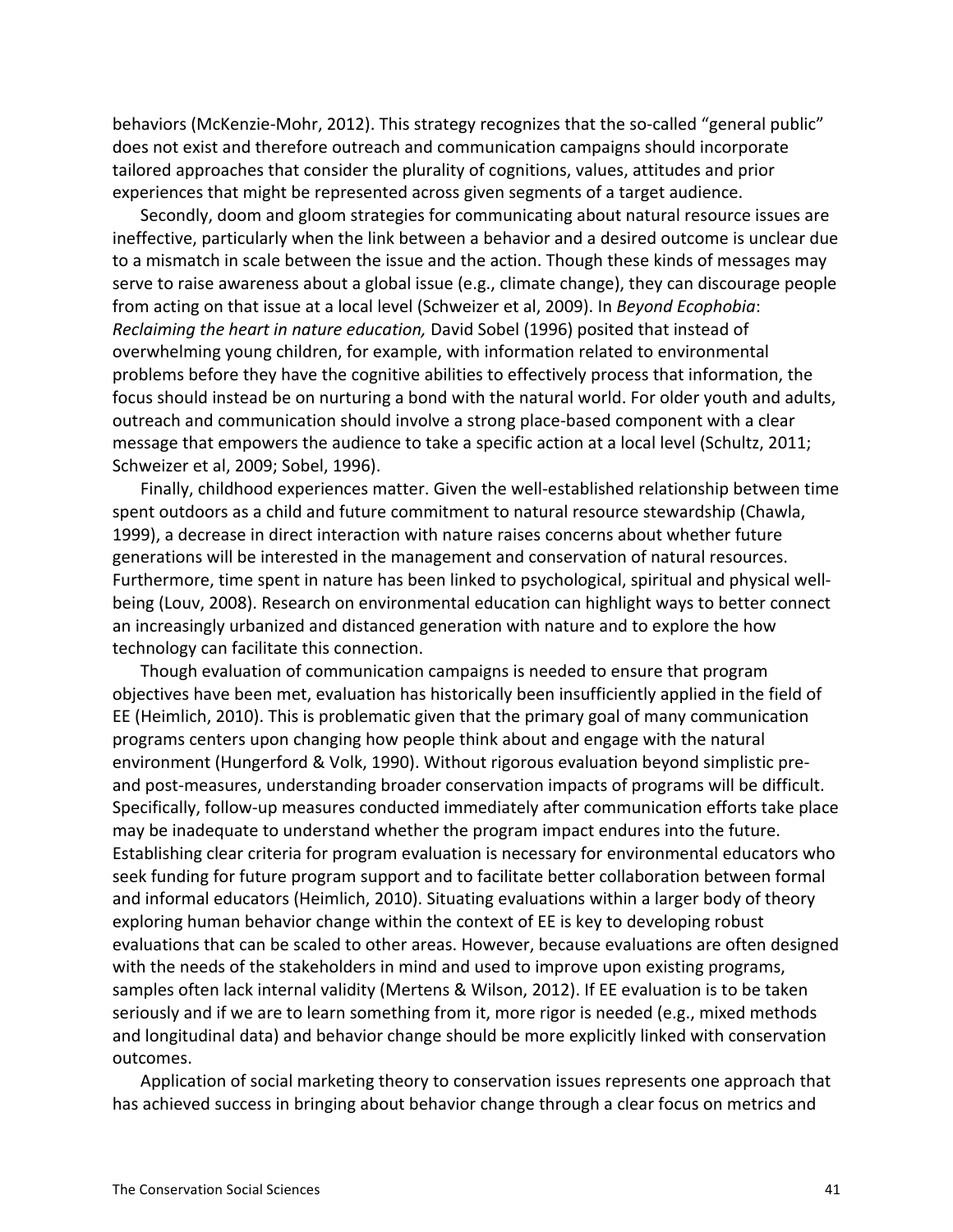evaluation that links the effects of a well-defined target behavior on specific biodiversity outcomes at a local level. Specifically, this approach first defines behaviors and identifies barriers to engagement in these behaviors, followed by the development of a targeted communication strategy that is implemented in a pilot location. Then, unlike other evaluation strategies that use attitudes as a proxy to behavior, engagement in the target behavior itself is evaluated for effectiveness (MacKenzie-Mohr, 2012). Application of behavior change theory rooted in social marketing has achieved success in a number of conservation contexts around the globe. For example, this strategy was found to increase fuel-efficient stove adoption in China (DeWan, Green, Xiaohong & Hayden, 2013), increase enforcement of sanctions and thereby decrease destructive fishing practices in Madagascar (Andriamalala, Peabody, Gardner, & Westerman, 2013) and bolster local capacity for watershed conservation in Mexico by motivating landowners to join a network of private conservation areas (Green, K. M., DeWan, Arias, & Hayden, 2013).

In conclusion, researchers in the field of EE can apply qualitative and quantitative methods (e.g., surveys, focus groups or interviews) to better understand target audience values and attitudes that might influence receptivity to the message at the outset of program development. This information can be used to develop more effective communication campaigns with empowering messages and a clear call to action at a local level. Additionally, scholars and practitioners in this field have contributed evaluation methodologies to ensure program objectives are met through measurement of human behavior change. The contributions of EE, communication and outreach to improving conservation policy and practice are broad and varied with global implications for stewardship of natural resources both now and in the future.

#### References

- Andriamalala, G., Peabody S., Gardner C. J., & Westerman K. (2013). Using social marketing to foster sustainable behavior in traditional fishing communities of southwest Madagascar. *Conservation Evidence, 10, 37-41.*
- Chawla, L. (1999). Life paths into effective environmental action. *The Journal of Environmental Education, 31*(1), 15-26.
- Clayton, S., Litchfield, C., & Geller, S. E. (2013). Psychological science, conservation, and environmental sustainability. Frontiers in Ecology, 377-382.
- DeWan, A. A., Green, K. M., Xiaohong & D. Hayden. (2013). Using social marketing tools to increase fuel-efficient stove adoption for conservation results. *Conservation Evidence*, 10, 32-36.
- Green, K. M., DeWan, A., Arias, A. B., & Hayden, D. (2013). Driving adoption of payments for ecosystem services through social marketing, Veracruz, Mexico. Conservation Evidence, 10, 48-52.
- Heimlich, J. E. (2010). Environmental education evaluation: Reinterpreting education as a strategy for meeting mission. *Evaluation and Program Planning, 33,* 180-185.
- Hungerford, H. R., & Volk, T. L. (1990). Changing learner behavior through environmental action. The Journal of Environmental Education, 21(3), 8-21.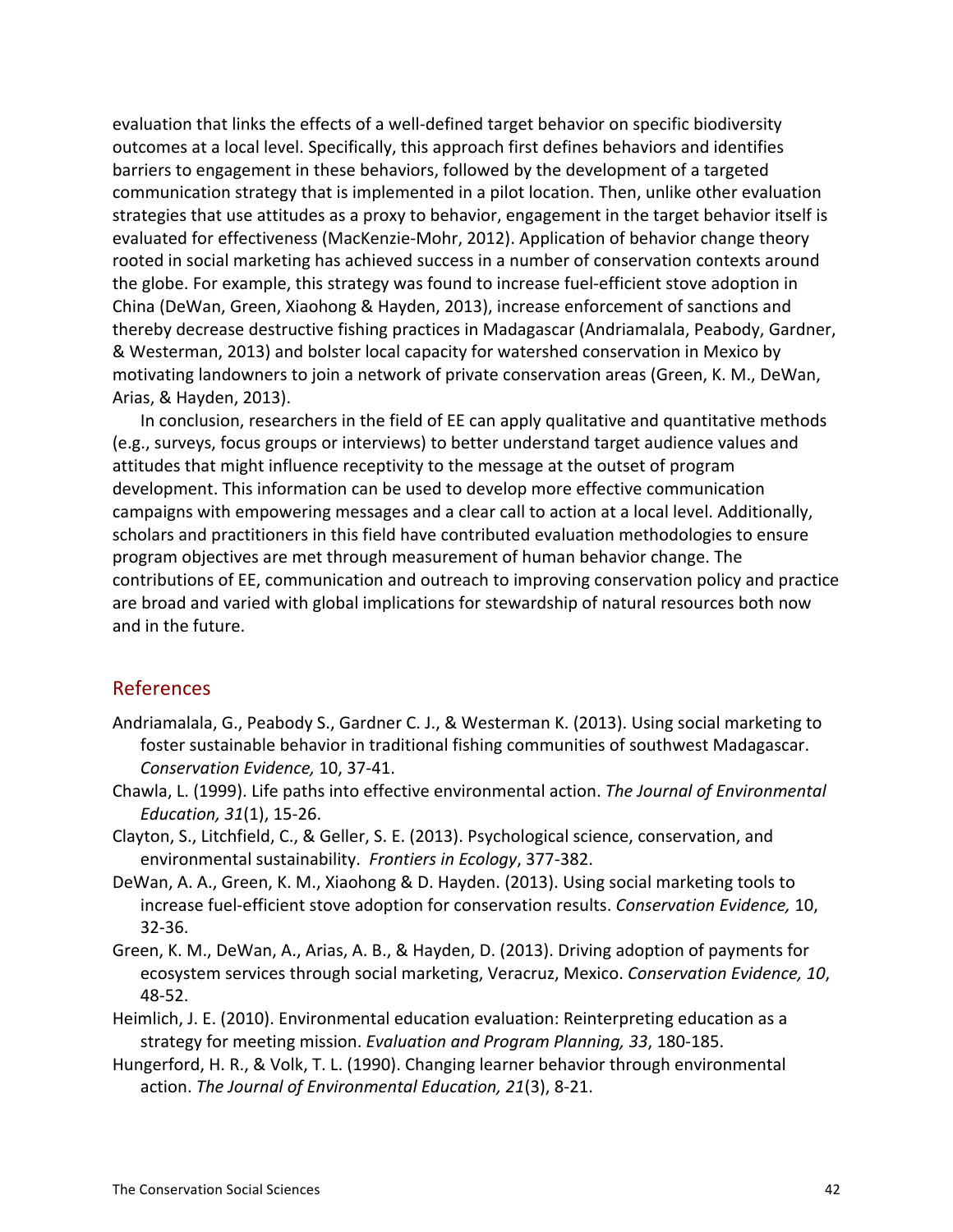Kellert, S. R. (2002). Experiencing nature: Affective, cognitive, and evaluative development in children and nature. Cambridge, MA: MIT Press.

- Louv, R. (2008). *Last child in the woods: Saving our children from nature-deficit disorder.* Chapel Hill, NC: Algonquin Books of Chapel Hill.
- Mertens, D.M. & Wilson, A.T. (2012). *Program evaluation theory and practice: A comprehensive* guide. New York, NY: The Guilford Press.

McKenzie-Mohr. (2012). Fostering sustainable behavior *in* Social Marketing. pp. 1-10.

NAAEE. (2014). What is Environmental Education? Retrieved June 19, 2014 from www.naaee.net/what-is-ee

Schultz, W. P. (2011). Conservation means behavior. *Conservation Biology, 25*(6), 1080-1083.

- Schweizer, S., Thompson, J. L., Teel, T., & Bruyere, B. (2009). Strategies for communicating about climate change impacts on public lands. *Science Communication*, 31, 266-274.
- Sobel, D. (1996). *Beyond ecophobia: Reclaiming the heart in nature education.* Great Barrington, MA: Orion Society.
- UNESCO-UNEP. (1978). The Tbilisi Declaration: Final report intergovernmental conference on environmental education. Organized by UNESCO in cooperation with UNEP, Tbilisi, USSR. Paris, France.
- UNESCO-UNEP. (1976). The Belgrade Charter: A global framework for environmental education. *Environmental Education Newsletter, 1(1), 1-2.*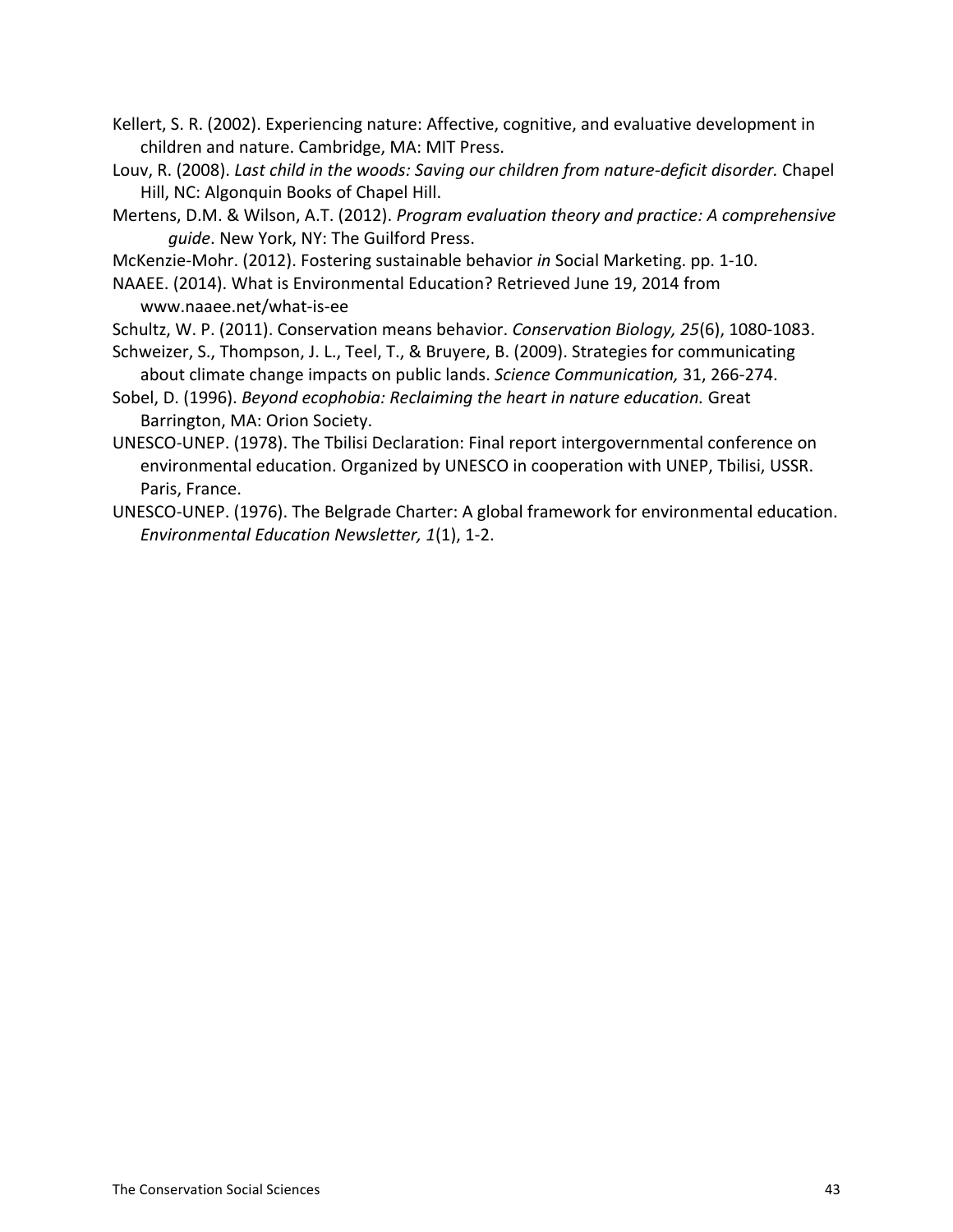### 10. Win-Win or Trade-Offs?: The Study of Conservation and Development at Local, National and Global Scales *a Nathan%J.%Bennett*

Questions related to environment, population and development at all scales from the local to the global and over short and long time frames have always engrossed researchers and challenged society (Brown, Gardner, Halweil, & Institute, 1999; Malthus, 1798; Meadows, Meadows, Randers, & Behrens III, 1973). The academic field of conservation and development focuses on these issues as it pertains to species, habitat and biodiversity management, restoration and preservation initiatives. Conservation and development research asks whether and under what conditions a) development enables or undermines conservation outcomes, b) conservation supports beneficial development outcomes, c) win-win conservation and development outcomes are possible and d) trade-offs between conservation and development are required. This interdisciplinary field of study draws primarily on development studies, geography, anthropology, sociology, economics, political science, as well as ecology and conservation biology.

The academic field of conservation and development emerged during the 1980s and has grown steadily since. This was driven in part by early critiques of anthropologists and others of the negative impacts and inequitable distribution of costs and benefits of conservation for local communities (Wells, 1992; West & Brechin, 1991; West, Igoe, & Brockington, 2006). The field also emerged alongside a number of significant international events, movements and policy instruments that caused conservation and development considerations to converge in practice. The World Parks Summit in 1982 and the World Parks Congress in 1992 both brought equity and local development considerations to the forefront in conservation policy and practice (Bushell & Eagles, 2007; McNeely & Miller, 1985). During this same time period, the indigenous environmental rights movement was surfacing (Kemf, 1993) and these rights were increasingly being recognized in international policy documents of conservation organizations (Borrini-Feyerabend, Kothari, & Oviedo, 2004; WWF, 2008). The Convention on Biological Diversity also materialized emphasizing the importance of equity, benefit sharing and sustainable use alongside the protection of biodiversity (CBD, 2010). Over the same period of time, the World Commission on Environment and Development and the resulting Brundtland Report (WCED, 1987), the United Nations Conference on Environment and Development in Rio in 1992, and the World Summit on Sustainable Development in 2002 all sought to mainstream sustainable development and environmental concerns in development practice (see Fisher et al., 2008). More recently, the Millennium Ecosystem Assessment recognized that, if unaddressed, the degradation of ecosystem services would undermine the development mandate (Millennium Ecosystem Assessment, 2005) and the Millennium Development Goals committed world leaders to ensure environmental sustainability (Goal 7) as part of a broader poverty reduction mandate (Roe, 2004; UN, 2005). These converging themes have lead to global concern with and programs of work by multilateral agencies, governments and ENGOs that have attempted to balance conservation and development in communities near protected areas - e.g.,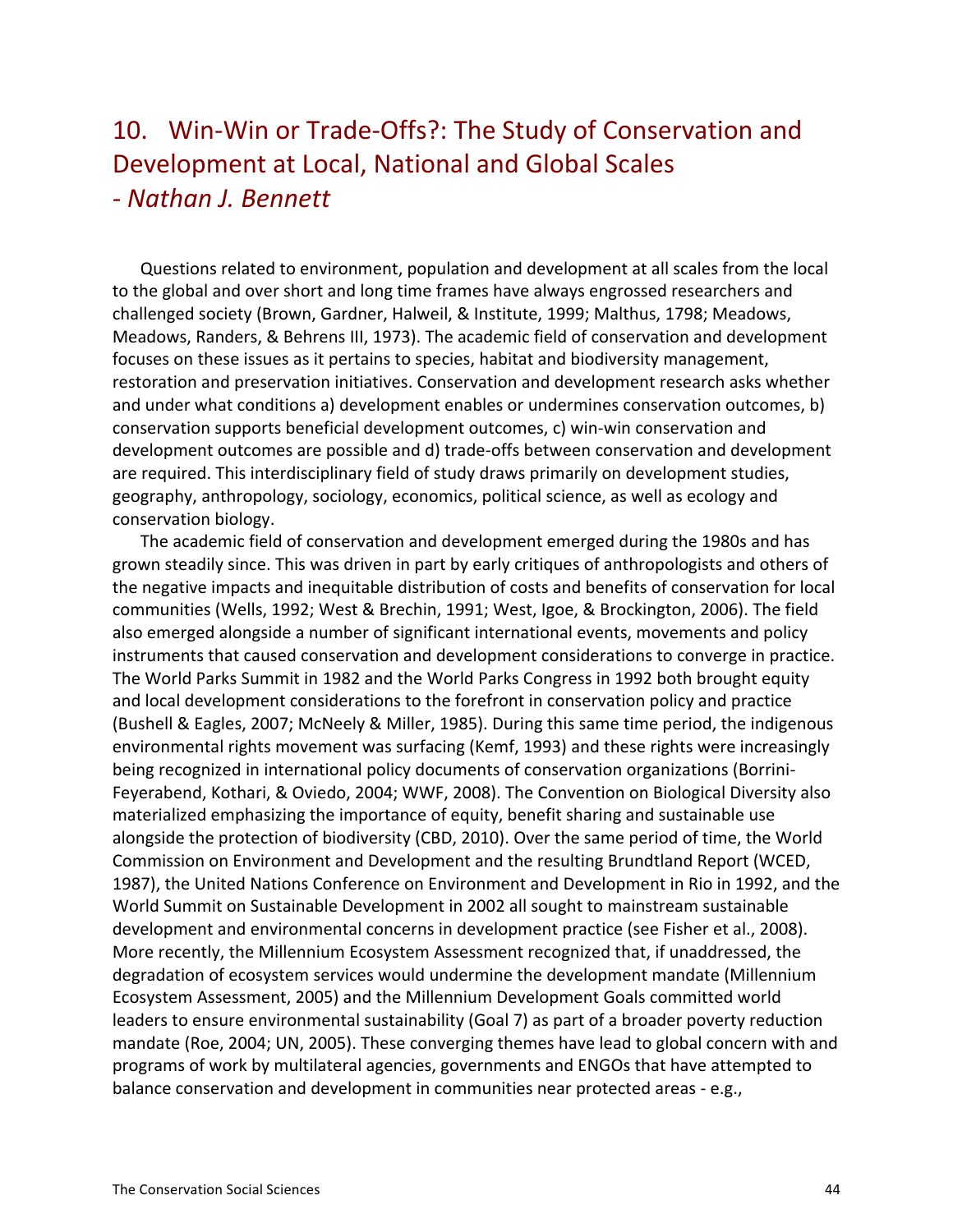Community-Based Conservation (CBC), Community-Based Natural Resource Management (CBNRM), Integrated Conservation and Development Projects (ICDPs), Payments for Ecosystem Services (PES) and Eco-Tourism Development (Brosius, Tsing, & Zerner, 2005; McShane & Wells, 2004; Pagiola, Bishop, & Landell-Mills, 2002; Russell & Harshbarger, 2003; Spenceley, 2008). Like the practice of conservation and development, the field of study is based on a normative commitment to the ideals of sustainable development and a belief that conservation should not lead to inequitable outcomes for local people. This is often coupled with instrumental rationales that beneficial local development will lead to successful conservation through creating positive incentives and thus support for conservation of nature or that environmental conservation will lead to benefits for local communities.

Research on conservation and development is concerned with the relationship between environmental management, restoration and preservation initiatives and social and economic development outcomes in different contexts and at different scales, with the factors – e.g., institutions, processes, livelihoods, ecologies, context - that mediate that relationship, and with the processes and outcomes of conservation and development projects. Common topics of study are poverty, well-being, equity, socio-economic development, sustainable livelihoods, tourism, PES and REDD projects, ICDPs, vulnerability, governance, CBC, CBNRM, and humanwildlife interactions. Focal questions asked by researchers in this field are:

- Do traditional (fisheries, agriculture, hunting) and market-based (e.g., tourism, PES) livelihoods support or undermine ecological and conservation outcomes?
- Does poverty or wealth support or undermine environmental outcomes and conservation initiatives? (Cinner et al., 2009)
- How do biodiversity conservation initiatives impact the socio-economic development of local communities? Does biodiversity conservation lead to poverty? (Roe, Elliott, Sandbrook, & Walpole, 2012; Walpole & Wilder, 2008; West et al., 2006)
- What types of conservation initiatives and development interventions are required in different socio-economic and environmental contexts? What is the appropriate scale to address conservation and development problems? (Fisher et al., 2008)
- What lessons can be learned about the effective design of conservation and development initiatives? (Blom, Sunderland, & Murdiyarso, 2010; Wunder, 2007)
- How can win-win conservation and development outcomes be achieved? When are trade-offs required and how can difficult decisions be made? (Gjertsen, 2005; McShane et al., 2011)
- How can we adequately conserve biodiversity to maintain human well-being and not undermine the development agenda? (Sachs et al., 2009)

Macro-scale issues, particularly climate change and global environmental change, have also led conservation and development researchers to engage more with questions related to vulnerability and adaptive capacity. For example, recent research is exploring how communities adapt to climate change in such a way that it reduces social vulnerability and maintains the provisioning of environmental services (Bennett, Dearden, Murray, & Kadfak, 2014; Marshall et al., 2010).

The aforementioned topics and questions are explored using qualitative (interviews, narratives, perceptions), quantitative (surveys, economic analyses, cost-benefit and trade-off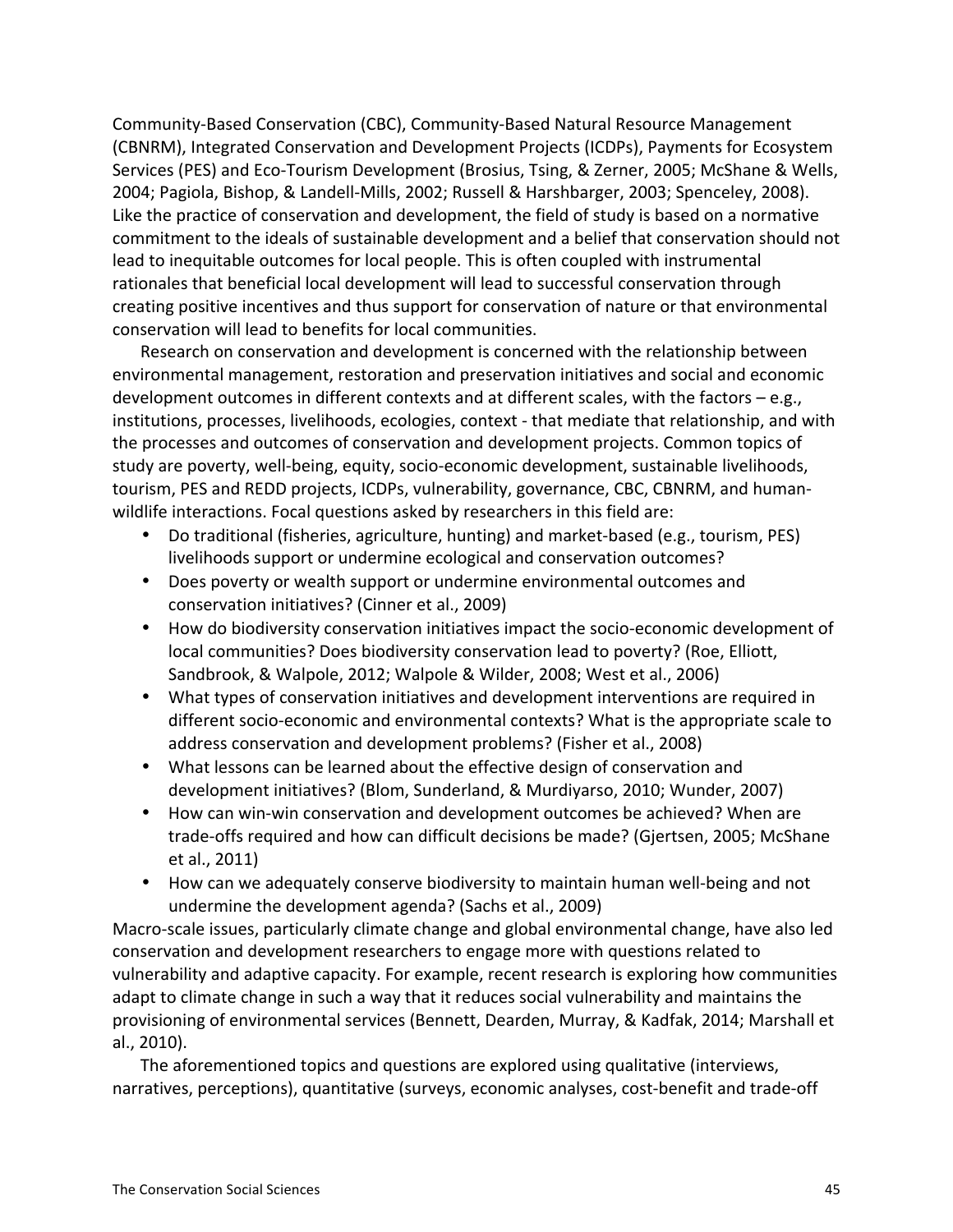approaches), and participatory methods (PAR, focus group discussions) as well as spatial analyses that draw on social, economic and environmental data sets (Andam, Ferraro, Sims, Healy, & Holland, 2010; Fisher & Christopher, 2007). Research and analysis can range in scale from single sites or communities, to broad meta-analyses or quantitative studies that bring together multiple case studies or communities (Leisher, van Beukering, & Scherl, 2007; Mascia, Claus, & Naidoo, 2010), to studies at national and international scales. At each of these scales, local people and nature are treated and analyzed in distinctly different ways. At the local scale, qualitative methods and perception-based studies are dominant. This means that "support for conservation" or "perceptions" are often used as proxies for ecological outcomes. Some authors argue that these perceptual studies provide little more than anecdotal evidence and that more rigorous methods (e.g., longitudinal and controlled studies) and improved indicators are needed for ecological and socio-economic outcomes to demonstrate relationships, causality and generalizable conclusions (Agrawal & Redford, 2006; Ferraro, 2008). Macro-scale studies use available data sets for social (humans) and ecological (nature) information.

Research on conservation and development is often used to identify solutions that are local in scale - i.e., interventions that can be applied by conservation or development organizations or practitioners. It can also provide insights into necessary improvements in national governance and international conservation and/or development policies and programs. In the past, this field has made several important contributions to conservation policy and practice. First, it has required a re-orientation of international conservation policy to take local needs and aspirations into account both for ethical reasons and for the success of conservation initiatives. Second, it has challenged many commonly held ideological positions about the relationship between conservation and development  $-e.g.,$  either poverty or wealth lead to environmental degradation, resource dependency leads either to destruction of natural resources or to the creation of local systems of environmental management, or conservation either leads to poverty or improves the quality of life of local inhabitants. The important lesson here is that each context leads to different conservation and development outcomes and thus that interventions need to be place-based. Third, it has offered many important insights into previous failures and lessons or "best practices" for how to create more successful conservation and development programs (Bennett, 2010). Finally, it can contribute to previous and emerging attempts to incorporate social and economic considerations into the planning of environmental conservation at broader scales (Fisher & Christopher, 2007).

Future research in this area could be significantly improved if it builds on previous research and conceptual frameworks rather than continually re-inventing the wheel. Meta-analyses and systematic reviews would allow for the development of diagnostic frameworks. Researchers need to be clear in articulating methodological limitations and the level of generalizability of their results. Research on conservation and development needs to better address macro-scale factors and complexity and could draw useful lessons from the fields of political ecology, socialecological resilience, adaptive capacity, adaptive management and governance. Further methodological insights are needed in the following areas: more efficient and effective participation and stakeholder engagement strategies; socially acceptable processes for making trade-offs between conservation and development; tools to make decisions about the appropriate scale and fit of interventions; and; means to effectively link local conservation and development projects with broader scale initiatives.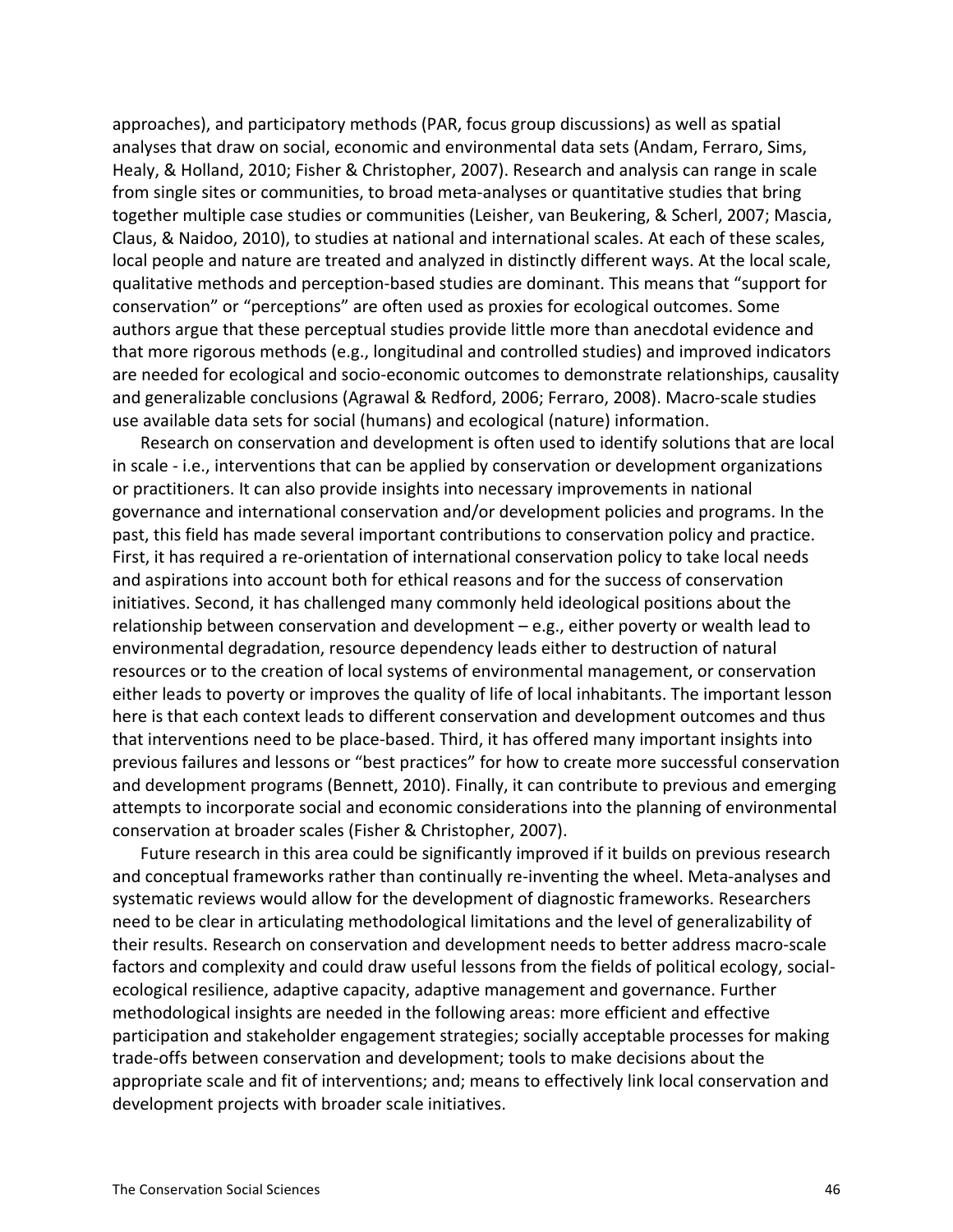### References

- Agrawal, A., & Redford, K. (2006). *Poverty, Development, and Biodiversity Conservation:* Shooting in the Dark? New York, NY: World Conservation Society.
- Andam, K. S., Ferraro, P. J., Sims, K. R. E., Healy, A., & Holland, M. B. (2010). Protected areas reduced poverty in Costa Rica and Thailand. *Proceedings of the National Academy of Sciences*,!*107*(22),!9996–10001.!doi:10.1073/pnas.0914177107
- Bennett, N. (2010). Sustainable livelihoods from theory to practice: An extended annotated bibliography for prospective application of livelihoods thinking in protected area community research (p. 50). Victoria, Canada: MPARG (UVic); PAPR (VIU). Retrieved from http://dspace.library.uvic.ca:8080/handle/1828/4461?show=full
- Bennett, N. J., Dearden, P., Murray, G., & Kadfak, A. (2014). The capacity to adapt?: communities in a changing climate, environment, and economy on the northern Andaman coast of Thailand. *Ecology and Society*, 19(2). doi:10.5751/ES-06315-190205
- Blom, B., Sunderland, T., & Murdiyarso, D. (2010). Getting REDD to work locally: lessons learned from integrated conservation and development projects. *Environmental Science & Policy*, 13(2), 164-172. doi:10.1016/j.envsci.2010.01.002
- Borrini-Feyerabend, G., Kothari, A., & Oviedo, G. (2004). *Indigenous and local communities and protected%areas:%towards%equity%and%enhanced%conservation :%guidance%on%policy%and% practice%for%coamanaged%protected%areas%and%community%conserved%areas*.!Gland,! Switzerland: IUCN.
- Brosius, J. P., Tsing, A. L., & Zerner, C. (2005). *Communities and conservation : Histories and* politics of community-based natural resource management. Walnut Creek, CA: AltaMira Press.
- Brown, L. R., Gardner, G. T., Halweil, B., & Institute, W. (1999). *Beyond Malthus: nineteen* dimensions of the population challenge. W. W. Norton & Company.
- Bushell, R., & Eagles, P. F. J. (2007). *Tourism and protected areas: benefits beyond boundaries : the%Vth%IUCN%World%Parks%Congress*.!Oxfordshire,!UK:!CABI.
- CBD. (2010). Aichi Biodiversity Targets. Convention on Biological Diversity. Retrieved March 23, 2013, from http://www.cbd.int/sp/targets
- Cinner, J. E., McClanahan, T. R., Daw, T. M., Graham, N. A. J., Maina, J., Wilson, S. K., & Hughes, T. P. (2009). Linking social and ecological systems to sustain coral reef fisheries. *Current Biology*,!*19*(3),!206–212.!doi:10.1016/j.cub.2008.11.055
- Ferraro, P. (2008). Protected Areas and Human Well-Being. Presented at the Economics and Conservation in the Tropics: A Strategic Dialogue, January  $31$  – February 1, 2008.
- Fisher, B., & Christopher, T. (2007). Poverty and biodiversity: Measuring the overlap of human poverty and the biodiversity hotspots. *Ecological Economics*, 62(1), 93-101. doi:10.1016/j.ecolecon.2006.05.020
- Fisher, R., Maginnis, S., Jackson, W., Barrow, E., Jeanrenaud, S., Ingles, A., … Oviedo, G. (2008). Linking Conservation and Poverty Reduction: Landscapes, People and Power. London, UK: Earthscan.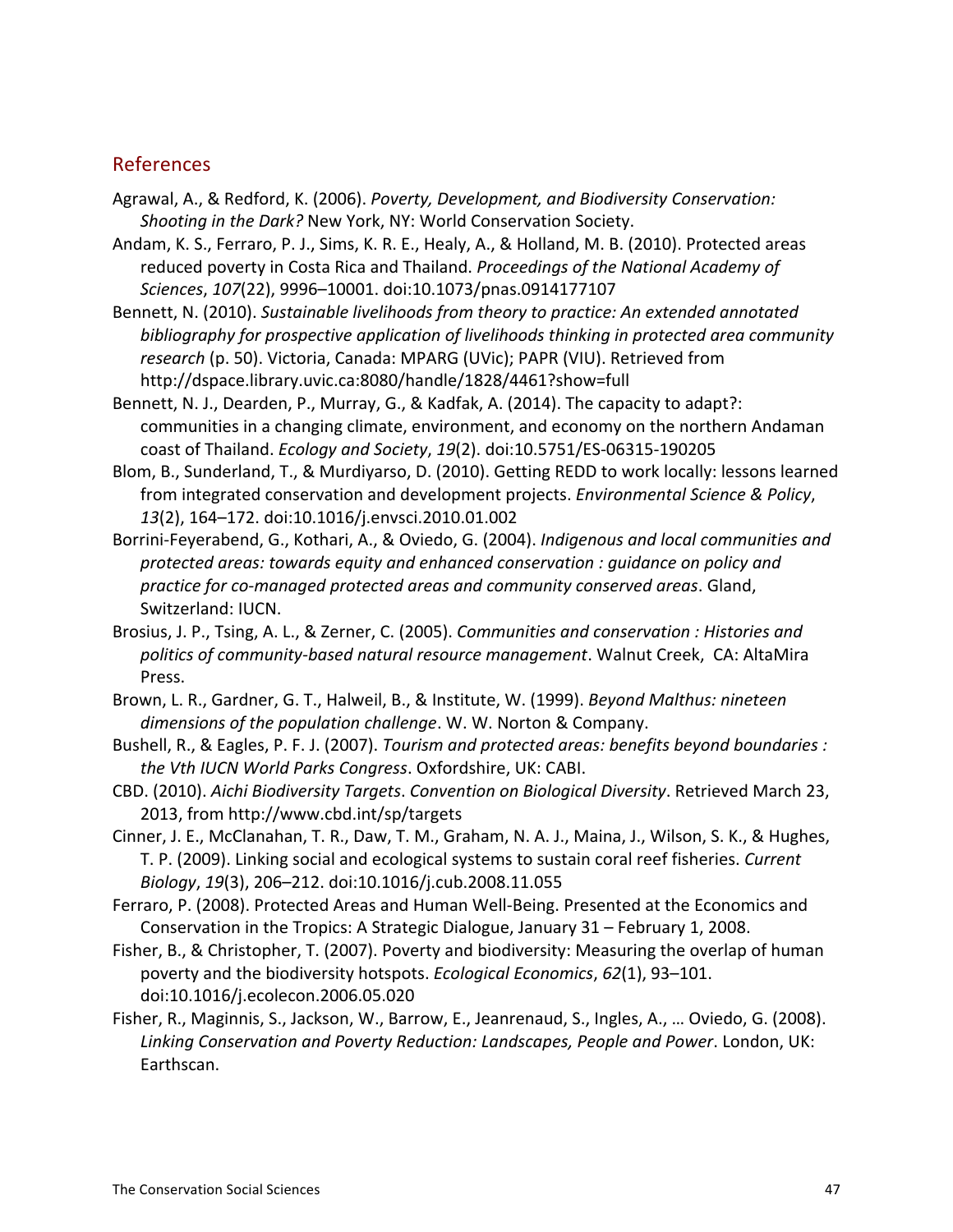Gjertsen, H. (2005). Can habitat protection lead to improvements in human well-being? Evidence from marine protected areas in the Philippines. *World Development*, 33(2), 199– 217.!doi:10.1016/j.worlddev.2004.07.009

Kemf, E. (1993). *Indigenous peoples and protected areas: the law of mother Earth*. Earthscan.

- Leisher, C., van Beukering, P., & Scherl, L. (2007). *Nature's investment bank: How marine* protected areas contribute to poverty reduction. The Nature Conservancy/WWF International.
- Malthus, T. R. (1798). *An Essay on the Principle of Population*. London: J. Johnson. Retrieved from!http://www.econlib.org/library/Malthus/malPop.html
- Marshall, N. A., Marshall, P. A., Tamelander, J., Obura, D., Malleret-King, D., & Cinner, J. E. (2010). A framework for social adaptation to climate change: Sustaining tropical coastal communitites and industries. Gland, Switzerland: IUCN.
- Mascia, M. B., Claus, C. A., & Naidoo, R. (2010). Impacts of marine protected areas on fishing communities. Conservation Biology, 24(5), 1424–1429. doi:10.1111/j.1523-1739.2010.01523.x
- McNeely, J. A., & Miller, K. R. (1985). *National parks, conservation, and development. The role* of protected areas in sustaining society. Proceedings of the World Congress on National Parks, Bali, Indonesia, 11-12 October 1982. Washington, D.C.: Smithsonian Institution Press. Retrieved from

http://www.cabdirect.org/abstracts/19851826687.html;jsessionid=F4AB370907EE500EE3D EDEF5641778BE

- McShane, T. O., Hirsch, P. D., Trung, T. C., Songorwa, A. N., Kinzig, A., Monteferri, B., … O'Connor, S. (2011). Hard choices: Making trade-offs between biodiversity conservation and human well-being. *Biological Conservation*, 144(3), 966–972. doi:10.1016/j.biocon.2010.04.038
- McShane, T. O., & Wells, M. P. (2004). *Getting biodiversity projects to work: towards more effective conservation and development*. New York: Columbia University Press.
- Meadows, D., Meadows, D., Randers, J., & Behrens III, W. (1973). *Limits to growth?: a study*. Royal Society of New Zealand/Club of Rome.
- Millenium Ecosystem Assessment. (2005). *Ecosystems and human well-being*. Washington, D.C.: World Resources Institute and Island Press.
- Pagiola, S., Bishop, J., & Landell-Mills, N. (2002). Selling forest environmental services: market*based mechanisms for conservation and development*. Earthscan Publications.
- Roe, D. (2004). The Millennium Development Goals and natural resources management: reconciling sustainable livelihoods and resource conservation or fuelling a divide? *Human Ecology, 25, 91–120.*
- Roe, D., Elliott, J., Sandbrook, C., & Walpole, M. (2012). *Biodiversity Conservation and Poverty* Alleviation : Exploring the Evidence for a Link (1st ed.). Hoboken: Wiley.
- Russell, D., & Harshbarger, C. (2003). *Groundwork for community-based conservation:* strategies for social research. AltaMira Press.
- Sachs, J. D., Baillie, J. E. M., Sutherland, W. J., Armsworth, P. R., Ash, N., Beddington, J., ... Jones, K. E. (2009). Biodiversity Conservation and the Millennium Development Goals. *Science*, 325(5947), 1502–1503. doi:10.1126/science.1175035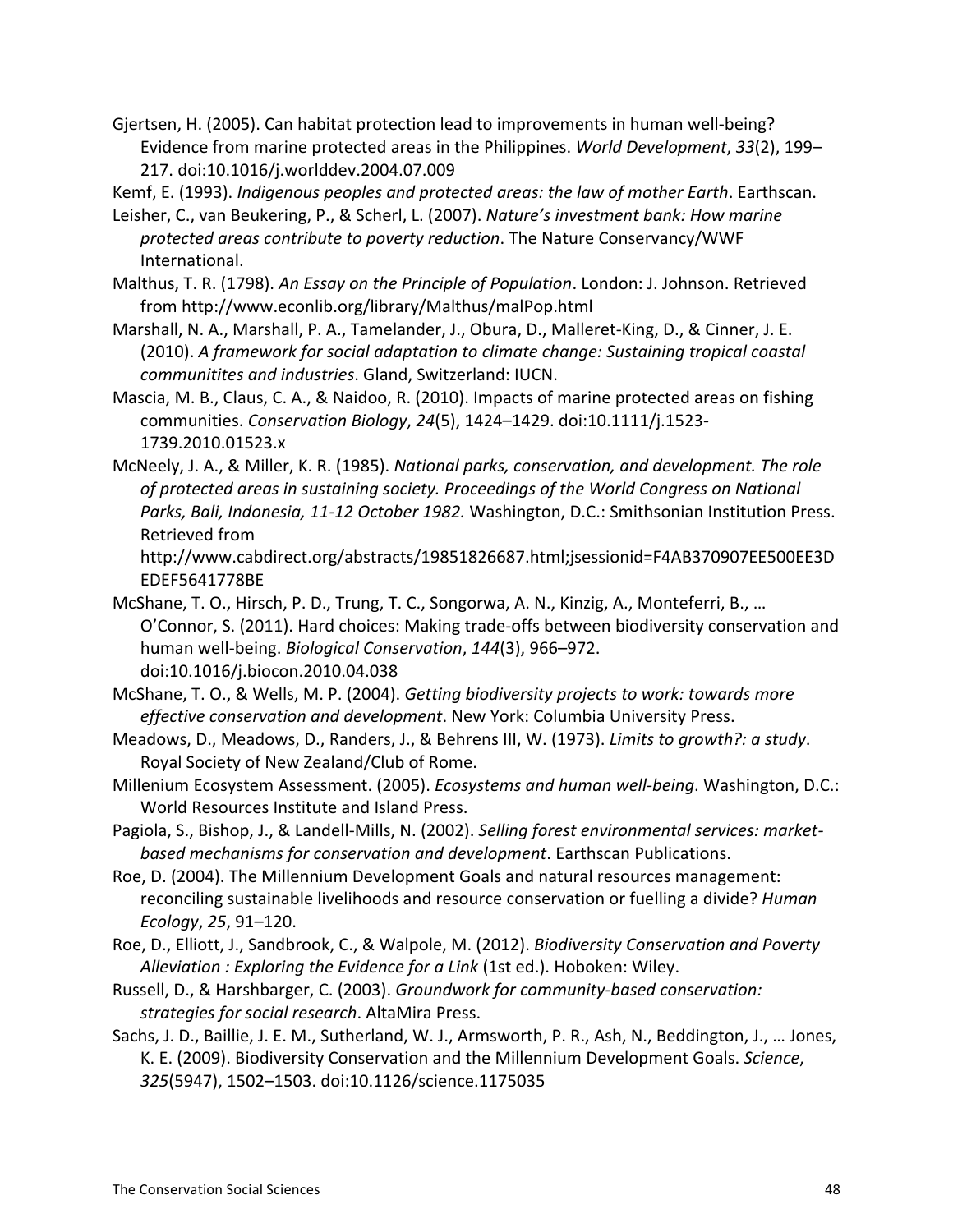Spenceley, A. (2008). *Responsible tourism: critical issues for conservation and development.* London: Earthscan.

- UN. (2005). *United Nations Millennium Development Goals*. Retrieved July 8, 2014, from http://www.un.org/millenniumgoals/
- Walpole, M., & Wilder, L. (2008). Disentangling the links between conservation and poverty reduction in practice. *Oryx*, 42(04), 539–547. doi:10.1017/S0030605308000744
- WCED. (1987). *Our Common Future*. Oxford; New York: World Commission on Environment and Development/Oxford University Press.
- Wells, M. (1992). Biodiversity Conservation, Affluence and Poverty: Mismatched Costs and Benefits and Efforts to Remedy Them. Ambio, 21(3), 237–243.
- West, P. C., & Brechin, S. R. (1991). *Resident Peoples and National Parks: Social Dilemmas and* Strategies in International Conservation. Tucson, AZ: University of Arizona Press.
- West, P., Igoe, J., & Brockington, D. (2006). Parks and peoples: The social impact of protected areas. Annual Review of Anthropology, 35(1), 251–277. doi:10.1146/annurev.anthro.35.081705.123308
- Wunder, S. (2007). The Efficiency of Payments for Environmental Services in Tropical Conservation. *Conservation Biology, 21*(1), 48–58. doi:10.1111/j.1523-1739.2006.00559.x
- WWF. (2008). Indigenous Peoples and Conservation: WWF Statement of Principles. World Wildlife Fund International.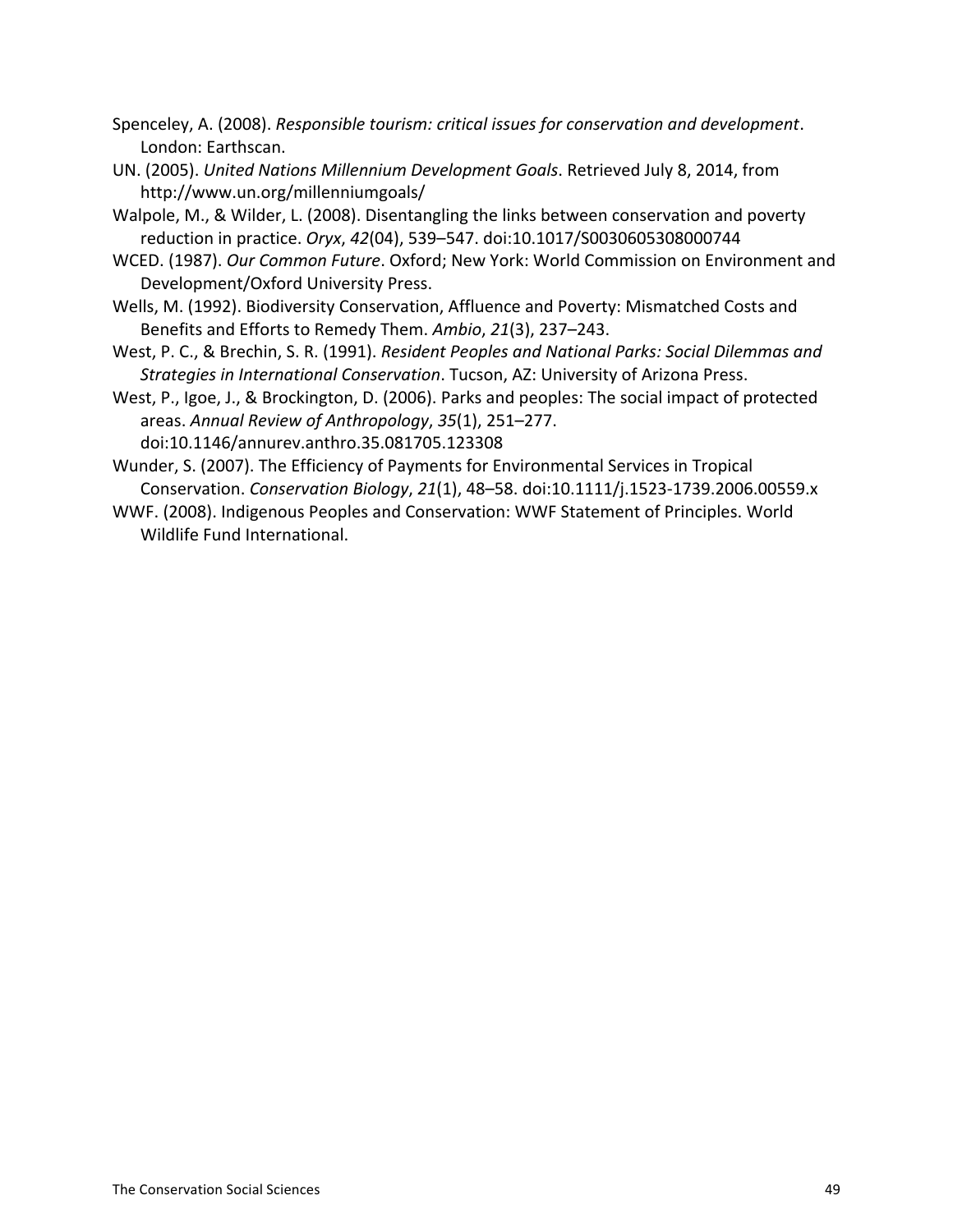### 11. Conservation of What for Whom?: A Political Ecological Approach to Conservation *a Robin%Roth*

As the speed of human transformation of the earth has accelerated, and with it our efforts at conserving non-human nature, it has become increasingly apparent that more and better knowledge derived from ecological and biological sciences, while important, is not enough. Conservation is a social and political practice that cannot be accomplished with the physical sciences alone. Political Ecology is one of many social sciences that engage issues relevant to conservation science. It is distinct in that it sees power (economic, social and political) as central to shaping human-environment relations. While wide ranging in its topical foci, conservation and particularly territorial forms of conservation such as protected areas, has featured prominently. As an interdisciplinary field its practitioners are trained in a variety of disciplines including Anthropology, Geography, Political Science and increasingly in fields such as Social Forestry and Environmental Studies. As such, political ecology employs a wide range of conceptual and methodological tools and draws on traditions ranging from the humanities, social sciences and to a lesser extent, ecological sciences. Consequently political ecology has been accused of being overly eclectic and even incoherent (Blaike 2008). I believe this is partly an outcome of the over-use of the term to encompass any scholarship that has to do with the politics of nature. In this paper I take a narrower definition of the field rooted firmly to the roots of the approach. After a brief explanation of its origins, this short paper will identify 4 main features that help to identify and define a political ecological approach to studying conservation and then discuss its main contributions to the field.

The field emerged from a concern over development initiatives in the 'third world' that blamed local poor and marginalized populations for environmental degradation while conveniently ignoring the roles played by corporate exploitation, colonial relationships and government policy (Neumann, 2005). In particular, Blaike and Brookfield's (1987) formative book titled Land Degradation and Society was a careful examination of land degradation as both a result and a cause of the economic, political and ecological marginalization of peasant herders and farmers. Put differently, resource dependent communities might act in ways that degrade their immediate environments but do so, not because they are bad land managers or because they have high birth rates (popular explanations at the time) but because they are situated within a regional political economy that constrains their choices, thus leading to a cycle of degradation and poverty. Political Ecology has since insisted that any explanation for environmental change take political and economic context seriously and holds a healthy skepticism towards dominant narratives that blame relatively powerless local populations for our environmental problems. In relation to conservation policy and practice, this means ensuring that the threat to a conservation target is correctly identified and that a policy simply does not assume that the primary threat is the most proximate one; the person or group of people appearing to be over-exploiting. For example, classic political ecology analysis of deforestation in the Amazon has drawn attention to factors well beyond the typical target of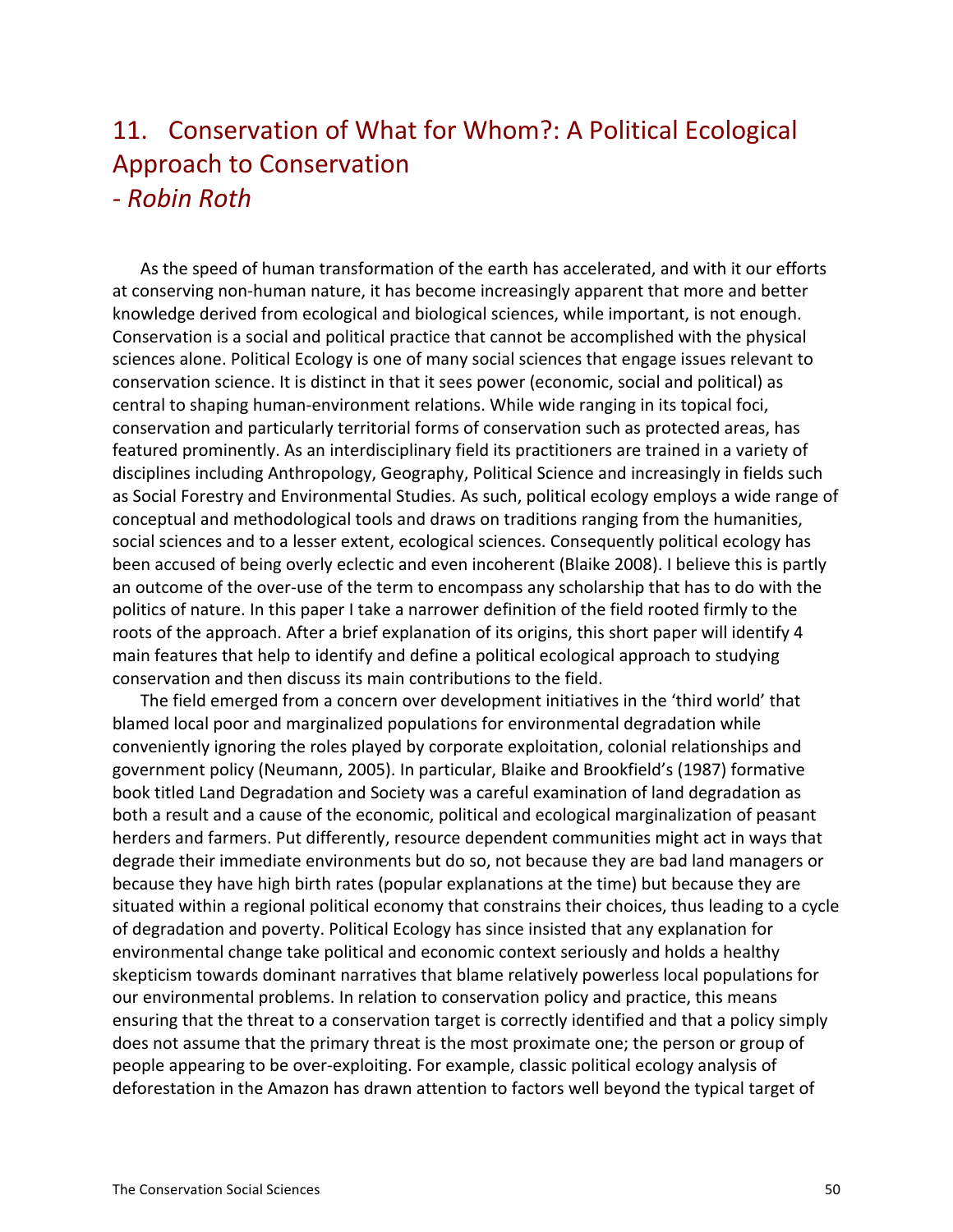small holder agriculture and shifting cultivators to include the history of the rubber boom, government policies that encouraged land colonization and road construction for geopolitical goals, and financial credit arrangements as well as the political economy of cattle ranching and soybean production (eg Hecht and Cockburn, 1990; Schmink and Wood, 1992; Zambrano et al 2010). Similarly, overfishing in Miskito territory in Nicaragua was due, not to a simple equation of too many people after too few fish, but to an articulation with a changing global economy at the very time that subsistence strategies and social norms were being undermined via state policy, migration, and increased corporate intervention in fishing (Robbins, 2012). In this way political ecologists interrogate the political contexts surrounding a particular pattern of humanenvironment interaction. From its origins then, political ecology has sought to provide robust and comprehensive explanations for environmental degradation and critical examination of the policies meant to address it.

I would suggest that most political ecology of conservation work does not accept *a priori* that a particular conservation policy is inherently the best way to meet environmental goals and their task is simply convincing people of this fact, rather they see conservation and its practice as a subject of inquiry. Political ecology has shown how conservation practice, and particularly the establishment of protected areas, is frequently used as a political tool to serve nation building and territorial goals, with environmental goals being only secondary, the result being that conservation goals are not met due to resulting conflict (Eg; Chhatre and Saberwal, 2005; Vandergeest and Peluso, 1995). A common observation from a political ecology standpoint is, for instance, that conservation policy is a source of displacement for resource dependent communities who effectively end up paying the costs of conservation by losing access to subsistence resources while wealthy middle class and urban populations obtain the benefits of recreational opportunities and potentially alleviated guilt over their own unsustainable lifestyles. Further, particular variations on a theme including buffer zones, Integrated Conservation Development Programs and the like can suffer from similar dynamics (eg Neumann 1997; Daniels and Bassett, 2002; West, 2006). Put simply, political ecologists ask "conservation of what for whom?"

Unsurprisingly, then, the most significant criticism of political ecology is that it is entirely about critique and that it is inherently suspicious of state, INGO or market-led conservation initiatives. The response to this critique is that accurate explanations for the causes of the environmental degradation that conservation is meant to address are necessary for effective design of conservation interventions and that further, a better understanding of the impacts of conservation interventions can be used to improve them. Under ideal conditions, political ecology is a 'hatchet' of critique containing a 'seed' of improvement (Robbins, 2012). It should be noted however, that not all political ecology makes the leap from hatchet to seed or from descriptive critique to constructive engagement. Another critique of Political Ecology is that it is ill-named and that it doesn't take 'ecology' seriously enough in that it doesn't study biophysical realities but rather treats them as the background upon which social relations occur. This is certainly true for some work that ascribes to the label, but not of all of it. At minimum I think political ecology does take the type of ecology people are relating to seriously and many practitioners are comfortable enough to read and understand scientific literature. However, the use of accepted ecological sampling techniques to actually measure ecological outcomes of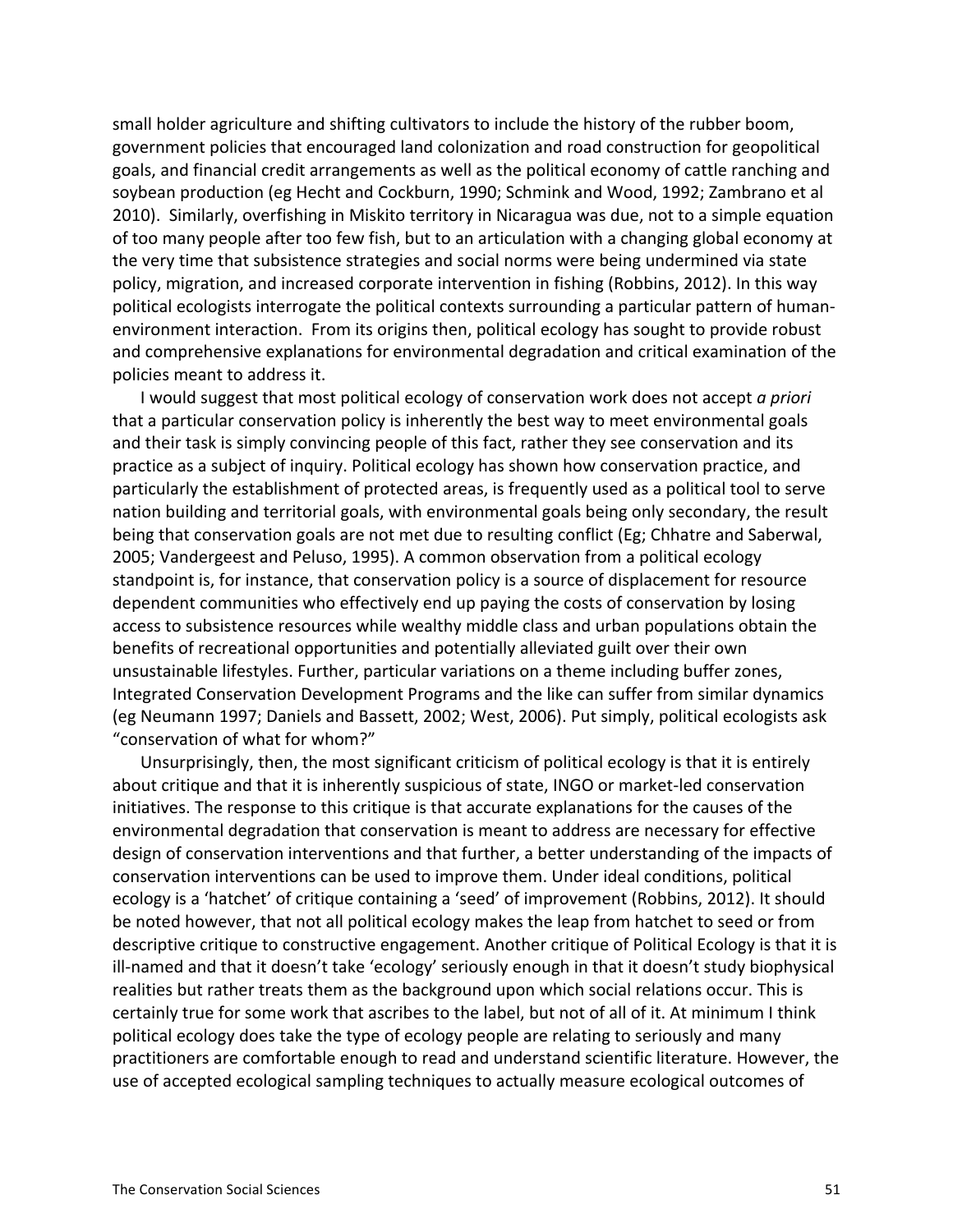particular social relations is not as common as the use of remote sensing and local knowledge surveys (eg Robbins, 2001; Rocheleau et al 2001).

Despite its breadth and eclecticism, I argue that there are four features of political ecology that are near universal. The first is an understanding of nature as necessarily socially produced. This means that we cannot understand nature as a purely physical entity but we have to understand it as significantly shaped due to human action and as a result of human ideas about what "nature" is and how "nature" should be. A good example of this approach is Paul Robbins (2003) work in India, where he shows how different, competing, ideas of 'forest' helps explain why foresters are claiming increased forest land while local villagers are complaining of increased degraded land. Generally speaking political ecologists aim to understand humans as part of nature (and nature as a necessarily social entity). Political Ecology thus has sustained a critique of forms of conservation that aim to separate humans from nature (eg Roth, 2008) and instead support those conservation initiatives that treat landscapes in their social, ecological, economic and cultural dimensions (eg Zimmerer, 2006).

The second, and arguably most important, is an explicit focus on how processes of power shape conservation practice and thus its social and ecological outcomes. Power is understood in both material political economic terms (degrees of autonomy, decision making influence) as well as more cultural terms (the ability to shape behavior, create favourable conditions). Political ecology investigations would include an exploration of who benefits and who doesn't benefit from a proposed or already existing conservation initiative (protected area, use restriction etc) and an examination of the relationship between different actors including how and whether consent was obtained from whom and under what conditions. Political ecologists are trained to think of society in differentiated terms so their analysis attends to differences in gender, race, citizenship, ethnicity, livelihood strategy and so on; how these axis of power shape the conservation practice itself as well as how people experience the outcomes.

The third feature of political ecology is cross-scale analysis. A political ecological study is never limited to the community scale or to, for instance, the national scale but rather seeks to attend to processes of power as they cross scale. Most frequently a technique called the 'chain of explanation' (Blaike and Brookfield, 1987) is used where the study begins with a particular case, a particular conservation initiative and a particular group of people effected, the analysis then moves 'upwards' and 'outwards' to attempt to explain or understand what is happening on the ground. Comparative and multi-sited work is increasingly common. So while starting with an understanding of a particular place, political ecology seeks to understand it within the context of regional, national and global policy, trends and action. Of particular interest now, for instance, is the ways that conservation practice has become increasingly reliant upon as well as threatened by market processes captured by mechanisms such as ecosystem services markets, ecotourism, carbon and biodiversity offsets and how that impacts social and ecological landscapes all over the world (Roth and Dressler, 2012; Buscher and Davidov, 2013).

The final feature is that political ecologists have a political project and that is to contribute to a more socially just and environmentally sustainable future. That is their goal. What makes them a controversial community for collaboration is that they don't necessarily believe that mainstream conservation practice, such as protected area establishment, indigenous hunting bans and biodiversity offsets will get us there; and they are cynical about corporate and celebrity involvement in conservation and the class-based power imbalances from which they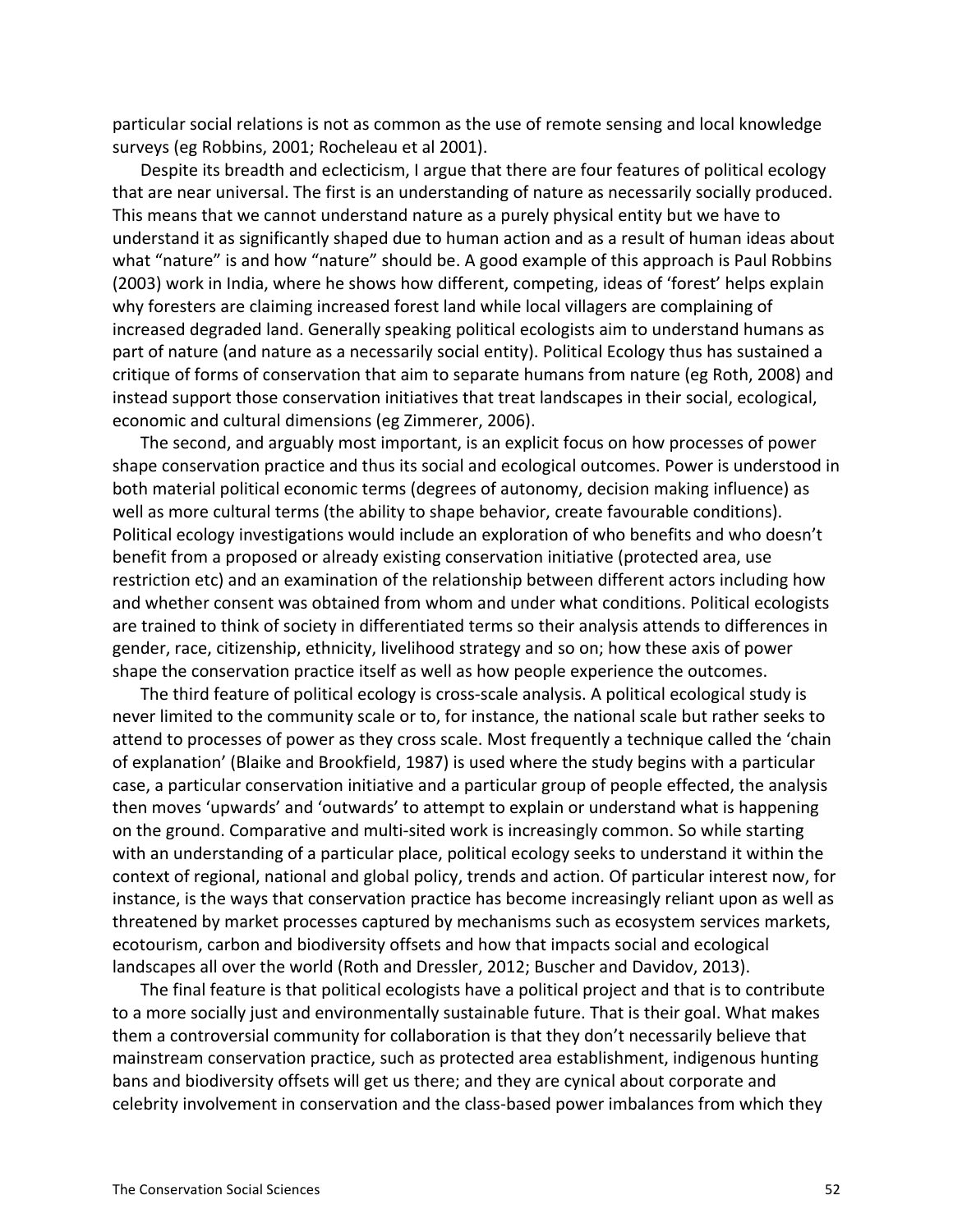originate (Brockington et al 2008). Their political stance, however, does translate into applied research, often conducted in solidarity with communities, community organizations or nongovernment organizations sharing similar goals. Political ecologists have been instrumental in helping to negotiate conservation arrangements more palatable to local communities and frequently find themselves in a position to 'translate' between conservation advocates and the residents affected by the proposed policy. Further, they actively document and try to destabilize accepted narratives that frequently drive conservation policy (eg that the only way to preserve 'nature' is to integrate it into a market based logic). The goal is to make space for narratives that might allow for a more socially just conservation (eg conservation will really only be effective when peoples connection to nature is valued in more than dollars and cents). As a whole, political ecologists practice an engaged scholarship that tries to understand and transform the root causes of environmental degradation and the practice of conservation.

True to form, political ecology is methodologically eclectic. Most often the studies are qualitative in nature, including ethnography (both of communities and of organizations), key informant interviews, focus groups, life history interviews, archival research, discourse analysis and document analysis. Many political ecologists, especially those with training in Geography, use spatial methods including community-based mapping, transect walks, GIS and remote sensing. And many also incorporate quantitative techniques such as the multi-variate analysis of survey data and even (in some cases) ecological data. The exact set of methodological expertise will vary significantly with the researcher.

The single biggest contribution political ecology has made to conservation policy and practice is to illuminate conservation as a political process, one which contains tremendous friction over both the material (who gets access to what and under what conditions and for what reasons) and the discursive (what is meant by conservation and whose definition has leverage) (Holmes, 2014). It has drawn attention, for example, to:

- the ways in which the construction of conservation territories excludes local and aboriginal communities and the need for better collaboration with those communities (Brosius, 2004; Bennett, et al 2010 : Lunstrum 2011; Roth 2009);
- the effects of and means through which conservation is increasingly reliant upon and threatened by political and market processes (Brockington et al 2008); and
- the internationalization of conservation through the influence of international NGOs and the promotion of global norms (Brosius and Campbell 2010).

Political Ecology, as an approach, can be very useful as a way of engaging and improving conservation policy and practice. Its practitioners are broadly trained, many in both the physical and social sciences, and can frequently draw on a robust set up methodological tools. And many of the pressing conservation problems of our day are political, thus requiring questions that are attentive to political ecology – what are the ecological and social effects of wide spread government budget cuts? How can conservation mechanisms be designed collaboratively with local communities? What are the implications of a changing demographic for conservation policy and practice? Why is a particular conservation policy causing conflict amongst stakeholders? Most importantly, perhaps, political ecologists offer an opportunity to engage their critiques sharpened by their concern over equity and inclusiveness to strengthen our conservation practice.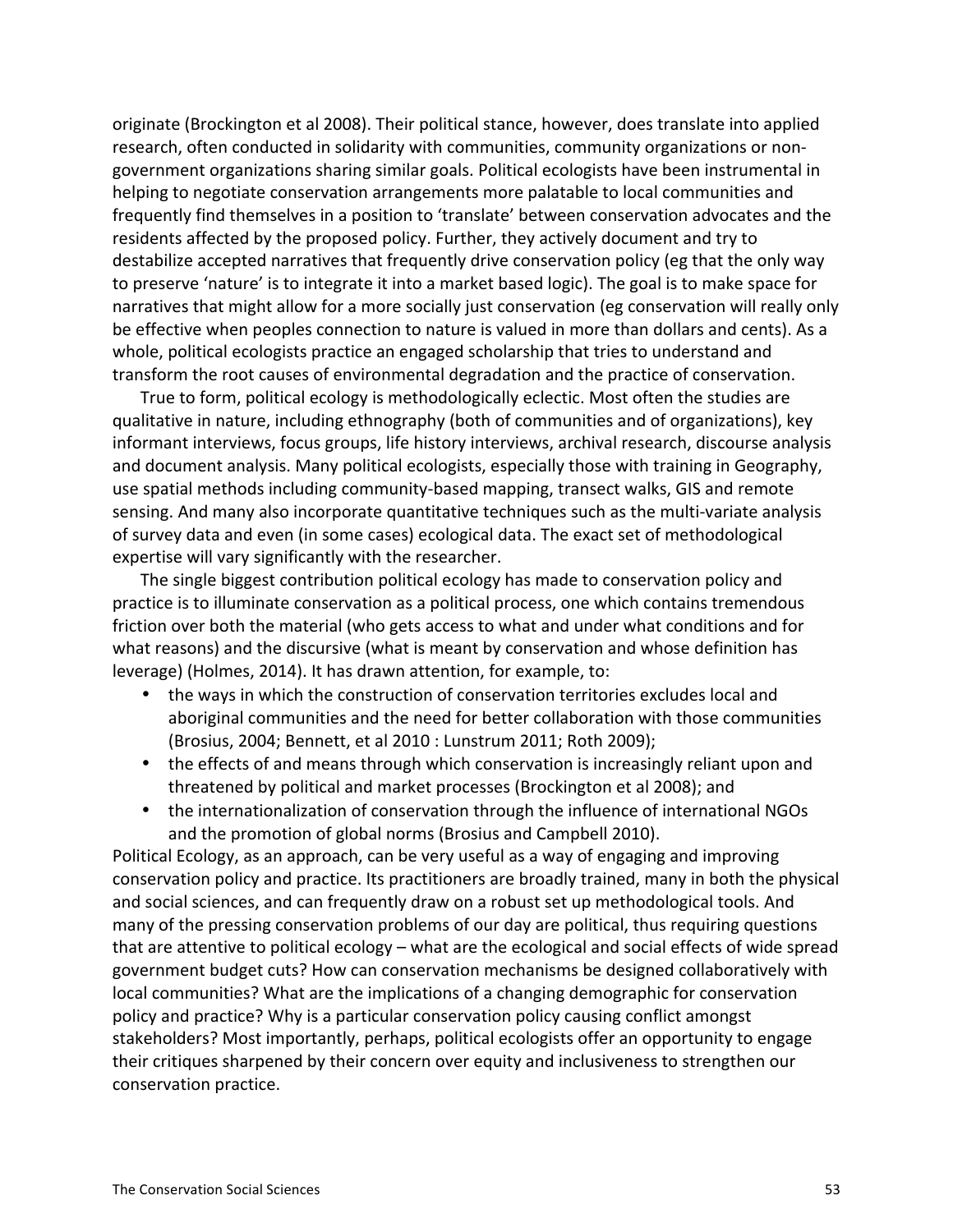### References

- Bennett, N, Lemelin, R.H. & Ellis. S. 2010. Aboriginal and local perspectives on the community benefits of conservation: A case study of a proposed Canadian national park and the Lutsel k'e Dene First Nation. *Geography Research Forum, 30,105-134*.
- Blaike, P. 2008. Epilogue: Towards a future for political ecology that works. Geoforum 39(2): 765-*772*
- Blaike P. and H. Brookfield, 1987. Land Degradation and Society. London: Methuen.
- Brosius, P. 2004. Indigenous Peoples and Protected Areas at the World Parks Congress. *Conservation Biology.* 18 (3), 609-612.
- Brosius P. and L Campbell 2010 Collaborative Event Ethnography: Conservation and development trade-offs at the fourth world conservation congress. Conservation and Society 8 (4):245-255.
- Brockington, D, R Duffy and J Igoe. 2008. Nature Unbound. Conservation, Capitalism and the *Future%of%Protected%Areas.* Earthscan.
- Buscher, B. & Davidov, V. 2013. *The Ecotourism Extraction Nexus: Political Economies and Rural%Realities%of%(un)Comfortable%Bedfellows*.!London:!Routledge.
- Chhatre,!A!and!V!Saberwal.!2006.!*Democratizing%Nature:%Politics,%Conservation,%and%* **Development in India. Oxford University Press.**
- Daniels R & TJ Bassett. 2002. The Spaces of Conservation and Development around Lake Nakuru National Park, Kenya. *The Professional Geographer*. 54(4):481-490.
- Hecht, S.B., Cockburn, A., 1990. *Fate of the Forest: Developers, Destroyers, and Defenders of the* Amazon. HarperCollins, New York.
- Holmes, G. 2014. Defining the forest, defending the forest: political ecology, territoriality, and resistance to a protected area in the Dominican Republic. Geoforum 53:1-10
- Lunstrum, E. 2010. Reconstructing history, grounding claims to space: history, memory, anddisplacement in the Great Limpopo Transfrontier Park. South African Geographical *Journal, 92 (2), 129-143.*
- Neumann, R. 2005. Making Political Ecology. Hodder Arnold.
- Neumann, R. 1997. Primitive Ideas: Protected Area Buffer Zones and the Politics of Land in Africa. *Development and Change*. 28:559-582
- Roth, R. and W. Dressler. 2012. Market-oriented conservation governance: the particularities of place. *Geoforum*. 43(3):363-366.
- Robbins, P. 2001.Tracking Invasive Land cover in India or Why our Landscapes have Never Been Modern. Annals of AAG.91:4, 637-659.
- Robbins, P. 2001. Tracking Invasive Land cover in India or Why our Landscapes have Never Been Modern. Annals of AAG.91:4, 637-659.
- Robbins, P. 2003. Fixed Categories in a Portable Landscape : the causes and consequences of land cover categorization in India. In Zimmerer and Bassett (eds). *Political Ecology: an integrative approach to geography and environment-development studies.* Guilford Press.

Robbins, P. 2012. *A Critical introduction to Political Ecology*. Routledge.

Rocheleau, D., L. Ross, J. Morrobel, and L. Malaret. 2001. Complex Communities and Emergent Ecologies in the Regional Agroforest of Zambrana Chacuey, Dominican Republic. Ecumene 8(4):465-492.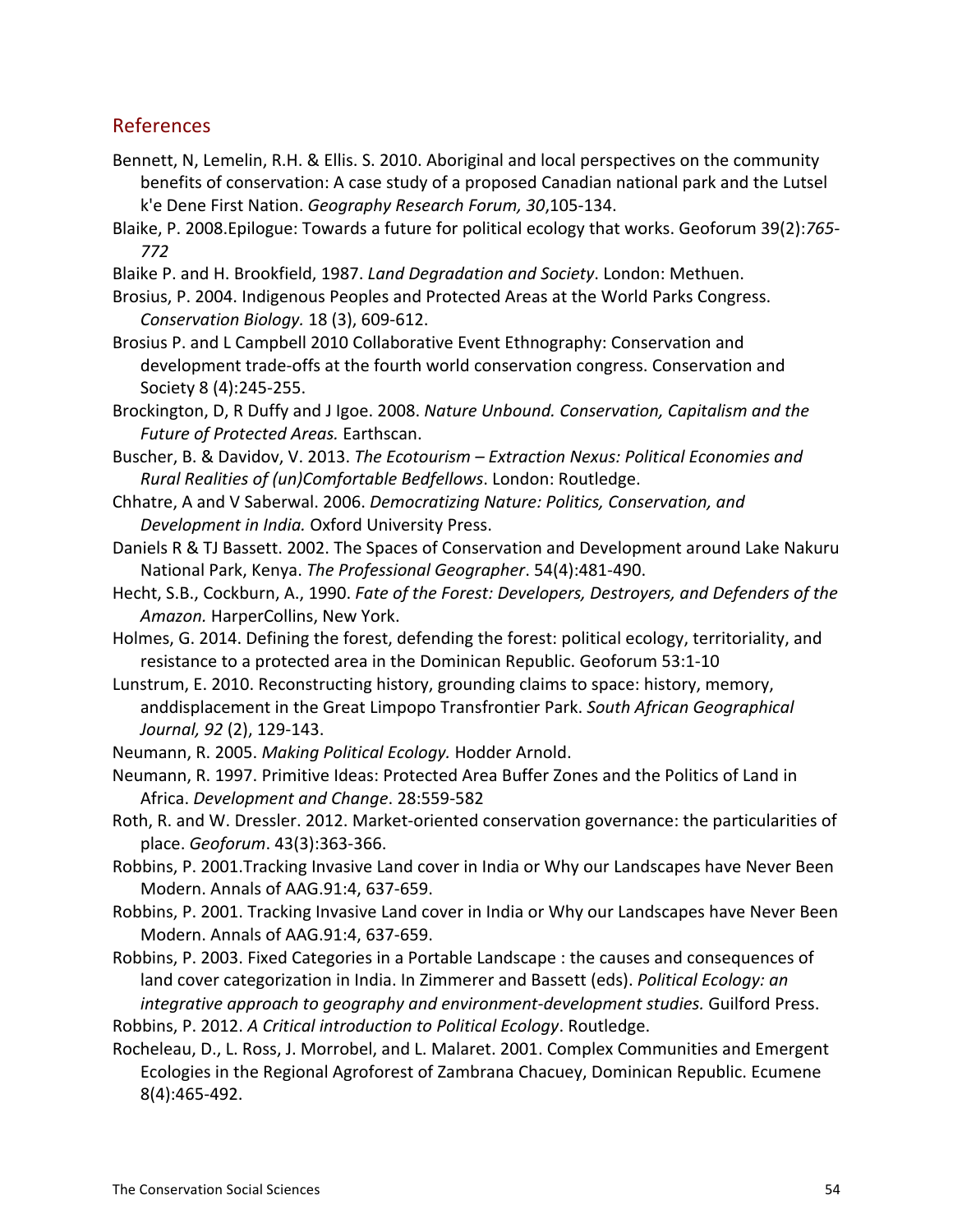- Roth, R. 2008. Fixed in the forest: The spatiality of conservation conflict in Thailand. Annals of *the American Association of Geographers, 98 (2), 373-391.*
- Schmink, M., Wood, C.H., 1992. *Contested Frontiers in Amazonia*. Columbia University Press, NewYork
- Vandergeest, P. & N. Peluso 1995. Territorialization and state power in Thailand. Theory and *Society* 24: 385-426.
- West P. 2006. Conservation is our Government Now: the politics of ecology in Papua New Guinea. Duke University Press.
- Zambrano, A; E. Broadbent, M Schmink, S perz and G. Asner. 2010. Deforestation drivers in Southwest Amazonia: Comparing smallholder farmers in Iñapari, Peru, and Assis Brasil, Brazil. Conservation and Society. 8(3):157-170
- Zimmerer K. (ed) 2006. *Globalization and New Geographies of Conservation*. University of Chicago Press.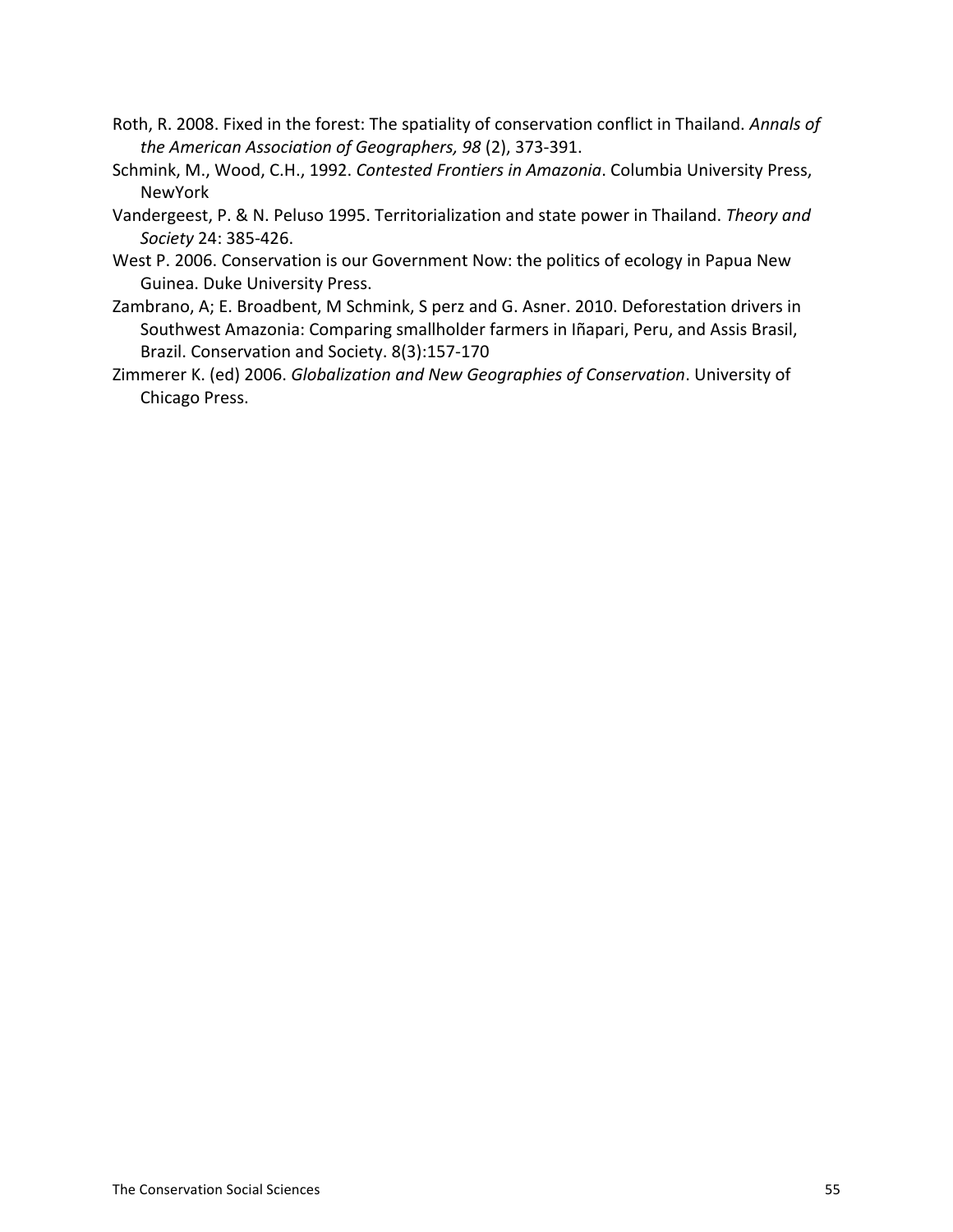## 12. Human Dimensions and the Evolution of Interdisciplinary Approaches in Conservation Social Science *a Douglas%A.%Clark*

### Definition and History

Conservation implies a biological goal but is nonetheless a very social process involving individuals and institutions directed towards specific ecological outcomes valued by society (McTaggart-Cowan 1995). It is unsurprising then that understanding of the "human" dimensions" of conservation has become a goal of management agencies and social science researchers. This term emerged first in global change literature (e.g. Druckman et al. 1991) though it is usually defined simply in terms of the human dimensions of global change; itself a deliberately ambiguously-defined concept. Explicit "human dimensions" research is exemplified by the human dimensions of wildlife work undertaken by several established research clusters in the USA (e.g. Decker et al. 2012). A typical definition is as follows:

"*Human%dimensions"%is%an%area%that%deals%with%the%people%aspects%of%natural%resources% management.%Typically,%human%dimensions%relates%to%beliefs,%values,%attitudes,% behaviors,%and%socioeconomic%and%demographic%characteristics%of%useragroups%or%publics%* and how these people aspects are incorporated into the overall management scheme." Gigliotti & Decker, 1992.

From that starting point, thinking about human dimensions quickly broadened beyond simply addressing wildlife managers' immediate information needs:

"As a field, human dimensions blends specialties such as sociology, psychology, *education,%communications,%economics,%and%anthropology%into%the%study%of%the%* interaction of humans with the conservation of biological diversity. Human dimensions seeks to integrate the social and ecological sciences for an interdisciplinary understanding of conservation issues." Jacoben and Duff, 1997.

That shift means that in current usage, the term is often applied broadly, uncritically, and generally without specifying the dimensions "of what" that are under consideration. Nevertheless, it has become a popular shorthand for interdisciplinary, problem-oriented approaches that blend social and ecological understanding of specific issues (Robinson 2008, Clark 2011). Because most conservation and environmental management issues are usually defined in biophysical terms, "human dimensions", for all its vagueness, has remained a useful bridging term across disciplines and with non-specialist audiences.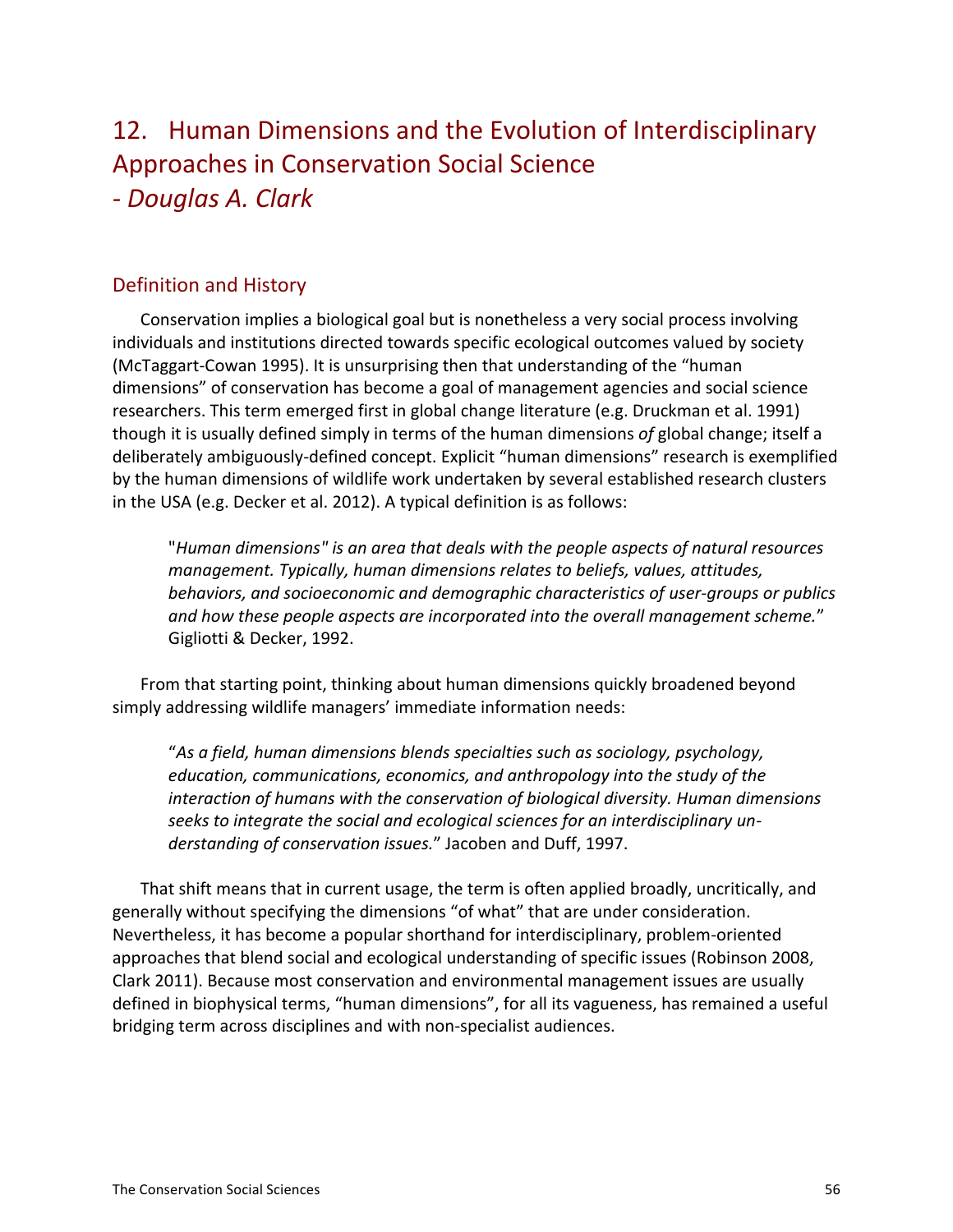### Focus

Over the last two to three decades, literature on the human dimensions of conservation (broadly defined) has proliferated. Multiple interdisciplinary approaches seek insight into human dimensions of conservation problems and attempt to articulate strategies to apply such insights with normative goals in mind. Those goals are typically framed as having both biophysical and human dignity outcomes (Mattson & Clark 2011), though with varying emphases.

Taken together, this literature exhibits a number of strong and consistent cross-cutting themes:

- existing institutions are inadequate- illustrated through examples, case studies, and suggested ways to bring about change,
- **power imbalances are problematic**-demonstrating through cases and theory how these have arisen, their negative effects, and how they could be addressed- usually through decentralized, community-scale institutions,
- sustainability is a goal- stated often despite differing on whether sustainability is a substantive goal or an ideal to strive for,
- **the science-society relationship is changing-** science is no longer seen as the only legitimate source of knowledge and its privileged position in policymaking is no longer assured (authors differ about whether this a positive development),
- equitable participation is required- stakeholders and the public often have much to contribute and inclusion in conservation decisions is necessary, they must be meaningfully and honestly engaged, not disadvantaged by inequitable distributions of power,
- **a cross-scale approach is required** there are no absolute boundaries, nor any one correct temporal or spatial scale for management (embodying a paradox: ecologically speaking, longer and larger is usually desirable but institutionally, small-scale focused effort is often more effective), so a multiple-scale, systems-aware approach is necessary,
- deliberate learning and an adaptive approach are required- strongly recommended as a means to deal with complexity and unpredictability, best done broadly inclusively instead of exclusively scientifically in order to not only resolve institutional and power issues, but also to improve the quality and relevance of knowledge used and generated,
- **ideas must be integrated from multiple sources** there are many legitimate sources of knowledge - their observations, and the perspectives they represent, are valuable to achieving goals and such inclusion builds adaptive capacity and resilience,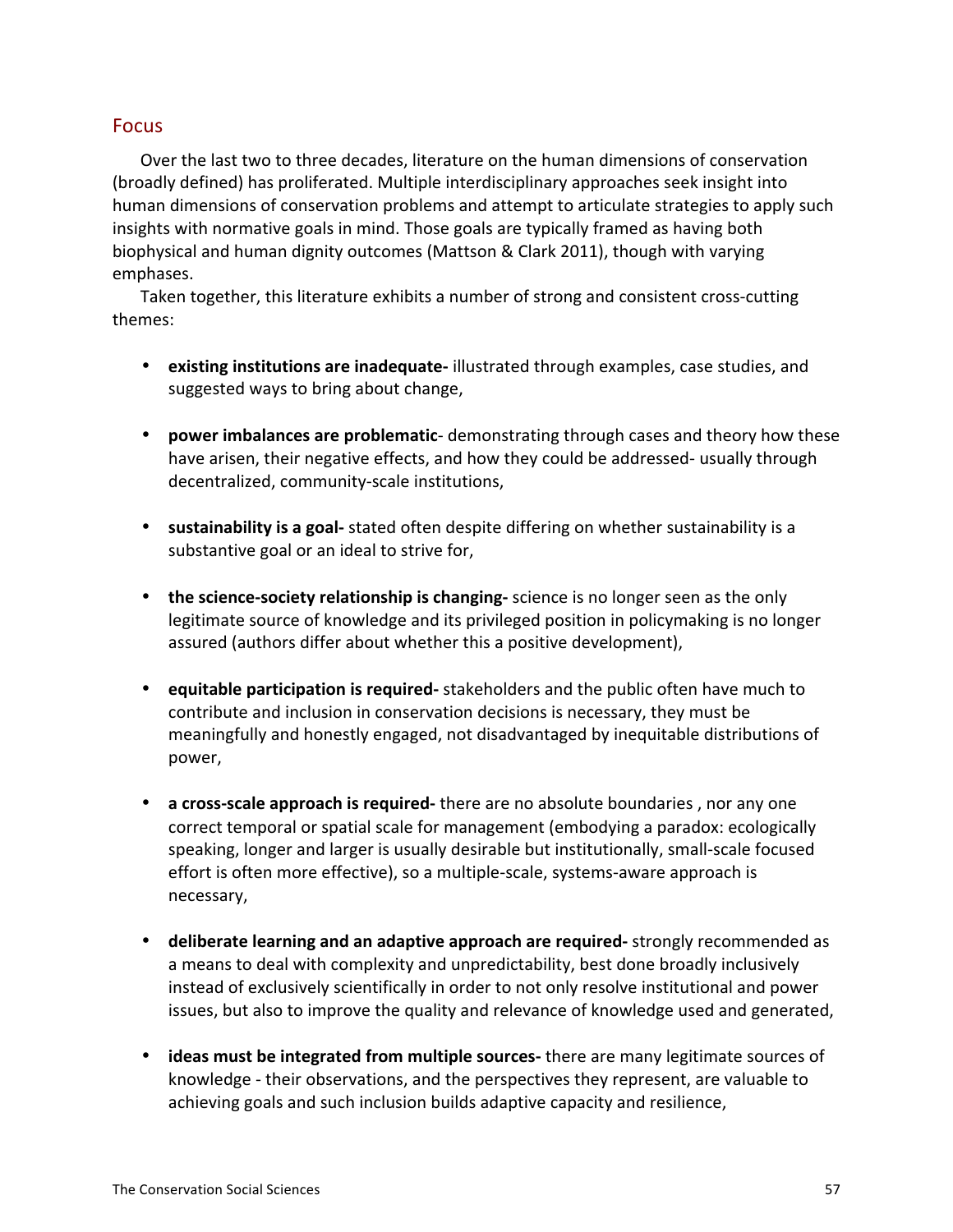• self-organization can bring about change-changes in institutional relationships, practices, and outcomes are apparent in numerous case studies, and novelty in institutional form also appears to result.

"Classical" human dimensions research began by applying and adapting quantitiative sociological approaches (Decker et al. 2012), and developed specific concepts and ways to measure them, e.g. "wildlife stakeholder acceptance capacity" (Decker and Purdy 1998) and the "potential for conflict index" (Manfredo et al 2003). Quantitative approaches are much more common than qualitative inquiry. Unsurprisingly though, outside that subdiscipline, methodologies are extraordinarily diverse. Multiple methods are common, as is usual in policyoriented research (Clark 2011). In much of the human dimensions literature written by biologists, descriptions of methods are often absent (e.g. Holling and Meffe 1996).

| Approach                       | <b>Example Citations</b>                         |
|--------------------------------|--------------------------------------------------|
| Adaptive governance            | Brunner et al. 2005, Folke et al. 2005           |
| Adaptive management            | Holling 1978; Walters 1986                       |
| Co-management                  | Berkes et al. 1991, Armitage et al. 2009         |
| Community-based management     | Western 2000, Berkes 2004                        |
| <b>Conservation Biology</b>    | Soulé 1985                                       |
| Ecosystem approach             | Slocombe 1993a; Kay and Schneider 1994           |
| Ecosystem (-based)             | Agee and Johnson 1988; Slocombe 1993b, Grumbine  |
| management                     | 1994                                             |
| ecosystem integrity and health | Rapport 1989                                     |
| Policy sciences                | <b>Clark 2011</b>                                |
| Social-ecological systems      | Kittinger et al. 2012. Hunt et al. 2013          |
| <b>Traditional ecological</b>  | Berkes 2008, Pierotti & Wildcat 2000, Houde 2007 |
| knowledge                      |                                                  |

Table 12.1 - Approaches to environmental management that demonstrate convergent normative principles.

#### **Contributions**

This broad movement for change in conservation (and environmental management more broadly) is manifested across a wide range of theoretical approaches (Table 1). Examination of the emergent themes and interconnections show that despite different origins and theoretical emphases, publications across a wide range of environment-related fields have increasingly come to espouse a common set of normative principles. This isn't to say that these fields have evolved towards a common goal or emphasize the same things; far from it. Rather, this evolution appears more as a convergence across disciplines, rooted in iterative empirical observations about the challenges of "doing" conservation, and consequent modifications of disciplinary standpoints and approaches. Again though, different modifications may come from similar observations, so it should not be assumed that there is a common progression in the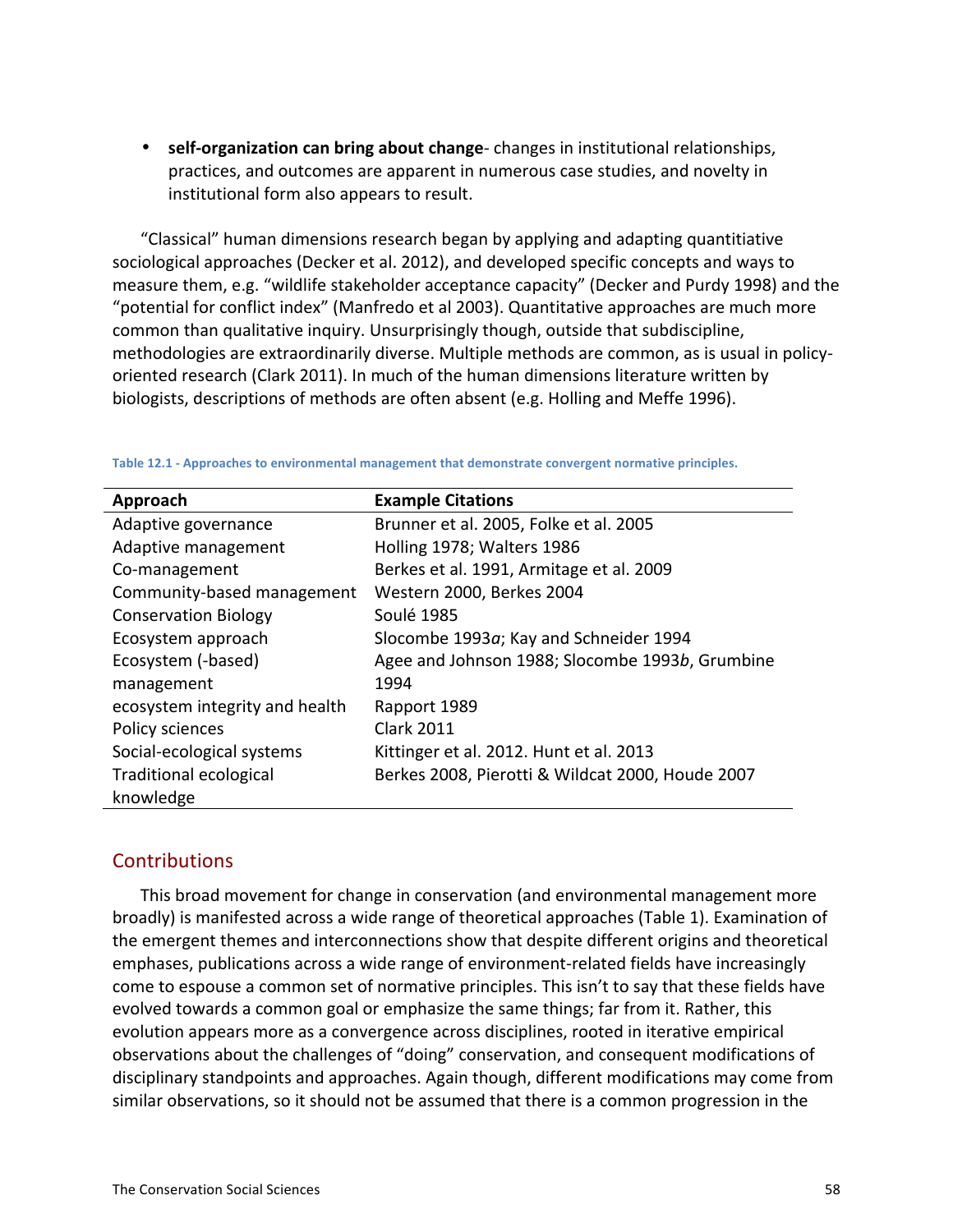same direction or at the same pace. Finally, it is still an evolution in progress. There is no distinct "human dimensions" tradition yet, except in wildlife (discussed above), and given the rapid proliferation of approaches across a wide range of disciplinary standpoints, it may be some time, if ever, before others take form.

This normative core expresses the essence of what society is demanding in conservation efforts, as well as the features that many conservation researchers and practitioners see as necessary. These normative core principles hold that conservation efforts ought to be:

- **participatory** broadly and substantively inclusive, recognizing science as one of many legitimate contributors of knowledge within an extended peer community,
- **pluralistic** participation must be fair and equitable, integration of knowledge from different sources takes place respectfully and appropriately, with none given unwarranted priority,
- **reflexive** allowing for individual and collective reflection, questioning, and fundamental "double-loop" learning (Argyris and Schön 1978),
- **adaptive-** deliberate learning efforts take place and are highly valued, institutions and practices self-organize, adapt, and change based on that learning,
- **systems-oriented-** more specific than a holistic view, this implies using accessible systems thinking and ideas-e.g. a cross-scale perspective, awareness of social-ecological system connections and dynamics,
- **action-oriented-** intended to achieve real and substantive contributions to the sustainability of social-ecological systems.

This core set of principles resembles many other broader calls for rethinking the role of science in society, such as Funtowicz and Ravetz's (1994) "post-normal science" and Lee's (1993) civic science, which he summarizes as "experimental science but reformist policy". Western (2000) described a similar set of factors for success in current conservation practice: participation and collaborative partnerships, scale-relevance, local self-organizing and selfregulating institutions, and multiple goals, integration, and adaptive management.

### Looking Forward

Major challenges of incorporating human dimensions knowledge into conservation policy and practice remain. Foremost is the difficult paradigm shift required by individual practitioners socialized or indoctrinated into scientific management to acknowledge the significance human dimensions of conservation issues. Second, and related, is the political nature of these core principles, which often threaten the *status quo* for both individuals and institutions. The obstacles faced by interdisciplinary scholarship more generally (e.g. Campbell 2005, Pfirman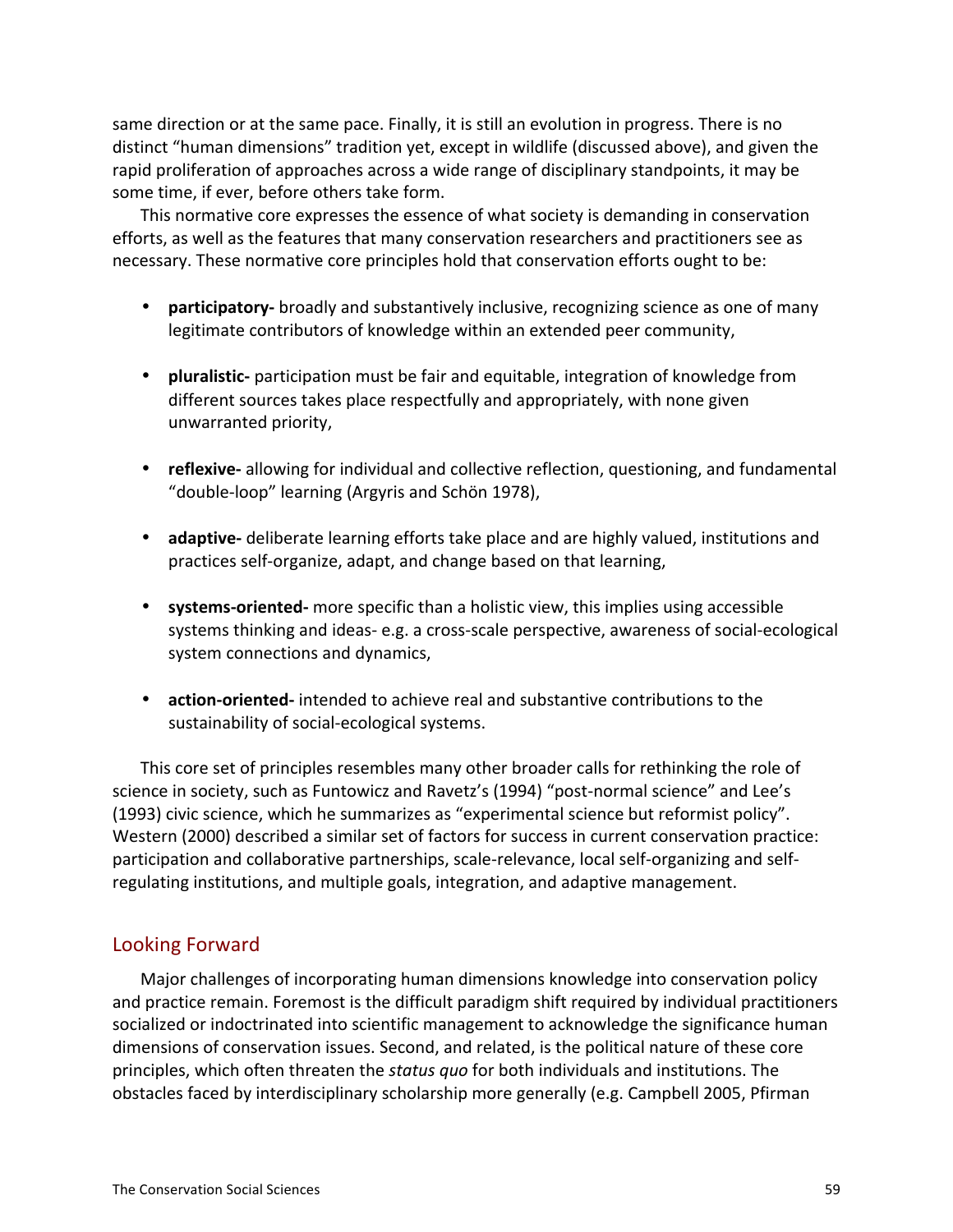and Martin 2010) are subsets of both inter-related challenges. For example, Clark et al. (2008) demonstrated how a narrow focus on specific types of science and knowledge caused significant – and still unresolved – controversy over how polar bears ought to be managed in Nunavut. The literature on indigenous approaches to conservation and co-management open the door to alternative ways of knowing as well, though these have often been overlooked (Berkes et al. 2000, Turner 2005, Barrett 2013).

Surprisingly, although the clear convergence towards adaptive and participatory approaches in conservation has been noted, this commonality among approaches has received little detailed examination in the literature. Deeper investigation is clearly warranted, especially if conducted with an eye to the above-identified challenges. Though much progress has been made in understanding the nature of these challenges (e.g. Brunner et al. 2005, Ascher et al. 2010, Clark 2011, Pooley et al. 2014), they are unlikely to be solved anytime soon. Aldo Leopold recognized this integrative challenge almost eighty years ago, but his successors have fallen short meeting it during the century in which he hoped that we would:

"*One%of%the%anomalies%of%modern%ecology%is%that%it%is%the%creation%of%two%groups,%each%of%* which seems barely aware of the existence of the other. The one studies the human *community, almost as if it were a separate entity, and calls its findings sociology,* economics, and history. The other studies the plant and animal community (and) comfortably relegates the hodgepodge of politics to "the liberal arts." The inevitable fusion of these two lines of thought will perhaps constitute the outstanding advance of *the present century."* Aldo Leopold, 1935. Unpublished manuscript, Aldo Leopold Collection at the University of Wisconsin, Madison.

#### References

- Agee, J.K. and Johnson, D.R. 1988. Ecosystem Management for Parks and Wilderness. University of Washington Press, Seattle, WA.
- Argyris, C., and D.A. Schön 1978. Organizational Learning: A Theory of Action Perspective. Reading, Addison-Wesley, MA.
- Armitage, D. R., et al. 2008. Adaptive co-management for social-ecological complexity. Frontiers in Ecology and the Environment, 7(2), 95-102.
- Ascher, W., Steelman, T. A., & Healy, R. G. (2010). Knowledge and environmental policy: reimagining the boundaries of science and politics. Cambridge, MA: MIT Press.
- Barrett, M.J. 2013. Enabling hybrid space: epistemological diversity in socio-ecological problemsolving. Policy Sciences 46(2): 179-197.
- Berkes, F. 2004. Rethinking community-based conservation. Conservation biology, 18(3): 621-630.
- Berkes, F. 2008. Sacred ecology: traditional ecological knowledge and resource management  $(2^{nd}$  edition). Taylor & Francis.
- Berkes, F., George, P., and Preston, R. 1991. Co-management: the evolution in theory and practice of the joint administration of living resources. Alternatives 18: 12-18.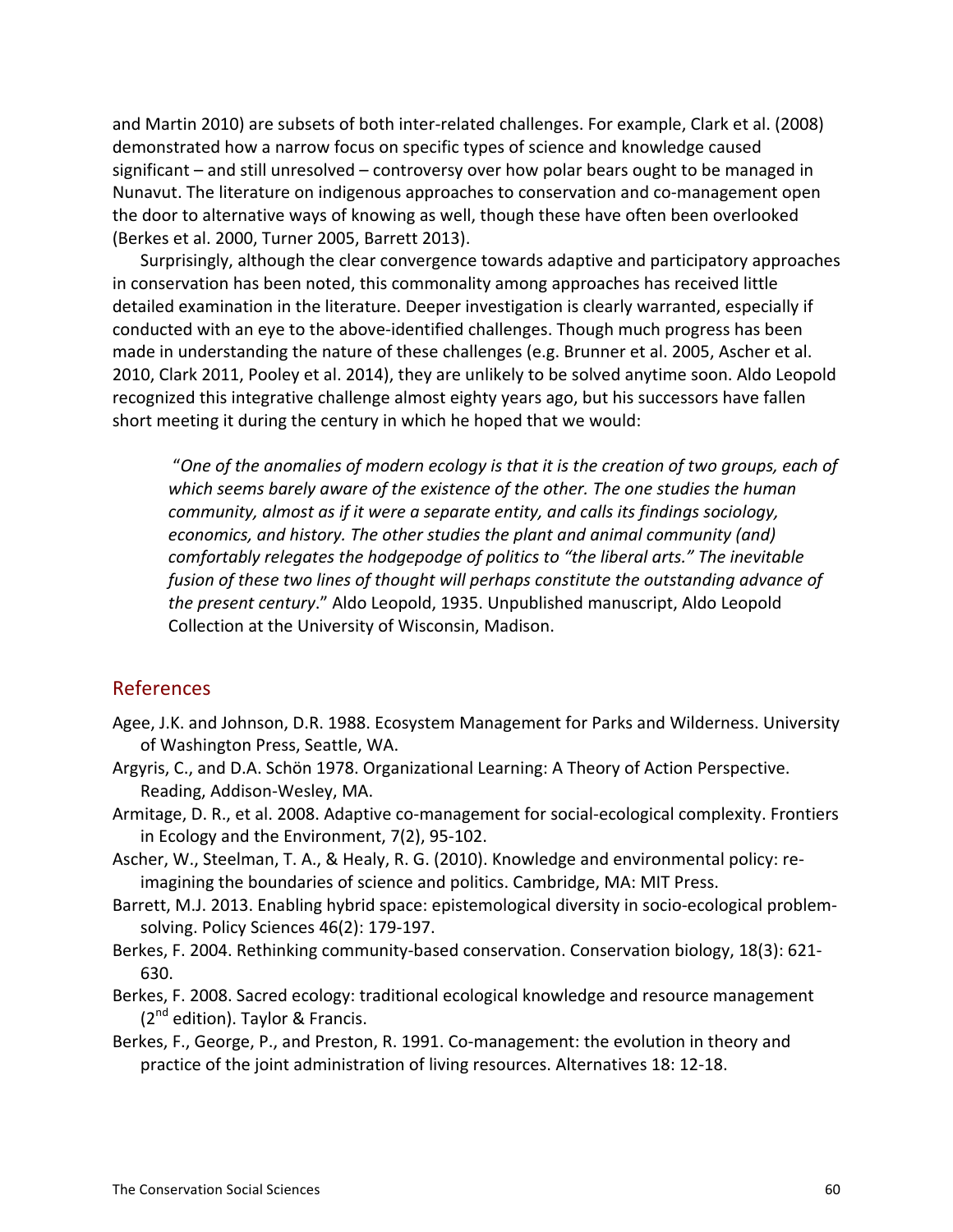- Berkes, F., J. Colding, and C. Folke. 2000. Rediscovery of traditional ecological knowledge as adaptive management. Ecological Applications 10(5):1251-1262.
- Brunner, R.D., T. A. Steelman, L. Coe-Juell, C. M. Cromley, C. M. Edwards, and D. W. Tucker. 2005. Adaptive governance: Integrating science, policy, and decision-making. Columbia University Press, NY.
- Campbell, L. M. 2005. Overcoming obstacles to interdisciplinary research. Conservation Biology, 19(2): 574-577.
- Clark, D., Lee, D., Freeman, M.M.R., and Clark, S.G. 2008. Polar bear conservation in Canada: defining the policy problems. Arctic  $61$  (4): 347-360.
- Clark, S.G. 2011. The Policy Process: A Practical Guide for Natural Resource Professionals. Yale University Press, New Haven, CT.
- Decker, D. J., & Purdy, K. G. 1988. Toward a concept of wildlife acceptance capacity in wildlife management. Wildlife Society Bulletin 16: 53-57.
- Decker, D. J., Riley, S. J., & Siemer, W. F. (Eds.). 2012. Human dimensions of wildlife management. JHU Press.
- Druckman, D., Young, O. R., & Stern, P. C. (Eds.). 1991. Global Environmental Change:: Understanding the Human Dimensions. National Academies Press.
- Folke, C., Hahn, T., Olsson, P., & Norberg, J. 2005. Adaptive governance of social-ecological systems. Annu. Rev. Environ. Resour., 30, 441-473.
- Funtowicz, S.O. and Ravetz, J.R. 1994. Uncertainty, complexity and post-normal science. Environmental Toxicology and Chemistry 13: 1881-1885.
- Gigliotti, L. M., and D. J. Decker. 1992. Human dimensions in wildlife management education: pre-service opportunities and in-service needs. Wildlife Society Bulletin 20:8-14.
- Grumbine, R. E. 1994. What is ecosystem management? Conservation Biology 8: 27-38.
- Holling, C.S. 1978. Adaptive Environmental Assessment and Management. John Wiley and Sons, New York, NY.
- Holling, C.S. and Meffe, G.K. 1996. Command and control and the pathology of natural resource management. Conservation Biology 10: 328-337.
- Houde, N. 2007. The six faces of traditional ecological knowledge: challenges and opportunities for Canadian co-management arrangements. Ecology and Society, 12(2): 34.
- Hunt, L. M., Sutton, S. G. and Arlinghaus, R. (2013), Illustrating the critical role of human dimensions research for understanding and managing recreational fisheries within a socialecological system framework. Fisheries Management and Ecology, 20: 111–124.
- Jacobson, S. K., & Duff, M. D. 1998. Training idiot savants: the lack of human dimensions in conservation biology. Conservation Biology, 12(2), 263-267.
- Kay, J.J., and Schneider, E. 1994. Embracing complexity: the challenge of the ecosystem approach. Alternatives 20: 32-39.
- Kittinger, J. N., E. M. Finkbeiner, E. W. Glazier, and L. B. Crowder. 2012. Human dimensions of coral reef social-ecological systems. Ecology and Society 17(4): 17.
- Lee, K. N. 1993. Compass and Gyroscope: Integrating Science and Politics for the Environment. Island Press, Washington, D.C.
- Manfredo, M., Vaske, J., & Teel, T. (2003). The potential for conflict index: A graphic approach to practical significance of human dimensions research. Human Dimensions of Wildlife, 8(3), 219-228.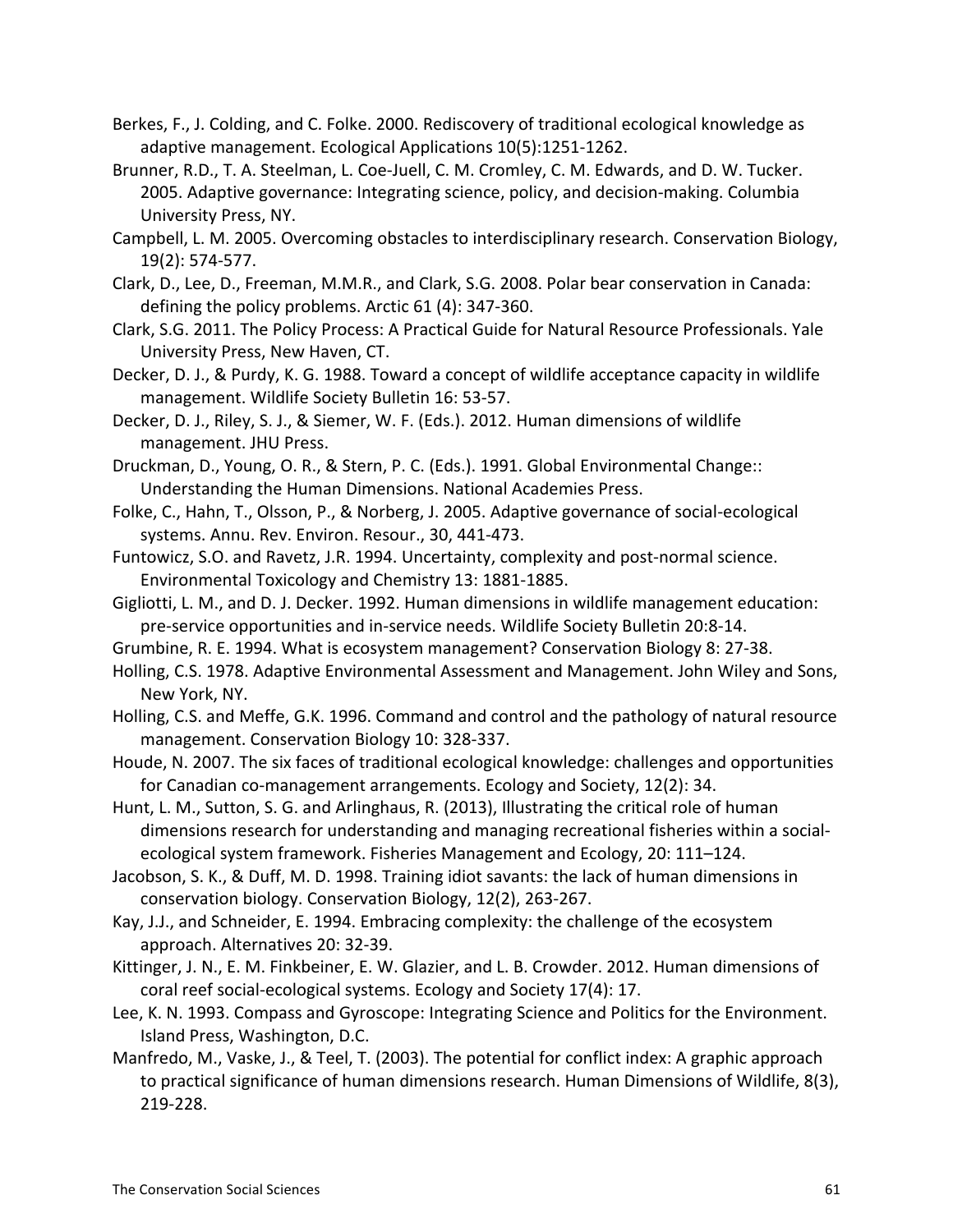Mattson, D. J., & Clark, S. G. 2011. Human dignity in concept and practice. Policy sciences, 44(4), 303-319.

McTaggart-Cowan, I. 1995. Man, wildlife and conservation in North America: status and change. pp. 277-308 in Geist, V., and McTaggart-Cowan, I. (eds.). 1995. Wildlife Conservation Policy. Detselig Enterprises Ltd., Calgary, AB.

Pfirman, S., & Martin, P. (2010). Fostering Interdisciplinary Scholars. Chapter in Oxford Handbook on Interdisciplinarity, Editors: R. Frodeman, J. Thompson Klein, and C. Mitcham.

Pierotti, R., & Wildcat, D. 2000. Traditional ecological knowledge: the third alternative. Ecological Applications 10(5): 1333-1340.

Pooley, S. P., Mendelsohn, J. A., & Milner-Gulland, E. J. 2014. Hunting Down the Chimera of Multiple Disciplinarity in Conservation Science. Conservation Biology, 28(1): 22-32.

- Rapport, D.J. 1989. What constitutes ecosystem health? Perspectives in Biology and Medicine 33: 120-132.
- Robinson, J. 2008. Being undisciplined: Transgressions and intersections in academia and beyond. Futures, 40(1): 70-86.
- Slocombe, D.S. 1993*a*. Environmental planning, ecosystem science and ecosystem approaches for integrating environment and development. Environ. Manage. 17: 289-303.

Slocombe, D.S. 1993*b*. Implementing ecosystem-based management. BioScience 43: 612-622. Soulé, M.E. 1985. What is conservation biology? BioScience 35: 727-734.

Turner, N. 2005. The Earth's Blanket: Traditional Teachings for Sustainable Living. Douglas & McIntyre, Vancouver, BC.

Walters, C.J. 1986. Adaptive Management of Renewable Resources. McGraw Hill, New York, NY.

Western, D. 2000. Conservation in a human-dominated world. Issues in Science and Technology, Spring 2000: 53-60.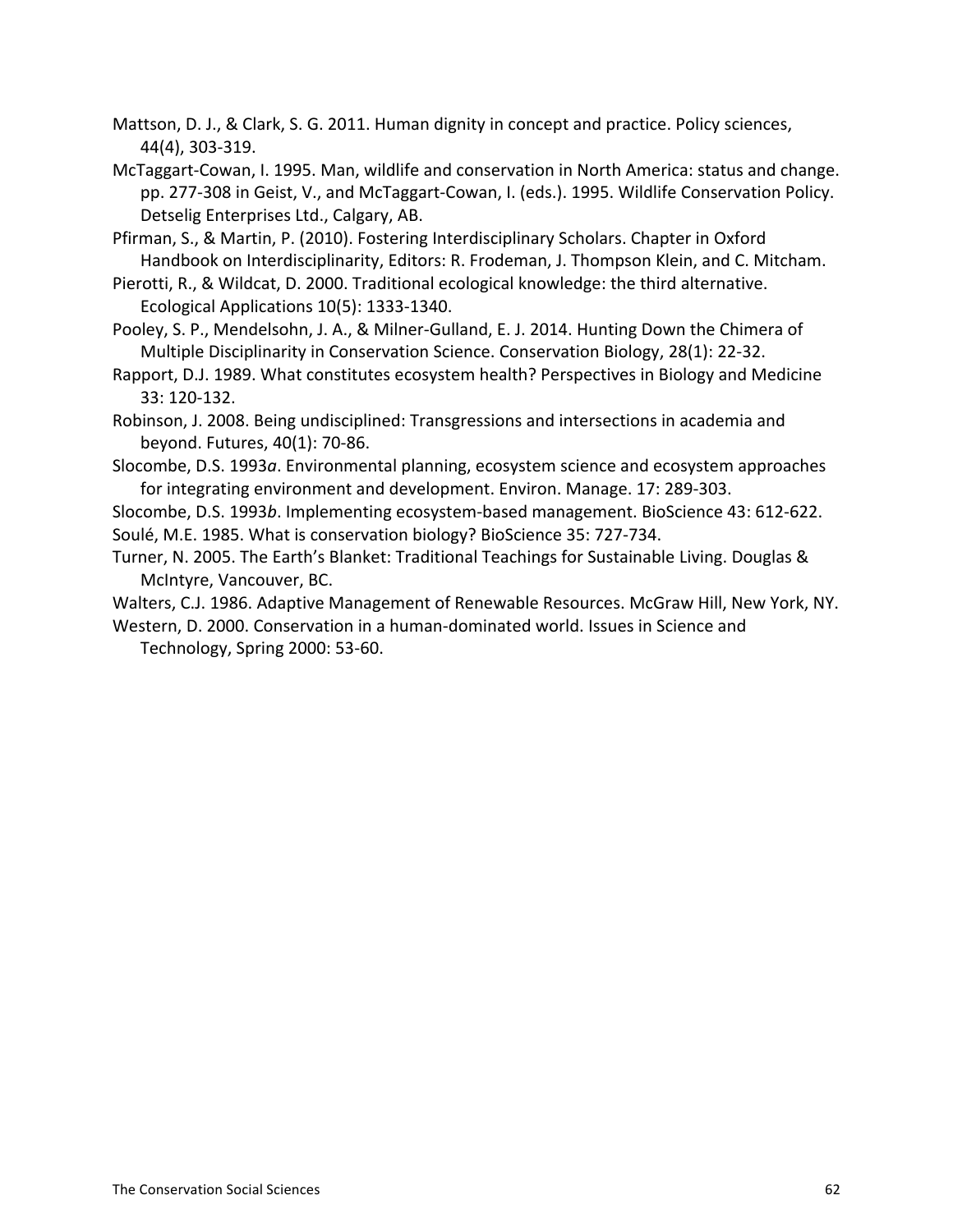### 13. The Conservation Social Sciences: An Overview and A Process for Setting a Research Agenda

S *Nathan%J.%Bennett,%Robin%Roth,%Sarah%Klain,%Kai%M.%A.%Chan,% Douglas%A.%Clark,%Georgina%Cullman,%Graham%Epstein,%Michael% Paul Nelson, Richard Stedman, Tara L. Teel, Rebecca E. W. Thomas &%Carina Wyborn*

#### Understanding the contribution of the conservation social sciences

The series of papers in this report clearly demonstrate the breadth of insights that have and can be offered by the conservation social sciences. The conservation social sciences reviewed in this document include Psychology, Economics, Sociology, Anthropology, Political Science and Governance, Human Dimensions, Political Ecology, Ethics, Education and Communication, Conservation and Development, and Science and Technology Studies. We have included an overview of each, their common questions, methods, scale of analysis, products and contributions in Table 13. 1 located at the end of this chapter. What follows is a brief discussion of the past and potential contributions of each of the conservation social sciences to conservation policy and practice followed by a discussion of the steps that an organization might take to better incorporate insights from the conservation social sciences into its mandate.

There are numerous ways that the conservation social sciences have led to new lessons and improvements in conservation policy and practice at different scales from the local to the international (see also Table 13.1). For example:

- 1. Anthropology Anthropologists have helped us to understand that we are often protecting cultural landscapes that have been used, shaped and preserved by different cultural groups for generations and have worked with local communities to document those management practices. National governments (e.g., Canada) and international bodies (e.g., UNESCO) recognize that these "cultural landscapes" require distinct forms of management. Anthropologists have also shed light on conservation practice, for example, how ways of thinking emerging from different cultural traditions can affect the form and content of conservation interventions.
- 2. Sociology Sociology helps conservation organizations and practitioners understand how behaviors—of individuals, groups, and other collectivities—are patterned and driven by social structural forces. Conservation approaches and management interventions cannot focus solely on behaviors as fully voluntary but need to take into account the role of structural influences such as social norms, institutions, etc.
- 3. Economics Ecological economists have developed several approaches to identify, characterize and, where possible, quantify trade-offs inherent in natural resource management for conservation, restoration and other purposes. Researchers in this field have also provided insights on the pricing of goods or services as might account for negative environmental externalities, on the functioning of ecological-economic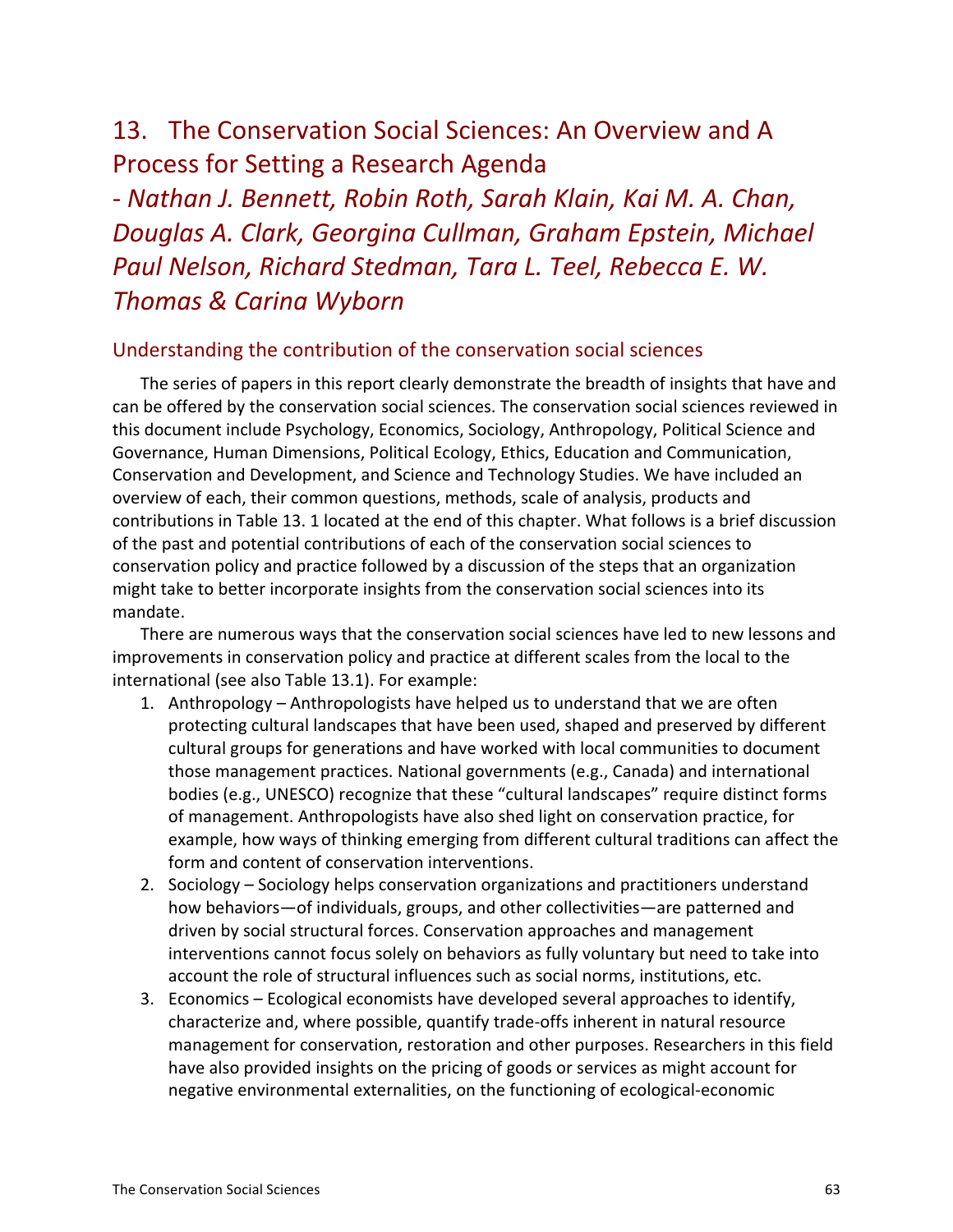systems, and on the implications of ecological constraints for desirable scale of the economy.

- 4. Psychology Psychology, and more specifically social psychology that takes into account one's social surroundings, can help address the significant need for human behavior change solutions in conservation given its emphasis on understanding how and why individuals think and behave the way they do. Conservation-related studies in this area, for example, have focused on determining what behaviors lead to undesirable impacts on the natural environment, why they occur, and behavior-change strategies for minimizing those impacts. Through an examination of such concepts as values and attitudes, psychological research can also help conservation agencies and organizations understand how people are likely to respond to conservation issues and management actions.
- 5. Political Science Political scientists have drawn attention to the ways in which governance and policies (e.g., adoption of community-based, participatory or decentralized environmental governance programs) can be used to alter the incentives that groups face as they interact with the environment and each other. At the local level the likelihood of successful conservation tends to increase when communities participate in the creation and enforcement of rules.
- 6. Philosophy Environmental ethics provides a framework for understanding the values upon which people ground their beliefs. Understanding not only what people believe, but why they believe it, is critical for environmental problem solving.
- 7. Science and Technology Studies Science and technology studies provides the critical and practical insight into the connections between science, policy and practice. This theoretical perspective has been used to support more effective interactions between scientists, land managers, local communities and policy makers to ensure that conservation science supports effective and ethical conservation practice from local scales to national policy dialogues to international platforms like the Intergovernmental Panel on Biodiversity and Ecosystem Services.
- 8. Environmental Education and Communication Research building from environmental education and communication can aid in the development of outreach programs designed to change attitudes or specific behaviors among members of a target audience. Efforts geared specifically toward youth can establish an ecological foundation upon which future decisions will be based. Further, the field has contributed strategies for evaluation of communication efforts in order to ensure that program objectives are being met.
- 9. Conservation and Development  $-$  Social scientists from various disciplines have demonstrated that the costs of conservation initiatives can be borne by local communities who are often excluded from decision-making. This realization has led to changes in conservation policy and practice. For example, international conservation policy documents such as the Convention on Biological Diversity now require consideration of equity, benefit sharing and participation. Researchers in this field have also provided insights into the improvement of on-the-ground conservation and development programs and sustainable livelihood interventions.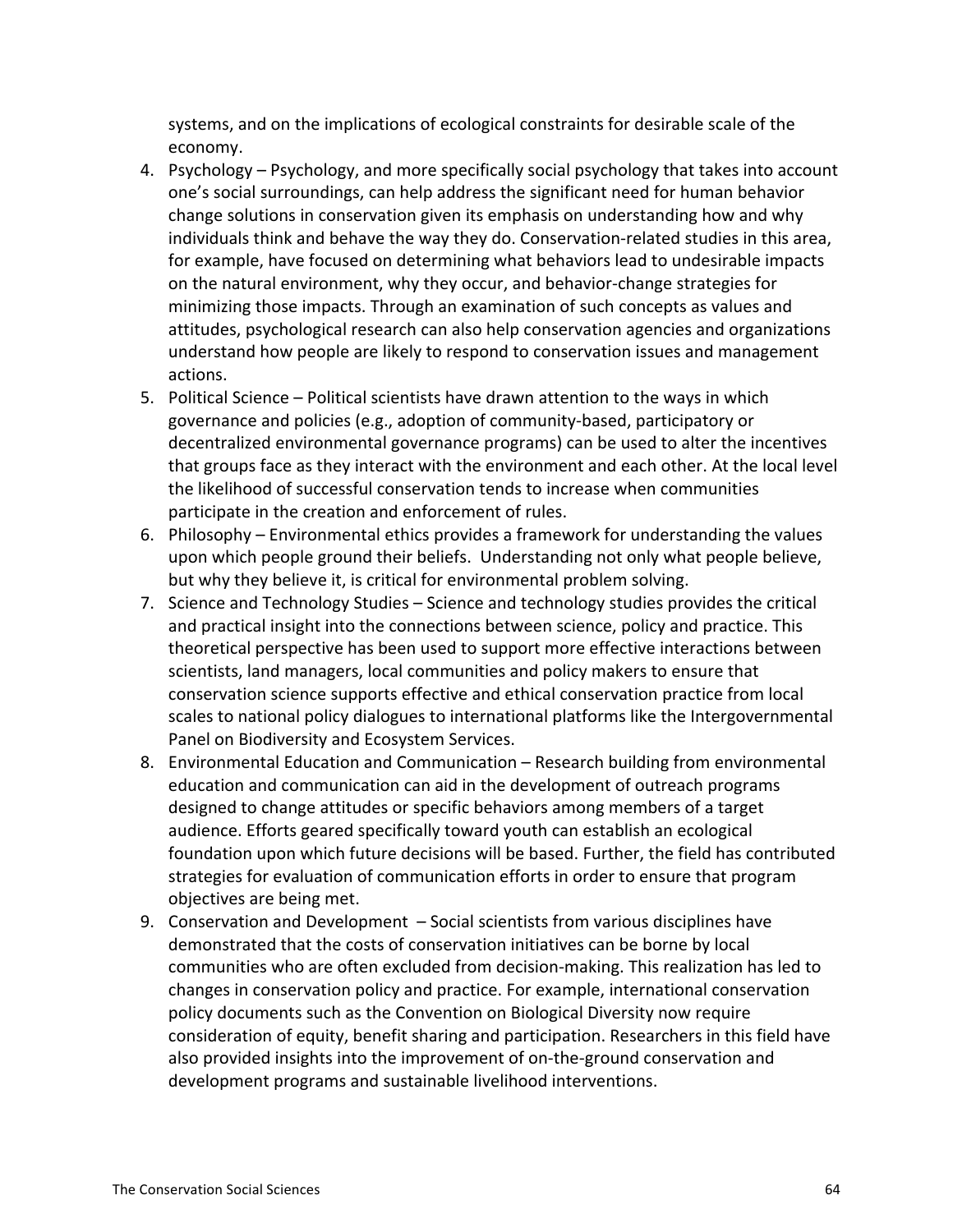- 10. Political Ecology Political ecologists have drawn our attention to the political economic context of conservation practice and have critiqued the ways that western ideas about nature have informed a coercive conservation practice. They ask conservation practitioners to think about the ways power shapes their practice and the naturesociety relationships at the site of their conservation intervention.
- 11. Human Dimensions "Human dimensions" has become a popular shorthand for interdisciplinary, problem-oriented approaches that blend social and ecological understanding of specific conservation or natural resource management issues.

As noted in the introduction, this list of conservation social sciences is not comprehensive and other fields (including environmental law, planning, human geography, environmental history and environmental humanities) have also made important contributions.

## Towards a process for setting a social science research agenda

Our experience suggests that many organizations employ an ad-hoc approach to engaging with the conservation social sciences resulting in lost opportunities to realize the full value of conservation social sciences. All too frequently social science is used only to communicate physical science findings, facilitate stakeholder meetings or help implement fully formed policy positions when its contributions to robust conservation practice can be much more profound. Knowledge of the definitions, focal areas, theories, methods and contribution of the different conservation social sciences is helpful to conservation biologists, organizations and funders hoping to engage with social scientists. Such knowledge, however, is not enough and it is also clear that actions need to be taken to overcome barriers to incorporating conservation social sciences and that processes are required to help conservation organizations and funders more clearly articulate their conservation social science research priorities. We propose the following steps to guide organizations wishing to better employ the conservation social sciences.

- 1. Recognize and overcome barriers to incorporating conservation social sciences; these steps will help build support for and understanding of the conservation social sciences in your organization.
	- Start an open conversation within your conservation organization about the current place and potential contributions of the conservation social sciences. This conversation needs to start from a position of respect vis-à-vis different ways of knowing and approaching conservation policy and practice.
	- Fill knowledge gaps that might exist on the potential types, approaches, contributions and roles of the different conservation social sciences relevant to the mandate of your organization.
	- For organizations with no appropriate in-house social science expertise, it is best to hire an outside facilitator, who is knowledgeable in the conservation social sciences, to facilitate a conversation regarding engagement with the conservation social sciences and to help identify particular approaches, tools and disciplinary expertise. Another possibility would be to have key decision makers read this report and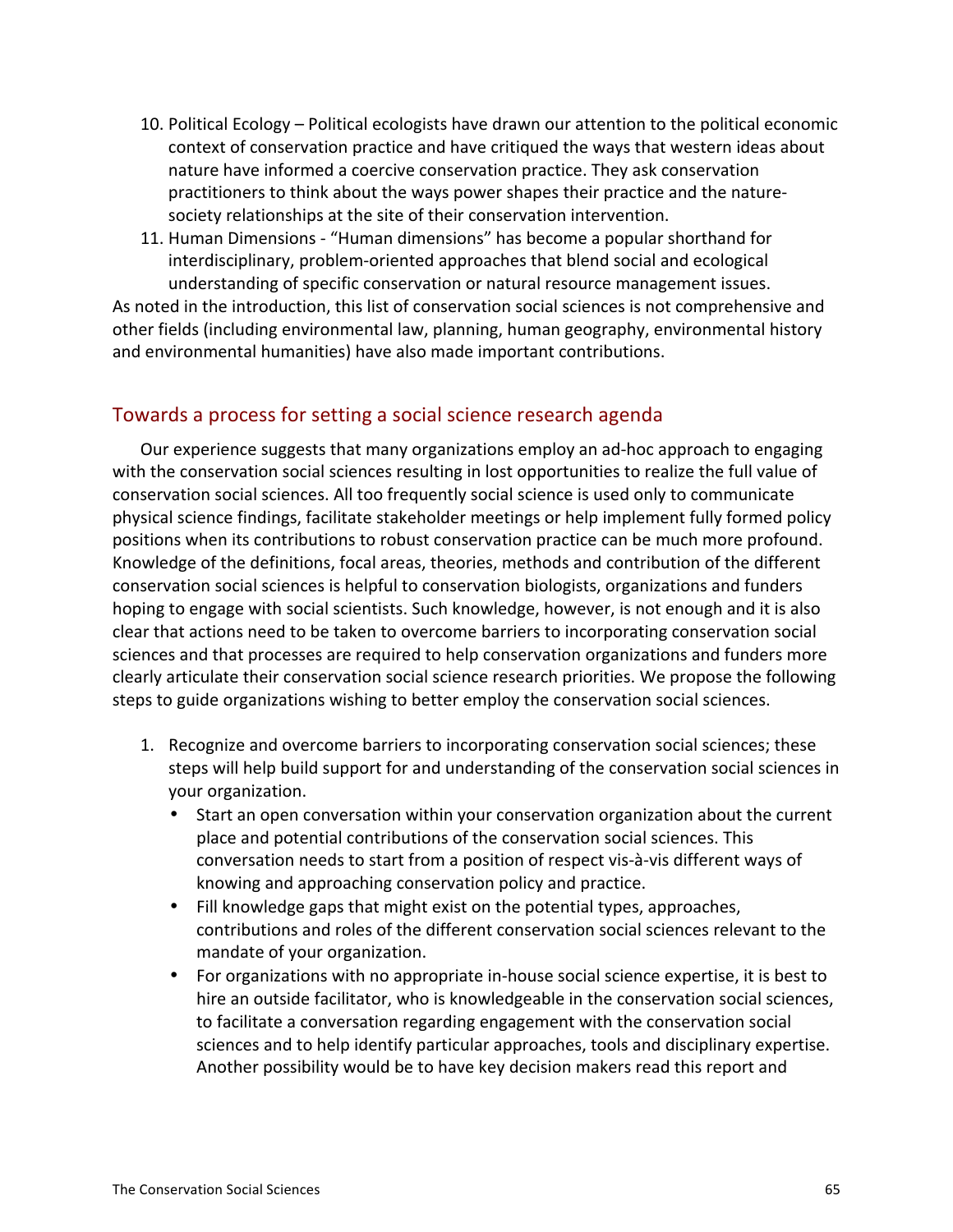potentially a few articles written on conservation social science and its place in conservation practice to help guide this conversation.

- 2. Identify the conservation problem(s) that your organization aims to address.
	- With key decision-makers in the organization, pinpoint the problem(s) that your organization aims to address as laid out in its mission, vision, focus, programs and specific projects.
	- Identify key strategies used by the organization to address the problem (e.g., increase awareness of the importance of wetlands, increase the number of conservation easements on private property).
	- Identify key areas where there exists potential social science insight. This may involve re-framing a conservation objective as a social one. For example, a problem such as "our objective is to protect x wetland and y species" might be reframed as "our objective is to build a constituency that supports wetland conservation" or "our objective is to work with local landowners to conserve wetlands."
	- Identify the scale or scales at which the organization wishes to target its efforts (e.g., national, provincial or municipal policy; corporate regulations; sectorial actions; household behavior; individual behavior; etc.)
	- Identify key social groups or individuals that the organization wants to work with or access (e.g., user groups such as recreationists, community groups, landowners, youth, policy makers, politicians, etc.)(see Table 13.2 for guidance).
- 3. Partner with social scientist(s) to frame key topics, questions and approach.
	- If your organization does not have conservation social science expertise on staff, formulating conservation social science questions and identifying suitable approaches and methods (see Table 13.3) will require outside help. Conservation social scientists might be identified through local universities (look to specific disciplinary departments in the social sciences, interdisciplinary environmental programs and environmental themed research institutions), environmental consultancies or organizations. Professional societies such as the Human Ecology Society and working groups within those societies such as the SSWG within the Society for Conservation Biology can also be helpful. Try to seek out individuals with the expertise you are looking for, both in terms of approach and in terms of the ecology or species of focus. These individuals are often looking for opportunities to collaborate or can recommend someone who is. Note that this step might also occur before step 1 or 2.
- 4. Brainstorm key topics for investigation or research questions. Establish a conservation social science agenda through prioritizing key topics and questions.
	- With the assistance of someone familiar with the conservation social sciences, create a list of the topics and questions along with information relating to their importance to the organization's mandate, feasibility in terms of capacity, available financial resources and preferred timeline, potential benefits to conservation, and potential spin-off partnerships, collaborations or projects.
	- We then recommend having a group of key decision-makers in the organization rank the topics on the basis of importance, feasibility (capacity, resources, timeline),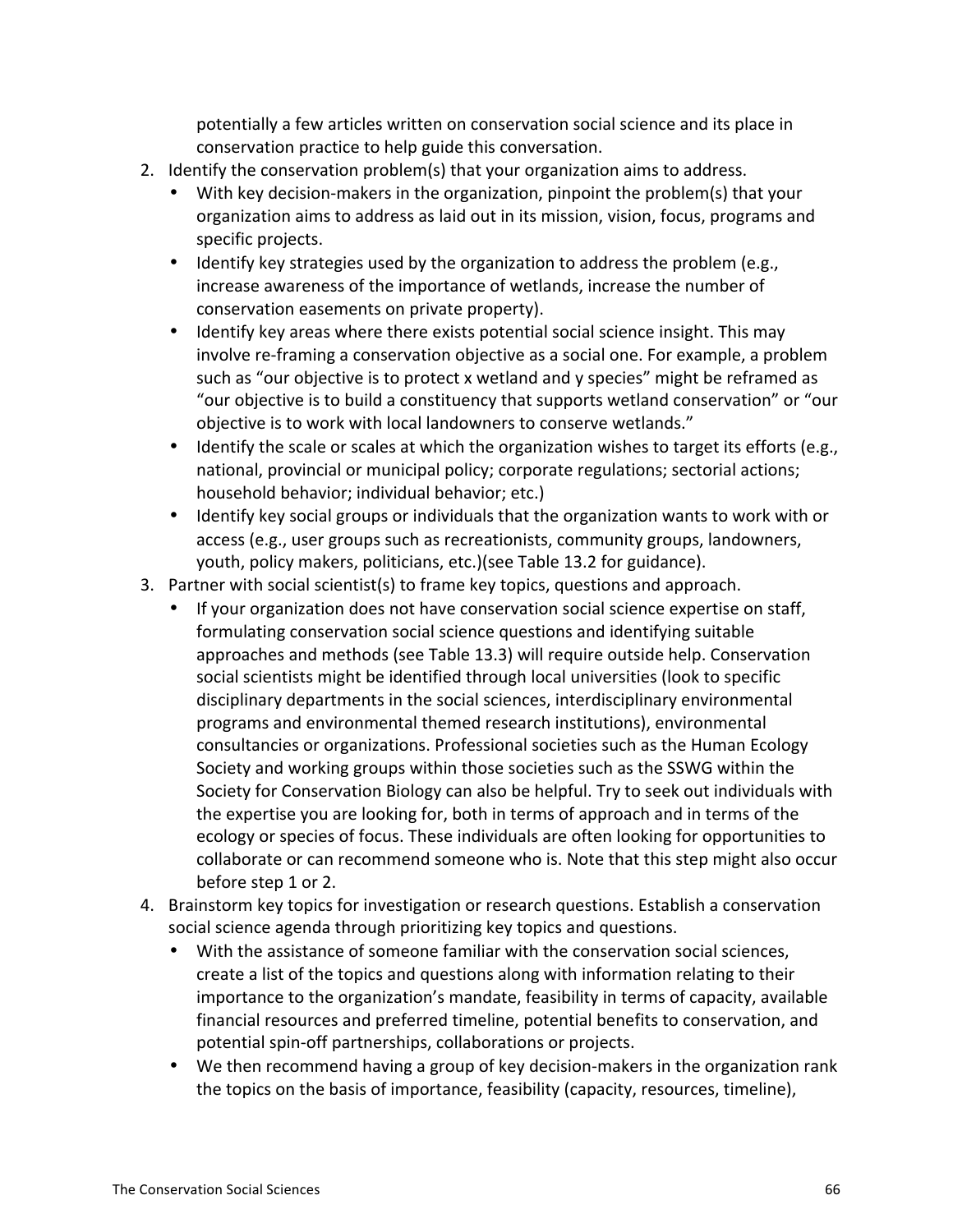conservation benefits and additional benefits, construct a ranking based on the aggregate rankings and then discuss the resulting draft ranking in a meeting.

- 5. Partner with, contract or hire conservation social scientist(s) to carry out the work
	- Depending on the nature of the work, this might be the same person you collaborated with in step 3. The organization might also choose, now that you are clear on its needs, to go back to the Universities or consultants to find the right fit in terms of the social science expertise you are seeking.
	- For some organizations or funders with a more open-ended mandate, it might be more appropriate to post an open call for proposals to conduct the research.
	- Be aware that if you are working on or near traditional Indigenous territory, it is expected that you coordinate with the indigenous group in the area and follow protocol for working with Aboriginal or indigenous communities. Here are some websites that might help with this process:

www.conservationcollaboration.ca

www.iucn.org/about/work/programmes/social\_policy/sp\_themes\_ip/

- An ideal collaborator is someone who: can work well with the organization; has a personality that fits well with the rest of the team; can clearly communicate verbally and in writing, the approach, purpose and outcomes of the project; and, understands how the social science component fits with the natural sciences and applied approaches to conservation used by the organization.
- It is critical in social science research that appropriate permissions and approval for research with human subjects be obtained through an established institutional process at a partner university, tribal organization and/or conservation organization.
- Upon completion of the research, in addition to a project report we recommend a dissemination workshop so that results can be meaningfully discussed within the organization and the utility of the research can be enhanced.

## **Conclusion**

Conservation as a practice is necessarily multi- and inter-disciplinary – meaning that it requires an understanding of both natural and social systems and collaboration between natural and social scientists. Discussions and conversations across such disciplinary boundaries is no simple task but one well worth undertaking since these efforts, at the very least, will lay the groundwork for better mutual understanding and, at best, will contribute to better conservation outcomes. Despite some local successes, the prognosis for the Earth's environment is far from positive and there is a distinct need to strengthen our ability to address conservation challenges. The content of this report shows that the social sciences have a role to play in improving marine and terrestrial conservation policy, practice and outcomes. Each field of conservation social science has made a distinct contribution and yet remains underutilized, its potential largely unrealized. There is thus a need to build social science capacity and increase knowledge of the social sciences among conservation practitioners and within conservation organizations. Knowledge of the distinct focal areas, people or topics of study, types of questions and methods, and research products can assist in distinguishing among the different conservation social sciences and strengthening their application to conservation practice. In this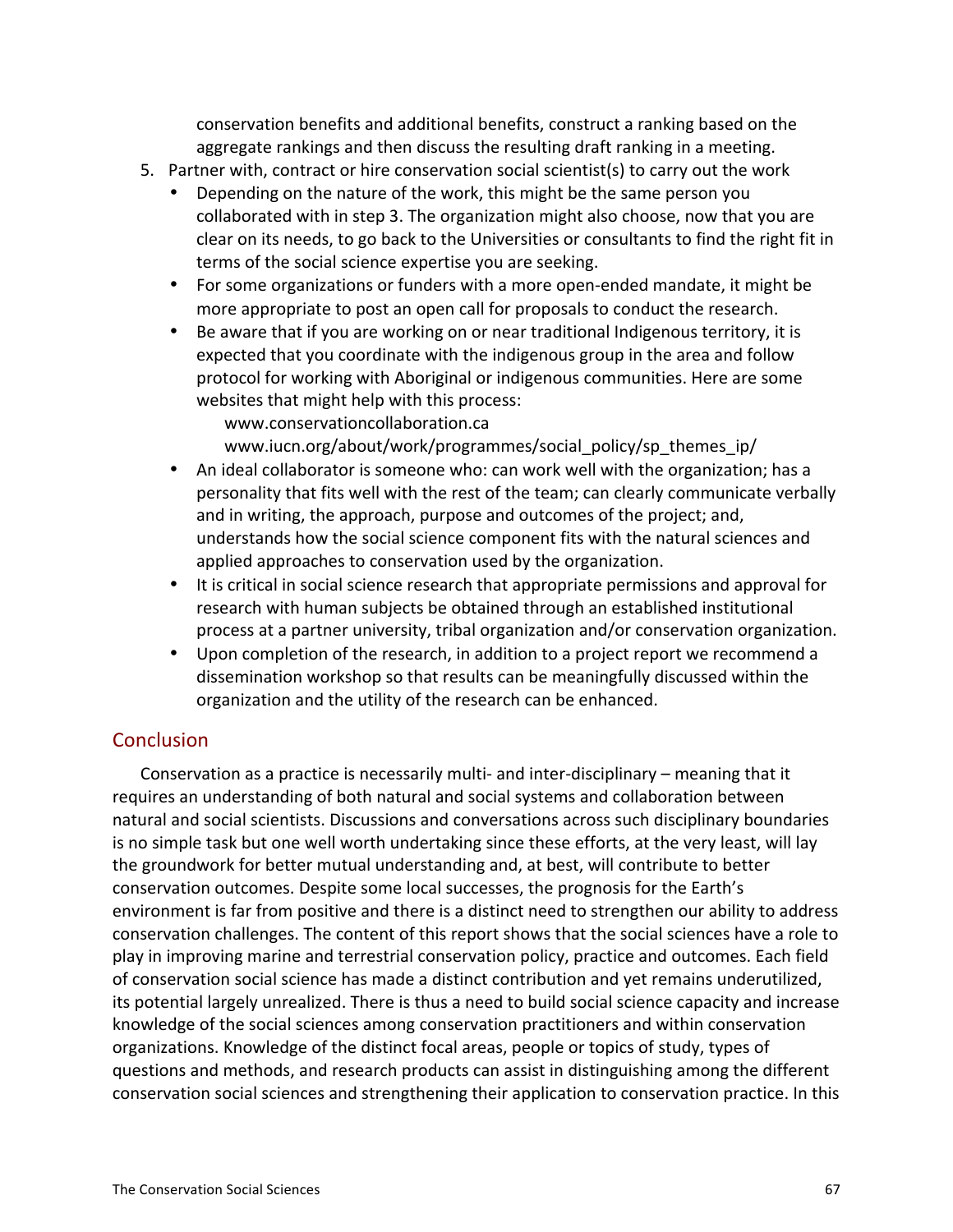report, we offer an overview of the conservation social sciences and present a process for conservation organizations looking to establish a conservation social science research agenda. Engaging with the conservation social sciences in a productive and useful way will likely require long-term ongoing partnerships, knowledge and capacity building, open dialogue and clear communication as well as a reflection on past and present practice and a willingness to adapt programs of work.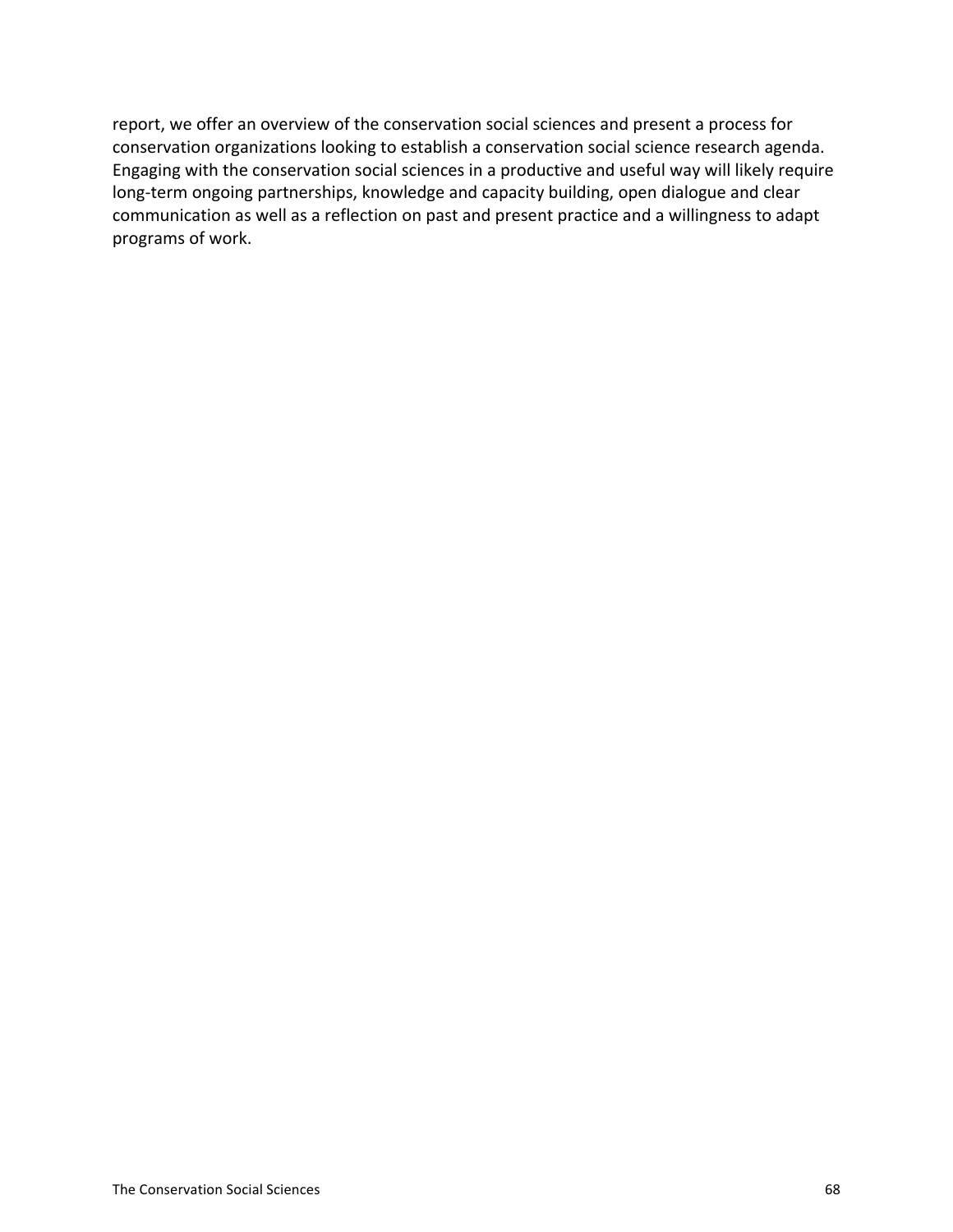| <b>Disciplines/Fields</b>                       | <b>Focus</b>                                                                                           | <b>Sample Questions</b>                                                                                                                                                                                                                                                                                                                                                      | <b>Methods, Scale and Common</b>                                                                                                                                                                                                                                                                                                                                                                                                                  | <b>Contributions to conservation</b>                                                                                                                                                                                                                                                                                                                                                                                                                                                                                 |
|-------------------------------------------------|--------------------------------------------------------------------------------------------------------|------------------------------------------------------------------------------------------------------------------------------------------------------------------------------------------------------------------------------------------------------------------------------------------------------------------------------------------------------------------------------|---------------------------------------------------------------------------------------------------------------------------------------------------------------------------------------------------------------------------------------------------------------------------------------------------------------------------------------------------------------------------------------------------------------------------------------------------|----------------------------------------------------------------------------------------------------------------------------------------------------------------------------------------------------------------------------------------------------------------------------------------------------------------------------------------------------------------------------------------------------------------------------------------------------------------------------------------------------------------------|
|                                                 |                                                                                                        |                                                                                                                                                                                                                                                                                                                                                                              | <b>Research Products</b>                                                                                                                                                                                                                                                                                                                                                                                                                          |                                                                                                                                                                                                                                                                                                                                                                                                                                                                                                                      |
| Anthropology<br>(Environmental<br>Anthropology) | Relationships<br>between humans and<br>the environment as<br>mediated through<br>culture               | How do societies use their environment<br>and manage social relationships through<br>resource use? How has a particular<br>cultural group used a landscape<br>historically? How do cultural models<br>affect the way that people use the<br>environment?                                                                                                                     | Methods: Ethnography, participant<br>observation, interviews, discourse<br>analysis<br>Scale: Usually local, extra-local<br>Products: TEK documentation,<br>methods for incorporating cultural<br>considerations, maps of culturally<br>important areas                                                                                                                                                                                           | Illuminating environmental justice issues; Forwarding culturally<br>appropriate conservation models (e.g., cultural landscapes);<br>Understanding local contributions to conservation and<br>documenting TEK; Elucidating non-economic views of nature;<br>Facilitating better conservation relationships with diverse<br>cultural groups                                                                                                                                                                            |
| Sociology<br>(Environmental<br>Sociology)       | Influence of social<br>context and the<br>material world on<br>individual<br>conservation<br>behaviors | How might social and economic<br>contextual factors at local and broad<br>scales mediate an individual hunter's<br>attitudes, perceptions ad behavior? How<br>do power structures influence access to<br>natural resources? How do social<br>interactions influence relationships with<br>the environment?                                                                   | Methods: Survey methods,<br>secondary data analysis, interviews,<br>focus groups, participant<br>observation<br>Scale: can range from the analysis of<br>individuals as affected by structure<br>to nation states and beyond<br>Products: range from in depth<br>localized ethnographic analyses, to<br>analyses of large scale secondary<br>data sets to quantitative surveys<br>dealing with environmental beliefs,<br>attitudes, and behaviors | Clarifying the role of context in determining individual<br>conservation behaviors; Understanding how to manage for<br>different stakeholder and cultural groups; Articulating how new<br>meanings of nature are being created by changing contexts;<br>Conveying role of inequality in determining access to natural<br>areas and in destruction of natural resources; Identifying broad<br>scale interventions that facilitate conservation                                                                        |
| Economics<br>(Ecological<br>Economics)          | Interdependence of<br>economies,<br>ecosystems and<br>human well-being                                 | How much should goods or services cost<br>to account for environmental<br>externalities? What is the net worth of<br>ecosystems to society? What are the<br>contributions of ecosystem services to<br>well-being? What is the optimum scale of<br>economic activity? How should resources<br>be allocated to produce socially just and<br>ecologically sustainable outcomes? | Methods: Economic valuation,<br>economic modeling, energy<br>accounting, changes in prices,<br>stated or revealed willingness-to-<br>pay studies<br>Scale: Local to global<br>Products: Valuation estimates;<br>recommended pricing to account<br>for externalities; scenarios of<br>growth or de-growth                                                                                                                                          | Valuing of ecosystem services; Identifying trade-offs associated<br>with changes in natural resource management; Providing<br>economic justifications for conservation actions; Identification<br>of policies, management and incentive systems that produce<br>ecologically sustainable and socially just outcomes;<br>Strengthening of arguments for ecological restoration; Critique<br>of the growth paradigm and construction of alternative<br>paradigms focused on human development separate from<br>growth. |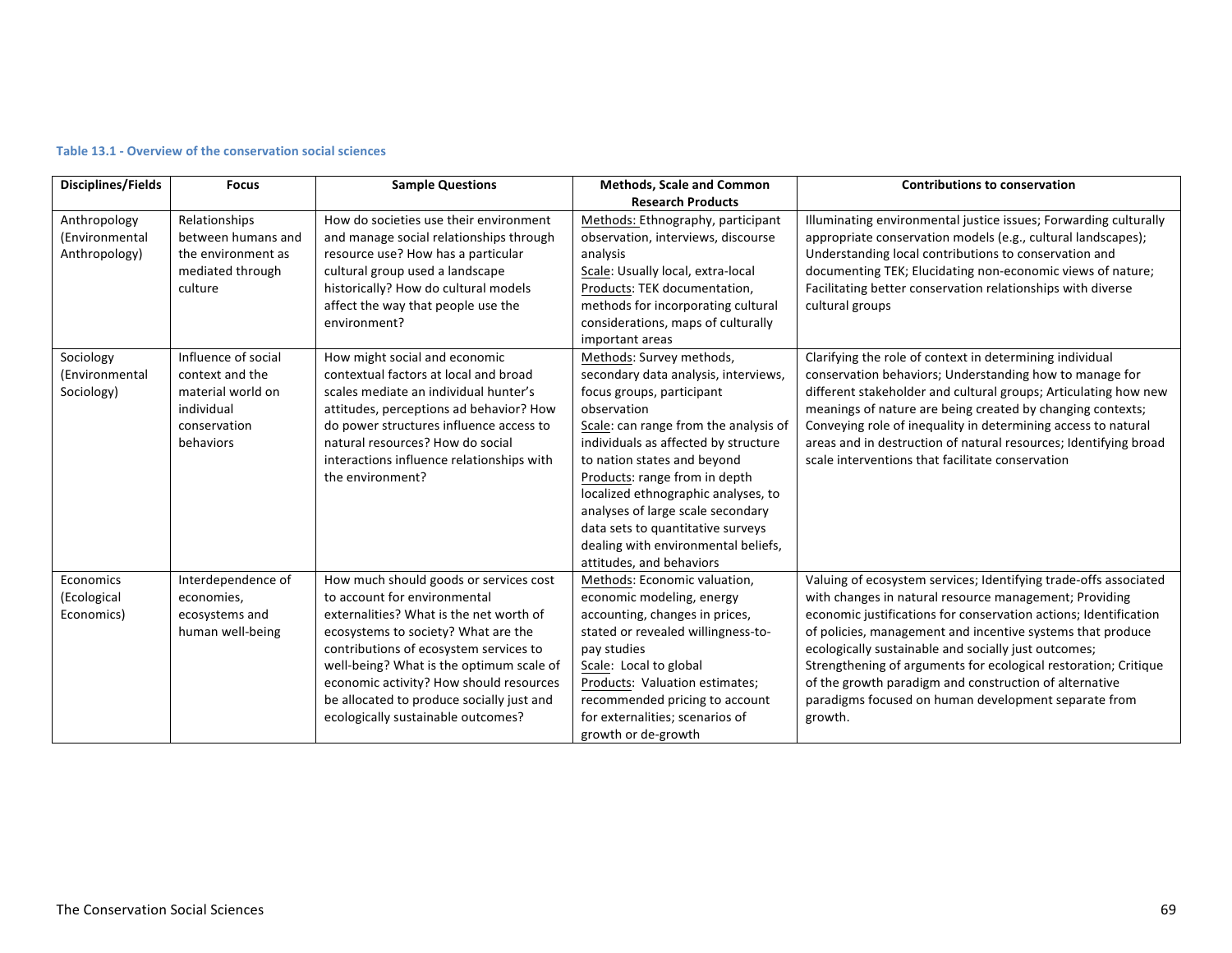| Disciplines/Fields       | <b>Focus</b>                                      | <b>Sample Questions</b>                                                         | <b>Methods, Scale and Common</b>                                       | <b>Contributions to conservation</b>                                   |
|--------------------------|---------------------------------------------------|---------------------------------------------------------------------------------|------------------------------------------------------------------------|------------------------------------------------------------------------|
|                          |                                                   |                                                                                 | <b>Research Products</b>                                               |                                                                        |
| Psychology               | Individual values,                                | What are people's thoughts and                                                  | Methods: Survey methods,                                               | Anticipating people's response to conservation issues or               |
| (Environmental           | attitudes, beliefs,                               | behaviours regarding the environment                                            | interviews, focus groups, participant                                  | management actions; Determining more socially acceptable               |
| Psychology)              | norms, and behaviors                              | and conservation? Why do people think                                           | observation                                                            | environmental management actions; Predicting and                       |
|                          | regarding the                                     | and behave the way that they do towards                                         | Scale: Data typically collected at                                     | understanding the basis for undesirable behaviors; Helping to          |
|                          | environment or                                    | the environment? How do values shape                                            | individual level, with generalizations                                 | frame communication and outreach strategies designed to                |
|                          | conservation; social                              | human relationships and interactions                                            | made to populations of interest                                        | change attitudes or behaviors; Understanding the basis for             |
|                          | psychology, as a sub-                             | with the environment? What attitudes or                                         | (e.g., communities, local residents,                                   | social conflict among different population segments or user            |
|                          | discipline, emphasizes                            | preferences do people have regarding                                            | visitors, etc.)                                                        | groups and informing strategies for conflict resolution                |
|                          | the individual in the                             | conservation issues, species, eco-tourism                                       | Products: Descriptive reports of                                       |                                                                        |
|                          | context of social                                 | experiences or management                                                       | people's reactions to conservation                                     |                                                                        |
|                          | groups                                            | interventions?                                                                  | issues; theoretical models depicting                                   |                                                                        |
|                          |                                                   |                                                                                 | relationships among key concepts                                       |                                                                        |
|                          |                                                   |                                                                                 | such as values, attitudes, behaviors;                                  |                                                                        |
|                          |                                                   |                                                                                 | audience segmentation and                                              |                                                                        |
|                          |                                                   |                                                                                 | information for use in development                                     |                                                                        |
|                          |                                                   |                                                                                 | of communication or outreach                                           |                                                                        |
|                          |                                                   |                                                                                 | efforts                                                                |                                                                        |
| <b>Political Science</b> | The formal and                                    | How can environmental governance                                                | Methods: Agent-based models, lab                                       | A better understanding of the attributes of generally successful       |
| (Environmental           | informal rules that                               | systems be designed to improve                                                  | and field experiments, case studies,                                   | environmental policies; Designing more efficient, effective,           |
| Governance)              | structure the                                     | environmental and societal outcomes?                                            | statistical meta-analyses                                              | equitable and legitimate conservation governance; Illuminating         |
|                          | incentives that society                           | What factors are associated with                                                | Scale: Local to global, but more                                       | the importance of community involvement in rule-making and             |
|                          | and individuals face as<br>they interact with the | sustainable and successful systems of                                           | emphasis on local.<br>Products: Diagnostic frameworks,                 | monitoring; Contributing to adoption of community-based or             |
|                          | environment and each                              | environmental governance? How can                                               |                                                                        | driven conservation programs; Illustrating the usefulness of           |
|                          | other.                                            | governance be designed to fit different<br>contexts? How do formal and informal | analytical databases                                                   | adopting or incorporating local governance arrangements;               |
|                          |                                                   | rules determine interactions with the                                           |                                                                        | Identifying factors that may motivate conservation such as             |
|                          |                                                   | environment?                                                                    |                                                                        | nested governance, community-building, education, and<br>participation |
| Philosophy               | Reasoning how we                                  | What values should we hold towards the                                          | Methods: Argument analysis and                                         | Providing a means of evaluating the robustness and rationality         |
| (Environmental           | ought to relate to                                | environment? How should we manifest                                             | synthetic analysis                                                     | of claims about the values we ought to hold and manifest               |
| Ethics)                  | nature                                            | those values through conservation                                               | Scale: Theoretical, global to policy                                   | towards the environment; Understanding the merits of the               |
|                          |                                                   | policies and actions? What aspects of                                           | to individual                                                          | ethical stances that conservationists hold and espouse and that        |
|                          |                                                   | nature deserve moral consideration? On                                          | Products: Diagnostic values                                            | conservation programs engender; Aiding in the avoidance of             |
|                          |                                                   | what basis?                                                                     | frameworks, analysis of positions                                      | undesirable environmental outcomes - e.g., through                     |
|                          |                                                   |                                                                                 | articulated in specific conservation                                   | precautionary approach; Enabling justified and transparent             |
|                          |                                                   |                                                                                 |                                                                        |                                                                        |
|                          |                                                   |                                                                                 |                                                                        |                                                                        |
|                          |                                                   |                                                                                 | issue, framework to integrate a<br>wide variety of disciplines engaged | positions through an objective and collaborative methodology           |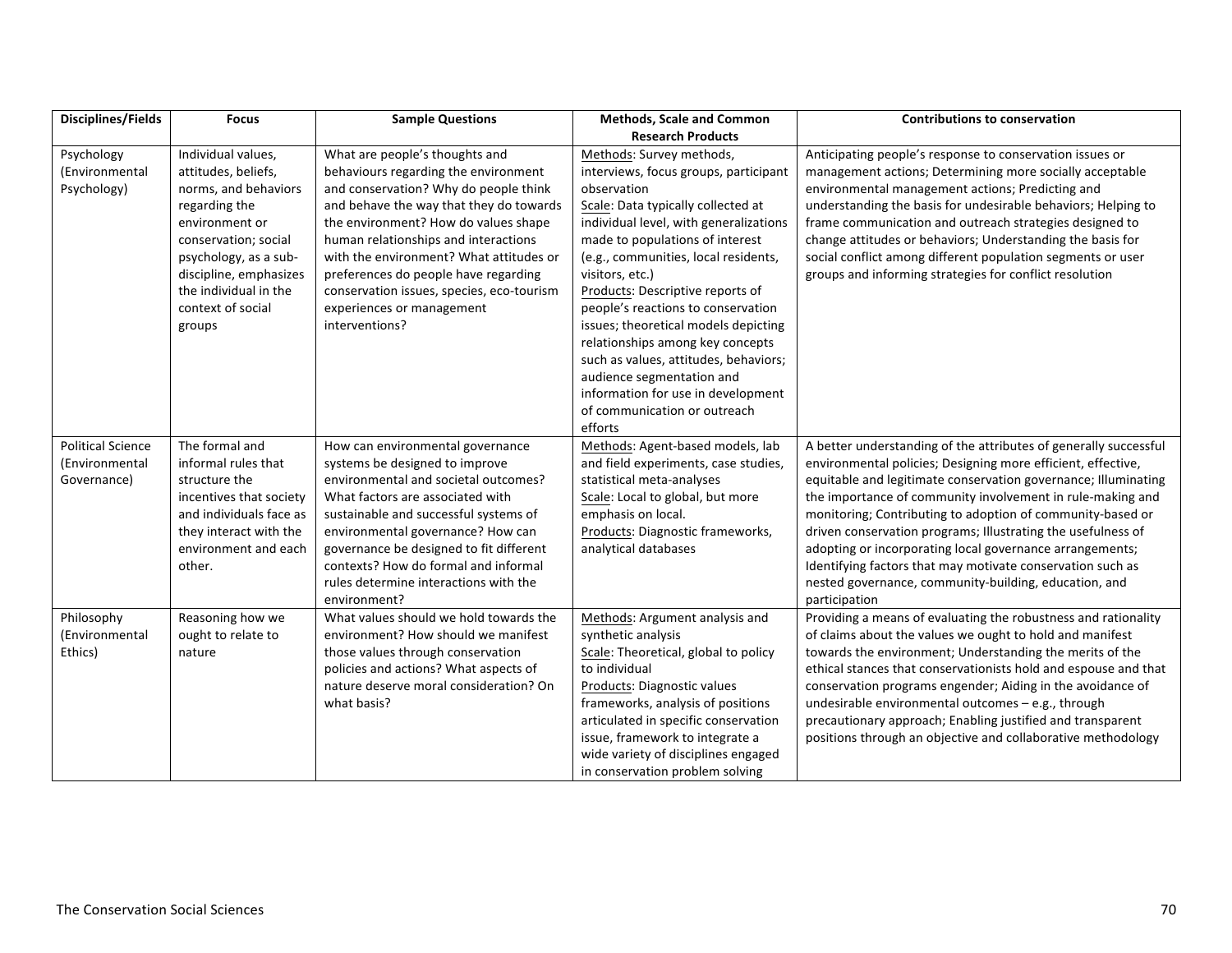| <b>Disciplines/Fields</b>                                                                          | <b>Focus</b>                                                                                                                        | <b>Sample Questions</b>                                                                                                                                                                                                                                                                                                                                                                                                                                                                                                                                              | <b>Methods, Scale and Common</b>                                                                                                                                                                                                                                                                                                                                                                                                                                                                                                                                           | <b>Contributions to conservation</b>                                                                                                                                                                                                                                                                                                                                                                                                                                                                                                                                                  |
|----------------------------------------------------------------------------------------------------|-------------------------------------------------------------------------------------------------------------------------------------|----------------------------------------------------------------------------------------------------------------------------------------------------------------------------------------------------------------------------------------------------------------------------------------------------------------------------------------------------------------------------------------------------------------------------------------------------------------------------------------------------------------------------------------------------------------------|----------------------------------------------------------------------------------------------------------------------------------------------------------------------------------------------------------------------------------------------------------------------------------------------------------------------------------------------------------------------------------------------------------------------------------------------------------------------------------------------------------------------------------------------------------------------------|---------------------------------------------------------------------------------------------------------------------------------------------------------------------------------------------------------------------------------------------------------------------------------------------------------------------------------------------------------------------------------------------------------------------------------------------------------------------------------------------------------------------------------------------------------------------------------------|
|                                                                                                    |                                                                                                                                     |                                                                                                                                                                                                                                                                                                                                                                                                                                                                                                                                                                      | <b>Research Products</b>                                                                                                                                                                                                                                                                                                                                                                                                                                                                                                                                                   |                                                                                                                                                                                                                                                                                                                                                                                                                                                                                                                                                                                       |
| Science and<br>Technology<br><b>Studies</b>                                                        | Role of scientific<br>knowledge and<br>expertise in social and<br>policy change                                                     | What forms of knowledge are legitimate<br>for conservation practice? How is science<br>produced, shaped and used in<br>conservation decision-making? What is<br>the relationship between conservation<br>science, policy and practice? How do<br>people develop and use scientific<br>knowledge? How do scientific framings or<br>concepts change the way we govern and<br>manage resources? How does science and<br>knowledge shape people's relations to<br>nature? How can we connect diverse<br>knowledges with environmental<br>governance at different scales? | Methods: Trans-disciplinary,<br>empirical case studies, historical<br>accounts, interviews, focus groups,<br>ethnographic studies, surveys,<br>secondary document reviews,<br>comparative case studies,<br>participatory methods, knowledge<br>co-production<br>Scale: theoretical insight can work<br>at any scale, from local to regional,<br>national to global, management<br>initiatives, environmental policies,<br>cross-scalar analyses<br>Products: methods for trans-<br>disciplinary collaboration, concepts<br>and approaches to bridge different<br>knowledge | Promoting multiple types of knowledge and more inclusive<br>conservation science; Understanding and improving the<br>connections between science, policy and practice; Engendering<br>lasting and effective relationships between conservation<br>scientists, policy makers, practitioners and funders to sustain<br>conservation outcomes; Highlighting conditions under which<br>scientific, cultural and policy change are likely to occur;<br>Informing research design, conservation programs and policy to<br>be more inclusive                                                 |
| <b>Education and</b><br>Communication<br>(Environmental<br><b>Education and</b><br>Communications) | Effectiveness of<br>environmental<br>education and<br>communication and<br>outreach campaigns,<br>understanding target<br>audiences | Do environmental education programs<br>lead to changes in knowledge, attitudes<br>or behaviors? How can information about<br>public values, beliefs, emotions and<br>attitudes lead to more effective<br>communication with key stakeholder<br>groups? Are programs achieving their<br>objectives, and what are the best metrics<br>for evaluating program success or failure?                                                                                                                                                                                       | Methods: Program evaluation,<br>quantitative (surveys), qualitative<br>(focus groups, interviews,<br>participatory mapping,<br>photoelicitation), often involves<br>collaboration between conservation<br>organizations and educational<br>institutions (e.g., schools)<br>Scale: Local (individual programs) to<br>global (addressing phenomena<br>associated with communicating<br>conservation with public audiences)<br>Products: Evaluation results used to<br>improve upon existing efforts,<br>documentation of best practices                                      | Improving conservation education programs and outreach<br>campaigns; Increasing environmental literacy; Understanding<br>that knowledge needs to be connected to values, beliefs and<br>attitudes and that knowledge does not lead to behavior change;<br>Tailoring of communications to target audiences; Illuminating<br>the need to empower audience to take local actions; Affirming<br>need to connect children to natural world; Applying social<br>marketing and behavior change theories to identify barriers and<br>bring about changes in behaviors and promote stewardship |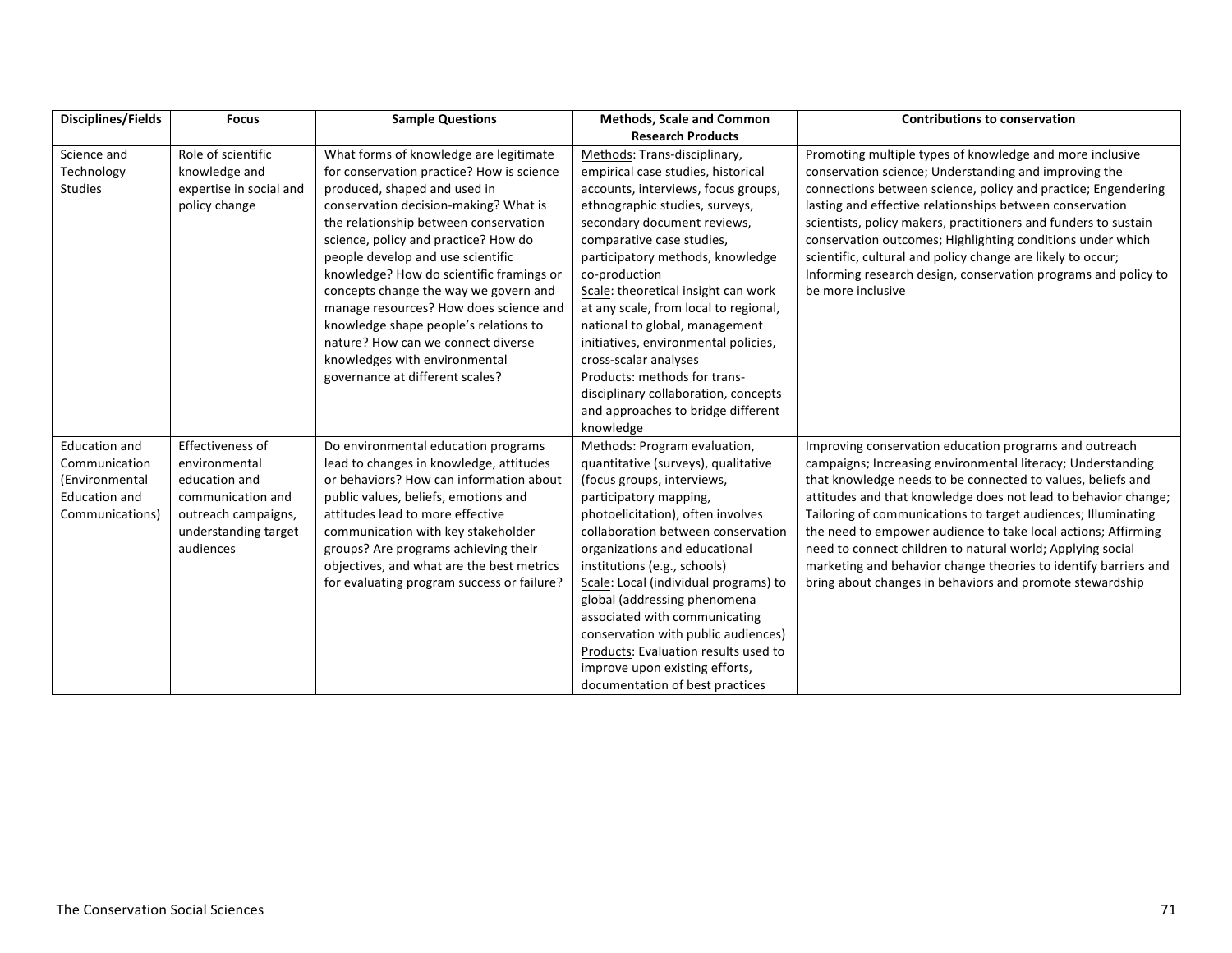| <b>Disciplines/Fields</b> | <b>Focus</b>         | <b>Sample Questions</b>                   | <b>Methods, Scale and Common</b>      | <b>Contributions to conservation</b>                              |
|---------------------------|----------------------|-------------------------------------------|---------------------------------------|-------------------------------------------------------------------|
|                           |                      |                                           | <b>Research Products</b>              |                                                                   |
| Conservation and          | Relationship between | Do local livelihoods support or undermine | Methods: Qualitative (interviews,     | Understanding the social and economic impacts of conservation     |
| Development               | conservation and/or  | conservation outcomes? How do levels of   | focus groups), quantitative (surveys, | initiatives; Re-orienting national and international conservation |
|                           | development          | wealth impact environmental outcomes?     | economic analyses, cost-benefit,      | policies to consider local development needs; Identifying how to  |
|                           | processes and        | How do conservation initiatives impact    | trade-off approaches), participatory  | contextualize conservation programs; Designing and improving      |
|                           | environmental and    | local livelihoods, wealth and well-being? | methods (PAR, focus groups),          | individual conservation and development projects or broader       |
|                           | social-economic      | What constitutes best practice in         | spatial analyses                      | programs; Incorporating social-economic considerations into       |
|                           | outcomes             | designing conservation and development    | Scale: Local initiatives to global    | broad scale environmental planning                                |
|                           |                      | initiatives? Under what conditions are    | scale analyses                        |                                                                   |
|                           |                      | win-win conservation and development      | Products: insights on how to          |                                                                   |
|                           |                      | outcomes possible? When are trade-offs    | enhance sustainability of             |                                                                   |
|                           |                      | required? How can we simultaneously       | livelihoods; evaluations and          |                                                                   |
|                           |                      | achieve Convention on Biological          | recommendations for improving         |                                                                   |
|                           |                      | Diversity and Millenium Development       | ongoing initiatives, best practice    |                                                                   |
|                           |                      | Goals? What actions will maintain social  | guidelines for conservation and       |                                                                   |
|                           |                      | adaptive capacity and ecological          | development projects, maps and        |                                                                   |
|                           |                      | resilience?                               | quantitative analyses of ecological   |                                                                   |
|                           |                      |                                           | and societal outcomes, policy briefs. |                                                                   |
| <b>Political Ecology</b>  | Critique and         | What is the political economic context of | Methods: Case study based analysis    | A better understanding of the political economic context of       |
|                           | improvement of       | resource users' decisions? What are the   | frequently using mixed methods        | conservation policy and practice; better understanding of the     |
|                           | conservation         | economic, political, social and cultural  | featuring qualitative techniques      | conflicts arising due to conservation interventions; critique of  |
|                           | processes; focus on  | sources of conservation conflict? How can | (interviews, focus groups, discourse  | how particular ideas of nature have informed a coercive           |
|                           | political economic   | a better understanding of the above       | analysis, ethnography) and            | conservation practice; critique of the involvement of corporate   |
|                           | context and power    | inform more successful conservation       | quantitative techniques (surveys,     | interests in conservation practice; better understanding of local |
|                           | relations that shape | practice? How is conservation governance  | land use mapping, remote sensing      | nature-society relationships and under what conditions            |
|                           | practice             | functioning? What are the perceptions of  | analysis, participatory mapping.      | conservation compatible livelihoods persist.                      |
|                           |                      | the different players in the governance   | Scale: cross scalar: contextualizing  |                                                                   |
|                           |                      | arrangement and what are the              | local case studies by tracing         |                                                                   |
|                           |                      | conservation outcomes?                    | processes that shape the dynamics     |                                                                   |
|                           |                      |                                           | of the case up through to the global  |                                                                   |
|                           |                      |                                           | scale.                                |                                                                   |
|                           |                      |                                           | Products: descriptive reports;        |                                                                   |
|                           |                      |                                           | community based maps and              |                                                                   |
|                           |                      |                                           | analysis; recommended                 |                                                                   |
|                           |                      |                                           | improvements to processes and         |                                                                   |
|                           |                      |                                           | practices                             |                                                                   |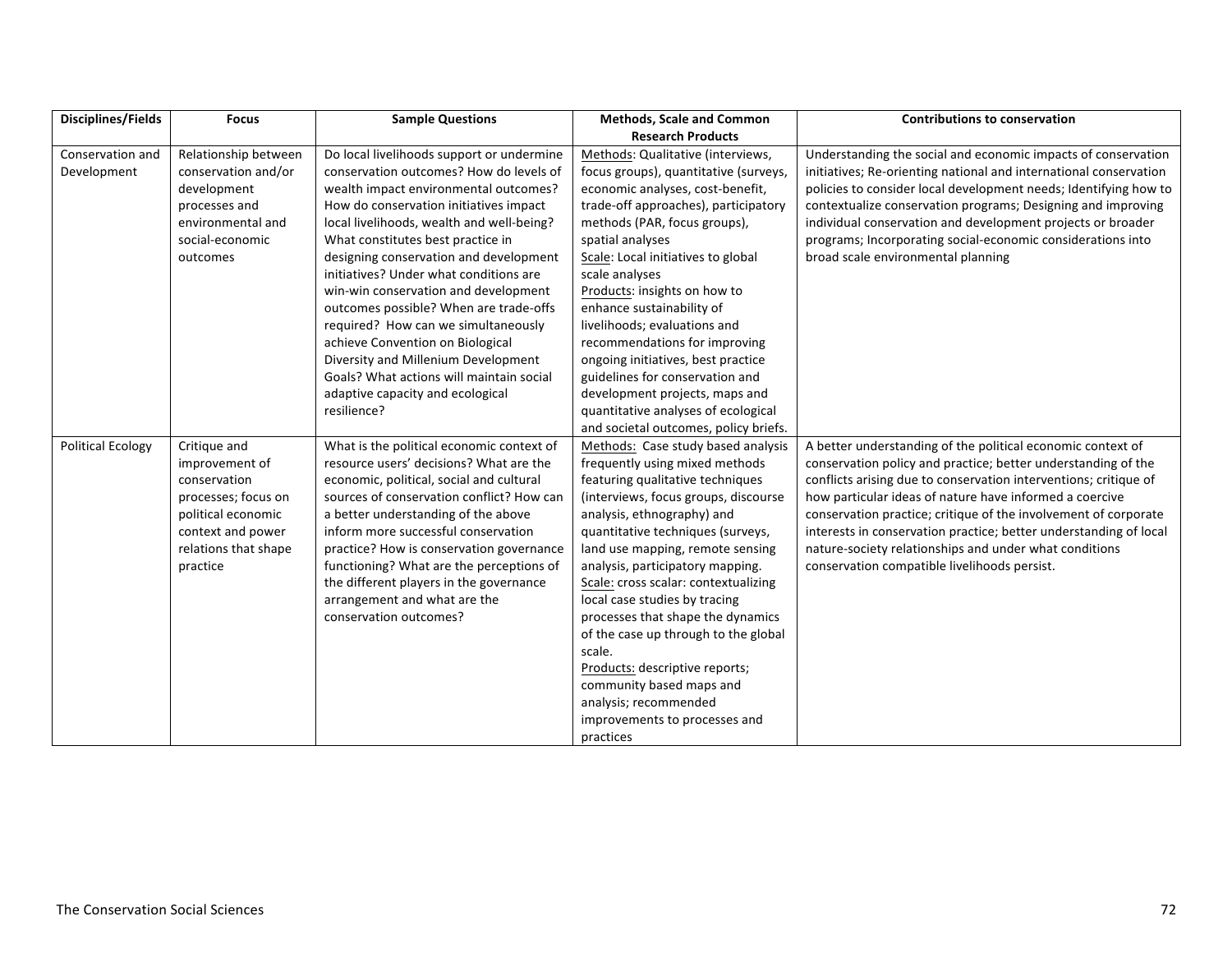| Disciplines/Fields      | <b>Focus</b>           | <b>Sample Questions</b>                    | <b>Methods, Scale and Common</b>     | <b>Contributions to conservation</b>                               |
|-------------------------|------------------------|--------------------------------------------|--------------------------------------|--------------------------------------------------------------------|
|                         |                        |                                            | <b>Research Products</b>             |                                                                    |
| Human                   | Type 1 (Classical).    | 1. What is a community's level of          | Methods: 1. quantitative sociology   | Conservation efforts ought to be participatory, pluralistic, allow |
| Dimensions of           | Addressing natural     | tolerance for a species involved in        | adapted-e.g. wildlife stakeholder    | for individual and collective reflection and learning, adaptive,   |
| Conservation and        | resource managers'     | human-wildlife conflicts? 2. How do        | acceptance capacity                  | systems-oriented, and action-oriented.                             |
| <b>Natural Resource</b> | information needs      | community members define and judge         | 2. multiple-methods selected for     |                                                                    |
| Management              | about public attitudes | the significance of the impacts of a       | traction on a specific problem       |                                                                    |
|                         | & values. Type 2       | particular wildlife management initiative, | Scale: local to macro-scale          |                                                                    |
|                         | (Problem Oriented).    | such as reintroduction of a species? Is    | Products: 1. Quantified              |                                                                    |
|                         | Creating               | there common ground between                | understanding of public attitudes    |                                                                    |
|                         | comprehensive and      | stakeholders, managers, and other          | and values formatted to guide        |                                                                    |
|                         | actionable ways to     | participants in a controversial            | managers; 2. collaborative re-       |                                                                    |
|                         | effectively integrate  | conservation situation?                    | definition of previously-intractable |                                                                    |
|                         | conservation and       |                                            | problems                             |                                                                    |
|                         | human dignity          |                                            |                                      |                                                                    |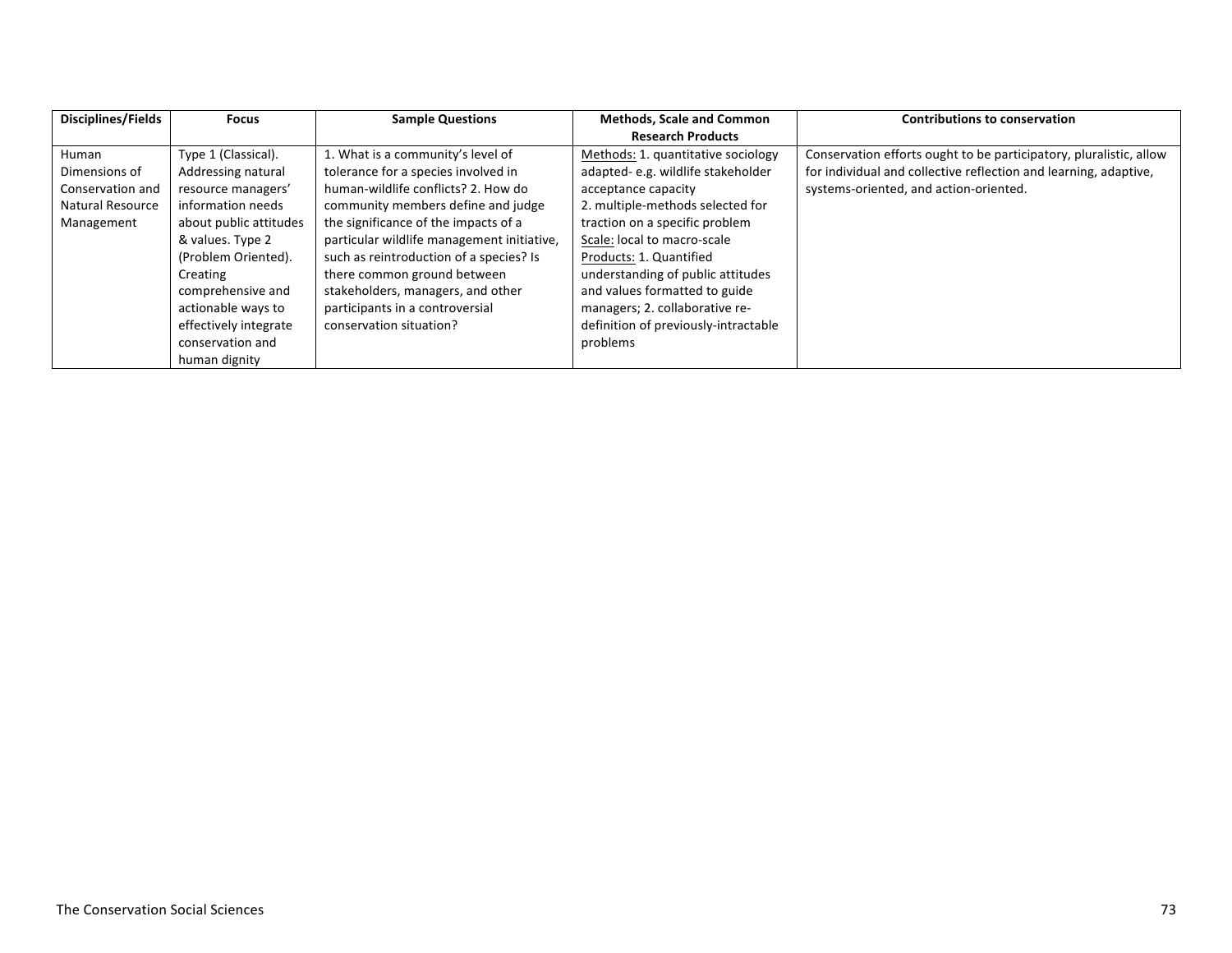| <b>Locus and Scale of</b><br>Problem*                | People and groups or topics of study*                                                                                                                                                                                         | Examples of problems or questions at this scale                                                                                                                                                                                                                                                                                                                                                                                                                                                | Possible fields of<br><b>Social Science</b>                                                                                   |
|------------------------------------------------------|-------------------------------------------------------------------------------------------------------------------------------------------------------------------------------------------------------------------------------|------------------------------------------------------------------------------------------------------------------------------------------------------------------------------------------------------------------------------------------------------------------------------------------------------------------------------------------------------------------------------------------------------------------------------------------------------------------------------------------------|-------------------------------------------------------------------------------------------------------------------------------|
| Society at national<br>and international<br>scales   | • General public, advocacy groups,<br>NGOs and ENGOs, national agencies,<br>international bodies such as the IUCN<br>· Ideas, metaphors, philosophies,<br>narratives, beliefs, ethical stances                                | How does society imagine nature? How does<br>society understand the relationship between<br>humans and nature? How do conservation<br>organizations envision conservation? What logics<br>inform particular conservation practices or<br>resistance to them? In what ways might ethics<br>guide conservation actions? What social and<br>material factors shape the way society approaches<br>conservation? Do environmental ed. programs<br>facilitate connections between people and nature? | Political ecology;<br>humanities; sociology;<br>ethics; education and<br>communication;<br>science studies;<br>anthropology   |
| Federal or state laws<br>and policies                | • Politicians, legislators, policy makers,<br>scientists<br>• Laws, governance, incentives,<br>regulations, knowledge building                                                                                                | Are laws efficient and effective at supporting<br>conservation? How do science and other factors<br>guide conservation decision-making? What is the<br>impact of a proposed law or policy? Do existing<br>educational policies facilitate learning science<br>effectively?                                                                                                                                                                                                                     | Environmental law;<br>governance; science<br>studies; education and<br>communication                                          |
| Mid-level multi-<br>jurisdiction<br>management unit  | • Tribes, NGOs, management boards<br>• Planning, regional policy creation,<br>brokering of management actions                                                                                                                 | How does decision-making occur in management<br>boards? In what ways is power brokered? Who is<br>involved in environmental governance? What is<br>the role of science in management? How has the<br>area been used historically? What are the main<br>contestations over resource management and<br>why? How has the influx of corporate funding<br>transformed the conservation agenda?                                                                                                      | Environmental<br>governance; science<br>studies; anthropology;<br>history; human<br>dimensions; political<br>ecology          |
| Local governments                                    | • Elected leaders, planning<br>departments, technical agencies<br>• Political 'grounding', best practices,<br>applied technologies                                                                                            | Is environmental conservation a local election<br>issue? How do cities plan their green space and<br>parks?                                                                                                                                                                                                                                                                                                                                                                                    | Environmental<br>governance; planning                                                                                         |
| Management<br>initiative $-$ e.g.,<br>protected area | • Managers, co-management boards,<br>adjacent communities<br>• Best practices, participation,<br>governance                                                                                                                   | What management actions are being taken? By<br>whom? How? How are community livelihoods<br>impacting or being impacted by a protected area?<br>How is the management initiative being received<br>or resisted? What cultural models are being<br>employed to shape policy and practice?                                                                                                                                                                                                        | Human dimensions;<br>Cons. and dev.;<br>political ecology;<br>science studies; ethics;<br>anthropology;<br>governance; psych. |
| Private sector and<br>businesses                     | • Resource-dependent corporations,<br>local businesses and sectors<br>• Best practices, goods & services,<br>sustainability programs                                                                                          | What economic mechanisms might be used to<br>guide corporate behavior? How can environmental<br>messaging be used to guide consumer behavior?                                                                                                                                                                                                                                                                                                                                                  | Cons. and<br>development;<br>ecological economics;<br>communication                                                           |
| Community<br>neighborhood,<br>community or group     | • Resource-dependent communities<br>• Civic organizations, associations,<br>schools, livelihood group<br>• Civic engagement, social networking,<br>place making, social norms                                                 | How do local social practices or cultural norms<br>affect conservation behaviors? What impact does<br>social networking have on levels of civic<br>engagement? What competing visions for<br>conservation exist? How can outreach be<br>improved through understanding social networks?<br>How do cultural practices relating to the<br>environment figure in resource use conflicts?                                                                                                          | Anthropology;<br>conservation and<br>development;<br>education and<br>communication;<br>psychology                            |
| Household/individual                                 | • Residents, individual resource users,<br>homeowners, visitors/tourists,<br>private landowners, recreationists<br>• Awareness, knowledge, attitudes,<br>values, personal norms, emotions,<br>behavior, stewardship, conflict | How can we reduce the consumption of goods or<br>energy in the household? How can we change<br>knowledge and behavior of traditional or<br>recreational resource users? How are individuals<br>likely to respond to a particular conservation or<br>management action? How can we develop<br>effective communication to build local support for<br>conservation efforts?                                                                                                                       | Psychology; ecological<br>economics; education<br>and communication;<br>human dimensions;<br>environmental<br>governance      |

## Table 13.2 - Conservation problems (as defined by locus, scale, groups and topics) and relevant fields of social science\*

Note: \*This analysis inspired by a paper titled "Human Dimensions of Puget Sound Ecosystem Health and Recovery: Social Sciences Scale and Scope" by Mary-Anne Rozance (rozance@pdx.edu) and Kathleen Wolf presented May 2, 2014 at the Salish Sea Conference, Seattle, WA.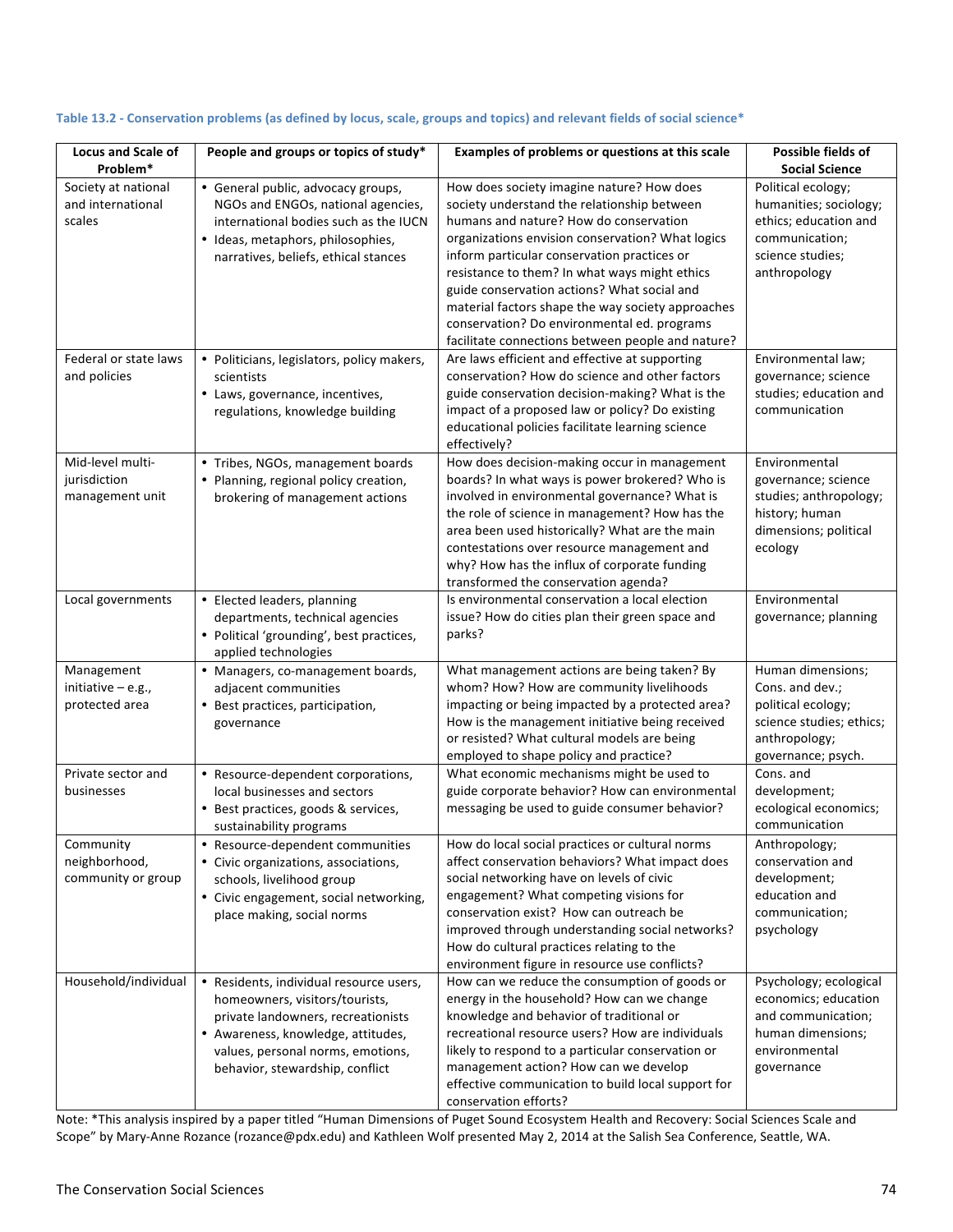## Table 13.3 - Explanation of social science methods applicable to conservation issues. This table is illustrative, not comprehensive.

| <b>Social Science Method</b>      | <b>Brief Description</b>                                                                                     |
|-----------------------------------|--------------------------------------------------------------------------------------------------------------|
| <b>Interviews</b>                 | Interviews seek to identify interviewees' perceptions, opinions, beliefs, and attitudes. The data obtained   |
|                                   | can be qualitative (descriptive data, e.g. explorations of meaning, asking why and how), quantitative        |
|                                   | (numerical data, e.g., measurements of frequency and magnitude, asking what, when, where, how                |
|                                   | much) or mixed. Structured interviews follow a script. Unstructured interviews involve questions that        |
|                                   | are not created in advance, which allows for spontaneity and the developments of new questions over          |
|                                   | the course of the interview. Semi-structured interviews follow a framework of specific topics, but they      |
|                                   | are flexible, allowing and often enabling new ideas to emerge from the interviewee. Key informant            |
|                                   | interviews focus on the impressions, opinions and experiences of people with a specified expertise. In a     |
|                                   | life history interview, the researcher tends to proceed chronologically and ask open-ended questions to      |
|                                   | prompt the interviewee to share the story of his or her life. The resulting life-history stories can help    |
|                                   | researchers understand how people think about and create meaning in their lives and provide insight          |
|                                   | into other cultures.                                                                                         |
| <b>Focus group</b>                | A moderator facilitates a small group discussion among carefully selected people who discuss their           |
|                                   | perspectives on a specific topic. This method enables researchers to identify the extent to which            |
|                                   | participants share an understanding of a topic and the influence of individuals on others in the group.      |
|                                   | Moderators need strong group leadership and interpersonal skills. Focus group facilitators can employ a      |
|                                   | diversity of social science approaches, such as those listed in this table, and also Delphi methods (a       |
|                                   | systematic method of forecasting using a panel of experts), nominal group processes (involves                |
|                                   | developing ranked solutions to a problem) or structured decision making.                                     |
| <b>Participant Observation</b>    | The researcher immerses him or herself in a group of people that he/she studies for an extended period       |
|                                   | of time (months to years). The researcher establishes rapport with the group or community and collects       |
|                                   | data via informal interviews, life history interviews, participating in everyday life of the group,          |
|                                   | observing community discussions, and analyzing documents that individuals and the group create.              |
| <b>Free lists</b>                 | A method to elicit from research participants about all the entities that are related to a particular issue. |
|                                   | Particularly useful during initial exploratory research. The benefit of this approach is that it is less     |
|                                   | leading than direct questions about an issue and is more effective at eliciting participants' views.         |
| <b>Policy analysis</b>            | Analysis of policy tends to be conducted by academics to explain why a policy was developed in a             |
|                                   | particular context and its intended as well as unintended consequences. Policy makers often                  |
|                                   | commission analysis for policy, usually conducted on shorter time frames than most academic research.        |
|                                   | Both entail case studies, surveys and statistical analysis.                                                  |
| <b>Policy sciences</b>            | A high-level approach for integrating multiple methods to comprehensively define a problem in-context,       |
|                                   | and invent and select alternative courses of action.                                                         |
| <b>Structured Decision Making</b> | Structured decision-making (SDM) provides a practical approach to collecting and organizing the              |
|                                   | knowledge and values of a group working together to identify and evaluate alternatives in the context        |
|                                   | of a complex decision. With the goals of transparency, rigor and efficiency, SDM clarifies trade-offs and    |
|                                   | uncertainties while integrating technical information with value-based deliberation.                         |
| <b>Program evaluation</b>         | Researchers collect, analyze and use data to determine if and to what extent policies, projects and          |
|                                   | programs are efficient and/or resulting in the intended effect. Such evaluations may include the             |
|                                   | program's cost per participant, possible ways to improve it, unintended consequences linked to the           |
|                                   | program, alternatives and insight into whether or not the program's goals are useful and appropriate.        |
|                                   | Evaluators often work closely with stakeholders in such assessments.                                         |
| <b>Discourse analysis</b>         | Discourse analysis is the study of the meaning of language beyond the level of a sentence. Given that        |
|                                   | language is a system of thought and linked to social practices, discourse analysis focuses not just on       |
|                                   | what is said or written, but how this discourse is embedded in historical, political and social contexts.    |
| Narrative analysis                | Researchers use narrative analysis to understand how people create meaning through stories, often            |
|                                   | based on personal experience. The units of analysis include stories, conversations, journals,                |
|                                   | autobiographies, letters, interviews, field notes and photos.                                                |
|                                   | Social scientists work closely with non-academic research partners to co-create research questions and       |
| <b>Participatory methods</b>      | co-produce knowledge relevant to the communities of the research partners and academia.                      |
|                                   | Participatory action research involves close collaborations with partners beyond academia aimed at           |
|                                   | generating social change. There are an array of participatory methods and facilitation techniques.           |
| Ethnography                       | Ethnography is systematic research on people and cultures. Methods can entail participant observation        |
|                                   | as well as generating extensive field notes, surveys and interviews. Ethnographers strive to be reflexive,   |
|                                   | that is researchers seek to account for the influence of their presence and personalities within the         |
|                                   | groups they study.                                                                                           |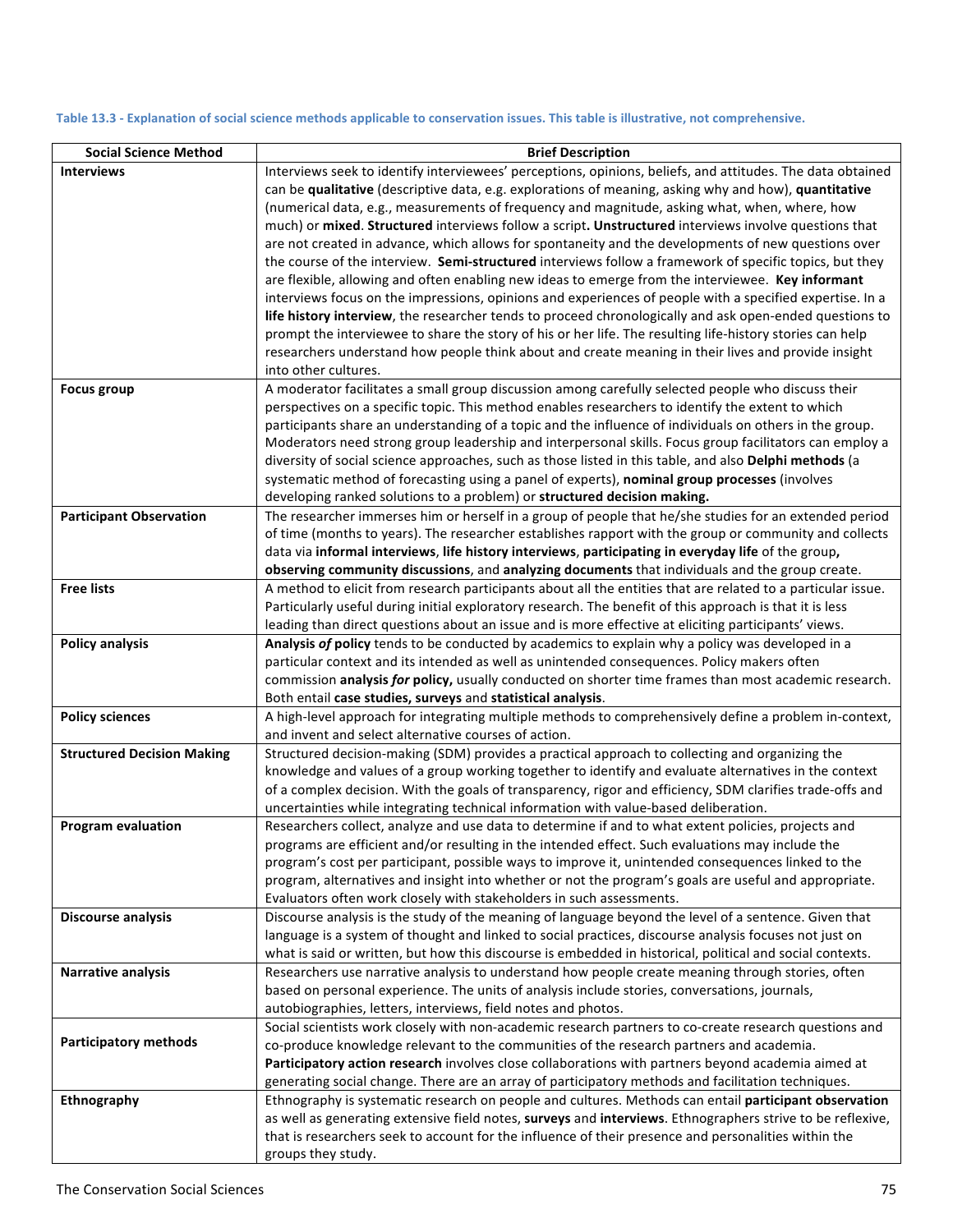| <b>Social Science Method</b>  | <b>Brief Description</b>                                                                                                                                                                               |
|-------------------------------|--------------------------------------------------------------------------------------------------------------------------------------------------------------------------------------------------------|
| <b>Surveys/Questionnaires</b> | Individuals sampled from a population provide information that can be analyzed statistically. Typically,                                                                                               |
|                               | surveys assess preferences, behavior, factual information and opinions.                                                                                                                                |
| <b>Economic valuation</b>     | Economic valuation is the assessment of monetary value associated with environmental conditions or                                                                                                     |
|                               | ecosystem services (e.g., carbon sequestration, coastal protection from mangroves) that tend to be                                                                                                     |
|                               | overlooked in traditional financial valuation.                                                                                                                                                         |
| Cost-benefit analysis         | Cost-benefit analysis is a systematic method for determining and comparing the costs and benefits                                                                                                      |
|                               | associated with a policy, decision or project. It provides quantitative, monetized values to compare                                                                                                   |
|                               | alternatives and inform decision-making.                                                                                                                                                               |
| <b>Economic modeling</b>      | Economic modeling involves the identification of key elements of an economic system to determine                                                                                                       |
|                               | cause, effect and influence among interacting components. Economists use models to generate                                                                                                            |
|                               | different scenarios, often to assess the effects of various policy options or other choices. Visual models                                                                                             |
|                               | are graphical representations of an abstracted economy, generally used for teaching. They tend to be                                                                                                   |
|                               | visual extensions of mathematical models, which are linked systems of simultaneous equations                                                                                                           |
|                               | involving multiple variables. Empirical models involve the application of data to a mathematical model                                                                                                 |
|                               | to estimate the model's values. Computers are critical for economists to build and run simulation<br>models, which are mathematical models that the user parameterizes (setting the numerical value of |
|                               | certain variables), then the computer runs the simulation to find solutions to the equations in the                                                                                                    |
|                               | model.                                                                                                                                                                                                 |
| <b>Agent-based modeling</b>   | Agent based models are a type of simulation model used to study the actions and interactions among                                                                                                     |
|                               | autonomous agents to determine how they influence a system in its entirety. Such modeling can be                                                                                                       |
|                               | used to study emergence (how larger patterns arise in systems via interactions among smaller system                                                                                                    |
|                               | components that, by themselves, do not display the pattern), game theory (the study of strategic                                                                                                       |
|                               | behavior) and complex systems, among other topics.                                                                                                                                                     |
| Lab and field experiments     | Lab-based experiments are conducted in closed and controlled settings. Field experiments are                                                                                                           |
|                               | conducted in more natural settings with treatment and control groups. Field experiments tend to be                                                                                                     |
|                               | associated with greater variability in the data since unanticipated environmental conditions may                                                                                                       |
|                               | influence the variables studied. Social scientists can use field experiments to identify causal                                                                                                        |
|                               | relationships between policy interventions and outcomes.                                                                                                                                               |
| Case study                    | Case studies involve the use of one or more quantitative, qualitative or mixed method to explore,                                                                                                      |
|                               | explain or describe a group, person, decision, project, institution, policy or other system. Researchers                                                                                               |
|                               | use case studies to empirically investigate an issue in its real world context. In prospective case studies,                                                                                           |
|                               | researchers define the characteristics of the cases that correspond to the purpose(s) of their research,                                                                                               |
|                               | then select cases when they become available. In retrospective case studies, researchers identify<br>inclusion characteristics then select cases from historical records. Comparative case studies can |
|                               | illustrate similarities or differences between cultures, countries and contexts. Special attention needs to                                                                                            |
|                               | be paid to the definition of categories and types of data that may vary across case studies when                                                                                                       |
|                               | comparing two or more.                                                                                                                                                                                 |
| Meta-analysis                 | Meta-analysis involves employing statistical methods to combine and/or compare results from previous                                                                                                   |
|                               | research to find patterns, disparities or other relationships across multiple studies. Such analysis can                                                                                               |
|                               | collate information to provide greater statistical power pertaining to a metric of interest. Researchers                                                                                               |
|                               | need to be attentive to how they select studies, manage incomplete datasets and deal with publication                                                                                                  |
|                               | bias (studies that support the null hypothesis or have inconclusive results are less likely published).                                                                                                |
| <b>Systematic review</b>      | In contrast to meta-analysis, which always uses statistical techniques, a systematic review is a literature                                                                                            |
|                               | review that strives to find, assess, select and compile robust evidence concerning research question(s).                                                                                               |
|                               | Reviewers use both quantitative and qualitative methods to synthesize the data.                                                                                                                        |
| <b>Argument analysis</b>      | Argument analysis is the process of evaluating the soundness of premises and the validity of arguments                                                                                                 |
|                               | that underlie any particular ethical claim.                                                                                                                                                            |